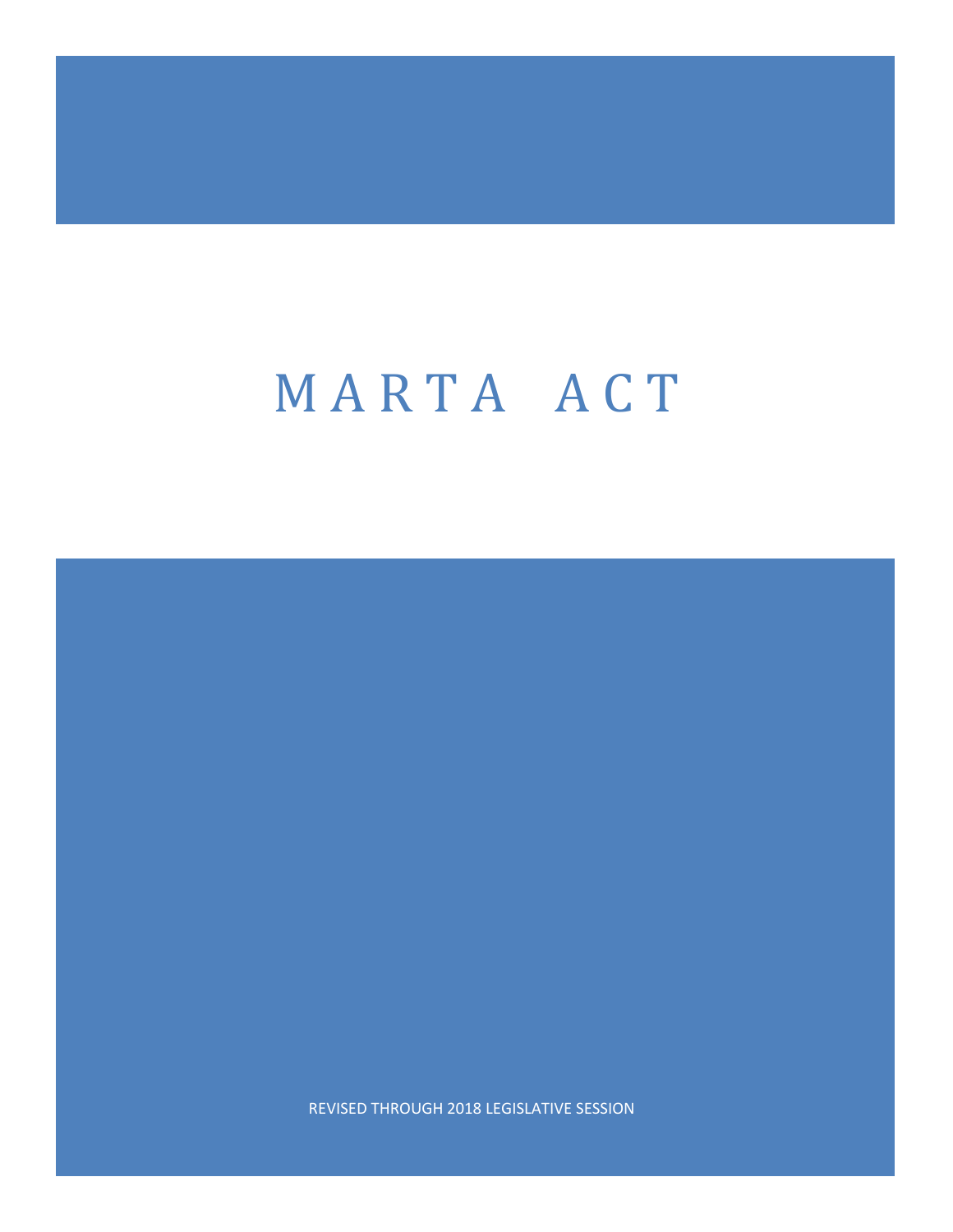## **I N D E X**

| Section        |                                                    | <u>Page</u>    |
|----------------|----------------------------------------------------|----------------|
| $\mathbf{1}$   | <b>Short Title</b>                                 | 3              |
| $\overline{2}$ | Definitions                                        | 3              |
| 3              | Legislative Findings and Declaration of Policy     | 6              |
| $\overline{4}$ | <b>Creation and Organization</b>                   | 7              |
| 5              | (Repealed)                                         | $\overline{7}$ |
| 6              | <b>Board of Directors</b>                          | 7              |
| $\overline{7}$ | Purposes                                           | 17             |
| 8              | <b>General Powers</b>                              | 17             |
| 9              | Fares, Rates, Rentals and Charges                  | 23             |
| 10             | <b>Revenue Bonds</b>                               | 27             |
| 11             | <b>Equipment Trust Certificates</b>                | 36             |
| 12             | <b>Power of Eminent Domain</b>                     | 37             |
| 13             | Removal and Relocation of Utility Structures, Etc. | 38             |
| 14             | Competitive Bidding on Contracts, Etc.             | 39             |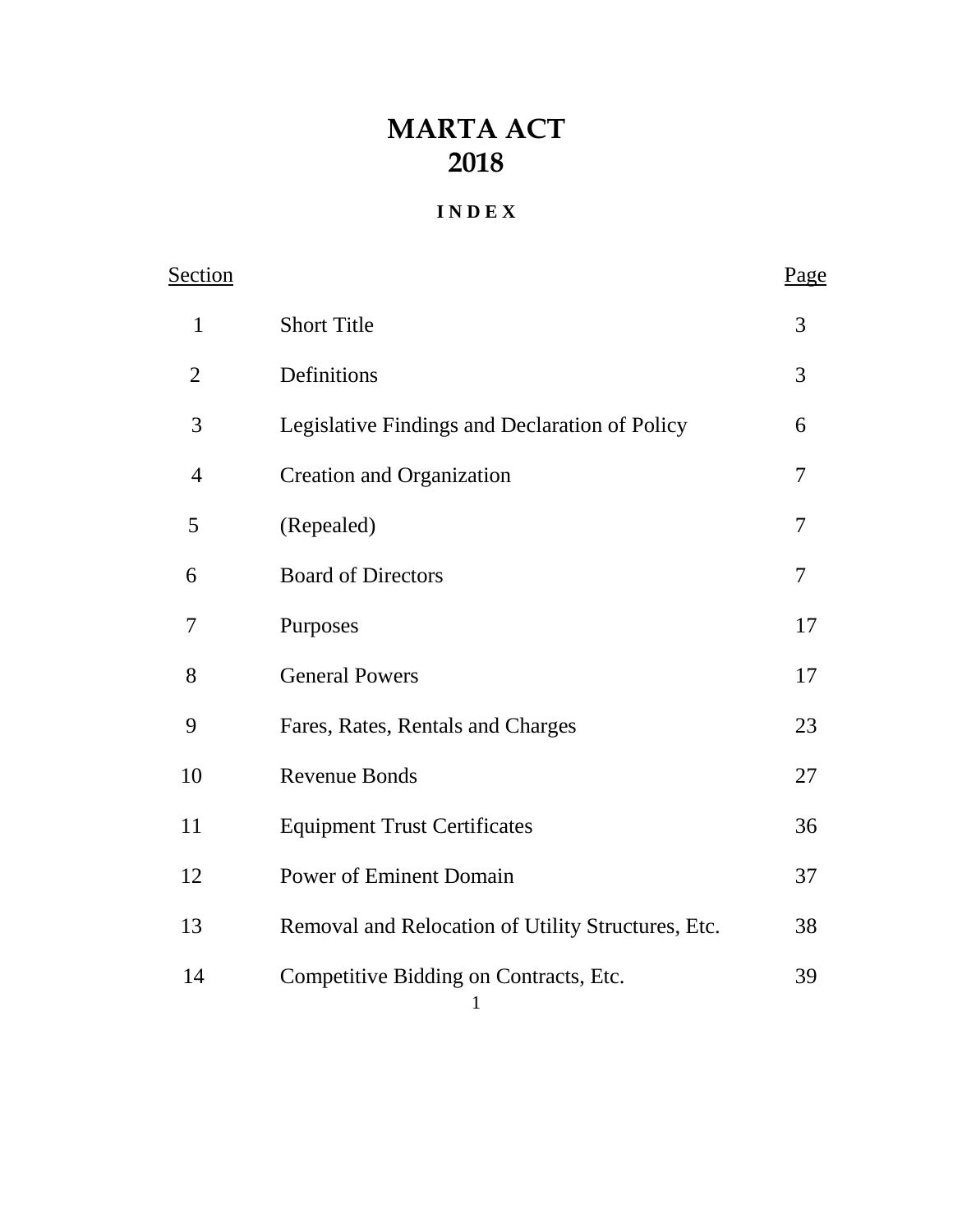| Section |                                                  | Page |
|---------|--------------------------------------------------|------|
| 14A     |                                                  | 44   |
| 15      | <b>Conflict of Interests</b>                     | 46   |
| 16      | Financial Accounts, Audits, Reports              | 48   |
| 17      | <b>Budgets and Budgeting Procedures</b>          | 50   |
| 18      | (Repealed)                                       | 54   |
| 19      | <b>Insurance on Leased Property</b>              | 55   |
| 20      | <b>Rules and Regulations; Miscellaneous</b>      | 55   |
| 21      | Tax and Regulatory Exemptions                    | 64   |
| 22      | <b>Tort Liability; Insurance</b>                 | 66   |
| 23      | <b>Taxing Power Denied</b>                       | 67   |
| 24      | <b>Local Government Participation</b>            | 67   |
| 24A     | <b>Transportation Services Contracts</b>         | 74   |
| 25      | Authorization to Levy a Retail Sales and Use Tax | 76   |
| 26      | Severability                                     | 88   |
| 27      | Repealer                                         | 89   |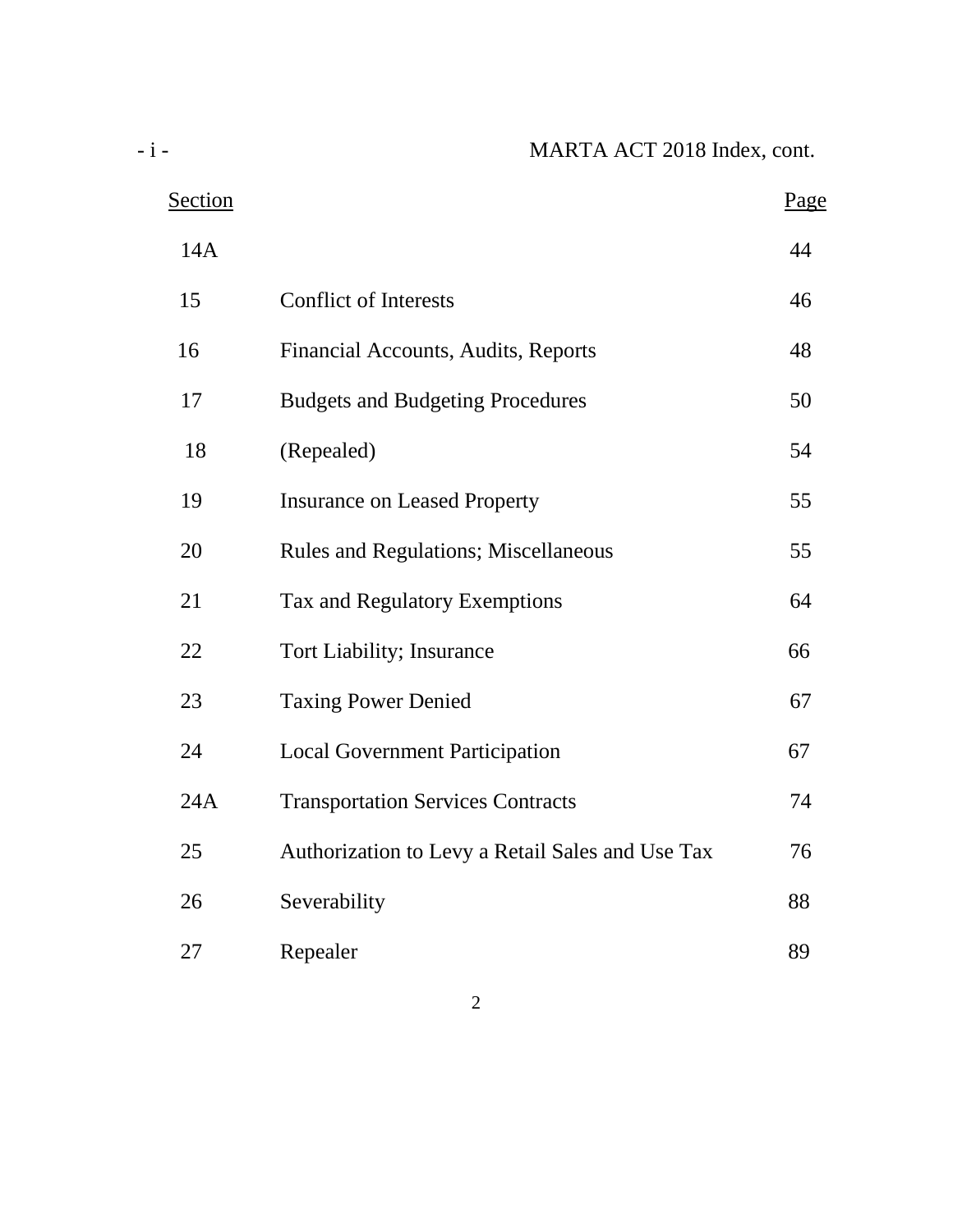Notes 89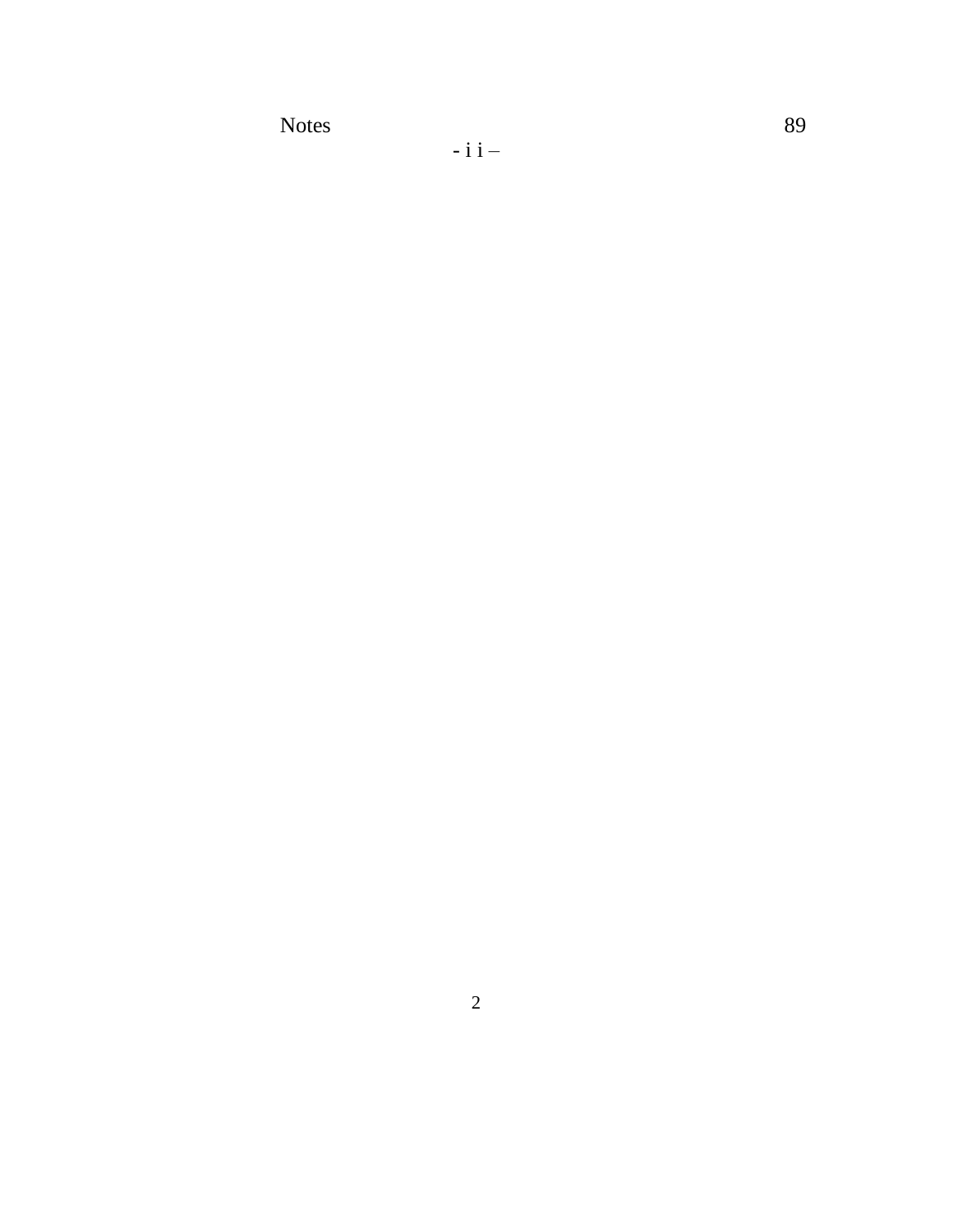# A BILL TO BE ENTITLED

### 2 AN ACT

 THE METROPOLITAN ATLANTA RAPID TRANSIT AUTHORITY ACT OF 1965 APPROVED MARCH 10, 1965 (GA. L. 1965, P. 2243) as amended by an Act approved March 4, 1966 (Ga. L. 1966, p. 3264), an Act approved March 16, 1971 (Ga. L. 1971, p. 2082), an Act approved March 16, 1971 (Ga. L. 1971, p. 2092), an Act approved March 17, 1973 (Ga. L. 1973, p. 141), an Act approved March 21, 1974 (Ga. L. 1974, p. 2608), an Act approved March 21, 1974 (Ga. L. 1974, p. 2617), an Act approved March 21, 1974 (Ga. L. 1974, p. 2627), an Act approved February 20, 1976 (Ga. L. 1976, p. 217), an Act approved March 24, 1976 (Ga. L. 1976, p. 3092), an Act approved March 24, 1976 (Ga. L. 1976, p. 3098), an Act approved March 24, 1976 (Ga. L. 1976, p. 3104), an Act approved March 31, 1976 (Ga. L. 1976, p. 3407), an Act approved March 23, 1977 (Ga. L. 1977, p. 724), an Act approved March 30, 1977 (Ga. L. 1977, p. 1211), an Act approved April 8, 1977 (Ga. L. 1977, p. 1312), an Act approved April 16, 1979 (Ga. L. 1979, p. 4634), an Act approved March 25, 1980 (Ga. L. 1980, p. 3831), an Act approved March 27, 1980 (Ga. L. 1980, p. 4333), an Act approved April 7, 1981 (Ga. L. 1981, p. 4289), an Act approved April 12, 1982 (Ga. L. 1982, p. 3707), an Act approved April 20, 1982 (Ga. L. 1982, p. 5101), an Act approved March 18, 1983 (Ga. L. 1983, p. 764), an Act approved March 29, 1983 (Ga. L. 1983, p. 1079), an Act approved March 29, 1983 (Ga. L. 1983, p. 1087), an Act approved March 14, 1985 (Ga. L. 1985, p. 3609), an Act approved March 14, 1986 (Ga. L. 1986, p. 3756), an Act approved March 20, 1986 (Ga. L. 1986, p. 4115), an Act approved January 29, 1988 (Ga. L. 1988, p.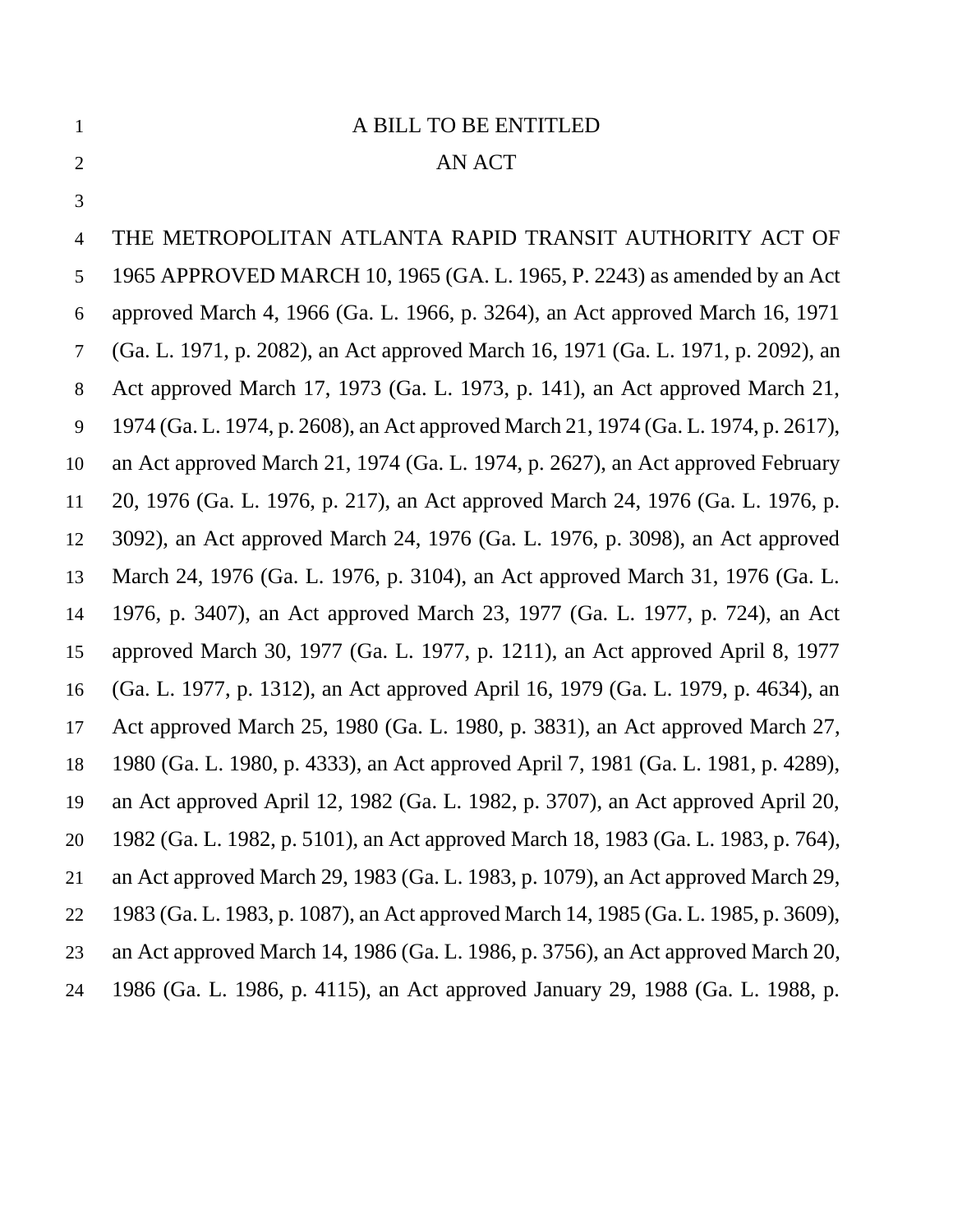3510), an Act approved April 11, 1988 (Ga. L. 1988, p. 5013), an Act approved April 12, 1988 (Ga. L. 1988, p. 5023), an Act approved March 30, 1989 (Ga. L. 1989, p. 4313), an Act approved March 13, 1990 (Ga. L. 1990, p. 3860), an Act approved April 4, 1991 (Ga. L. 1991, p. 4626), an Act approved April 11, 1991 (Ga. L. 1991, p. 4755), an Act approved April 11, 1991 (Ga. L. 1991, p. 4761), an Act approved April 7, 1992 (Ga. L. 1992, p. 5690), an Act approved April 9, 1993 (Ga. L. 1993, p. 5251), an Act approved April 8, 1994 (Ga. L. 1994, p. 4952), an Act approved April 8, 1994 (Ga. L. 1994, p. 4959), an Act approved April 1, 1996 (Ga. L. 1996, p. 3717), an Act approved April 8, 1996 (Ga. L. 1996, p. 4314), an Act approved March 27, 1998 (Ga. L. 1998, p. 3561), an Act approved April 14, 1998 (Ga. L. 1998, p. 4450), an Act approved April 19, 2000 (Ga. L. 2000, p. 4492), an Act approved May 1, 2000 (Ga. L. 2000, p. 4567), an Act approved May 10, 2002 (Ga. L. 2002, p. 5683), an Act approved May 10, 2002 (Ga. L. 2002, p. 5690), an Act approved May 10, 2002 (Ga. L. 2002, p. 5698), an Act approved June 4, 2003 (Ga. L. 2003, p. 4740), an Act approved May 9, 2005 (Ga. L. 2005, p. 4029), an Act approved April 27, 2006 (Ga. L. 2006, p. 3745), an Act approved April 24, 2014 (Ga. L. 2014, p. 634), an Act approved May 5, 2015 (Ga. L. 2015, p. 3532) and an Act approved May 8, 2017 (Ga. L. 2017, p. 3995).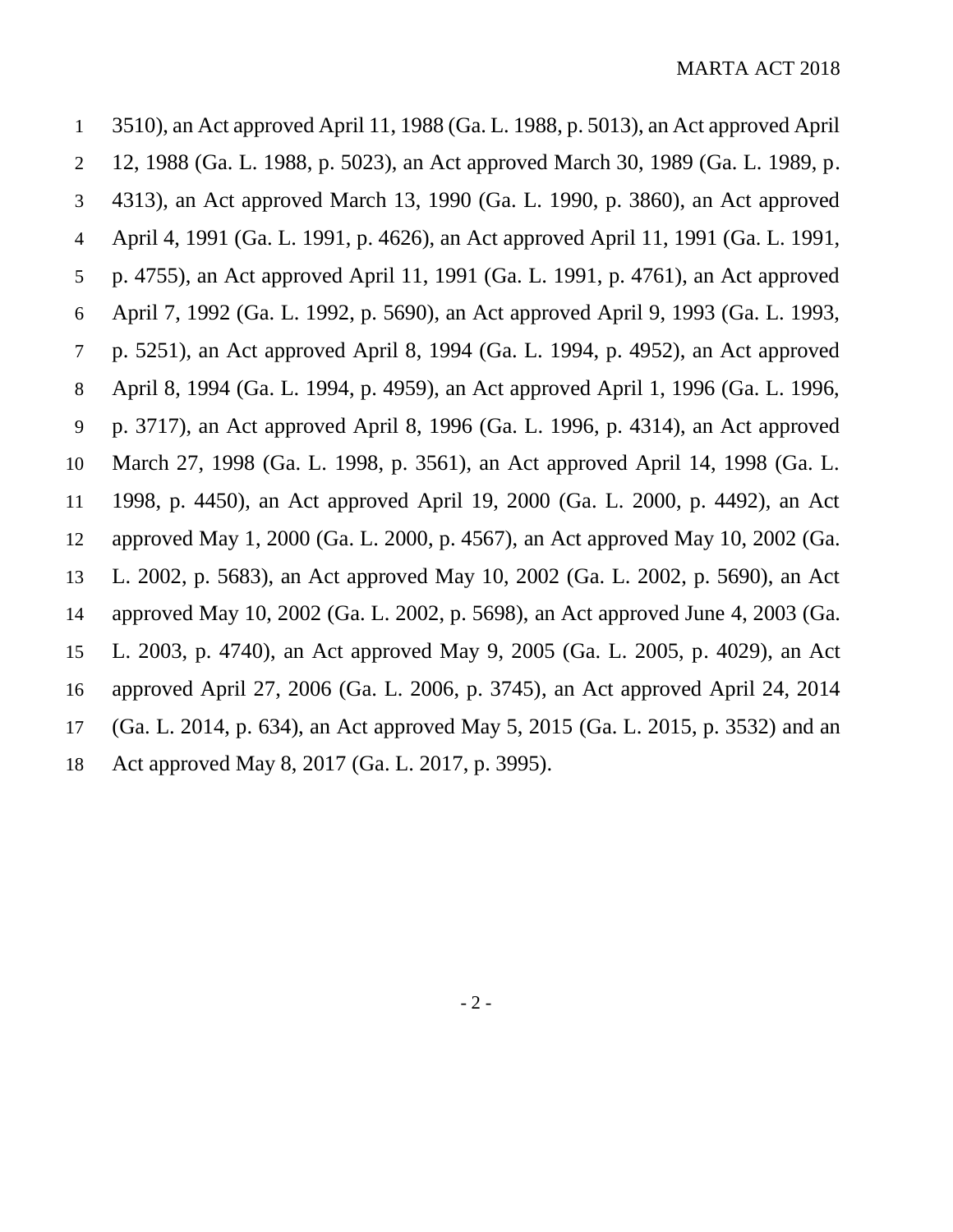| $\mathbf{1}$   | BE IT ENACTED BY THE GENERAL ASSEMBLY OF GEORGIA:                                   |
|----------------|-------------------------------------------------------------------------------------|
| $\overline{2}$ |                                                                                     |
| 3              | <b>SECTION 1.</b>                                                                   |
| $\overline{4}$ | Short Title.                                                                        |
| 5              |                                                                                     |
| 6              | This Act shall be known and may be cited as the "Metropolitan Atlanta Rapid Transit |
| $\tau$         | Authority Act of 1965."                                                             |
| 8              | <b>SECTION 2.</b>                                                                   |
| 9              | Definitions.                                                                        |
| 10             |                                                                                     |
| 11             | The following words and terms shall have the meaning indicated unless the context   |
| 12             | shall clearly indicate a different meaning:                                         |
| 13             | (a) Authority. The Metropolitan Atlanta Rapid Transit Authority created by Section  |
| 14             | 4.                                                                                  |
| 15             | (b) (Repealed, Ga. L. 1966, p. 3264; See Note 1).                                   |
| 16             | (c) Board. The Board of Directors and governing body of the Authority as provided   |
| 17             | in Section 6.                                                                       |
| 18             | (d) Metropolitan Area. The territory comprising the counties of Fulton, DeKalb,     |
| 19             | Cobb, Clayton and Gwinnett, including the City of Atlanta, but excluding the        |
| 20             | territory of any local government which may decline membership on the Board as      |
| 21             | hereinafter provided.                                                               |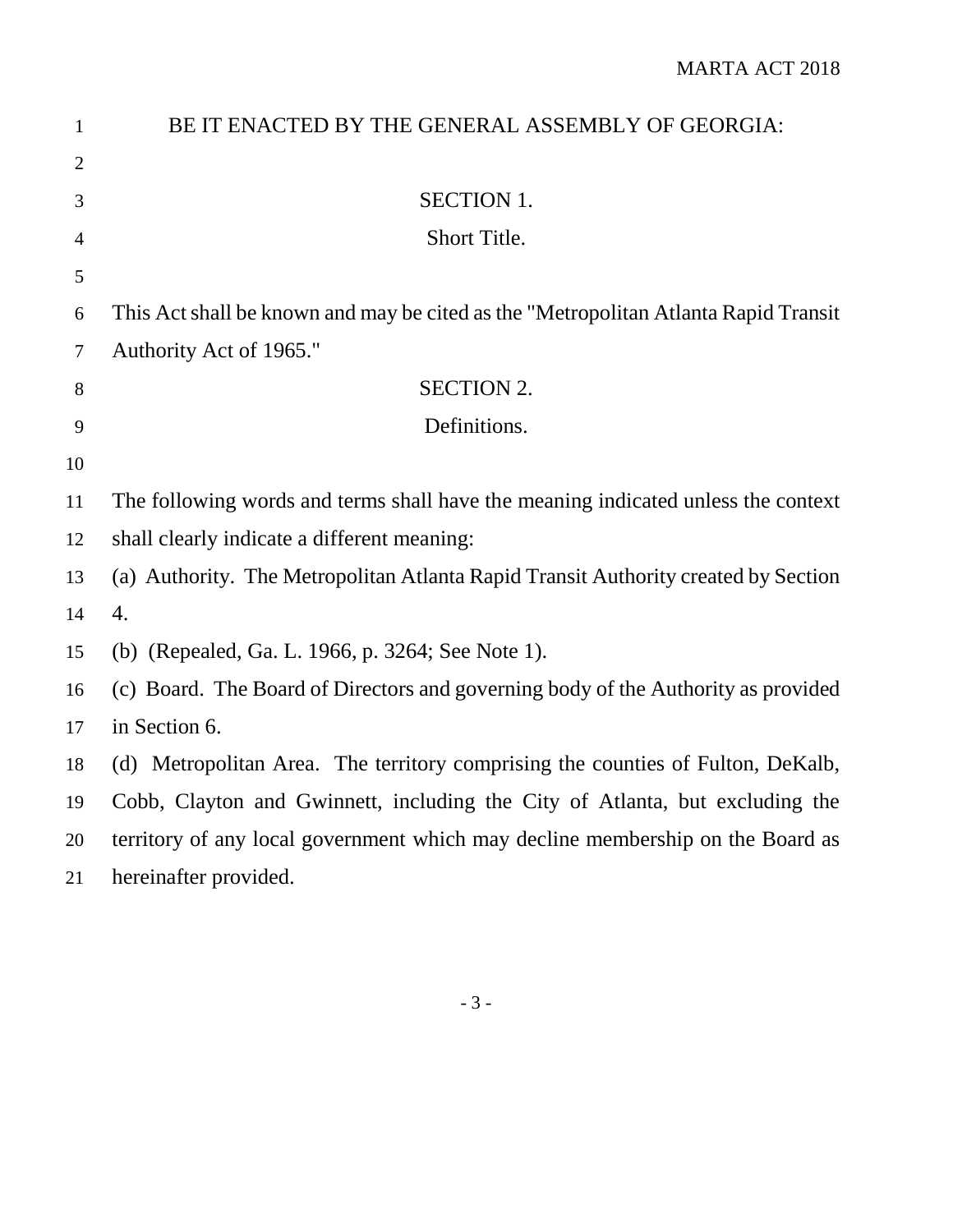(e) Local Government. Any one of the counties of Fulton, DeKalb, Cobb, Clayton, or Gwinnett, or the City of Atlanta, which is a part of the metropolitan area, as a political subdivision of this State.

 (f) Local Governing Body. The board of county commissioners, the mayor and board of aldermen, or similar official governing body of the local governments within the metropolitan area.

 (g) Transportation System. All property, real or personal, useful for the public transportation of passengers for hire, including but not limited to power plants, substations, terminals, garages, bridges, tunnels, subways, elevated rails, aerial structures, monorails, rail motive power, trains, railroad passenger cars and equipment, belt conveyors, inclines, carbarns, street cars, buses, rails, lines, poles, wires, stations, concessions, off-street parking and other facilities for the comfort, safety and convenience of transit passengers, rights and licenses therefor, and rights to provide group and party services.

 (h) Transportation Project. Any unit, structure, facility or undertaking in any combination which may be a component part of a transportation system.

 (i) Rapid Transit System and Project. A transportation system the primary function of which is to provide a mass transportation service principally by the use of high speed vehicles traveling on rights-of-way fully protected from other vehicular and pedestrian traffic, a secondary function of which is to provide a feeder-type mass transportation service therefor, and an incidental function of which is to provide facilities necessary thereto and other facilities for the comfort, safety and

- 4 -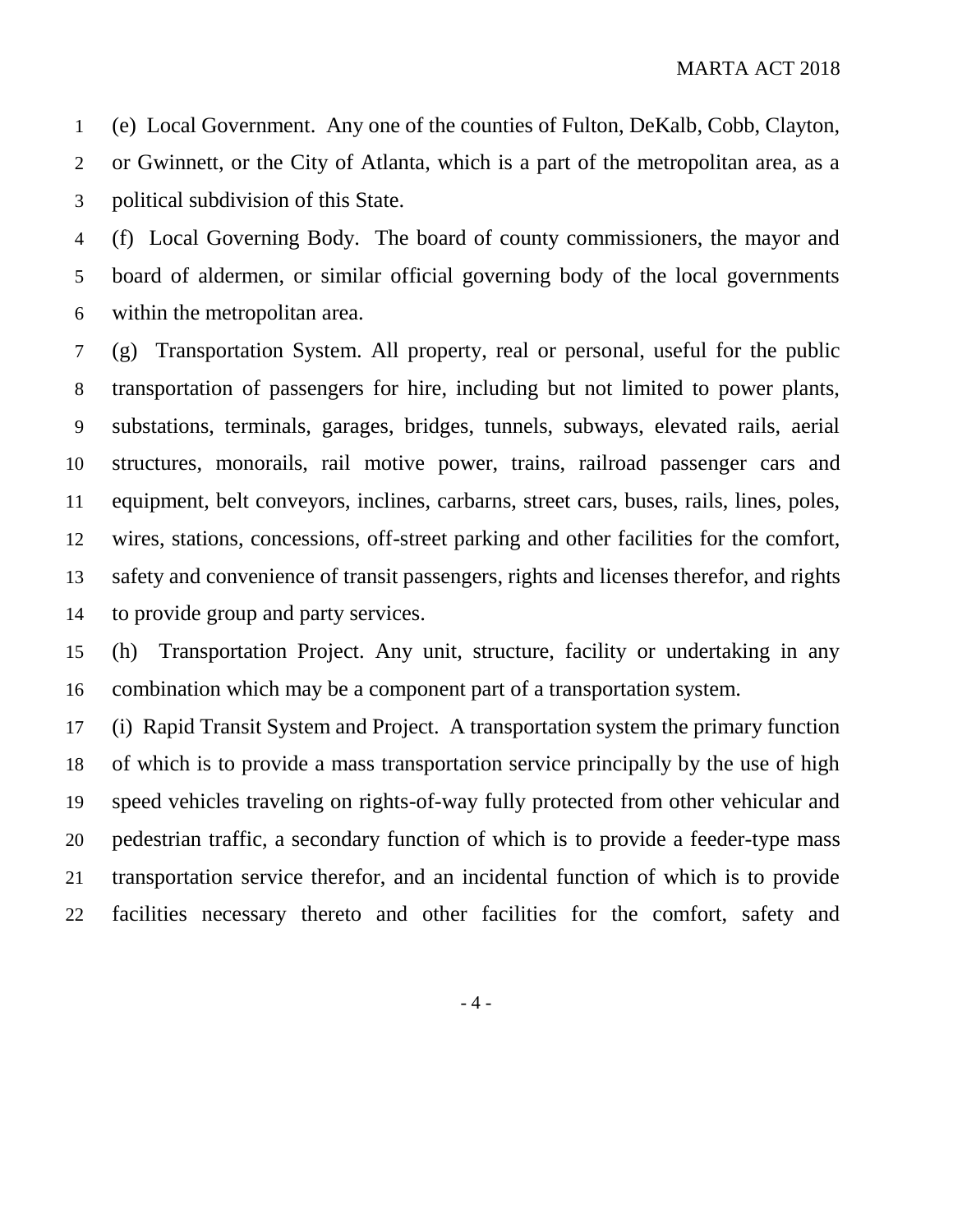convenience of its passengers. A rapid transit project is any transportation project which may contribute to the development or operation of a rapid transit system.

 (j) Cost of Rapid Transit System or Project. According to accepted principles of accounting, the total cost, paid or incurred, to study, plan, design, finance, acquire, construct or otherwise develop the component parts of a rapid transit system or rapid transit project to a normal operating or revenue-producing condition, including any relocation costs and the capitalization of expenses, direct or indirect, paid or incurred, in connection therewith. Without intending to limit in any way those expenses which may be capitalized as set forth in the preceding sentence, it is understood that such expenses shall include interest which it is estimated will accrue on obligations issued by the Authority to finance the construction of any rapid transit system or project during the construction period and for six (6) months thereafter and all start-up costs incurred in placing such system or project in operation. (Amended, Ga. L. 1971, pp. 2092, 2093).

 (k) Federal Government. The United States of America, or any department, agency or instrumentality thereof.

 (l) Public Airport Passenger Terminal. Areas that are both open to the general public and located inside buildings used primarily for air passenger ticketing, baggage handling, boarding or deboarding of aircraft and including all areas therein providing accommodations, goods, services, food, and beverages for sale to or use by the public, as well as public parking lots servicing such buildings, but not including areas outside such buildings or parking lots, such as, but not limited to, adjoining apron or ramp areas where aircraft are parked, serviced, fueled or receive food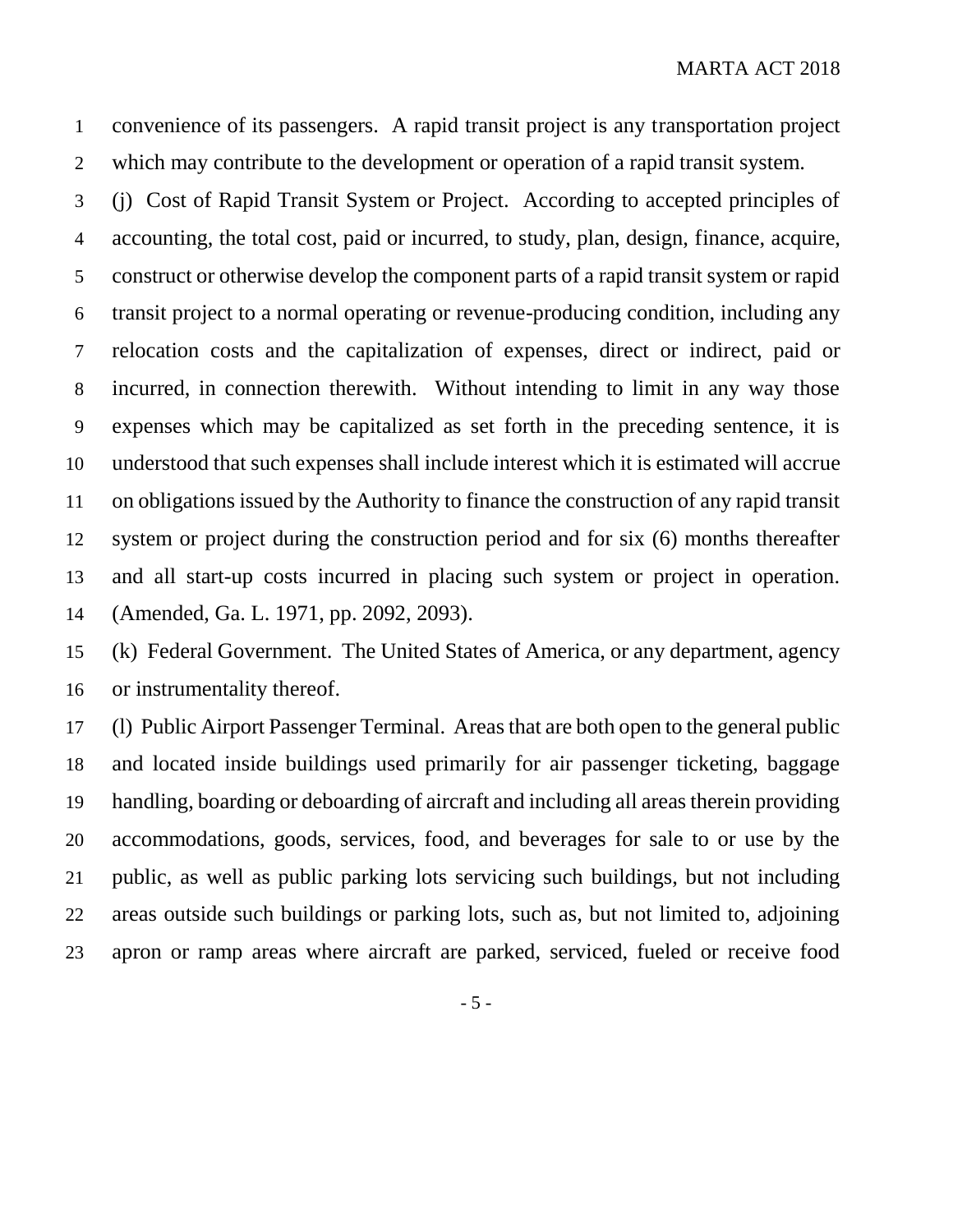| $\mathbf{1}$   | catering services, and runways, taxiways, open areas and buildings which are leased   |
|----------------|---------------------------------------------------------------------------------------|
| $\overline{2}$ | to air carriers or others primarily for purposes other than air passenger handling.   |
| 3              | (Added Ga. L. 1980, pp. 3831, 3832).                                                  |
| $\overline{4}$ |                                                                                       |
| 5              | <b>SECTION 3.</b>                                                                     |
| 6              | Legislative Findings and Declaration of Policy.                                       |
| 7              |                                                                                       |
| 8              | The territory comprising the counties of Fulton, DeKalb, Cobb, Clayton, and           |
| 9              | Gwinnett, including the City of Atlanta, has developed, and continues to develop,     |
| 10             | phenomenally into a metropolitan area with a common interest in the cultural, social  |
| 11             | and economic well-being of the people therein and the development of the              |
| 12             | educational, commercial and industrial resources thereof. There exists in this        |
| 13             | metropolitan area serious traffic conditions and congestions and serious mass         |
| 14             | transportation problems which impede, and will increasingly impede, the               |
| 15             | development of these common interests toward their fullest potential. Concerted       |
| 16             | governmental action is needed to alleviate such traffic conditions and congestion,    |
| 17             | supply deficiencies in mass transportation, coordinate and balance the transportation |
| 18             | facilities operating therein, and otherwise provide a sounder basis for the           |
| 19             | development of traffic patterns and control. The development of a rapid transit       |
| 20             | system through a joint instrumentality of the local governments within the            |
| 21             | metropolitan area is a reasonable approach to the aforesaid needs and problems. The   |
| 22             | cultural, social and economic well-being of the people in the metropolitan area and   |
| 23             | the development of the educational, commercial, and industrial resources thereof are  |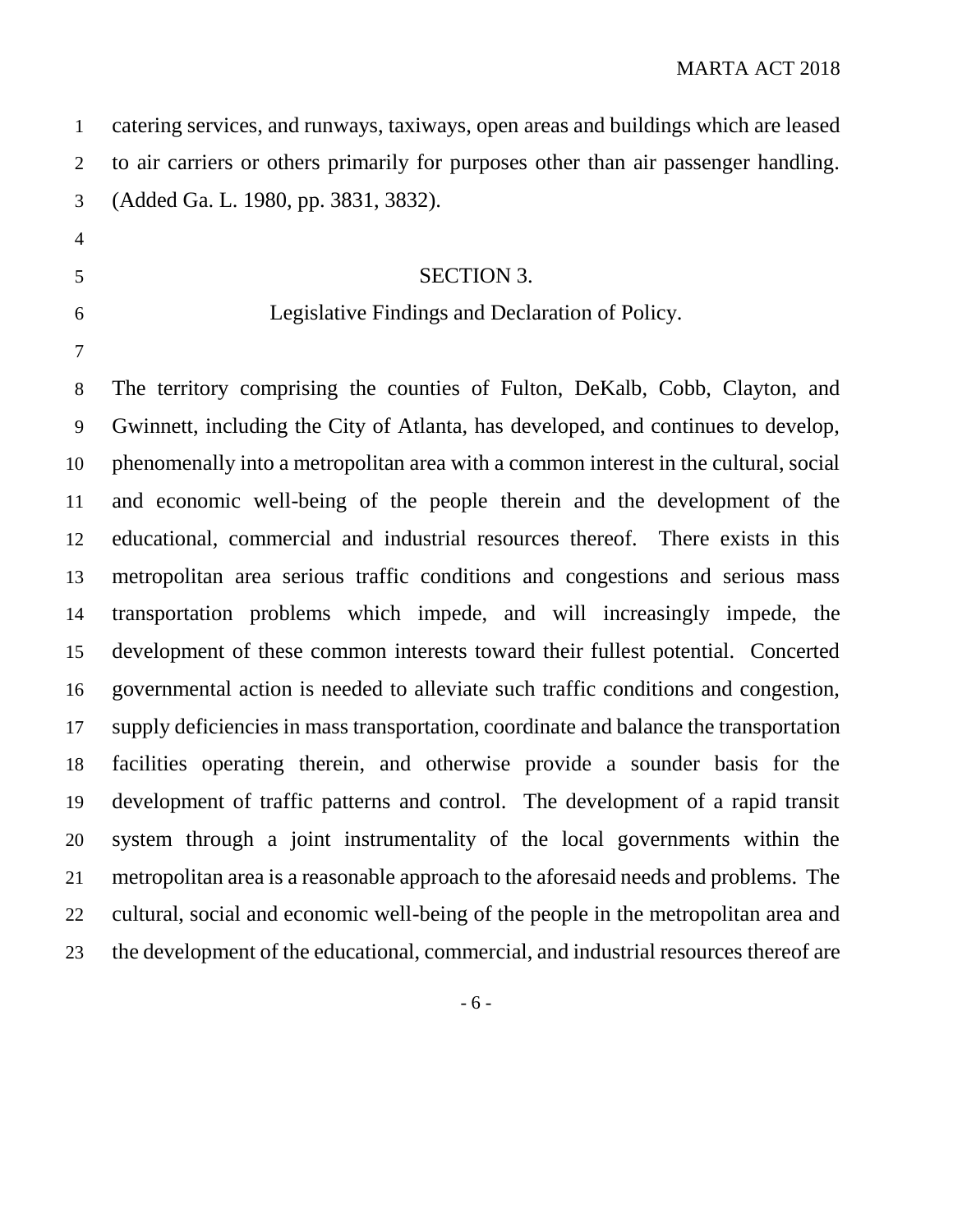matters of public interest and concern throughout the State. Accordingly, it is the public policy of this State, as a matter of public health, safety, convenience and welfare, to promote the establishment of such a joint instrumentality, encourage participation therein by the local governments involved, facilitate the accomplishment of its purposes and bring about solutions for the aforesaid needs and problems. 8 SECTION 4. Creation and Organization.

 There is hereby created a public body corporate to be known as the Metropolitan Atlanta Rapid Transit Authority as a joint public instrumentality of the City of Atlanta and the counties of Fulton, DeKalb, Cobb, Clayton and Gwinnett for the purposes hereinafter provided.

 SECTION 5. (Repealed, Ga. L. 1966, p. 3264; See Note 1). 19 SECTION 6.

- 20 Board of Directors.
- 

 (a) On and after January 1, 2017, the Board of Directors of the Authority shall be reconstituted and composed of 11 voting members and two nonvoting members.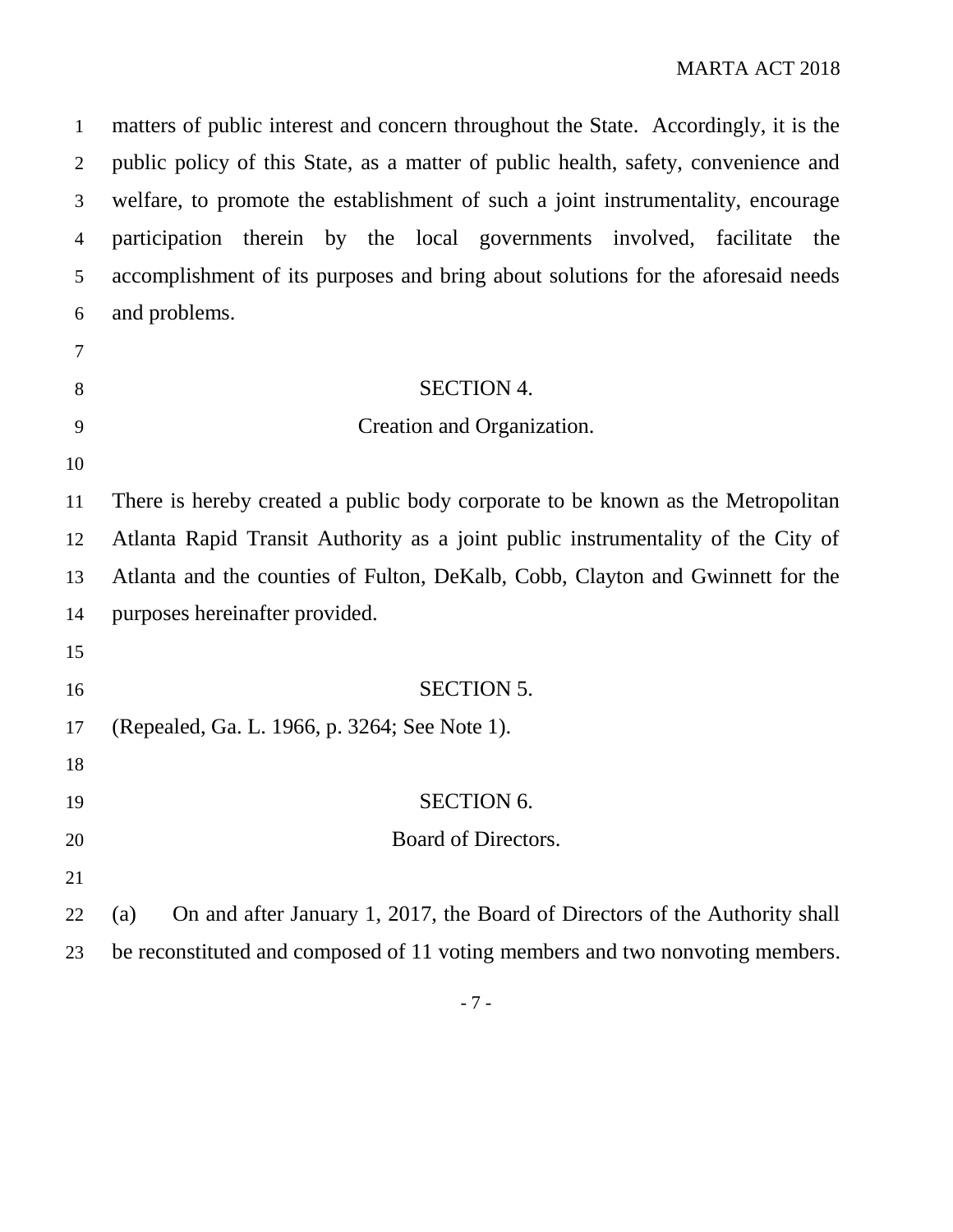Three members shall be residents of the City of Atlanta to be nominated by the Mayor and elected by the City Council; four members shall be residents of DeKalb County with three of the four appointees to be appointed by the governing authority of DeKalb County and at least one of such appointees shall be a resident of that portion of DeKalb County lying south of the southernmost corporate boundaries of the City of Decatur and at least one of such appointees shall be a resident of that portion of DeKalb County lying north of the northernmost corporate boundaries of the City of Decatur and the fourth appointee to be appointed by a majority vote of a caucus of mayors of the municipalities located wholly in DeKalb County; three members shall be residents of Fulton County and one of such members shall be a resident of that portion of Fulton County lying south of the corporate limits of the City of Atlanta to be appointed by a majority vote of the Fulton County Board of Commissioners, and two of such members shall be residents of that portion of Fulton County lying north of the corporate limits of the City of Atlanta to be appointed by a majority vote of a caucus of mayors of the municipalities of Fulton County lying north of the corporate limits of the City of Atlanta; one member shall be a resident of a participating jurisdiction to be appointed by the Governor; one nonvoting member shall be the Commissioner of the Department of Transportation; and one nonvoting member shall be the Executive Director of the Georgia Regional Transportation Authority. Those board members appointed by a local governing authority, caucus, or the Governor as described in this section in office as of January 1, 2017, shall serve initial terms of office as follows: two of the three appointees of the governing authority of DeKalb County, two of the three appointees of the Mayor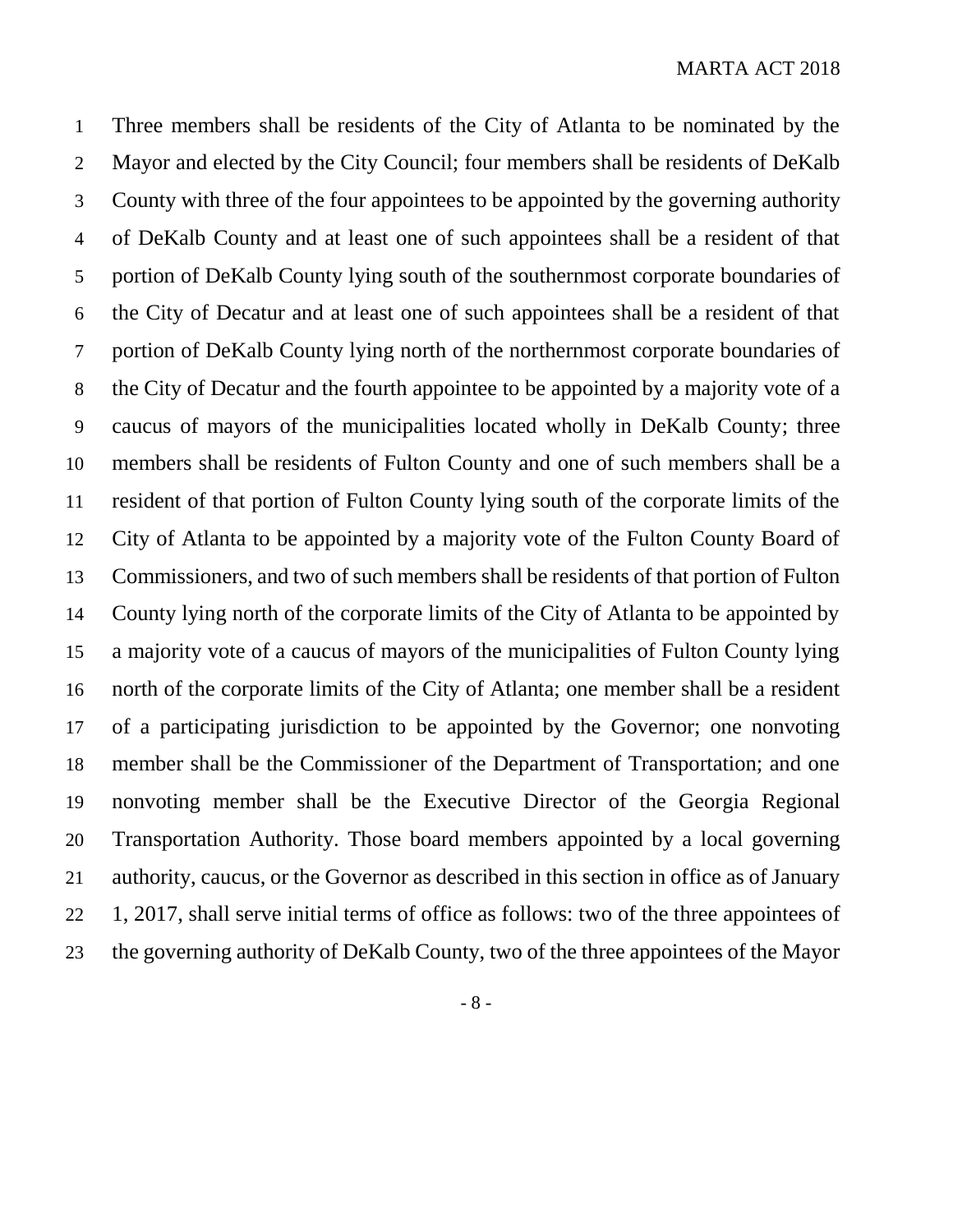and the City Council of Atlanta, and one of the two appointees of the caucus of mayors from municipalities lying north of the corporate limits of the City of Atlanta shall serve a term of two years, and the remaining appointees shall serve for terms of four years. No later than December 1, 2016, all board members shall be appointed and each local governing authority or caucus shall designate which board members shall serve an initial term of two years. After the initial two-year terms of those five board members described in this subsection, that governing authority or caucus which appointed the member for that initial term to that office shall appoint successors thereto for terms of office of four years in the same manner that such governing authority or caucus makes its other appointments to the Board. (Amended, Ga. L. 1985, p. 3609; Ga. L. 2000, p. 4492; Ga. L. 2014, p. 634; Amended Ga. L. 2015, p. 3532).

 Those board members in office on May 31, 2014, shall serve until December 31, 2016. The Executive Director of the Georgia Regional Transportation Authority and the Commissioner of the Department of Transportation shall be nonvoting members of the Board and shall serve while holding their State offices; provided, however, that notwithstanding any provisions of this Act to the contrary, the Executive Director of the Georgia Regional Transportation Authority shall be a voting member of the Board until December 31, 2016. (Amended, Ga. L. 2014, p. 634; Amended, Ga. L. 2015, p. 3532).

 Except as provided above, all appointments shall be for terms of four years except that a vacancy caused otherwise than by expiration shall be filled for the unexpired portion thereof by the appointing entity which made the original appointment to the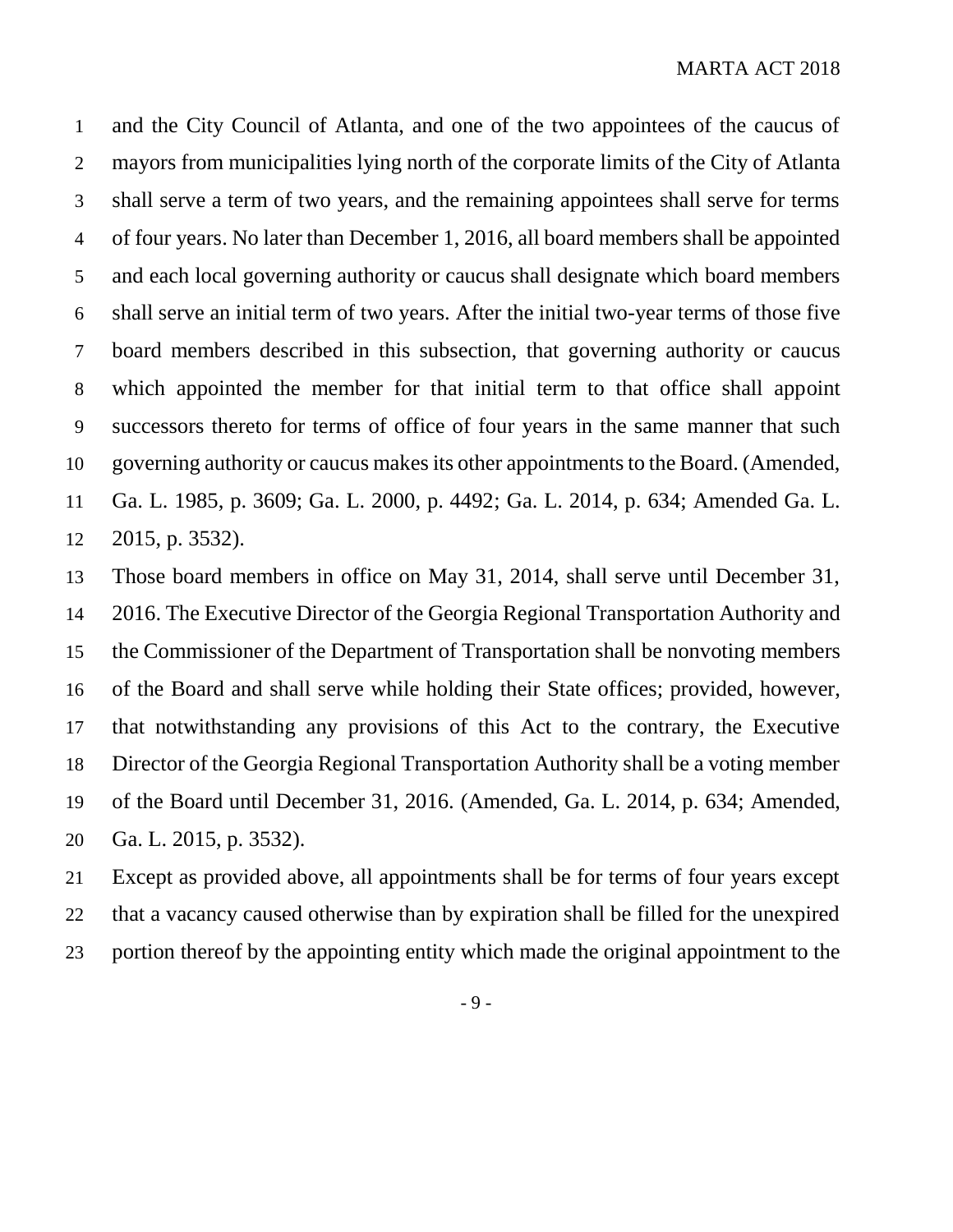vacant position, or its successor in office. A member of the Board may be appointed to succeed himself or herself for one four-year term; provided however, that board membership prior to January 1, 2017, shall not be considered in calculating limits on length of service. Appointments to fill expiring terms shall be made by the appointing entity prior to the expiration of the term, but such appointments shall not be made more than thirty days prior to the expiration of the term. Members appointed to the Board shall serve for the terms of office specified in this section and until their respective successors are appointed and qualified. (Amended, Ga. L. 1976, pp. 217, 218; Ga. L. 1994, p. 4959; Ga. L. 2000, p. 4492; Ga. L. 2014, p. 634).

 (b) The local governing bodies of Clayton, Cobb, and Gwinnett counties may, any other provision of this Act to the contrary notwithstanding, negotiate, enter into, and submit to the qualified voters of their respective counties the question of approval of a rapid transit contract between the county submitting the question and the Authority, all in accordance with the provisions of Section 24 of this Act. The local governing bodies of these counties shall be authorized to execute such rapid transit contract prior to the holding of the referendum provided for in said Section 24; provided, however, that such rapid transit contract shall not become valid and binding unless the same is approved by a majority of those voting in said referendum, which approval shall also be deemed approval of further participation in the Authority. Upon approval of such rapid transit contract, the county entering into such contract shall be a participant in the Authority, and its rights and responsibilities shall, insofar as possible, be the same as if it had participated in the Authority from its beginning, and the local governing body of the county may then appoint two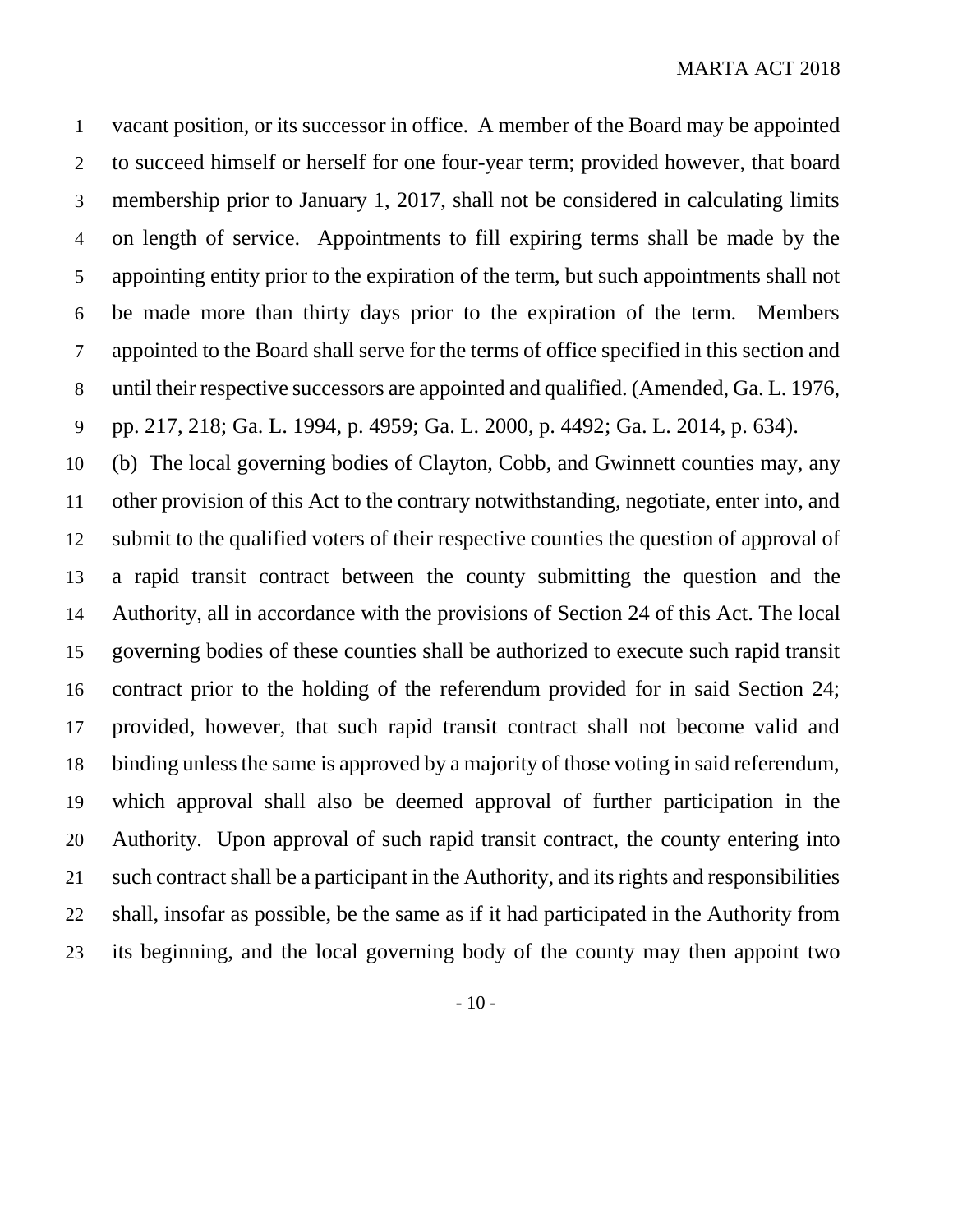residents of the county to the Board of Directors of the Authority. The local governing body shall designate one such resident to serve an initial term ending on the  $31<sup>st</sup>$  day of December in the second full year after year in which the referendum approving said rapid transit contract was held and one such resident to serve an initial term ending on the 31st day of December in the fourth full year after the year in which the referendum approving said rapid transit contract was held, in which event the Board of Directors of the Authority shall, subsection (a) of this Section 6 to the contrary notwithstanding, be composed of such additional members. Upon the conclusion of the initial terms provided for in this subsection, the local governing body which appointed the member for that initial term shall appoint a successor thereto for a term of office of four years. (Amended, Ga. L. 1966, pp. 3264, 3265; See Note 2; Ga. L. 1980, pp. 4333, 4334; Ga. L. 2014, p. 634; Amended, Ga. L. 2015, p. 3532).

(c) Reserved. (Repealed, Ga. L. 1966, pp. 3264, 3265; See Note 2).

 (d) Except for the Executive Director of the Georgia Regional Transportation Authority and the Commissioner of the Department of Transportation, no person shall be appointed as a member of the Board who holds any other public office or public employment except an office in the reserves of the armed forces of the United States or the National Guard; any member who accepts or enters upon any other public office or public employment shall be disqualified thereby to serve as a member. (Amended, Ga. L. 1976, pp. 217, 219; Ga. L. 2014, p. 634).

(e) An appointing entity may remove any member of the Board appointed by it for

cause. No member shall be thus removed unless he or she has been given a copy of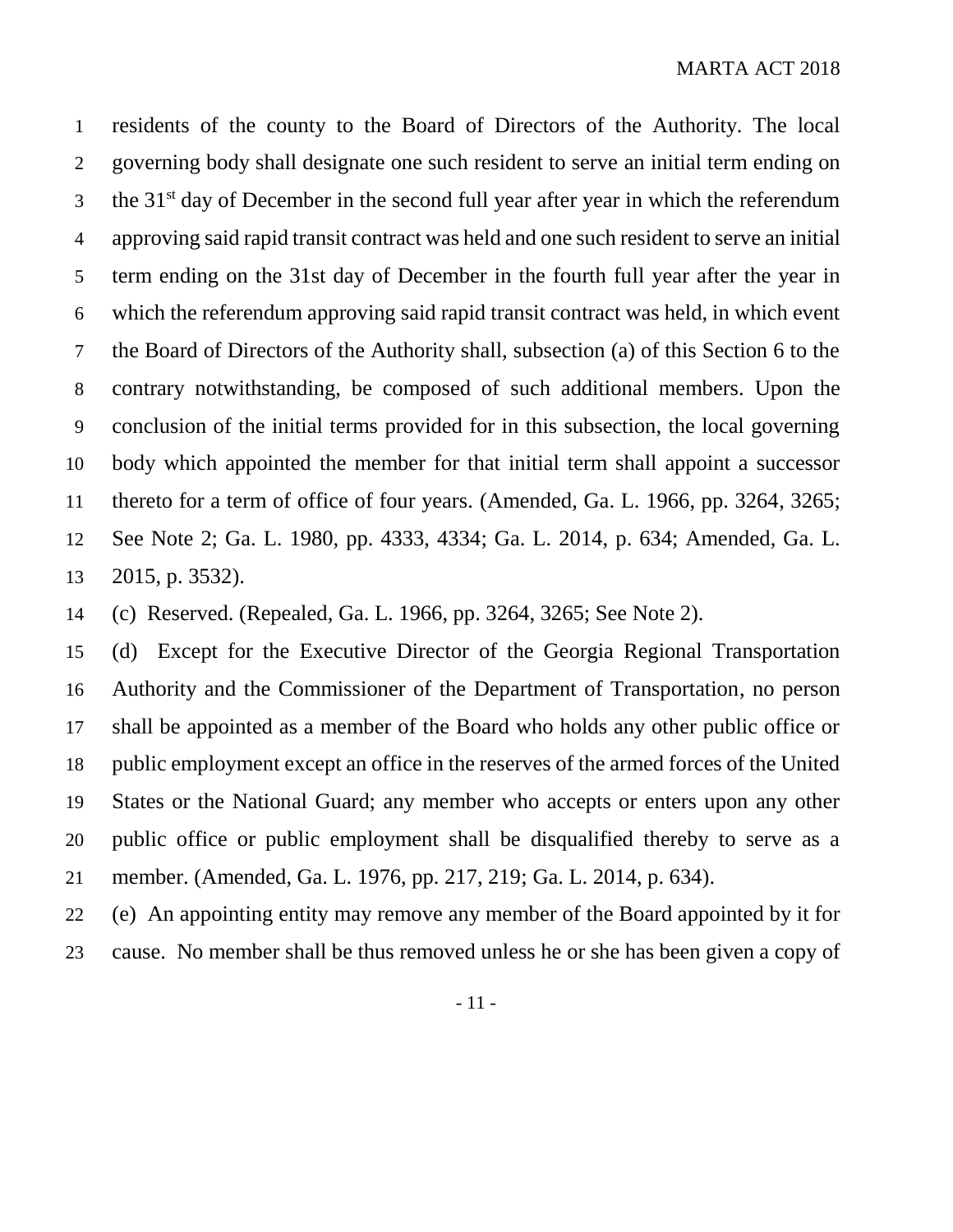the charges against him or her and an opportunity to be publicly heard in his or her own defense in person or by counsel with at least ten days´ written notice to the member. A member thus removed from office shall have the right to a judicial review of the member's removal by an appeal to the superior court of the county where the member resides, but only on the ground of error of law or abuse of discretion. In case of abandonment of the member's office, conviction of a crime involving moral turpitude or a plea of nolo contendere thereto, removal from office, or disqualification under subsection (d) hereof, the office of a member shall be vacant upon the declaration of the Board. A member shall be deemed to have abandoned the member's office upon failure to attend any regular or special meeting of the Board for a period of four months without excuse approved by a resolution of the Board, or upon removal of the member's residence from the territory qualifying the member to serve on the Board. (Amended, Ga. L. 2014, p. 634).

 (f) Each appointed member of the Board, except the Chairperson, shall be paid by the Authority a per diem allowance, in an amount equal to that provided by Code Section 45-7-21 of the Official Code of Georgia Annotated, as now in effect or as it may hereafter be amended, for each day on which that member attends an official meeting of the Board, of any committee of the Board, or of the Authority´s Pension Committee or Board of Ethics; provided, however, that said per diem allowance shall not be paid to any such member for more than 130 days in any one calendar year. If the Chairperson of the Board is an appointed member of the Board, the Chairperson shall be paid by the Authority a per diem allowance in the same amount for each day in which the Chairperson engages in official business of the Authority, including but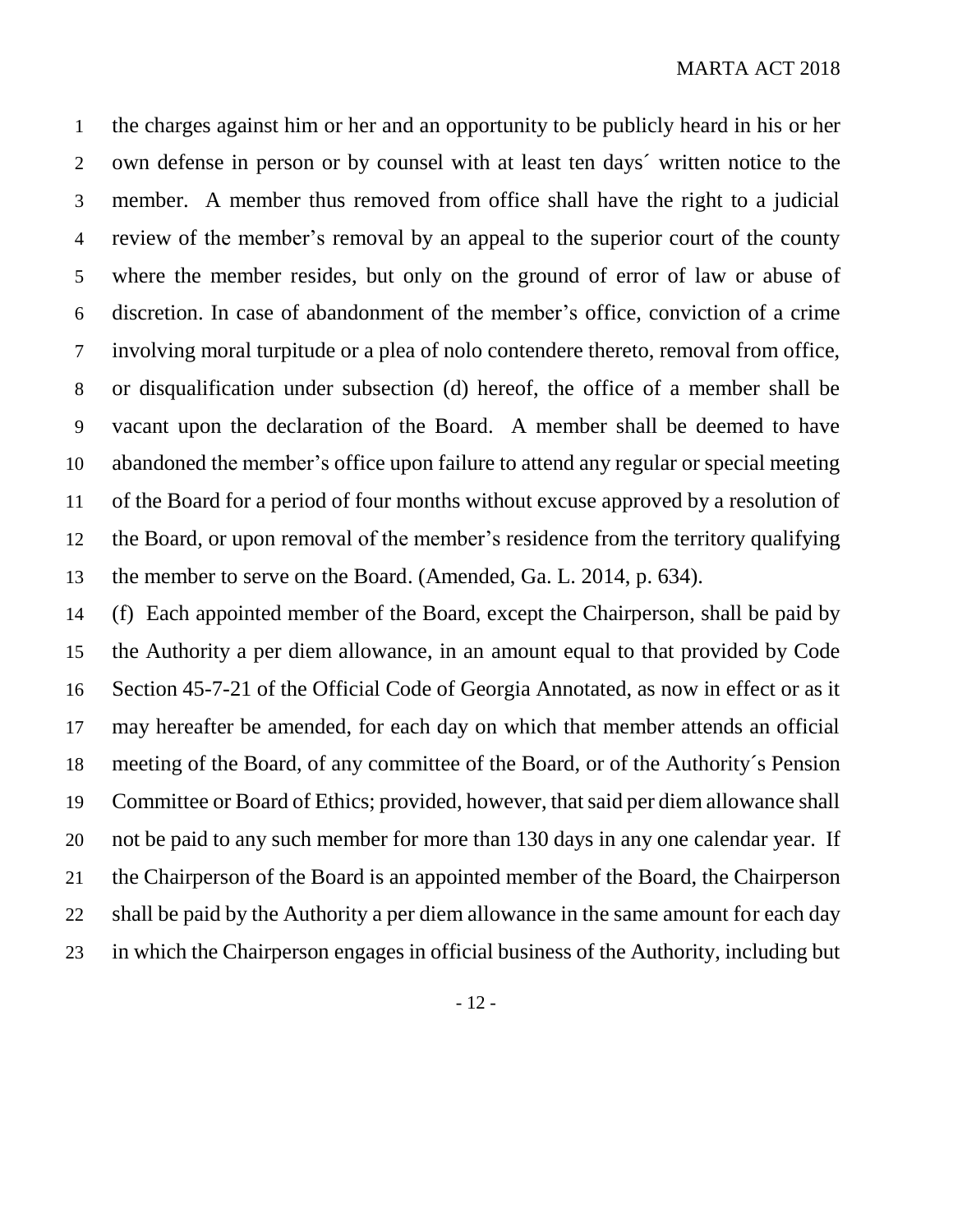not limited to attendance of any of the aforesaid meetings. A member of the Board shall also be reimbursed for actual expenses incurred by that member in the performance of that member's duties as authorized by the Board. A Board member shall not be allowed employee benefits authorized under Section 8(b). (Amended, Ga. L. 1976, pp. 217, 219; Amended, Ga. L. 1977, pp. 1211, 1212; Amended, Ga. L. 1996, p. 3717; Ga. L. 2014, p. 634).

 (g) The Board shall elect one of its members as chairperson and another as vice-chairperson for terms to expire on December 31 of each year to preside at meetings and perform such other duties as the Board may prescribe. The presiding officer of the Board may continue to vote as any other member, notwithstanding the member's duties as presiding officer, if he or she so desires. The chairperson may select a designee from current members to act on behalf of the chairperson for official business of the authority. Such designee shall be paid by the authority a per diem allowance in the same amount for each day in which the designee engages in official business of the authority, including but not limited to attendance of any official meeting of the board, of any committee of the board, or of the authority's Pension Committee, Board of Ethics, or Arts Council, provided that said per diem allowance shall not be paid to such member for more than 130 days in a calendar year. The Board shall also elect from its membership a secretary and a treasurer who shall serve terms expiring on December 31 of each year. A member of the Board may hold only one office on the Board at any one time. (Amended, Ga. L. 1976, p. 3407; Ga. L. 2014, p. 634).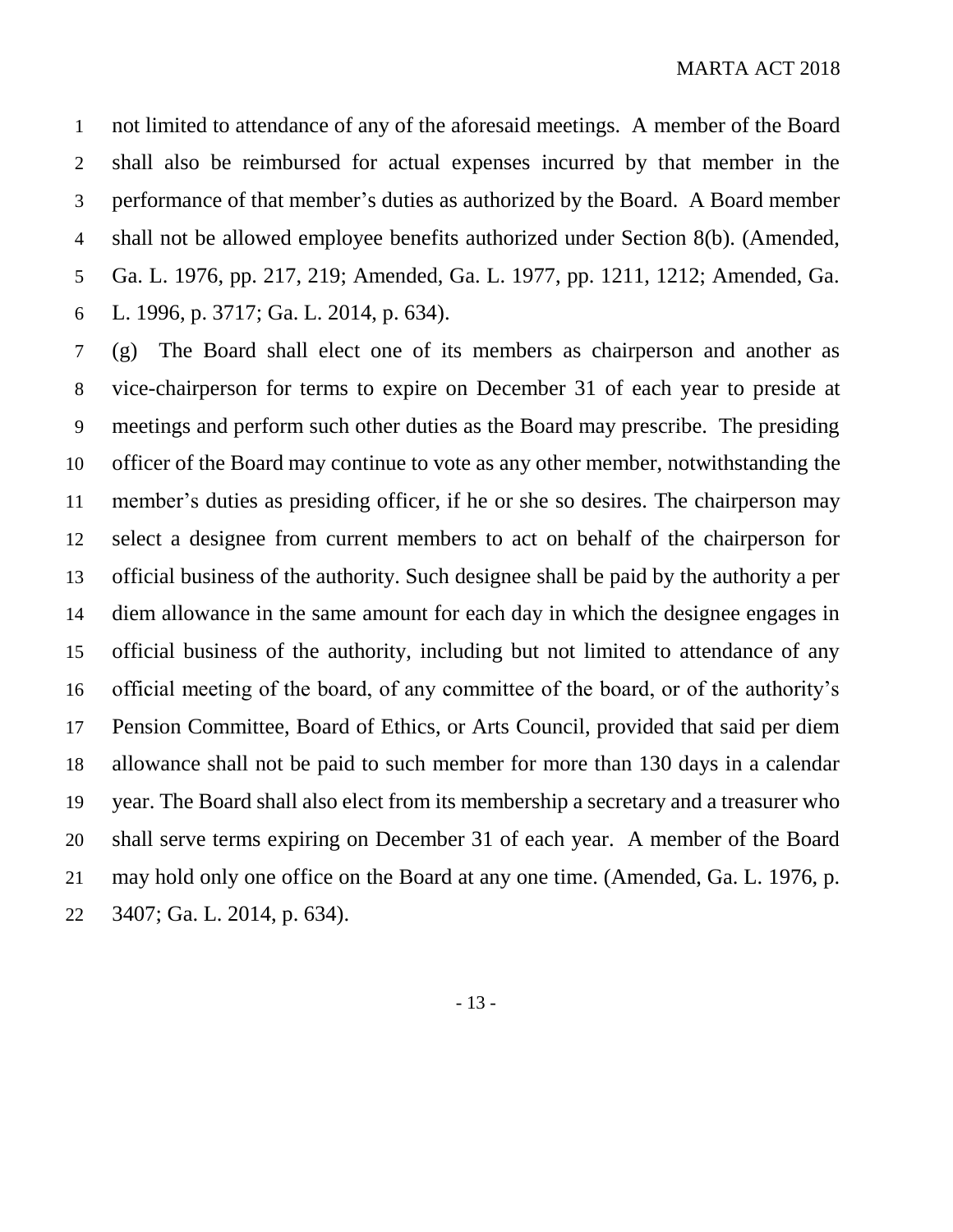(h) The Board shall hold at least one meeting each month. The Secretary of the Board shall give written notice to each member of the Board at least two days prior to any called meeting that may be scheduled, and said Secretary shall be informed of the call of such meeting sufficiently in advance so as to provide for giving notice as above. A majority of the total voting membership of the Board, as it may exist at the time, shall constitute a quorum. On any question presented, the number of members present shall be recorded. By affirmative vote of a majority of the members present, the Board may exercise all the powers and perform all the duties of the Board, except as otherwise hereinafter provided or as limited by its bylaws, and no vacancy on the original membership of the Board, or thereafter, shall impair the power of the Board to act. All meetings of the Board, its Executive Committee or any committee appointed by the Board shall be subject to Chapter 14 of Title 50 of the Official Code of Georgia Annotated. (Amended, Ga. L. 1976, pp. 217, 220; Ga. L. 1976, p. 3104; Ga. L. 1994, p. 4959; Ga. L. 2014, p. 634).

 (i) Notwithstanding any other provisions of this Act, the following actions by the Board shall require the affirmative vote of one more than a majority of the total voting membership of the Board as it may exist at the time (Amended, Ga. L. 2014, p. 634):

 (1) The issuance and sale of revenue bonds as contemplated in Section 10 or equipment trust certificates as contemplated in Section 11.

 (2) The purchase or lease of any privately owned system of transportation of passengers for hire in its entirety, or any substantial part thereof, as contemplated in Section 8(c) or 8(d). Prior to the purchase or lease of any such privately owned

- 14 -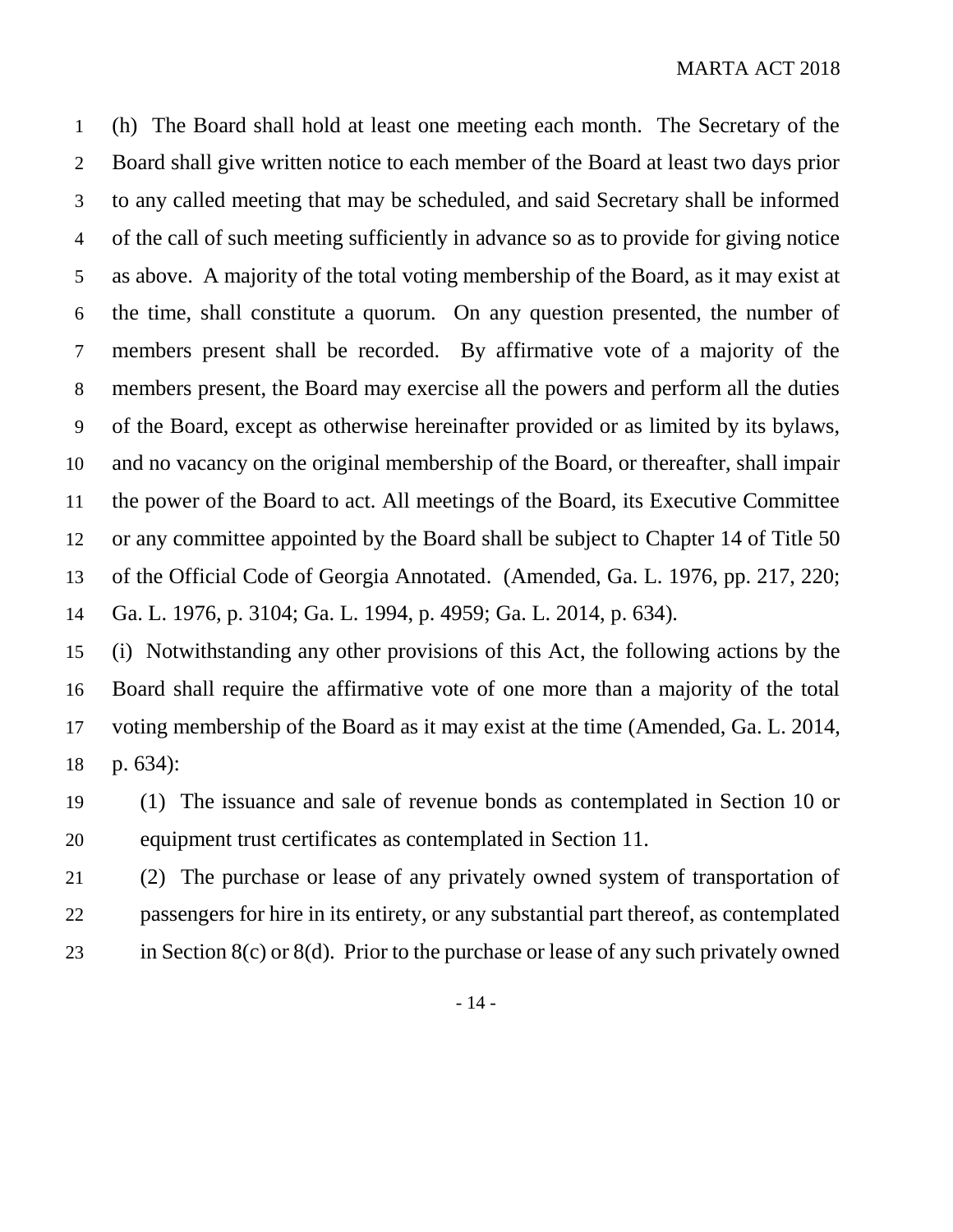system a public hearing pertaining thereto shall have been held and notice of such public hearing shall have been advertised as provided in Section 9(c) hereof. Provided that no sum shall be paid for such privately owned system of transportation in excess of the fair market value thereof determined by a minimum of two appraisers and approved by a majority of the local governments participating in the financing of such purchase. (Amended, Ga. L. 1971, pp. 2092, 2093).

 (3) The award of any contract involving \$200,000.00 or more for construction, alterations, supplies, equipment, repairs, maintenance or services. Any contract involving \$200,000.00 or more shall be awarded through a competitive bidding process as described in Section 14 of this Act. The Board by appropriate resolution may delegate to the general manager the general or specific authority to enter into contracts involving less than \$200,000.00 if such contracts are entered into in accordance with Section 14 of this Act. (Amended, Ga. L. 1983, p. 764; Ga. L. 1998, p. 4450; Ga. L. 2014, p. 634).

(4) The grant of any concession as contemplated in Section 14(f).

 (5) The award of any contract for the management of any Authority-owned property or facility as contemplated in Section 14(h).

 (j) The Board shall appoint and employ, as needed, a general manager, and a general counsel, none of whom may be members of the Board or a relative of a member of the Board, and delegate to them such authority as it may deem appropriate. It may make such by-laws or rules and regulations as it may deem appropriate for its own government, not inconsistent with this Act, including the establishment of an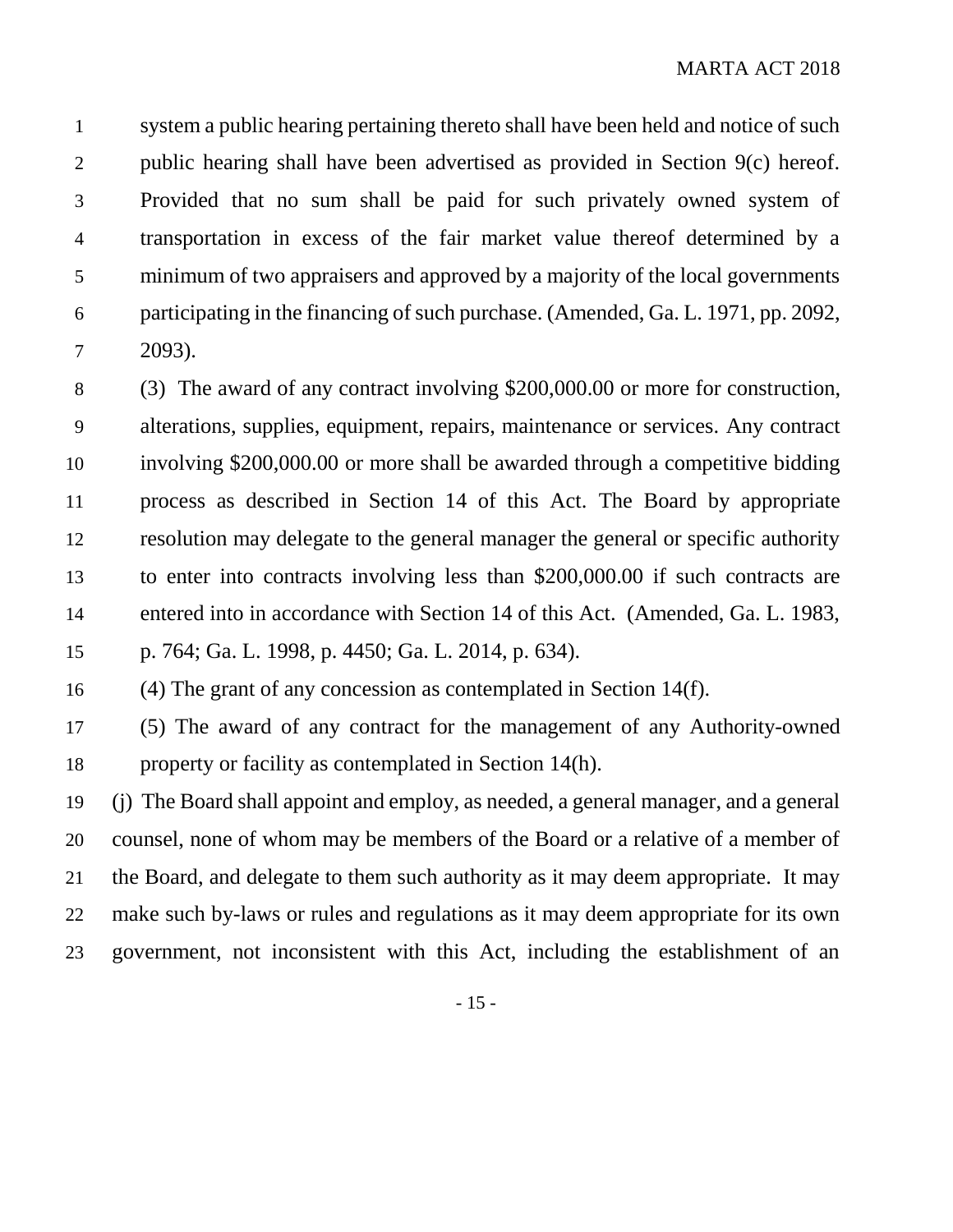Executive Committee to exercise such authority as its by-laws may prescribe. (Amended, Ga. L. 1976, pp. 3407, 3408).

 (k) The treasurer of the Authority and such other members of the Board and such other officers and employees of the Authority as the Board may determine shall execute corporate surety bonds, conditioned upon the faithful performance of their respective duties. A blanket form of surety bond may be used for this purpose. Neither the obligation of the principal or the surety shall extend to any loss sustained by the insolvency, failure or closing of any depository which has been approved as a depository for public funds. (Amended, Ga. L. 1976, pp. 3408, 3409).

 (l) In addition to the requirements of subsection (h) of this section, each member of the Board shall hold a meeting once each 12 months with the local governing body which appointed such member. The Secretary of the Board shall give written notice to each member of the Board, to each local governing body, and to the governing authority of each municipality in the county in which there is an existing or proposed rail line at least two days prior to any meeting that may be scheduled, and said Secretary shall be informed of the call of such meeting sufficiently in advance so as to provide for his giving such notice. These meetings shall be for the purpose of reporting to the local governing bodies on the operations of the Authority and on the activities of the Board and making such information available to the general public. No activity which requires action by the Board shall be initiated or undertaken at any meeting conducted under this subsection. (Added, Ga. L. 1988, p. 5023; (Amended, Ga. L. 2014, p. 634).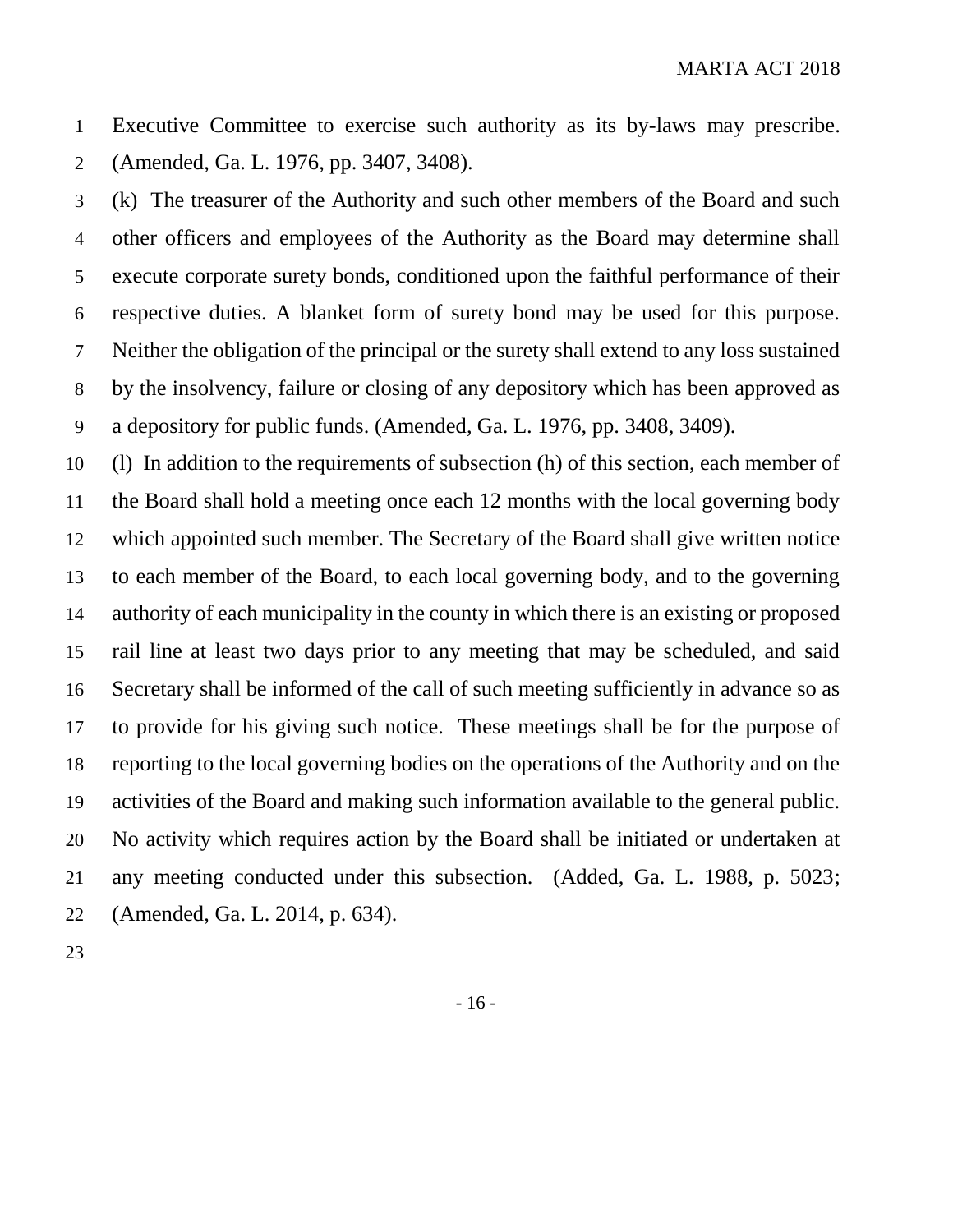| $\mathbf{1}$   | <b>SECTION 7.</b>                                                                      |
|----------------|----------------------------------------------------------------------------------------|
| $\overline{2}$ | Purposes.                                                                              |
| 3              |                                                                                        |
| 4              | The Authority shall exist for purposes of planning, designing, leasing (as lessee),    |
| 5              | purchasing, acquiring, holding, owning, constructing, improving, equipping,            |
| 6              | financing, maintaining and administering a rapid transit system within the             |
| $\tau$         | metropolitan area, and operating same, or contracting therefor, or leasing (as lessor) |
| 8              | same for operation by private parties.                                                 |
| 9              |                                                                                        |
| 10             | <b>SECTION 8.</b>                                                                      |
| 11             | General Powers.                                                                        |
| 12             |                                                                                        |
| 13             | The Authority shall have all powers necessary or convenient to accomplish the          |
| 14             | aforesaid purposes including, by way of illustration and not specification, the        |
| 15             | following:                                                                             |
| 16             | The powers, privileges and immunities authorized by law for private<br>(a)             |
| 17             | corporations and for instrumentalities of government. The Authority may sue or be      |
| 18             | sued in its corporate name but no execution shall be levied on any property of the     |
| 19             | Authority prior to ninety (90) days from the date of a final judgment against the      |
| 20             | Authority. The Board may adopt and use a common seal for the Authority and             |
| 21             | change it at its pleasure.                                                             |
| 22             | (b) The power to appoint, select and employ officers, agents and employees,            |
| 23             | including engineering, architectural and construction experts, fiscal agents and       |
|                |                                                                                        |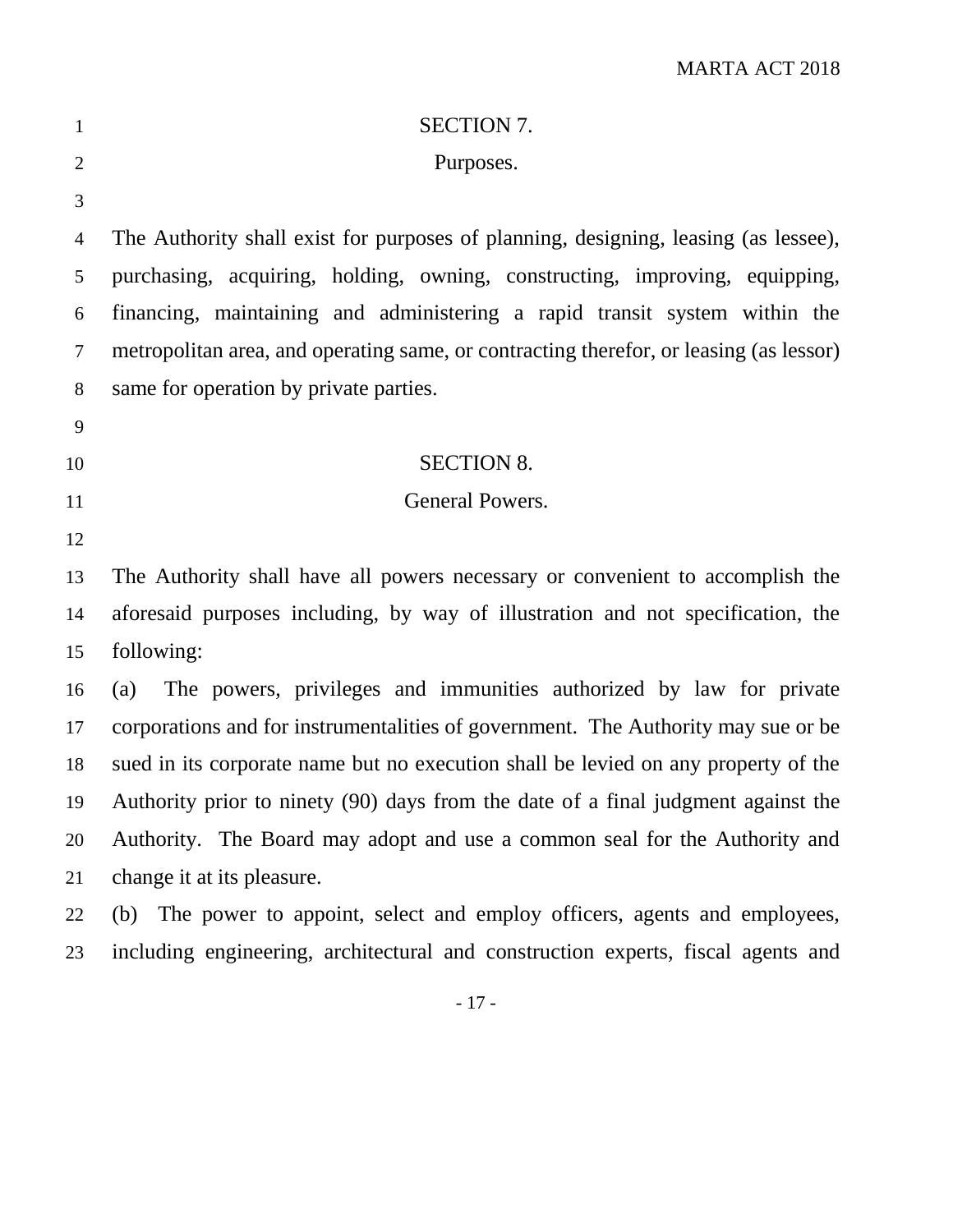attorneys, to contract for the services of individuals or organizations not employed full time by the Authority, but who are engaged primarily in the rendition of personal services and not the sale of goods or merchandise, such as, but not limited to, the services of attorneys, accountants, engineers, architects, consultants and advisors, allowing them suitable compensation and to make provisions for group insurance, retirement or other employee benefit arrangements. (Amended, Ga. L. 1971, pp. 2092, 2094; Ga. L. 1986, p. 3756).

 (c) The power to acquire, lease (as lessee), purchase, hold, own and use any franchise, property, real or personal, tangible or intangible, or any interest therein, and to sell, lease (as lessor), transfer, or dispose thereof whenever same is no longer required for purposes of the Authority, or exchange same for other property or rights which are useful for its purposes.

 (d) The power to acquire by gift, purchase, lease (as lessee), or otherwise, or to construct, improve, maintain, repair, operate or administer any component parts of a rapid transit system, together as a system, or singly, or in groupings, as rapid transit projects, or to contract for the maintenance, operation or administration thereof or to lease (as lessor) same for maintenance, operation or administration by private parties.

 (e) The power to develop data, plans and information and develop and carry out mass transportation demonstration projects, including the development, testing and demonstration of new facilities, equipment, techniques and methods, and the improvement and utilization of transportation services and facilities, and any other means of developing, utilizing or improving mass transportation in urban areas.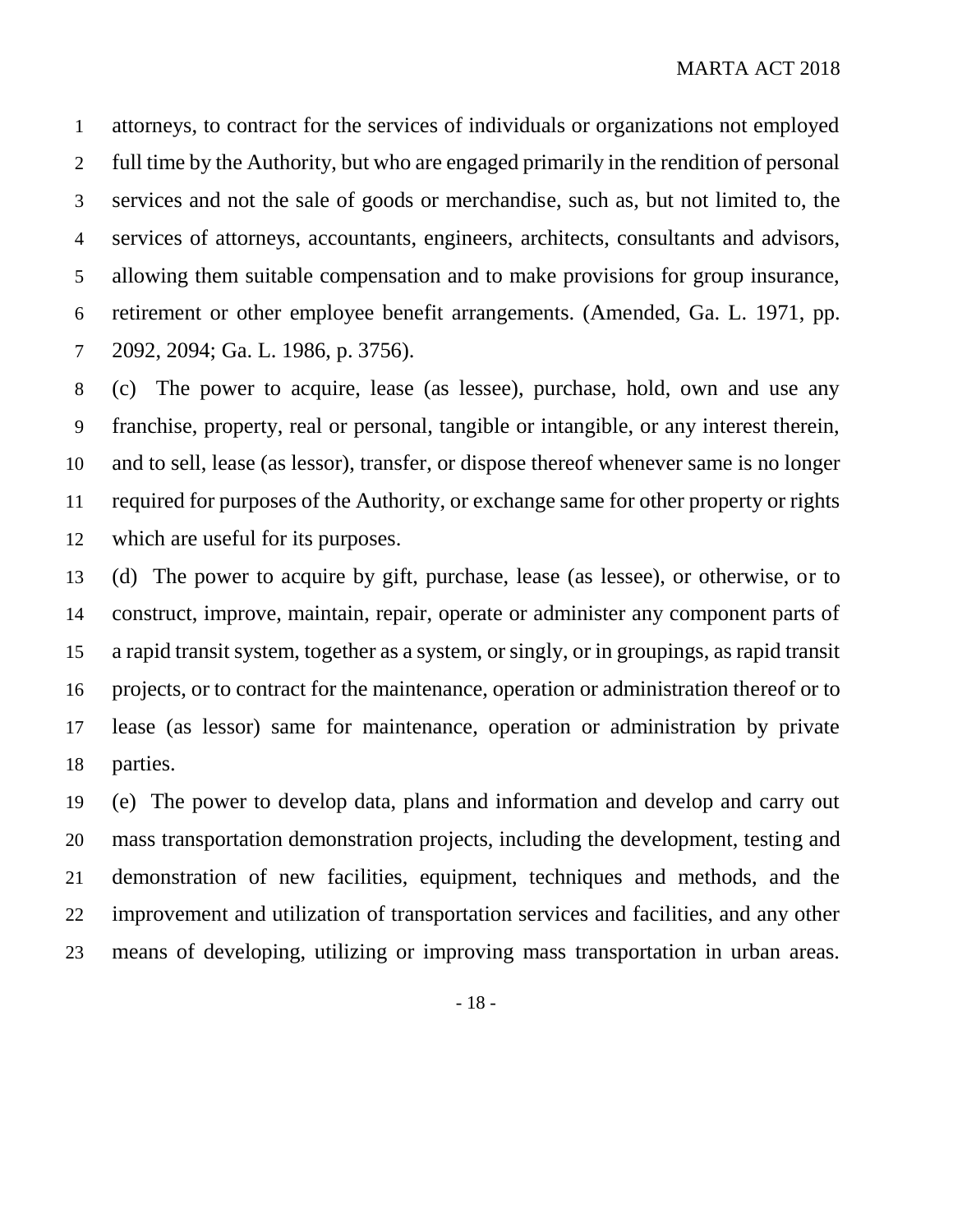Also, in other respects, the power to conduct engineering, financial and economic studies, to make plans, designs and tests related to rapid transit projects. In connection therewith the Authority may enter in a reasonable manner upon any lands, waters or premises for the purpose of making reasonable surveys, soundings, drillings and examinations and such entries shall not be deemed a trespass except that the Authority shall be liable for any actual and consequential damages resulting from such entries. (Amended, Ga. L. 1971, pp. 2092, 2094).

 (f) The power to cooperate, participate and coordinate with the Federal Government, or the State of Georgia, or any agency or instrumentality thereof, or any municipal or county governing body within the metropolitan area or any agency, instrumentality thereof, or the Atlanta Regional Metropolitan Planning Commission (1960 Ga. L., p. 3102, as amended), or any similar joint agency, in the execution of any studies, plans or projects designed for the coordination of its rapid transit system with other transportation in the metropolitan area and with any comprehensive planning and development of the metropolitan area.

 (g) The power to acquire property, both real and personal, or rights of easement therein, or franchises necessary or convenient for the purposes of the Authority, by gifts, purchase, lease (as lessee) or contract.

 (h) The power to make and execute all contracts and other instruments necessary or convenient to the exercise of the powers of the Authority, including the power to contract for managerial and operating services.

 (i) The power to enter into contracts with the State of Georgia and any agency, instrumentality or authority thereof and with any of the county and municipal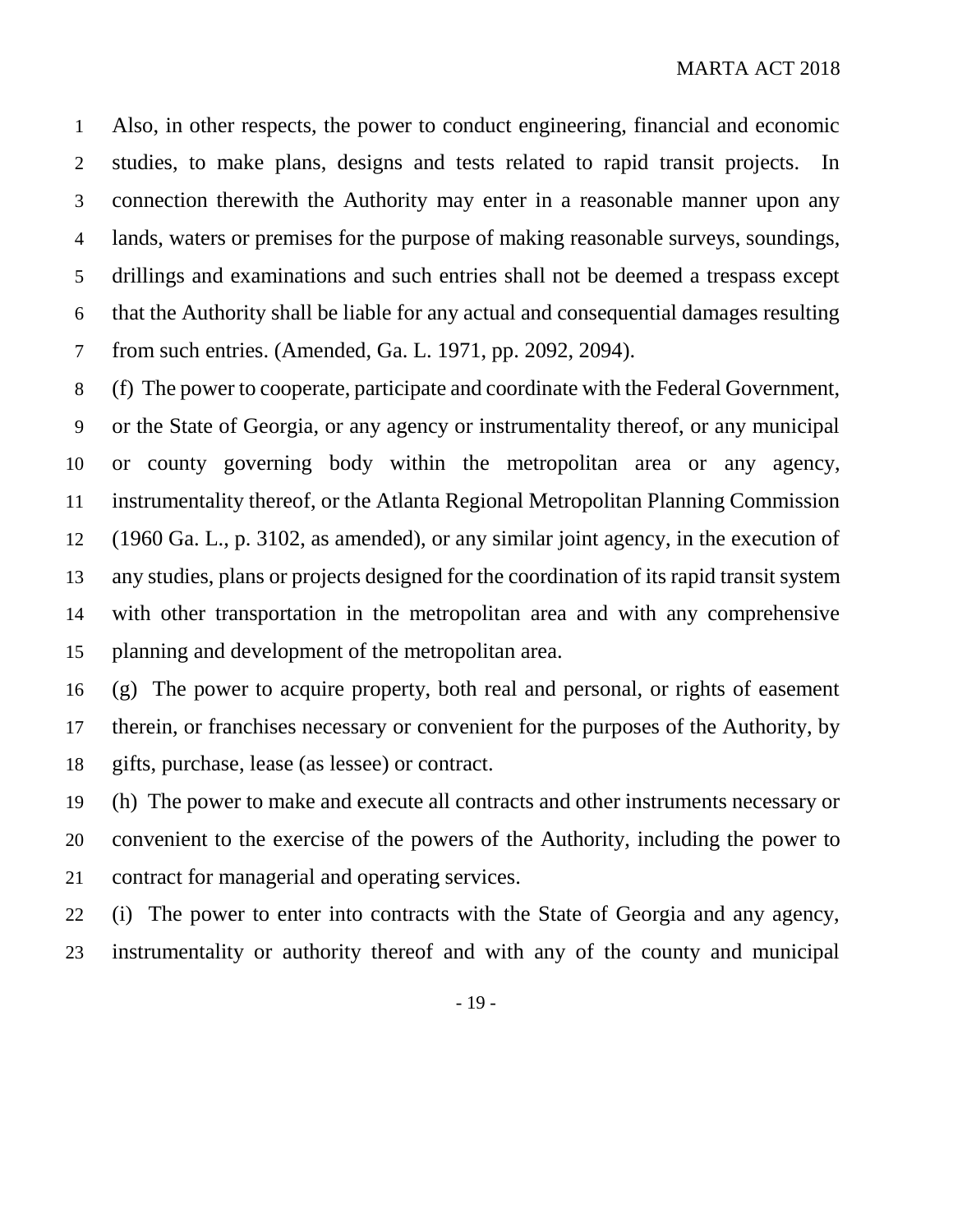governments within the territorial limits of the area served or to be served by the Authority, for public transportation services to be rendered by the Authority or its rapid transit system, and for any other purposes incidental to the establishment and maintenance of its rapid transit system, or any part or project thereof, including the payment of funds to subsidize the operations of such system if it should ever be necessary to do so, and the usual facilities related thereto. Provided, however, that such subsidy by the State of Georgia shall never exceed (10%) ten percent of the total cost of such Rapid Transit System. (Amended, Ga. L. 1971, pp. 2092, 2095).

 (j) The power to contract with any public utility, railroad or transportation company for the joint use of property or rights, or for the establishment of through routes, joint fares or transfer of passengers.

 (k) The power to apply for and accept grants or other assistance from the Federal Government or from any source whatever, to act as agent for the Federal Government, and to enter into contracts, loans, leases or other transactions with the Federal Government.

 (l) The power to borrow money from private lenders, or from the Federal Government, or to the extent otherwise authorized by law, from the State of Georgia or any local government within the metropolitan area, in such amounts as may be necessary for the purposes of the Authority and, in connection therewith to issue negotiable notes, bonds, refunding bonds and other evidences of indebtedness or obligations of the Authority, and to secure the payment thereof, or any part thereof, by pledge of its revenues, rentals, and receipts, and to make such agreements with the purchasers or holders thereof, or with others in connection therewith, whether

- 20 -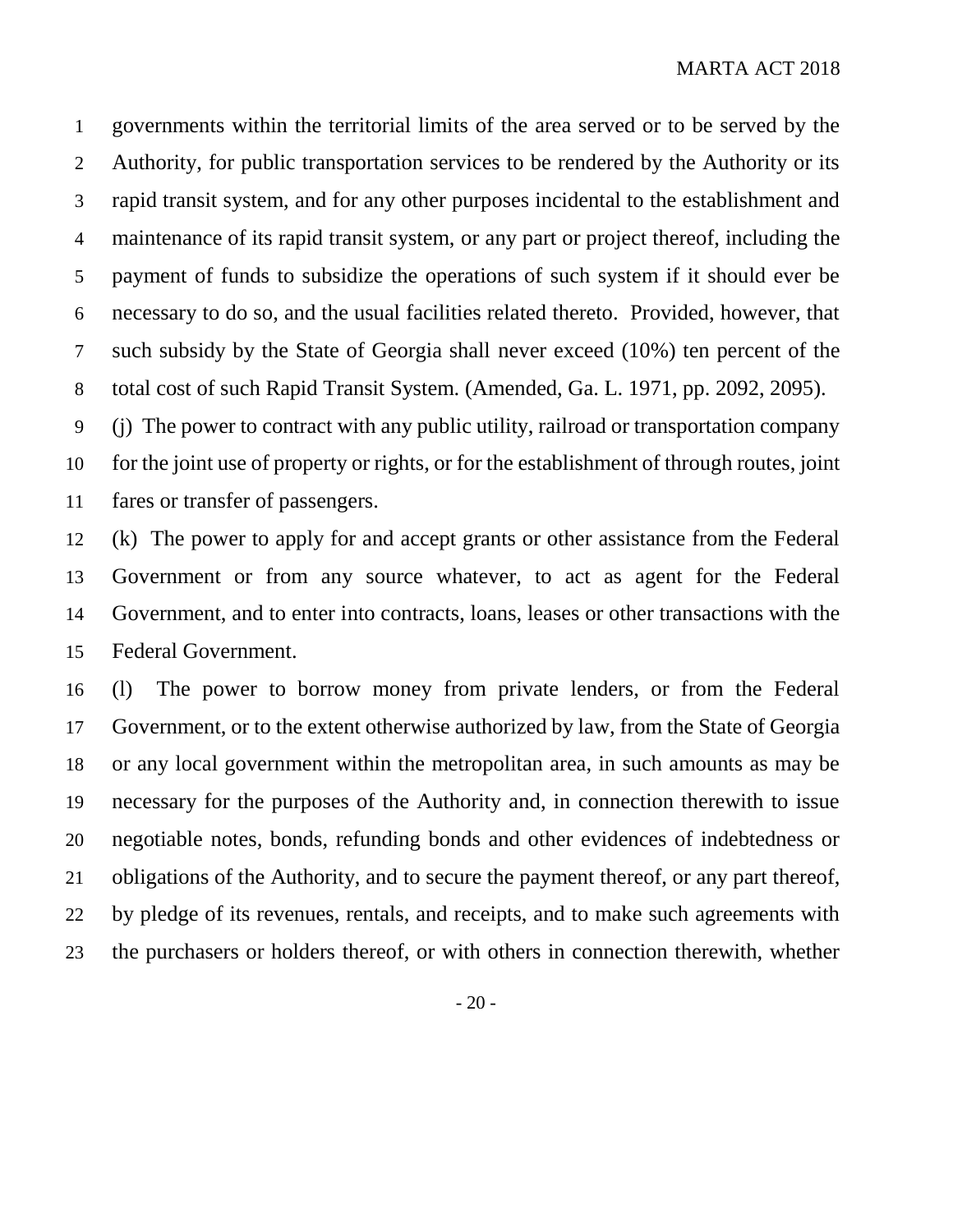issued or to be issued as the Board may deem advisable. But the Authority shall have no power in any manner to pledge the property, credit or taxing power of any local government, nor shall any of its obligations be deemed to be obligations of any local government, nor shall any local government be liable for the payment of principal or interest on such obligations.

 (m) Except with regard to fixing, altering, charging, and collecting fares for charter, group, and party bus services, as provided in Section 9(f) of this Act, the power to fix, alter, charge, and collect fares, rates, rentals, and other charges for its facilities by zones or otherwise at reasonable rates to be determined exclusively by the Board, subject to judicial review as hereinafter provided. (Amended, Ga. L. 1979, pp. 4634, 4635).

 (n) The power to make agreements with the Federal Government, the State of Georgia, any agency, instrumentality or political subdivision thereof, for payments to the Authority in lieu of fares for the transportation of personnel or other persons for whom such department, agency, instrumentality or political subdivisions desires such transportation.

 (o) The power to contract for, or to provide and maintain, with respect to the facilities and property owned, leased, operated or under the control of the Authority, and within the territory thereof, a security force to protect persons and property, dispense unlawful or dangerous assemblages and assemblages which obstruct full and free passage, control pedestrian and vehicular traffic, and otherwise preserve and protect the public peace, health and safety. For these purposes, a member of such force shall be a peace officer and, as such, shall have authority and immunities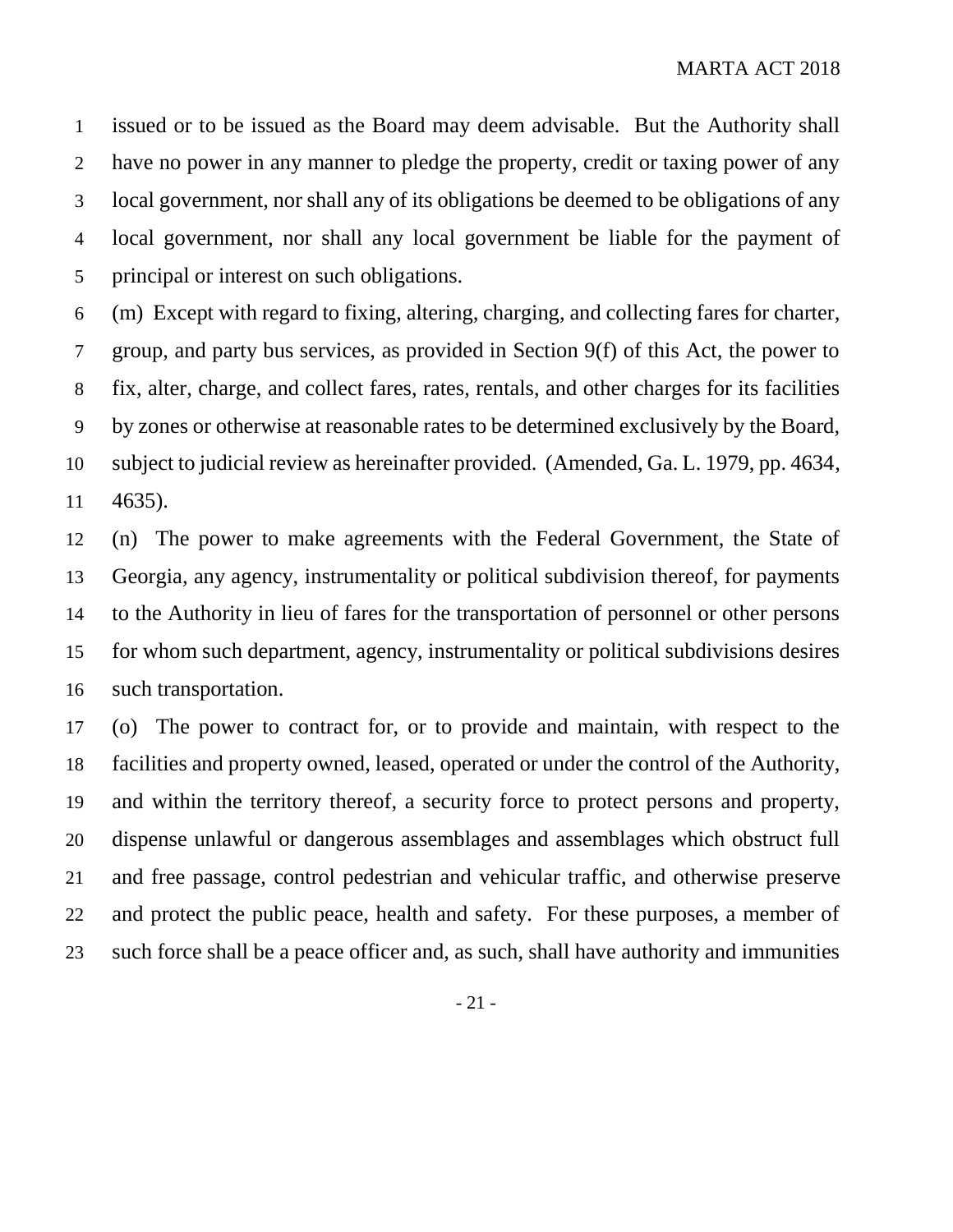equivalent to those of a peace officer of the municipality or county in which that person is discharging the duties as a member of such force. Peace officers employed under this subsection shall be personally liable to one who sustains special damages as a result of any official act of such officers if done oppressively, maliciously, corruptly, or without authority of law. The chief of police or chief executive officer of such force shall be authorized to administer an oath of office to any individual employed by the Authority as a member of such force who has met the requirements for certification as a peace officer under the laws of this state. (Amended, Ga. L. 1994, p. 4959; Ga. L. 2002, p. 5683).

(p) Reserved. (Amended, Ga. L. 2014, p. 634).

 (q) The power, at any time subsequent to January 1, 1982, to enter into, without the necessity for competitive bidding and on the same basis as a private corporation, lease agreements under Section 168(f)(8) of the Internal Revenue Code of 1954 as now or hereafter amended (or any similar or successor provision thereto) concerning qualified mass commuting vehicles as defined in said Code. (Added, Ga. L. 1982, p. 3707).

 (r) The power to enter into and make any contract with the United States of America or with any department or agency thereof, with the State of Georgia or any department, division, bureau, commission, board, authority, agency, county, municipality or other political subdivision thereof, or with another State of the United States or any department, division, bureau, commission, board, authority, agency, county, municipality or other political subdivision thereof, for the purchase, lease (as lessee) or other acquisition, or for the sale, lease (as lessor) or other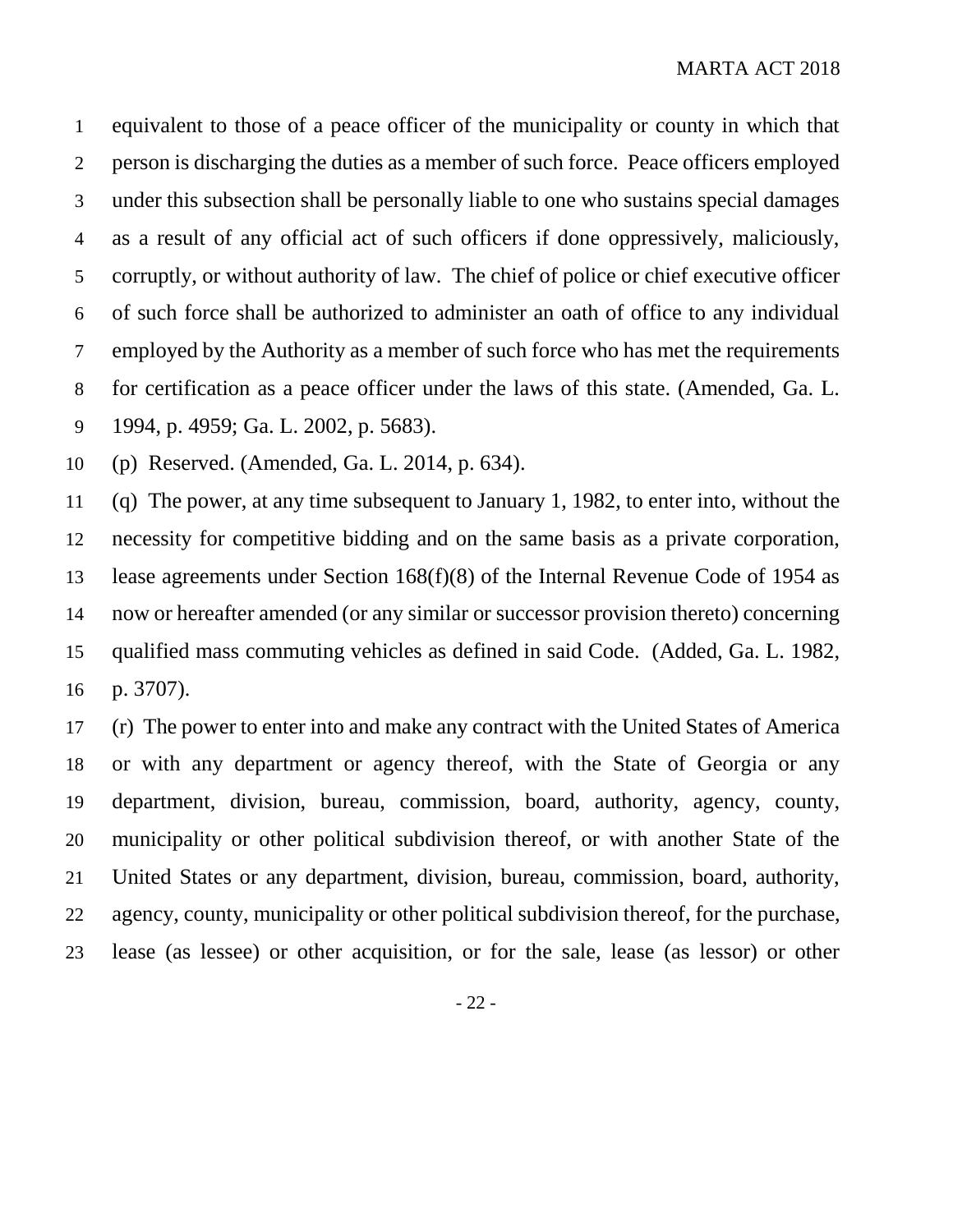disposition, of any equipment, supplies, material or other property, both real and personal, without being required to make public advertising for the receipt of bids or for the award of a contract and also without being required to invite or receive competitive bids pursuant to Section 14 of this Act, provided that any such contract for the sale, lease (as lessor) or other disposition of property owned by the Authority must provide for the receipt by the Authority of consideration at least equal in value to the interest so sold, leased, or otherwise disposed of, all as established by independent appraisal. (Added, Ga. L. 1982, p. 5101).

 (s) With respect to the establishment of deferred compensation plans for the benefit of its employees, all of the powers enjoyed by the state or any county, municipality, or other political subdivision pursuant to Article 2 of Chapter 18 of Title 45 of the O.C.G.A. In exercising the powers conferred by this subsection, the Authority shall not be subject to the restrictions on investments imposed by subsections 10(r) and 10(u) of this Act. (Added, Ga. L. 1983, p. 764).

- 
- 

#### SECTION 9.

- Fares, Rates, Rentals and Charges.
- 

 (a) The Board shall fix such fares, rates, rentals and charges in such amounts as shall be sufficient in the aggregate (when added to any other grants or funds available to the Authority) to provide funds for the payment of the interest on and principal of all bonds, certificates and other obligations payable from said revenues and to meet all other encumbrances upon such revenues as provided by any agreement executed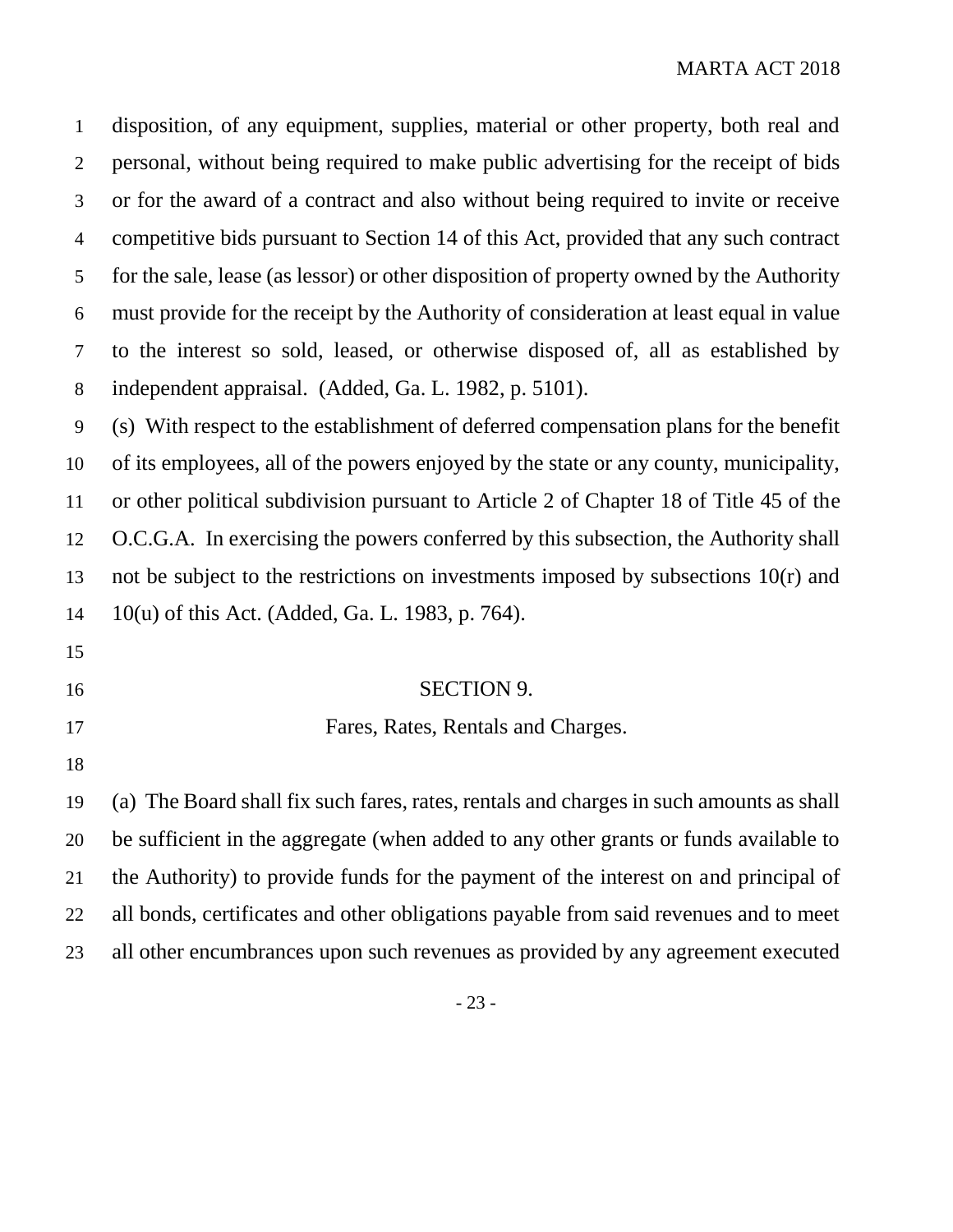by the Authority in connection with the issuance of bonds or certificates under this Act, and for the payment of all operating costs and expenses which shall be incurred by the Authority, including provisions for appropriate reserves.

 (b) The term "charges" shall include revenues from contracts with the local governments within the metropolitan area under which the Authority has agreed to render for them the public transportation service as contemplated in Section 24 hereof.

 (c) The Board shall determine by majority vote after public hearings as hereinafter provided, the routes, types of construction, equipment, and facilities to be operated by the Authority, the scheduled services to be made available to the public and the amounts to be charged therefor. Before making any determinations as to scheduled services or amounts to be charged for such services the Board shall first hold at least one public hearing after giving notice of the time and place by twice advertising on different days in the newspaper having the largest circulation in the metropolitan area not more than ten days nor less than five days prior to the hearing. As to all other matters, the Board may hold such public hearings as it may deem appropriate, and as to all public hearings, it may prescribe reasonable rules and regulations to govern such hearings not inconsistent with this Act. (Amended, Ga. L. 1971, pp. 2092, 2095; Ga. L. 1979, pp. 4634, 4636; Ga. L. 2014, p. 634).

 (d) Prior to determining the basic routes over which the Authority shall operate its system and stations connected therewith, the Board shall consult with the local governing body of the territory involved, and, additionally, shall hold at least one public hearing within the territory of each local government within the metropolitan

- 24 -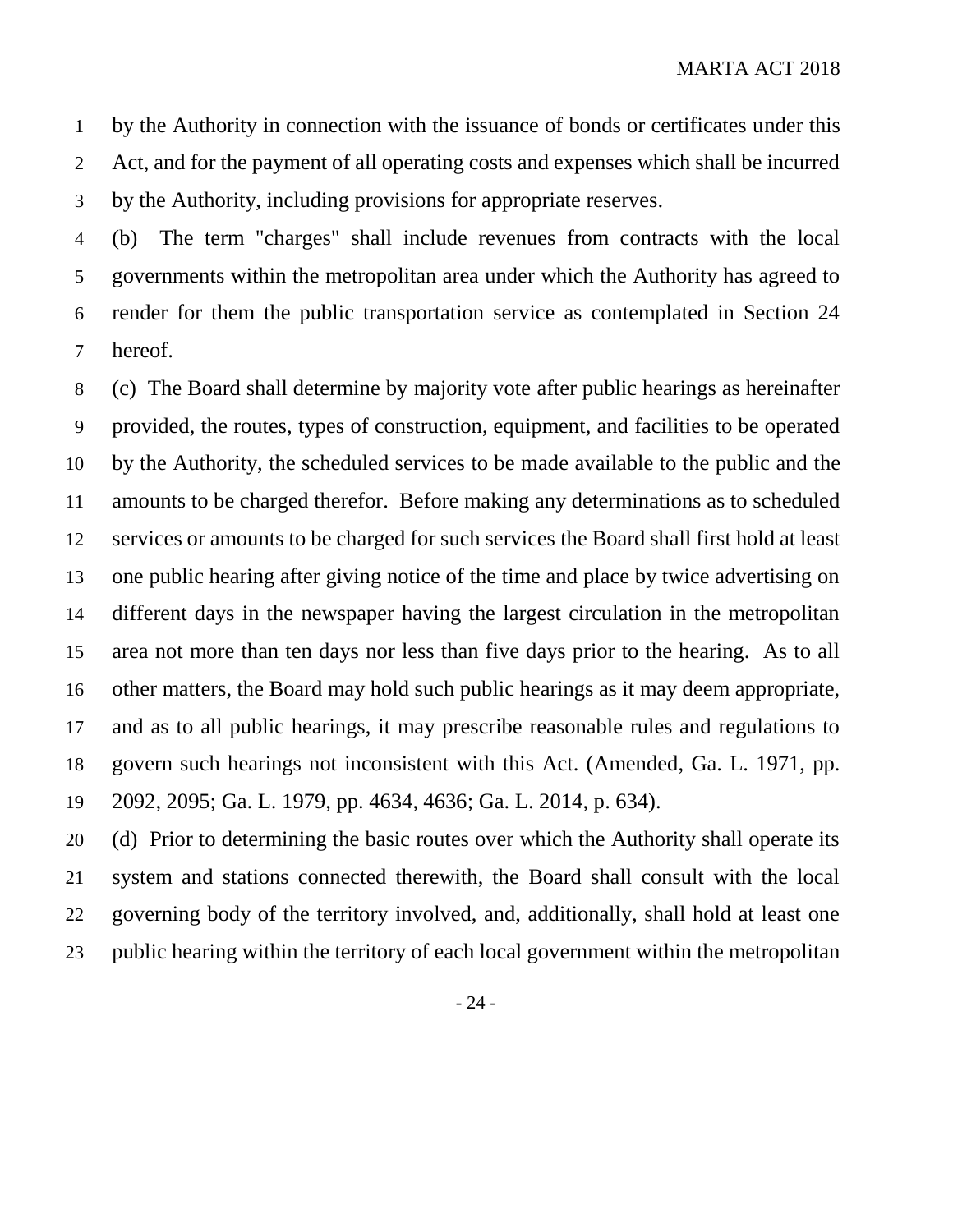area at which the local governing body, or its representative, and the public may be heard.

(e) Reserved. (Amended, Ga. L. 2014, p. 634).

(f) Reserved. (Amended, Ga. L. 2014, p. 634).

 (g) Not later than 120 days after the end of each fiscal year, the Board shall adopt and publish standards of bus service for the Authority´s current fiscal year for Fulton and DeKalb counties including, but not limited to, such service within the City of Atlanta. The Board may hold public hearings, as it may deem appropriate, prior to the adoption and publication of such standards and may prescribe rules and regulations to govern such hearings not inconsistent with this Act. (Added, Ga. L. 1979, pp. 4634, 4638).

 (h)(1) Notwithstanding any other provisions of this Act to the contrary, not later than 120 days after the end of each fiscal year of the Authority, the Board shall adjust the amounts to be charged for transportation services to the public so that the total funds to be received from transit operating revenue during the fiscal year of the Authority ending June 30, 1980, shall be no less than thirty percent of the operating costs of the system for the immediately preceding fiscal year, and so that the total funds to be received from transit operating revenue during the fiscal year ending June 30, 1981, and for each fiscal year thereafter shall be no less than thirty-five percent of the operating costs of the system for the immediately preceding fiscal year. In making such adjustments, the Board shall be authorized to rely upon estimates of all revenue, patronage, and other factors which may affect the amounts to be charged for transportation services to the public; provided, if such amounts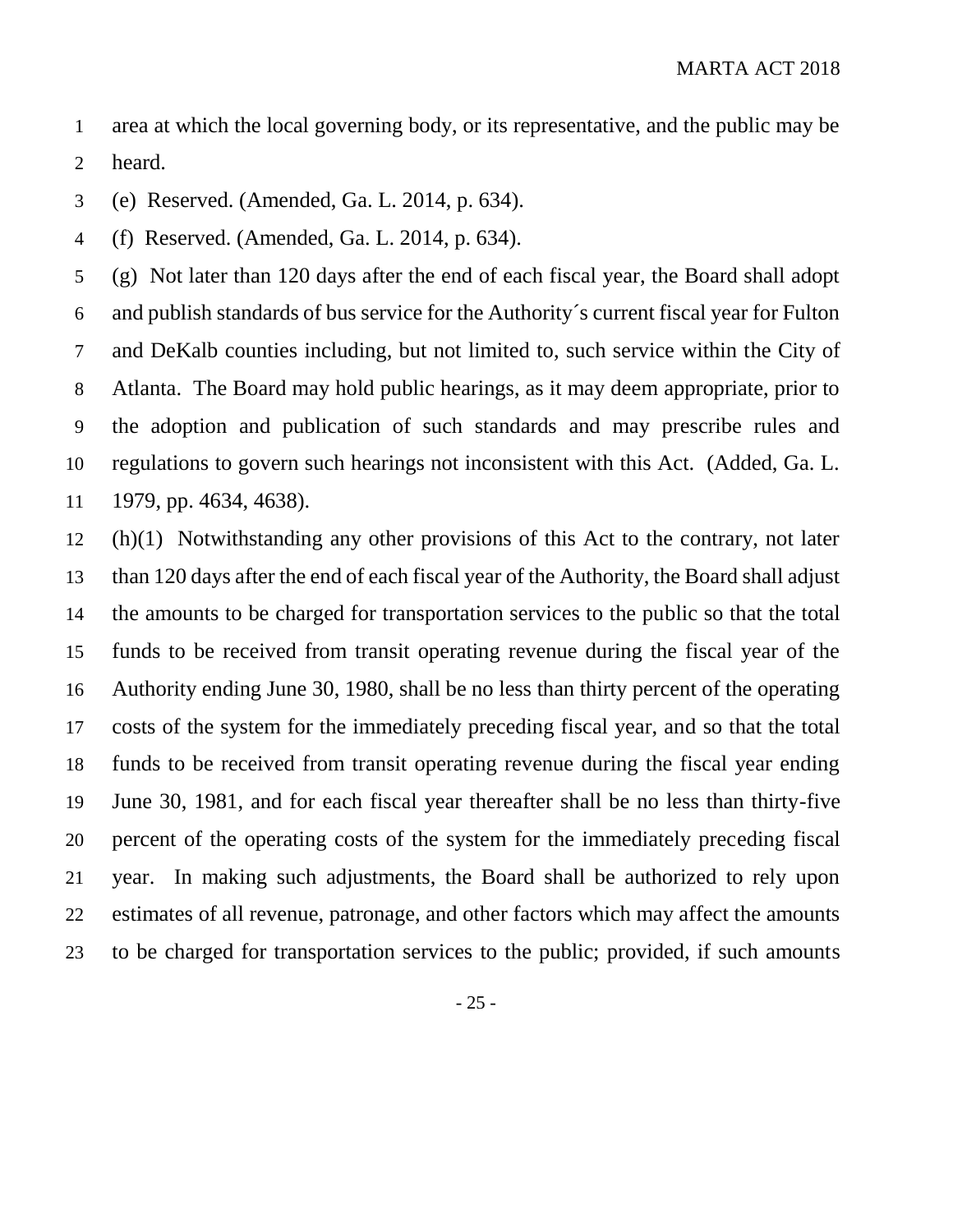actually charged during one fiscal year resulted in transit operating revenue less than that required under this subsection, the amounts to be charged the immediately succeeding fiscal year shall be sufficient, along with all other transit operating revenue, to make up such deficit as well as meet the other requirements of this subsection. (Added, Ga. L. 1979, pp. 4634, 4638; Amended, Ga. L. 2002, p. 5690). (2) Reserved. (Amended, Ga. L. 2014, p. 634).

 (3) Nothing in this subsection (h) shall be construed to change any limitation relating to the subsidy of operating costs of the system under subsection (i) of Section 25 of this Act if such limitation would require increasing transit operating revenue above the amount provided in this subsection. (Added, Ga. L. 1979, pp. 4634, 4638; Amended, Ga. L. 2002, p. 5690).

 (4) For purposes of this subsection, "transit operating revenue" shall include all revenue from fares, rates, and charges for transportation services and revenues from all other sources except the sales and use taxes levied pursuant to Section 25 of this Act; and "operating costs" means "operating costs of the system," as defined in subsection (i) of Section 25 of this Act, and exclusive of depreciation and amortization and other costs and charges as provided in the said definition. (Added, Ga. L. 1979, pp. 4634, 4638; Amended, Ga. L. 1986, p. 4115; Ga. L. 1989, p. 4313; Ga. L. 1992, p. 5690; Ga. L. 1993, p. 5251; Ga. L. 2002, p. 5690).

- 
- 
- 
-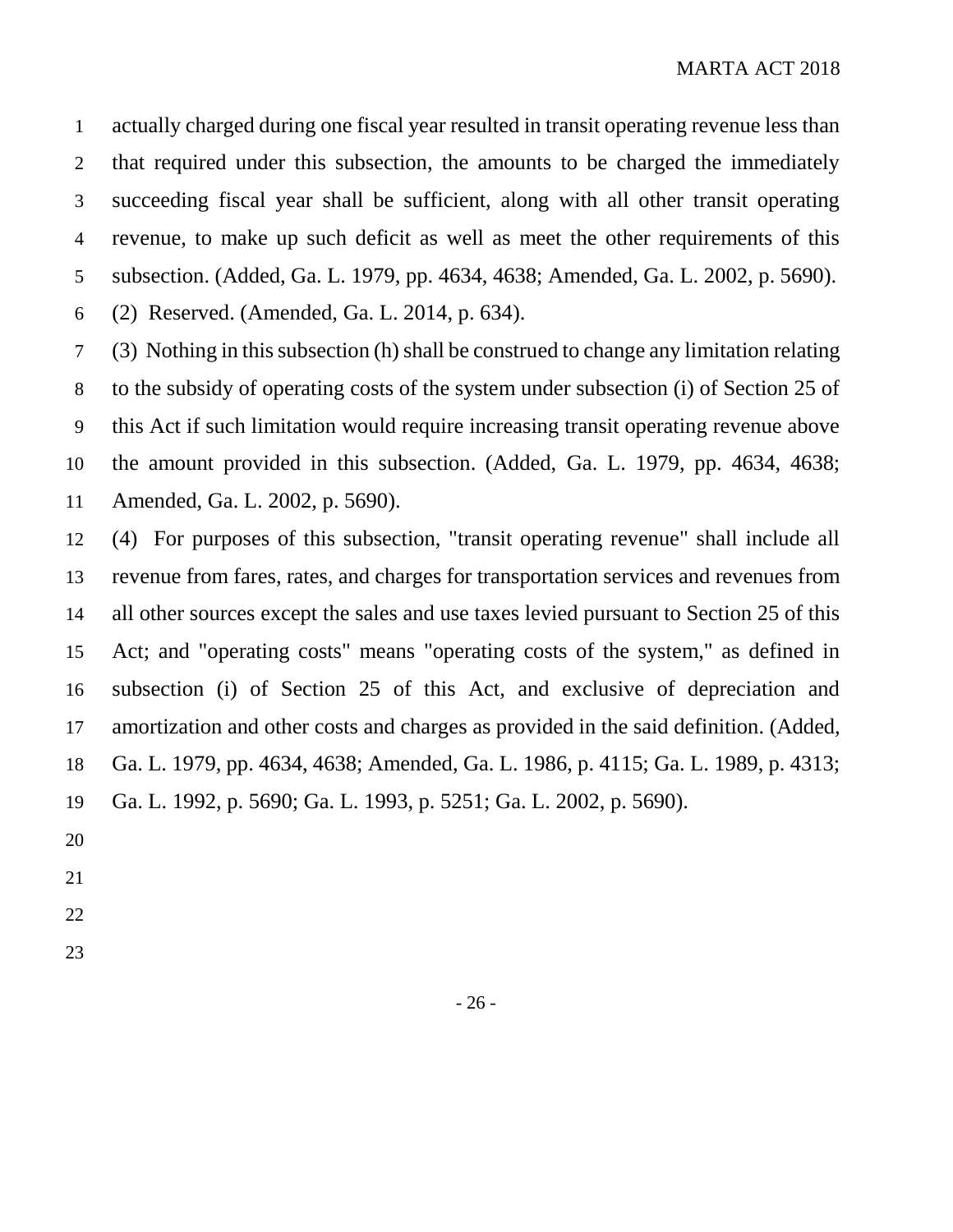Revenue Bonds.

 (a) In borrowing money, as authorized in Section 8(1), the Board may, in a single issue, or in various issues from time to time, issue negotiable revenue bonds of the Authority for the purpose of paying all or a part of the cost of a rapid transit project or projects.

 (b) Such bonds may be issued without any other proceeding, or the happening of any other conditions or events, than those proceeding, conditions, or events which are required by this Act. In the discretion of the Board, bonds of a single issue may be issued for the purpose of a particular rapid transit project. Any resolution authorizing the issuance of bonds under the provisions of this Act may be made effective immediately upon its passage and need not be published or posted, and any such resolution may be passed at any regular or special meeting of the Board. However, the by-laws of the Board shall provide for advance written notice to members of the Board of any proposed resolution for the issuance of any bonds hereunder and for waivers thereof before action thereon.

 (c) The principal of and interest on such bonds shall be payable solely from the special debt retirement fund hereinafter established for this purpose in subsection (m) hereof.

 (d) The bonds of each issue shall be dated, shall bear interest payable at such times and at such rate or rates within such limits as now or hereafter may be established in the Revenue Bond Law of the State of Georgia (Ga. L. 1937, p. 761, et seq.) as now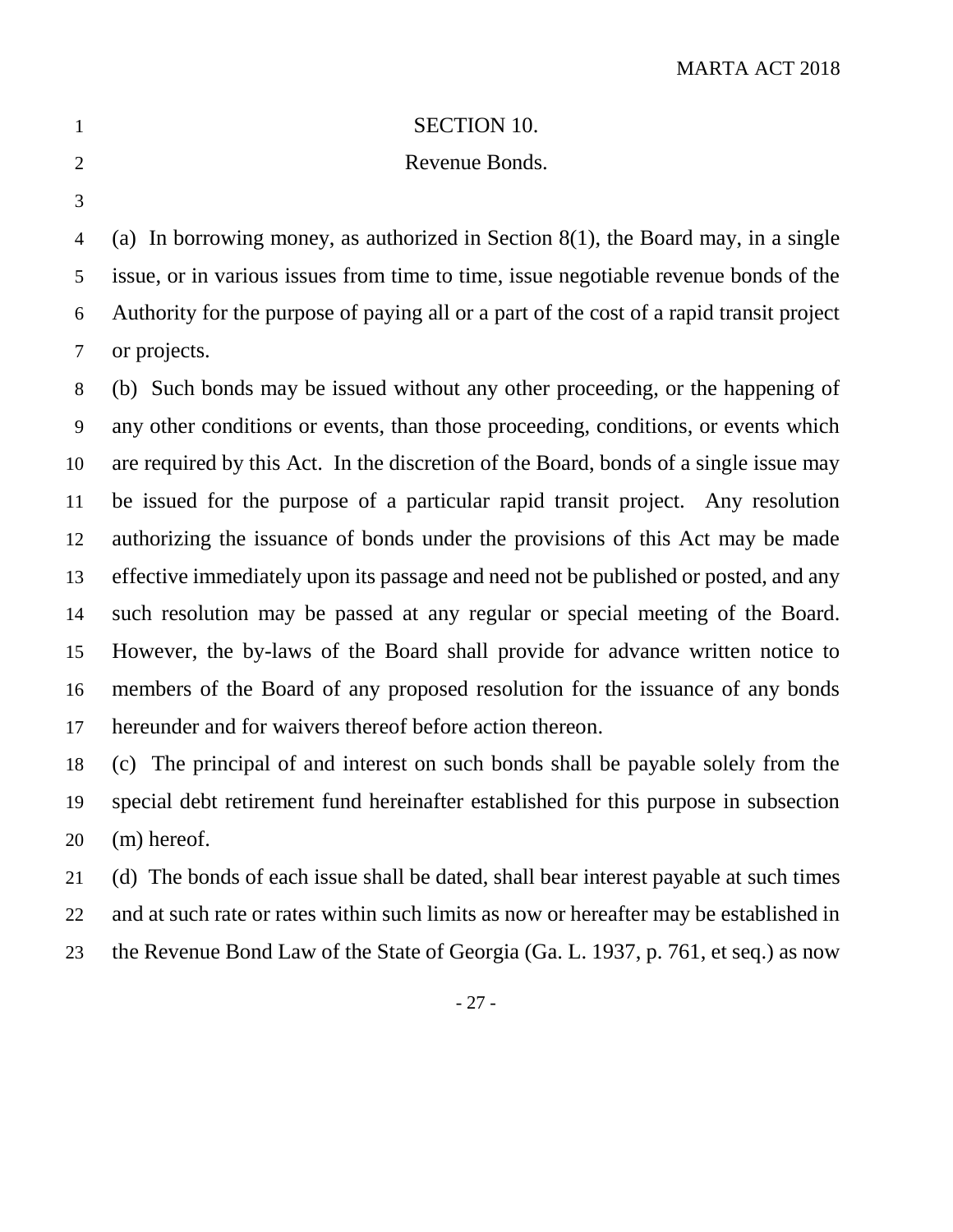or hereafter amended, and shall mature in such amounts and at such times not exceeding forty (40) years from the date thereof, as the Board may determine. The bonds may be in coupon or registered form, or both, as the Board may determine, and the Board may make provision for the registration of any coupon bond as to principal alone or as to both principal and interest. (Amended, Ga. L. 1971, pp. 2092, 2096).

 (e) The Board may prescribe the form of the bonds and any coupons which may be used in conjunction therewith; it may determine the denominations of the bonds, the terms and conditions of their redemption before maturity, the medium of payment both as to principal and interest and the place of payment of principal and interest, which may be at any bank or trust company within or without the State.

 (f) All such bonds shall bear the manual or facsimile signature of the chairman or vice-chairman of the Board, attested by the secretary or treasurer thereof, and bear the official seal of the Authority. Any coupons attached thereto shall bear the facsimile signature of the secretary or treasurer of the Board. When bonds or coupons bear the manual or facsimile signature of an officer of the Authority, such signature shall remain valid and effective for its original intent and purpose notwithstanding that prior to delivery the signer thereof may have ceased to hold the office indicated.

 (g) All bonds, interim receipts, interim certificates, temporary bonds, equipment trust certificates and other obligations issued under the provisions of this Act shall have all the qualities and incidents of negotiable instruments under the laws of this State and are hereby declared to be issued for an essential public and governmental

- 28 -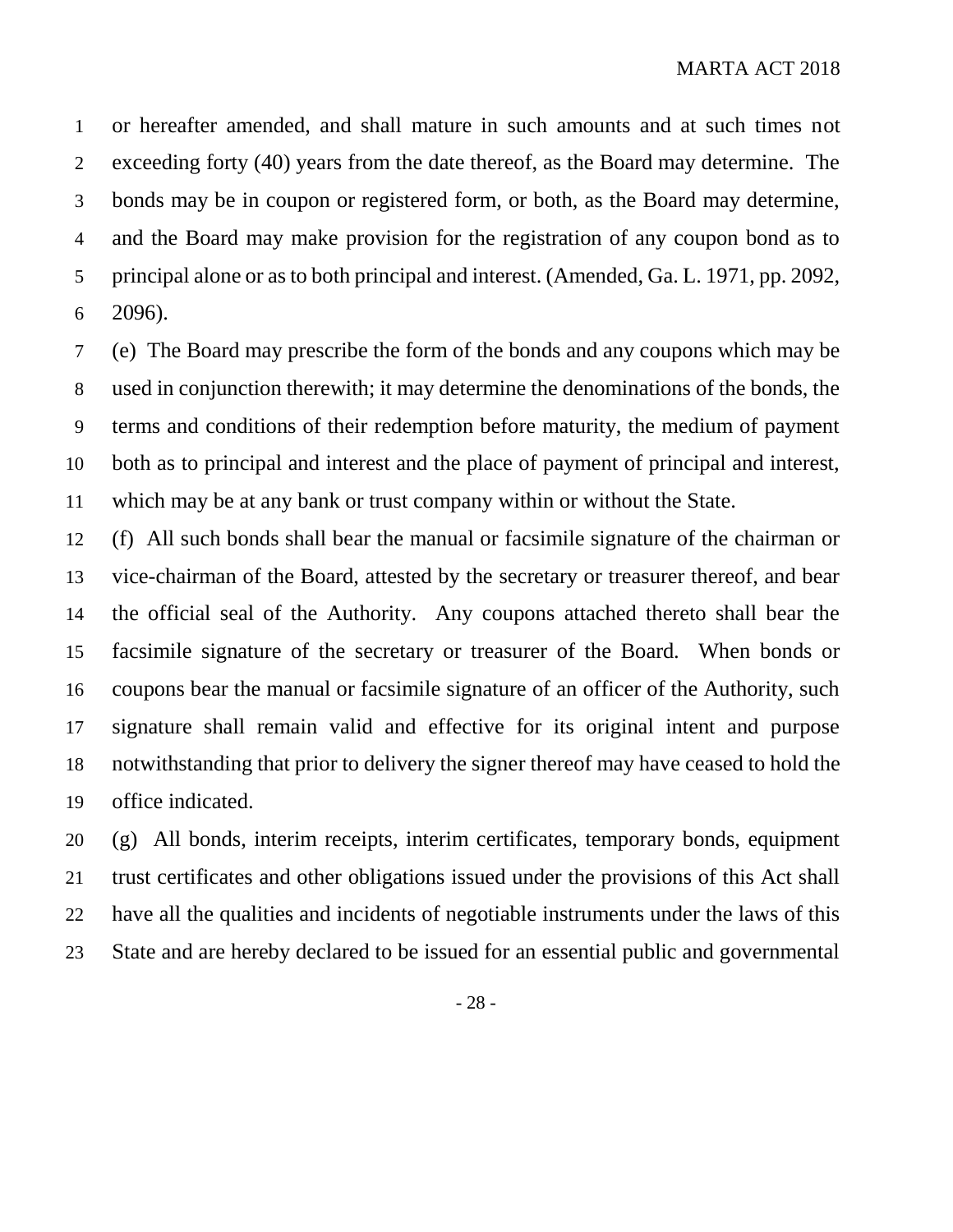purpose, and the property, obligations and interest on the obligations of the Authority shall be exempt from all taxation within the State. (Amended, Ga. L. 1971, pp. 2092, 2096).

 (h) Bonds of the Authority may be sold by public competitive bidding or through negotiation with a prospective purchaser or purchasers. If, with respect to the sale of any particular issue of bonds, public competitive bidding is contemplated, the advertising of the notice of sale and invitation to bid with respect thereto shall be advertised as is customarily done in the handling of governmental bond issues and Section 14(b) as to these matters shall not apply. The Authority may negotiate the sale of its bonds to the Federal Government. (Amended, Ga. L. 1971, pp. 2092, 2096; Ga. L. 2014, p. 634).

 (i) The proceeds of such bonds shall be used solely for the payment of the cost of a rapid transit project or rapid transit projects. If the proceeds of a bond issue are not sufficient to cover the cost thereof, unless otherwise provided in the resolution authorizing the issuance of the bonds, or in any trust indenture pertaining thereto, additional bonds may in like manner be issued to provide the amount of the deficiency. Unless otherwise provided in the resolution authorizing the issuance of the bonds, or in any trust indenture pertaining thereto, such additional bonds shall be deemed to be of the same issue and to be paid from the same fund, without preference or priority, as the bonds first issued for the same purpose. If the proceeds of the bonds of any issue shall exceed the amount required for the purpose for which such bonds were originally issued, the surplus shall be paid into such fund as may be provided in the resolution authorizing the issuance of the bonds or in any trust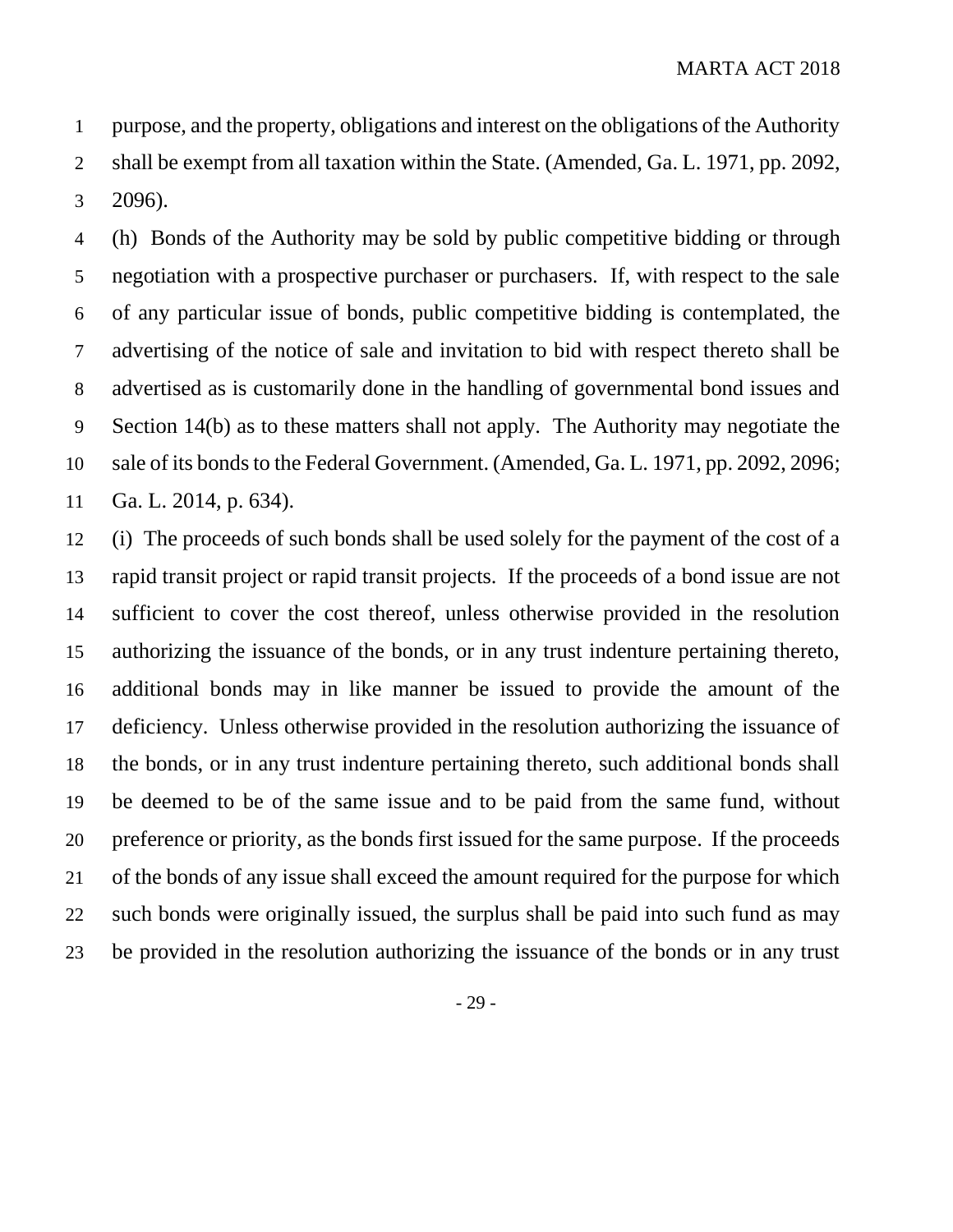indenture pertaining thereto or at the specific direction of the Board may be used for any other rapid transit project or projects.

 (j) Prior to the preparation of definitive bonds the Board may issue interim receipts, interim certificates, or temporary bonds exchangeable for definitive bonds upon the issuance of the latter.

 (k) In the discretion of the Board any issue of such revenue bonds may be secured by a trust indenture by and between the Authority and a corporate trustee, which may be any trust company or bank having the powers of a trust company within or without the State. Such trust indenture may pledge or assign fares, fees, rentals, charges, revenues and earnings of the Authority, including the proceeds derived from the sale of any surplus property of the Authority. Either the resolution authorizing the issuance of the bonds or any trust indenture pertaining thereto may contain reasonable provisions for protecting and enforcing the rights and remedies of the bondholders, including covenants concerning the duties of the Authority in relation to the acquisition of property, the construction of the project, the maintenance, operation, repair and insurance of the property, and the custody, safeguarding and application of all monies, including the proceeds derived from the sale of property of the Authority, both real and personal, and may also provide that any project shall be constructed and paid for under the supervision and approval of consulting engineers or architects employed or designated by the Board and satisfactory to the original purchasers of the bonds issued therefor, and may also require that the security given by contractors and by any depository of the proceeds of the bonds or revenues or other monies be satisfactory to such purchasers, and may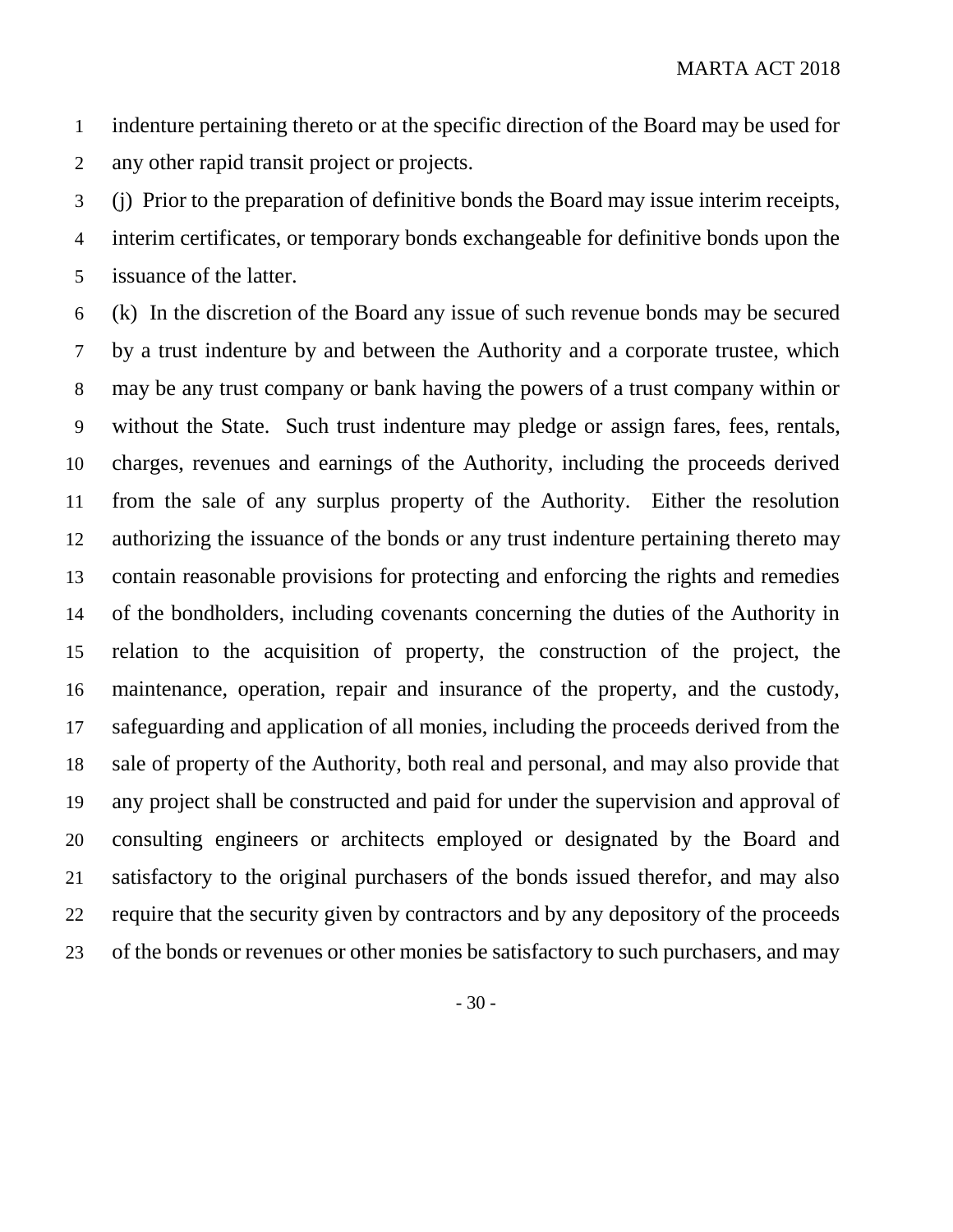also contain provisions concerning the conditions, if any, upon which additional revenue bonds may be issued. It shall be lawful for any bank or trust company incorporated under the laws of this State to act as such depository and to furnish such indemnifying bonds or pledge such securities as may be required by the Board. Such indenture may set forth the rights and remedies of the bondholders and of the trustee, and may restrict the individual right of action of bondholders as is customary in trust indentures securing bonds and debentures of corporations. In addition to the foregoing, such trust indenture may contain such other provisions as the Board may deem reasonable and proper for the security of the bondholders. All expenses incurred in carrying out such trust indenture may be treated as a part of the cost of maintenance, operation and repair of the project affected by such indenture.

 (l) The Board shall, in the resolution authorizing the issuance of bonds or in any trust indenture pertaining thereto, provide for the payment of the proceeds of the sale of the bonds to any bank or trust company which, shall act as trustee of such funds and shall hold and apply the same to the purposes hereof, subject to such regulations as this Act and such resolution or trust indenture may provide.

 (m) The fares, fees, rentals, charges, revenues and earnings of the Authority, monies derived from the sale of any surplus property of the Authority, and gifts, grants, and contributions from any source whatever, unless otherwise pledged and allocated, may be pledged and allocated by the Board to the payment of the principal of and interest on bonds of the Authority as the resolution authorizing the issuance of bonds, or any trust instrument pertaining thereto, may provide, and such funds so pledged, from whatever source received, including funds received from one or more or all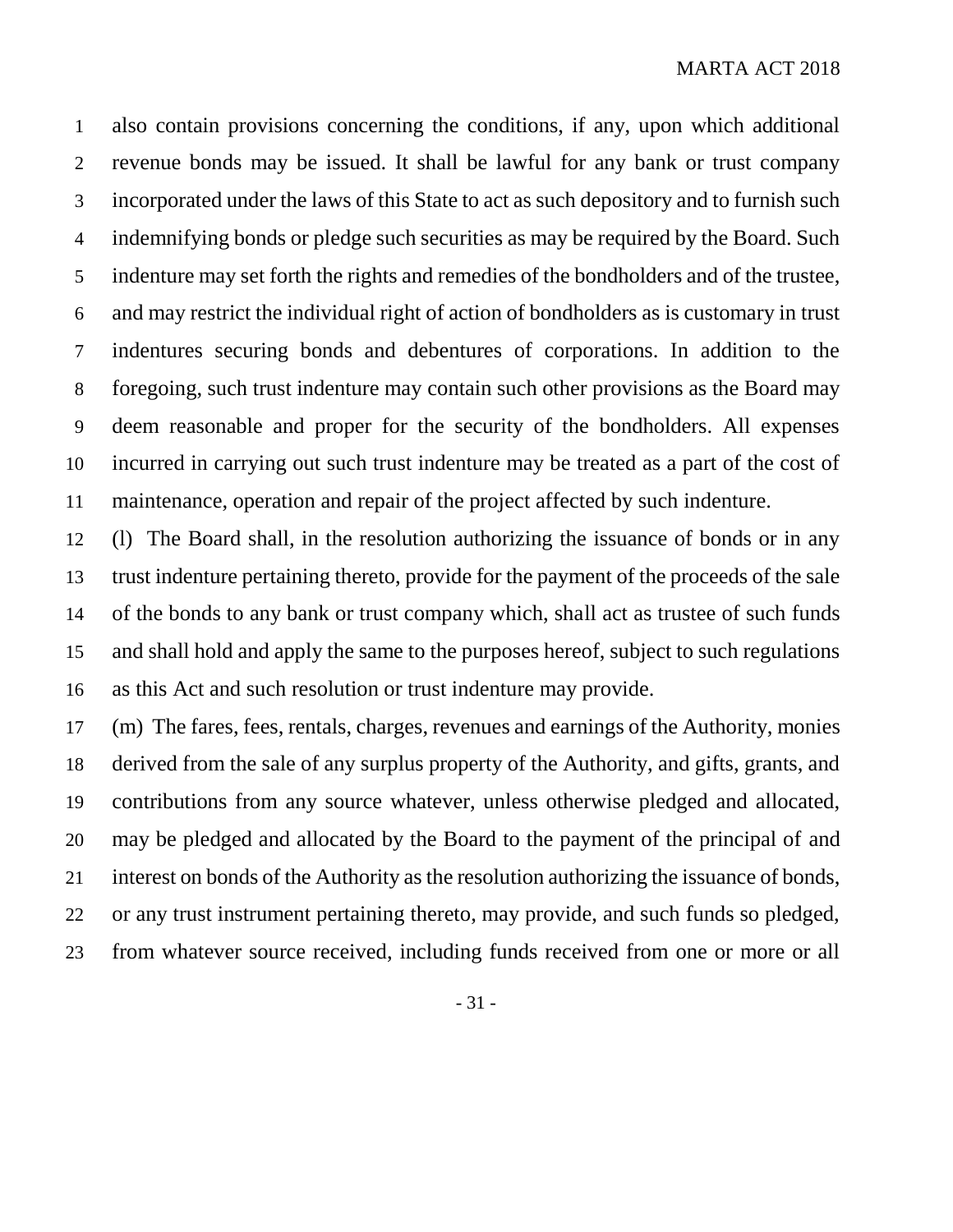sources, shall be set aside at regular intervals as may be provided in the resolution or trust indenture, into a special debt retirement fund which shall be pledged to and charged with the payments of (1) the interest on such bonds as such interest shall fall due, (2) the principal of the bonds as same shall fall due, (3) the necessary charges of paying agent or agents for paying principal and interest, and (4) any premium upon bonds retired by call or purchase as hereinafter provided. The use and disposition of such special debt retirement fund shall be subject to such regulations as may be provided in the resolution authorizing the issuance of the bonds or in any trust indenture, pertaining thereto, but, except as may otherwise be provided in such resolution or trust indenture, such fund shall be for the benefit of all bonds without distinction or priority of one over another. Subject to the provisions of the resolution authorizing the issuance of the bonds or in any trust indenture, surplus monies in the special debt retirement fund may be applied to the purchase or redemption of bonds and any such bonds so purchased or redeemed shall forthwith be cancelled and shall not again be issued.

 (n) Any holder of bonds issued under the provisions of this Act or any of the coupons 17 appertaining thereto, and the trustee under the trust indenture, if any, except to the extent the rights herein given may be restricted by resolution passed before the issuance of the bonds or by any trust indenture, may, either at law or in equity, by suit, action, mandamus, or other proceedings, protect and enforce any and all rights under the laws of the State of Georgia or granted hereunder or under such resolution or trust indenture, and may enforce and compel performance, of all duties required by this Act or by such resolution or trust indenture, to be performed by the Authority,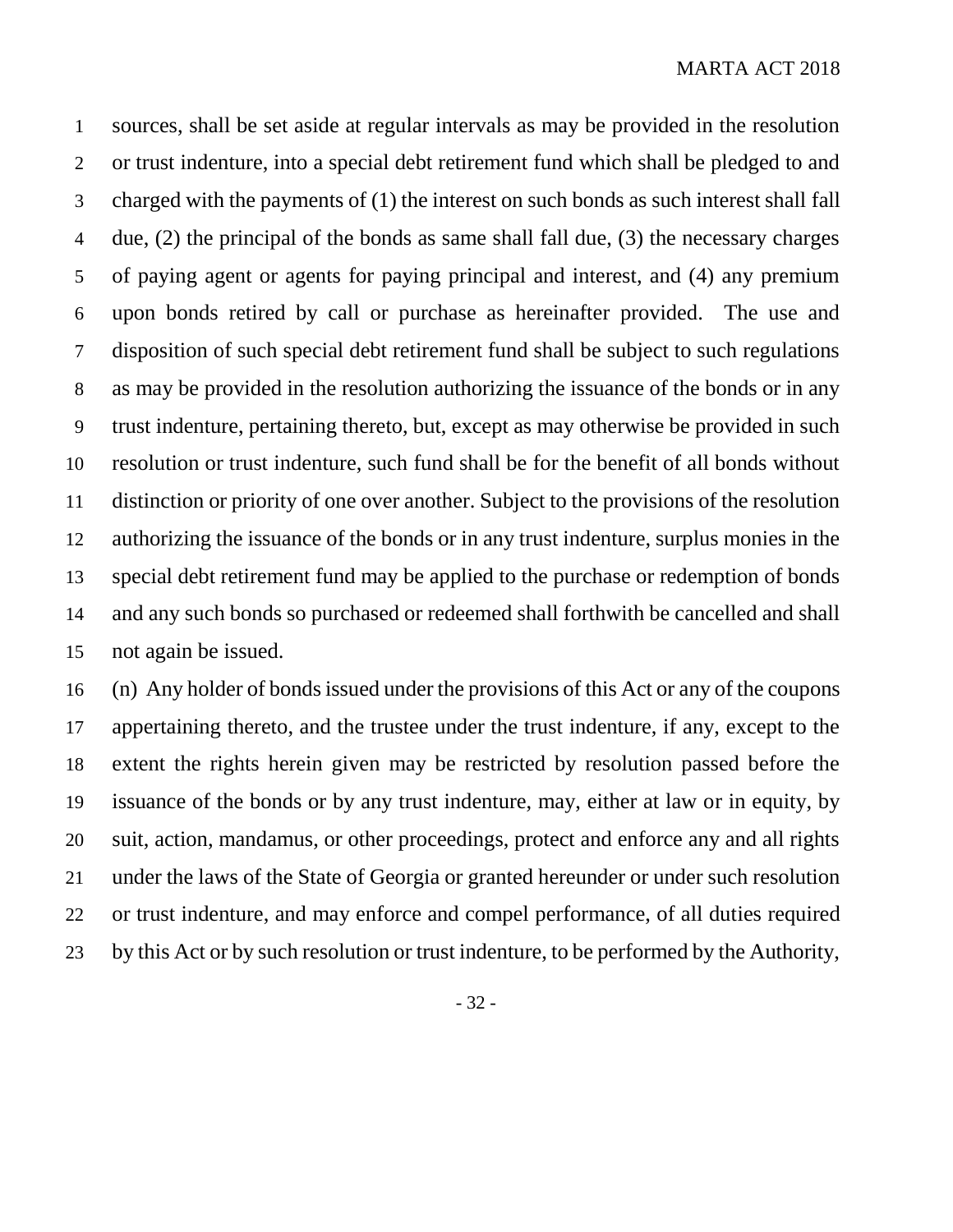or any officer thereof, including the fixing, charging and collecting of fares, fees, rentals, revenues and other charges for the use of the facilities and services furnished and, in the event of a default of the Authority upon the principal and interest obligations of any bond issue, shall be subrogated to each and every right, specifically including the contract rights of collecting fares, fees, rentals, revenues and other charges against the City of Atlanta and the counties of Fulton, DeKalb, Cobb, Clayton and Gwinnett.

 (o) The Board is hereby authorized to provide by resolution for the issue of refunding bonds of the Authority for the purpose of refunding any bonds issued under the provisions of this Act and then outstanding, together with accrued interest thereon. The issuance of such refunding bonds, the maturities and all other details thereof, the rights of the holders thereof and the duties of the Authority in respect to the same, shall be governed by the foregoing provisions of this Act insofar as the same may be applicable.

 (p) Bonds of the Authority shall be confirmed and validated, insofar as applicable, in accordance with the procedure of the Revenue Bond Law (Ga. L. 1937, p. 761, et seq.) as now or hereafter amended. The petition for validation shall also make party defendant to such action any municipality, county, authority, subdivision, instrumentality or department of the State of Georgia, if subject to be sued, which has contracted with the Authority for the services and facilities of the project for which bonds are to be issued and sought to be validated and such municipality, county, authority, subdivision, instrumentality or department shall be required to show cause, if any, why such contract or contracts and the terms and conditions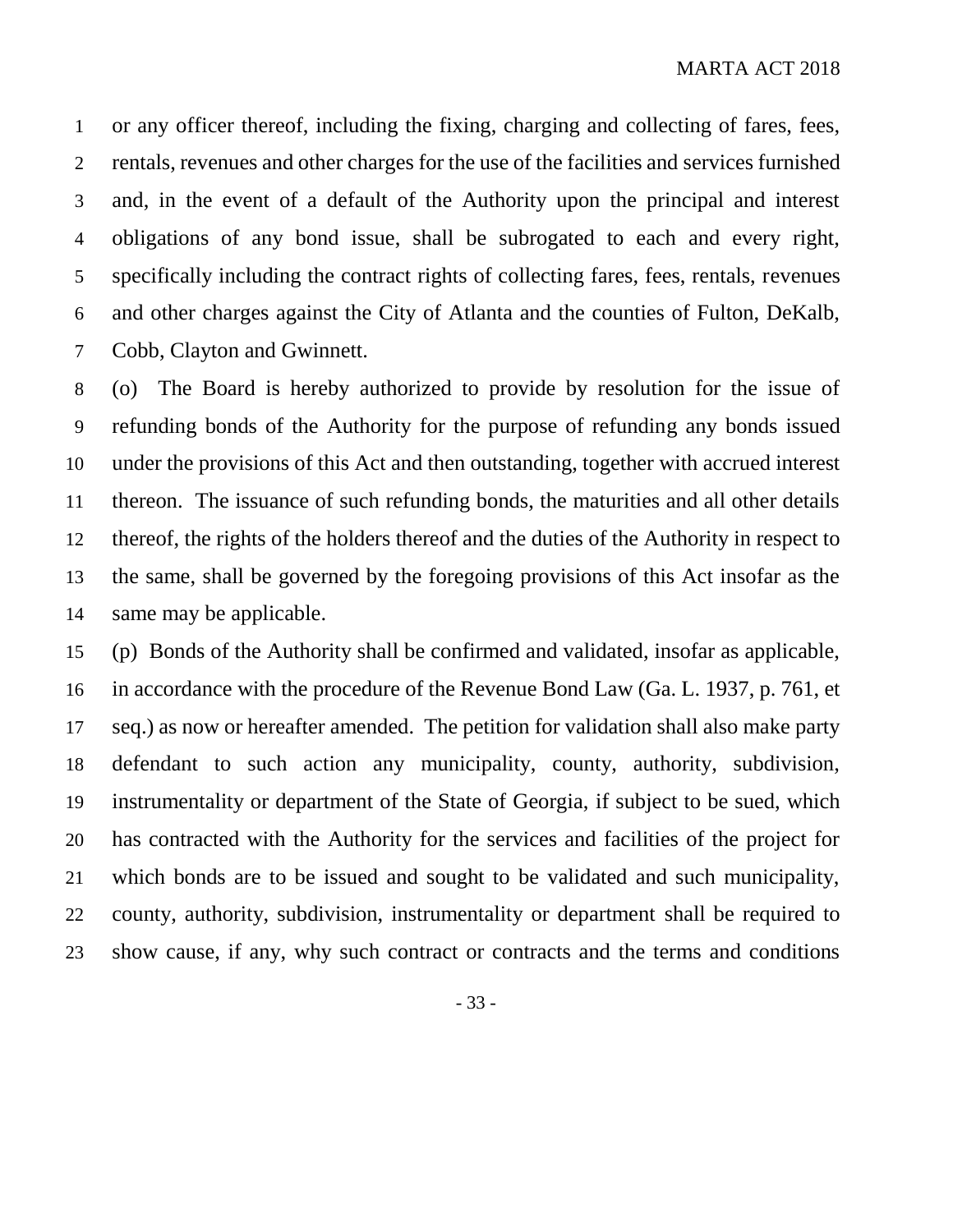thereof should not be inquired into by the court and the validity of the terms thereof 2 to be determined and the contract or contracts adjudicated as security for the payment of any such bonds of the Authority. The judgment of validation shall be final and conclusive with respect to such bonds, and the security therefor, against the Authority and against any municipality, county, authority subdivision, instrumentality or department of the State of Georgia, if a party to the validation proceedings, contracting with the Authority. (Amended, Ga. L. 1971, pp. 2092, 2097).

 (q) While any of the bonds issued by the Authority remain outstanding, the powers, duties or existence of said Authority, or of its officers, employees or agents, shall not be diminished or impaired in any manner that will affect adversely the interest and the rights of the holders of such bonds, and no other entity, department, agency or authority will be created which will compete with the Authority to such an extent as to affect adversely the interest and rights of the holders of such bonds. The provisions of this Act shall be for the benefit of the Authority and the holders of any such bonds, and upon the issuance of bonds under the provisions hereof, shall constitute a contract with the holders of such bonds.

 (r) All monies received pursuant to the authority of this Act, whether as proceeds from the sale of bonds, as grants or other contributions, revenues, income, fees and earnings, shall be deemed to be trust funds to be held and applied solely as provided in this Act.

 (s) Bonds issued hereunder shall not be deemed to constitute a debt of any local government in the metropolitan area. Such bonds shall be payable solely from the

- 34 -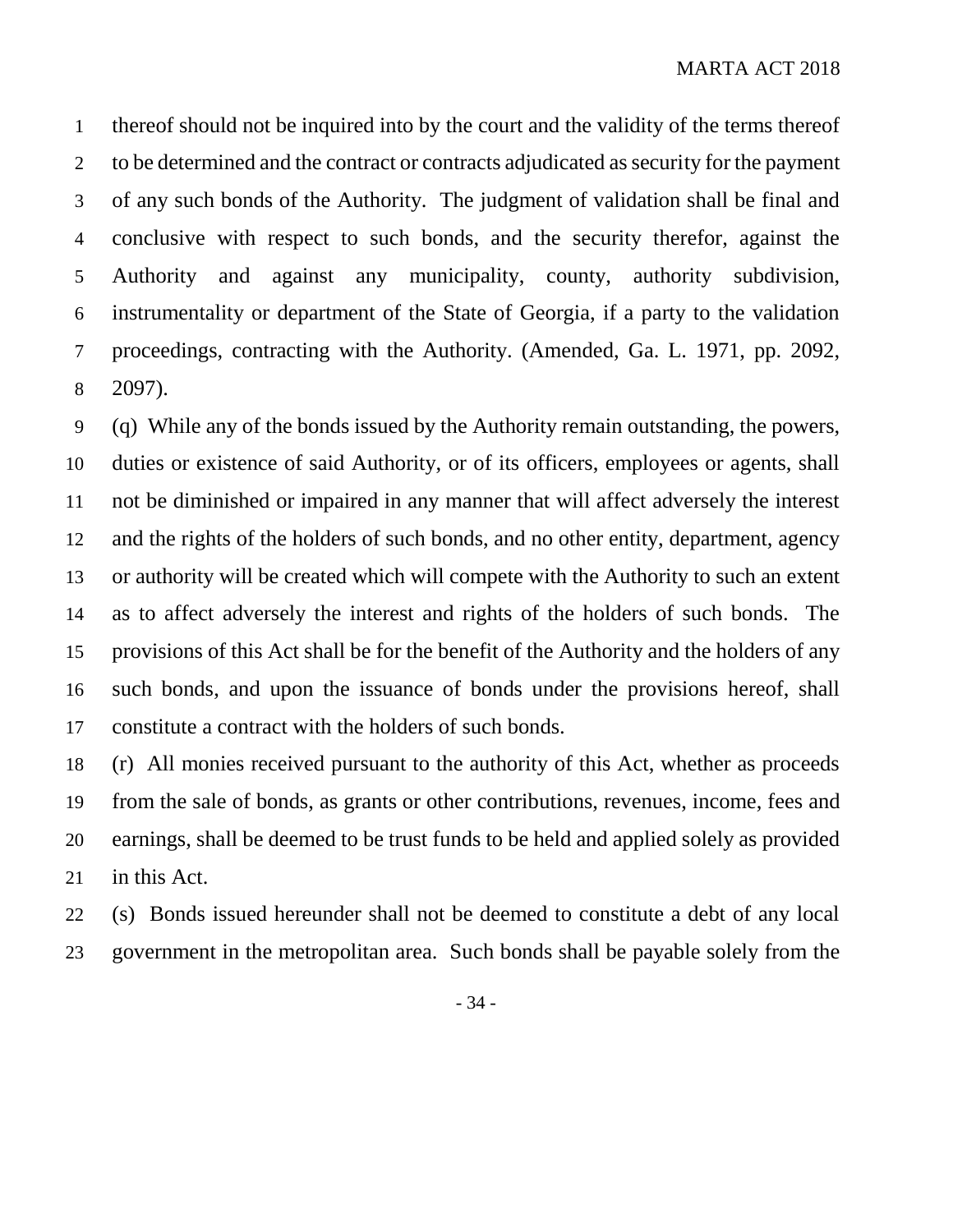special debt retirement fund hereinbefore established therefor and the issuance of such bonds shall not directly or indirectly or contingently obligate any local government in the metropolitan area to levy or to pledge any form of taxation whatever therefor or to make any appropriation for their payment, and all such bonds shall contain recitals on their face covering substantially the import of this subsection.

 (t) Any action to protect or enforce any rights under the provisions of this Act or any suit or action against such Authority, except as provided in Section 9(c), shall be brought in the Superior Court of Fulton County, Georgia, and any action pertaining to validation of any bonds issued under the provisions of this Act shall likewise be brought in said court, which shall have exclusive, original jurisdiction of such actions.

 (u) The Authority may invest and reinvest any idle monies, including funds held in reserve or debt retirement funds not required for immediate disbursement, in bonds or notes of the United States or unconditionally guaranteed by the United States or in bonds or notes of the State of Georgia or unconditionally guaranteed by the State of Georgia or in bonds, notes, or other obligations of any corporation, agency, or instrumentality of the United States government, and reconvert same when their proceeds are necessary for disbursement. Funds held for purposes other than debt retirement may, in addition or alternatively, be invested in any other obligation or financial instrument in which local governments are authorized to invest under Code Section 36-80-3 or paragraph (1) of subsection (a) of Code Section 36-83-4 of the O.C.G.A., as amended, including the local government investment pool established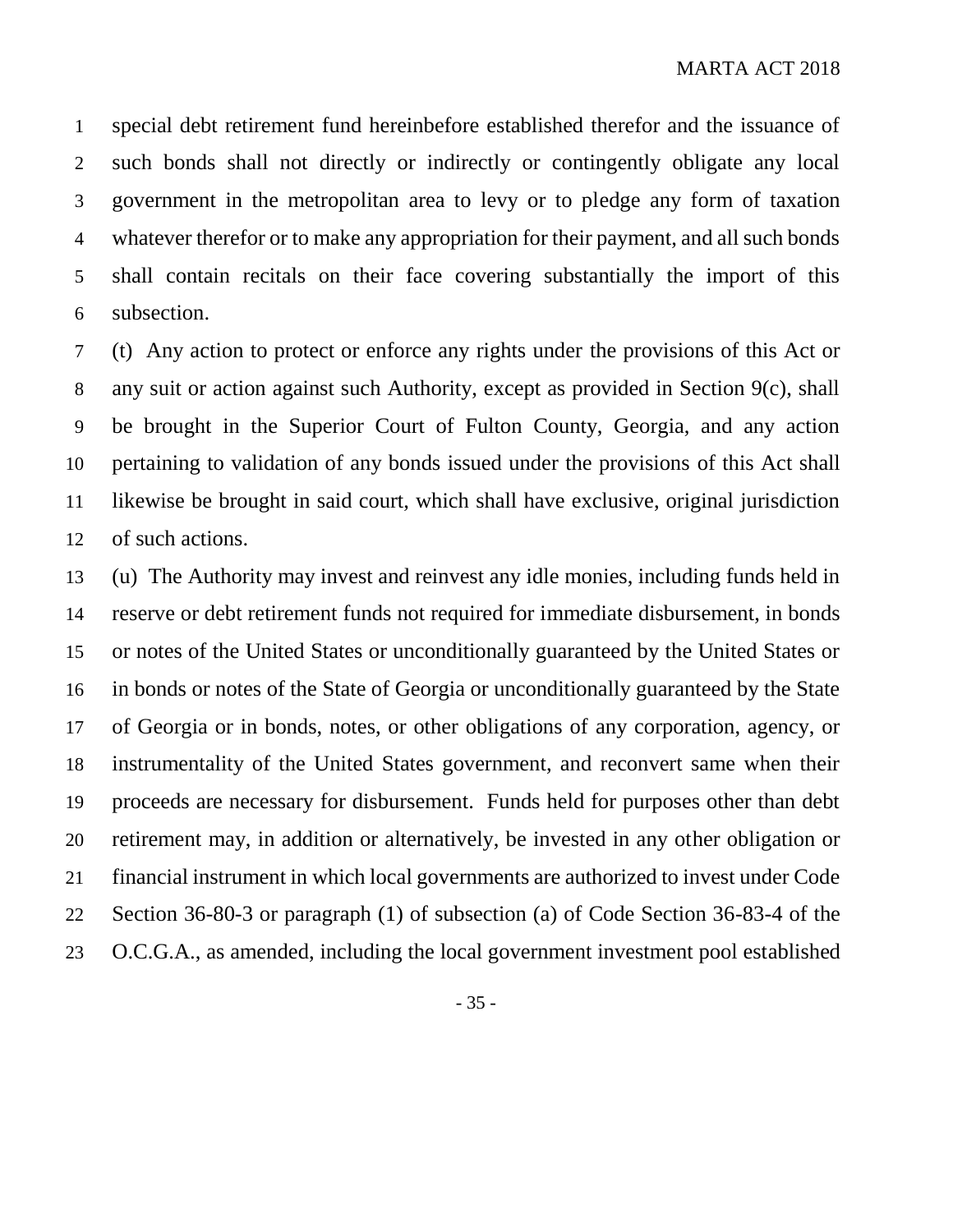by Code Section 36-83-8 of the O.C.G.A., as amended. (Amended Ga. L. 1989, p. 4313; Ga. L. 1998, p. 3561).

 (v) The Board may by appropriate action prescribe the circumstances, not inconsistent with law, under which a bond or certificate will be considered as mutilated, destroyed or lost and may make reasonable provision for its replacement. (w) The bonds of the Authority which have been duly validated as provided by law, and as to which there has been no default in payment either of principal or interest, shall be authorized security for all public deposits, and any such bonds may be deposited with and shall be received by all public officers and bodies of this State and all municipalities and political subdivisions of this State for such purpose and for any other purpose as now or may hereafter be authorized. (Amended, Ga. L. 1977, p. 724).

- 
- 

#### SECTION 11.

#### Equipment Trust Certificates.

 The Board shall have continuing power to purchase equipment, and in connection therewith execute agreements, leases or equipment trust certificates in the form customarily used and appropriate to effect such purchases. The Board may issue equipment trust certificates in a manner similar to that provided for bonds under Section 10. All money required to be paid by the Authority under the provisions of such agreements, leases and equipment trust certificates shall be payable solely from the fares, fees, rentals, charges, revenues and earnings of the Authority, monies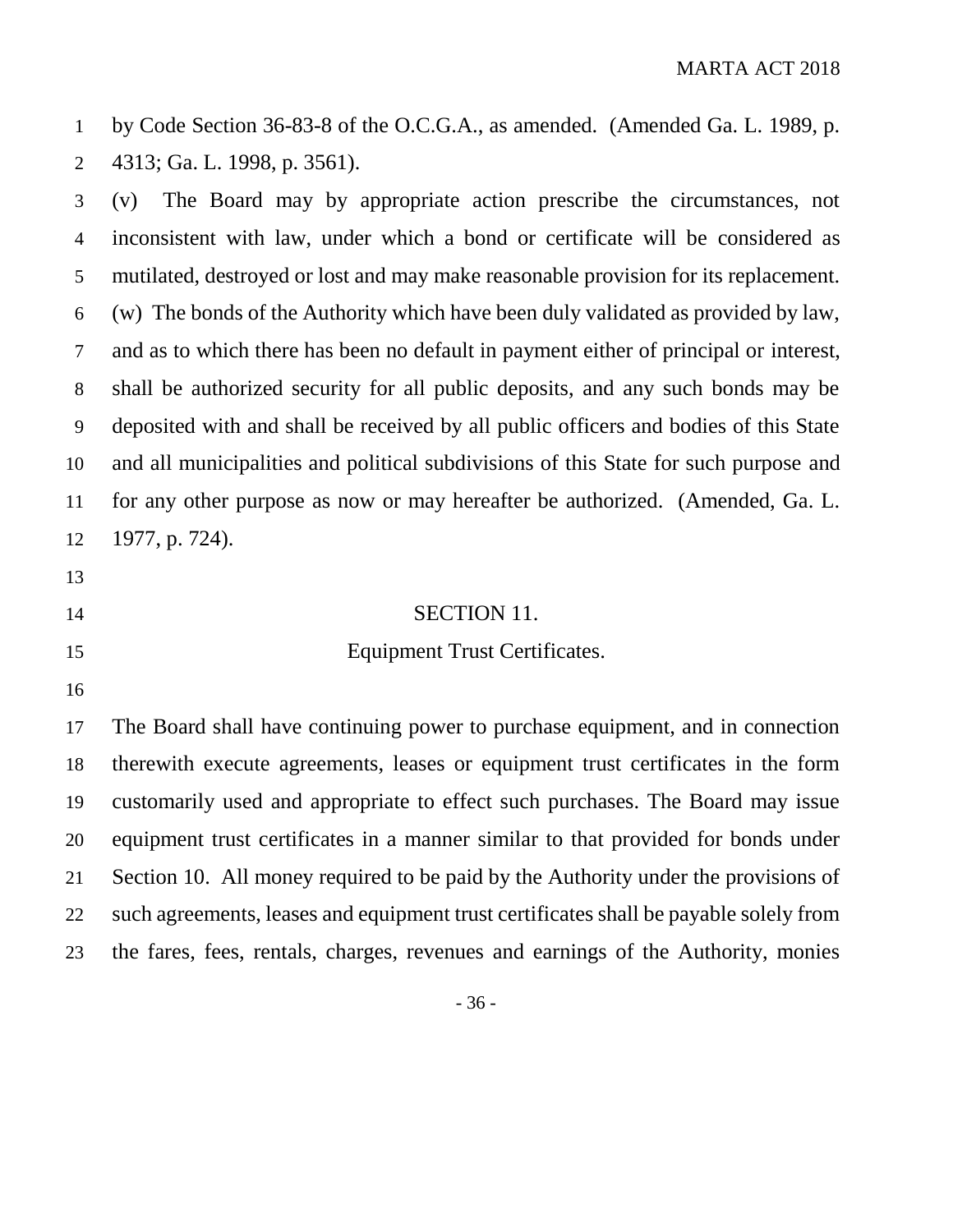derived from the sale of any surplus property of the Authority and gifts, grants and contributions from any source whatever. Payment for such equipment or rentals therefor, may be made in installments; the deferred installments may be evidenced by equipment trust certificates payable solely from the aforesaid revenues or receipts, and title to such equipment may or may not vest in the Authority until the equipment trust certificates are paid.

#### 8 SECTION 12.

#### Power of Eminent Domain.

 The Authority shall have no power of eminent domain, but the broadest power of eminent domain shall be available to any city or county government within the territorial jurisdiction of the Authority or agency or joint agency thereof, under any statute to convey to the Authority any property upon payment or credit for the total cost of any acquisition hereunder. For purposes of this section, the power of eminent domain shall lie in a city governing body if the property is located within that city's territorial limits and the power of eminent domain shall lie in a county governing body if the property is located in an unincorporated location within the county. However, no local governing body shall exercise any power of eminent domain hereunder with respect to property located beyond its territorial limits. (Amended, Ga. L. 2014, p. 634).

- 
-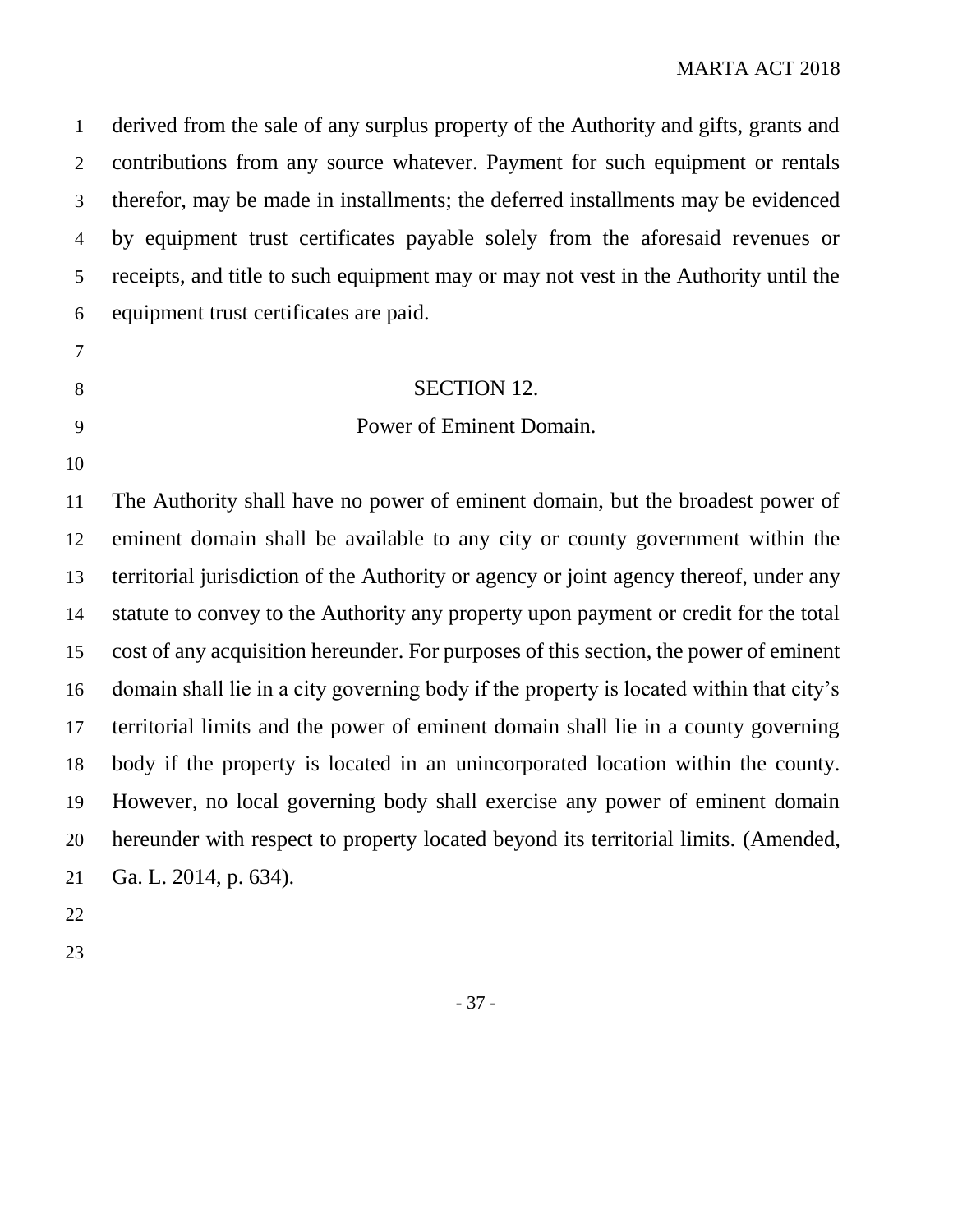# 

#### **SECTION 13.**

#### Removal and Relocation of Utility Structures, Etc.

 (a) The Authority shall have the power to require any public utility, railroad or other public service corporation owning or operating any installations, structures, equipment, apparatus, appliances or facilities in, upon, under, over, across or along any ways on which the Authority has the right to own, construct, operate or maintain its rapid transit system, to remove or relocate such installation, structures, equipment, apparatus, appliances or facilities from their locations. If the owner or operator thereof fails or refuses to remove or relocate them, the Authority may proceed to do so. The Authority may provide the necessary new locations, and for that purpose the power of eminent domain as provided in Section 12 may be exercised provided the new locations shall not be in, on or above, a public way; the Authority may also acquire the necessary new locations by purchase or otherwise. The Authority shall reimburse the public utility, railroad or other public service corporation, for the cost of relocations which shall be the entire amount paid or incurred by the utility properly attributable thereto after deducting the cost of any increase in the service capacity of the new installations, structures, equipment, apparatus, appliances or facilities and any salvage value derived from the old installations, structures, equipment, apparatus or appliances.

 (b) The Authority shall have the power to prepare plans for and carry on a relocation program for the relocation of persons (including individuals, families, business concerns, nonprofit organizations and others) displaced by operations of the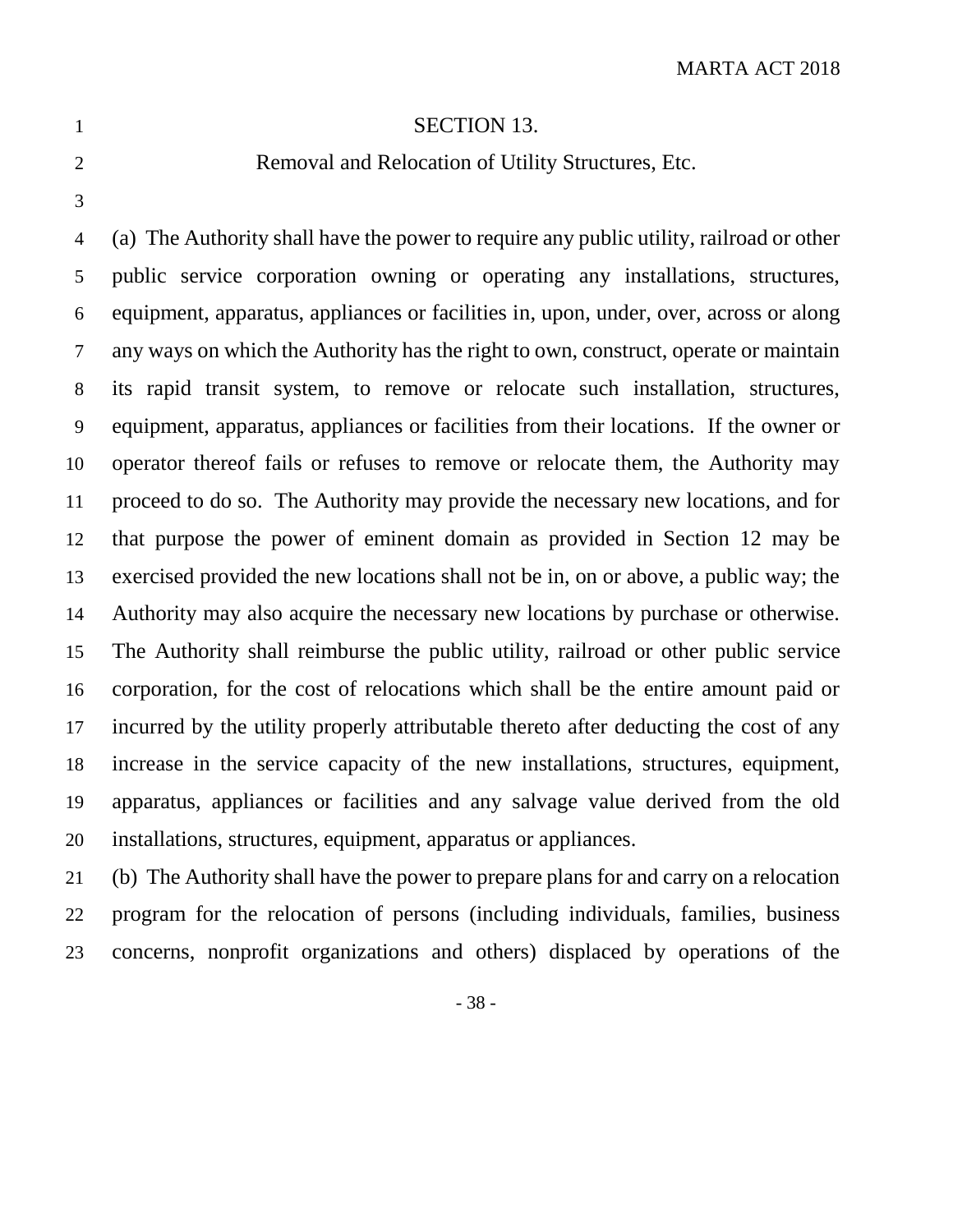Authority in carrying out a rapid transit project. The Authority shall have the power to acquire by purchase, lease, gifts or contract such personal and real property, improved and unimproved, and to make improvements thereon, as it may deem reasonably necessary to carry out such relocation program, and to make relocation payments to or with respect to such persons, including the making of such payments financed, in whole or in part, by the Federal Government, and, in accomplishing the foregoing, to provide in the same area, or in other areas generally not less desirable in regard to public utilities and public and commercial facilities and at rents or prices within the financial means of the displaced persons, a sufficient number of decent, safe and sanitary dwellings available to those displaced persons and reasonably accessible to their respective places of employment. The Authority shall have the power to apply for and receive grants, loans and other financial assistance from the Federal Government, the State of Georgia or any local government within the metropolitan area for such relocation payments, including payments for the reasonable and necessary moving expenses and any actual direct losses of property, except good will or profit, resulting from displacement of such persons by the project. (Amended, Ga. L. 1971, pp. 2092, 2098).

- 
- 

**SECTION 14.** 

- Competitive Bidding on Contracts, Etc.
- 

 (a) Except in the acquisition of unique property which for any reason is unobtainable in the open market, and except as hereinafter otherwise provided, competitive bids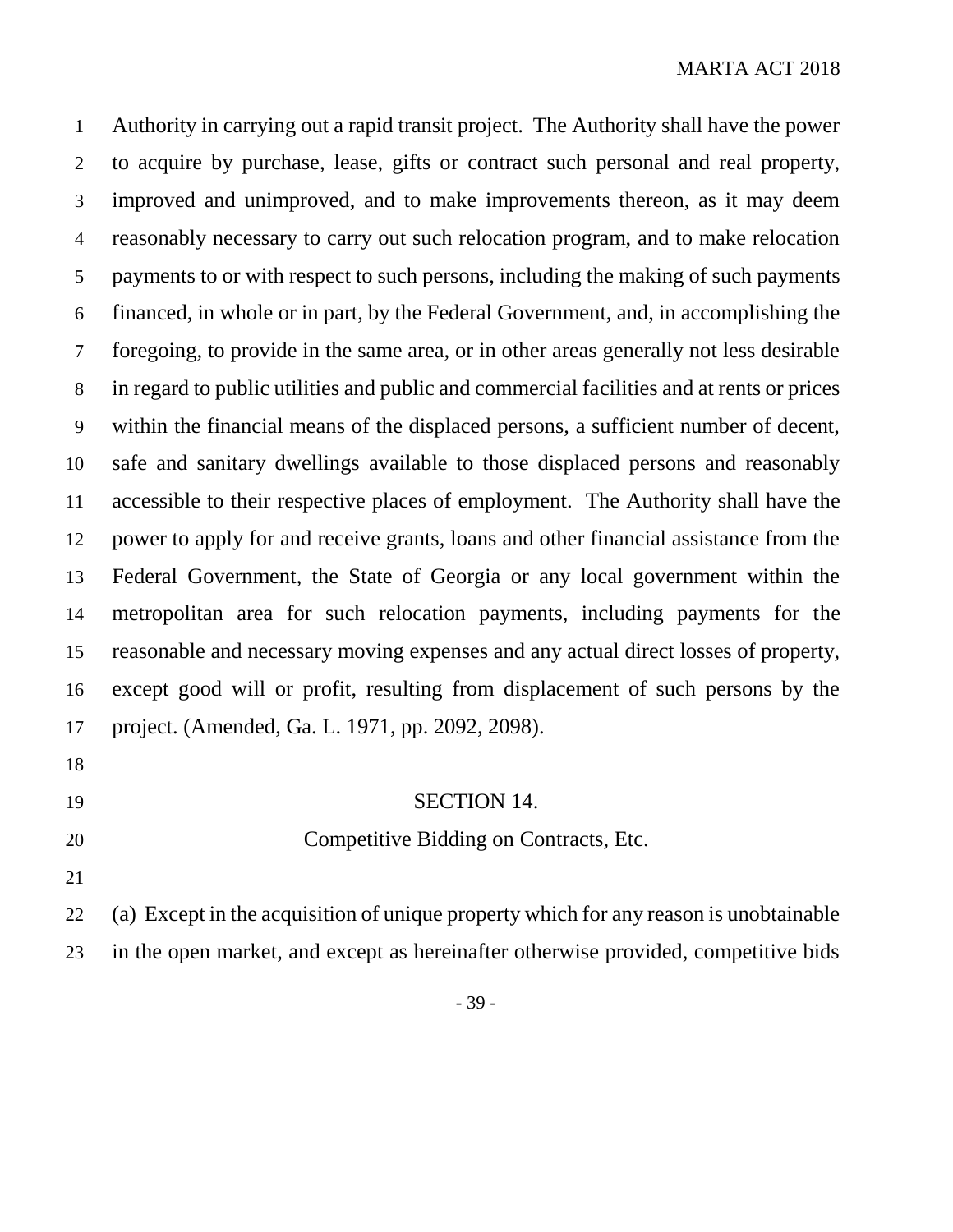shall be secured before any acquisition or disposition of properties by contract or otherwise is made by the Authority, or before any contract is awarded for construction, alterations, supplies, equipment, repairs or maintenance, or for rendering any services to the Authority, acquisitions shall be made from, and contracts awarded to, the lowest responsible bidder, and dispositions of property shall be made to the highest responsible bidder. No acquisition of any unique property unobtainable in the open market shall be made without the express approval of the Board where the amount involved is \$25,000.00 or more. Nothing in this Section shall apply to contracts for professional services or the personal services of employees, or to contracts for services of individuals or organizations not employed full time by the Authority but who are engaged primarily in the rendition of personal services and not the sale of goods and merchandise, such as but not limited to the services of attorneys, accountants, engineers, architects, consultants and advisors. (Amended, Ga. L. 1971, pp. 2092, 2098; Ga. L. 1983, p. 764).

 (b) All such acquisitions, dispositions and contracts involving \$200,000.00 or more shall be awarded only after advertising in the local newspaper of the largest circulation in the metropolitan area at least once a week in the two weeks prior to the bid opening. Bids shall be publicly opened and read aloud at a date, time and place designated in the invitation to bid. Invitations to bid shall be sent at least one week prior to the bid opening to at least three potential bidders who are qualified technically and financially to submit bids, or, in lieu thereof, a memorandum shall be kept on file showing that less than three potential bidders so qualified exist in the market area within which it is practicable to obtain bids. Prior to the award of a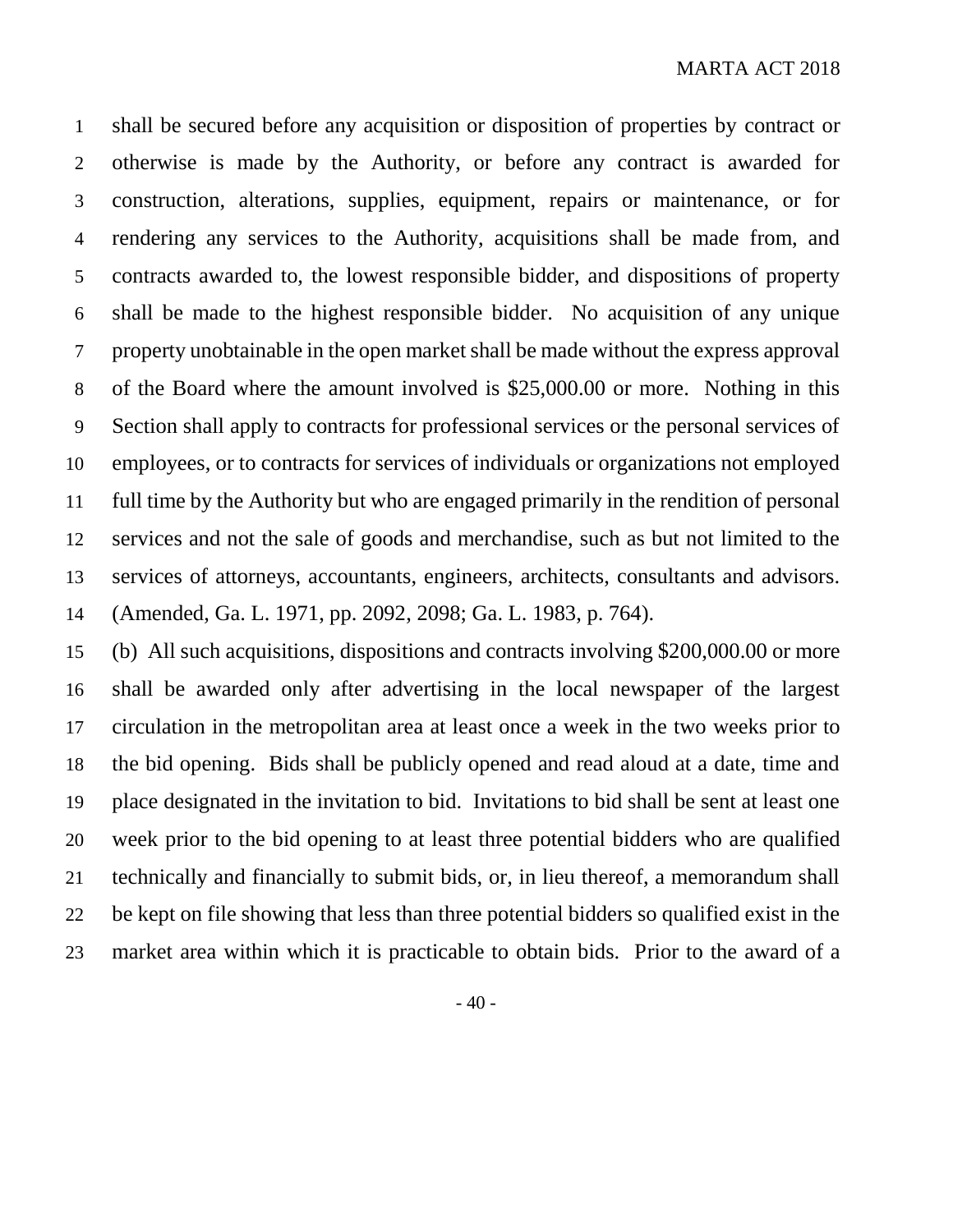contract which will call for an anticipated aggregate payment of \$200,000.00 or more to the successful bidder, the Authority shall make an accurate and brief summary thereof available to the public in its principal office and shall post notice of its intention to award such contract to the successful bidder at least five days prior to such award in a prominent location on the Authority's website. Such posting shall state the name of the successful bidder, the amount of the contract and its subject matter. This provision shall apply to contracts entered into thirty days or more after the effective date of this Act. (Amended, Ga. L. 1973, pp. 141, 142; Ga. L. 1983, p. 764; Ga. L. 1998, p. 4450; Ga. L. 2014, p. 634).

 (c) Except as otherwise provided in this Section, written price quotations from at least three qualified and responsible vendors, or vendees as the case may be, shall be obtained for all acquisitions, dispositions and contracts involving \$200,000.00 or more, or, in lieu thereof, a memorandum approved by the Board shall be kept on file showing that less than three vendors or vendees, as the case may be, so qualified exist in the market area within which it is practicable to obtain quotations. Acquisitions shall be made from, and contracts awarded to, the lowest responsible quotation, and dispositions of property shall be made to the highest responsible quotation. (Amended, Ga. L. 1983, p. 764; Ga. L. 1998, p. 4450; Ga. L. 2014, p. 634).

 (d) Acquisitions, dispositions and contracts involving less than \$200,000.00 may be negotiated with or without competitive bidding under sound procurement procedures as promulgated and established by the Board. (Amended, Ga. L. 1983, p. 764; Ga. L. 1998, p. 4450; Ga. L. 2014, p. 634).

- 41 -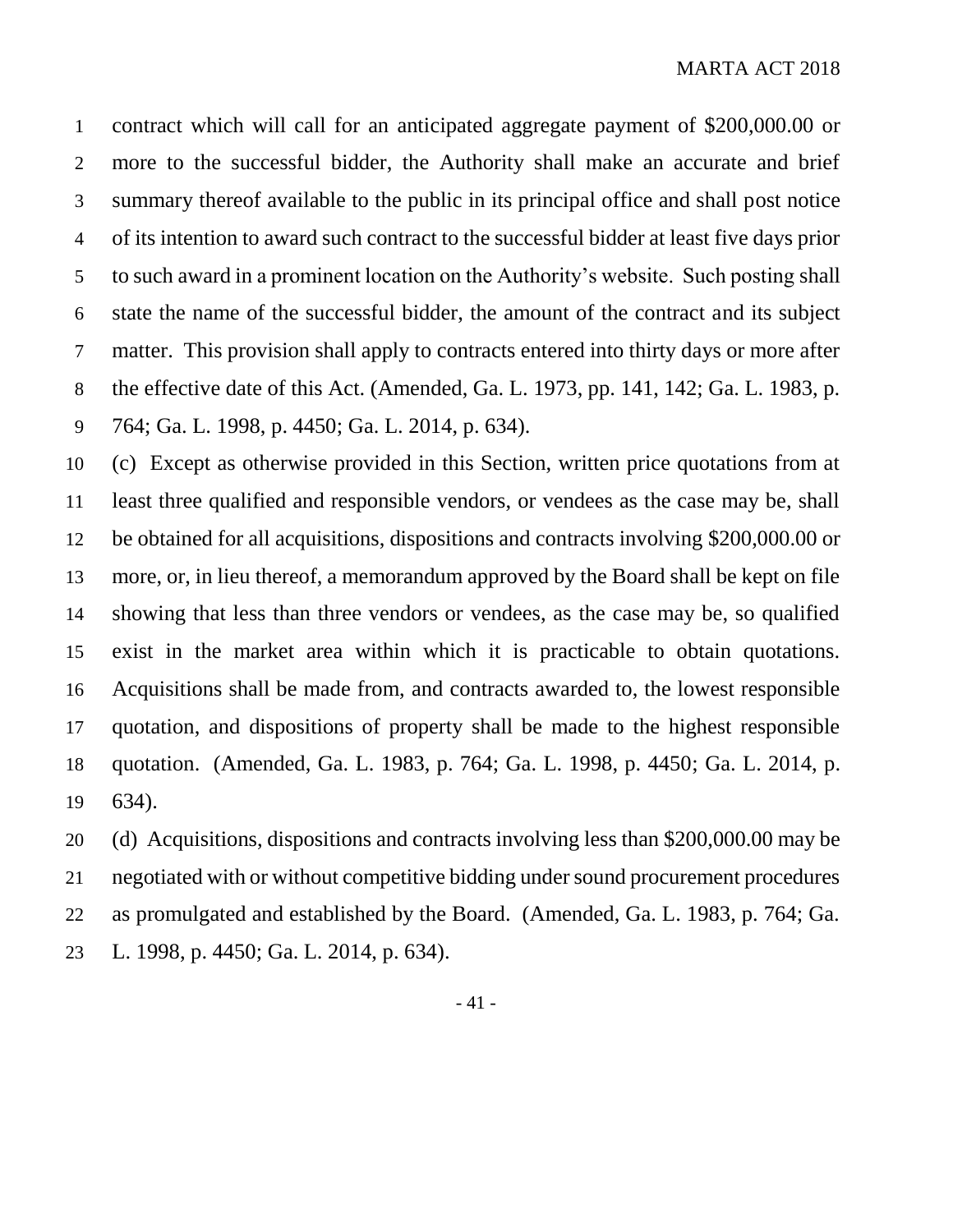(e) Competitive bidding requirements may be waived if it is determined by the general manager, or in such other manner as the Board may by regulation provide, that an emergency directly and immediately affecting customer service or public health, safety or welfare requires immediate delivery of supplies, materials, equipment or services; provided, however, that a record explaining the emergency shall be submitted to the Board at its next regular meeting and thereafter kept on file. (f) All concessions granted by the Authority for the sale of products or the rendition of services for a consideration on Authority property shall be awarded only pursuant to a competitive and responsible process in a manner similar to that required in subsection (b) or subsection (m). (Amended, Ga. L. 2017, p. 3996).

 (g) Contracts for the sale, lease or other disposition of real property owned by the Authority shall be awarded only pursuant to a competitive and responsible process in a manner similar to that required in subsection (b) or subsection (m), provided that such competitive and responsible process may be waived, but only if the Board determines that the negotiation of a sale, lease, exchange or other disposition of real property owned or to be acquired by the Authority is necessary to facilitate either of the following: (i) the location of an Authority transportation project within real property owned by another; or (ii) the passage of the public between an Authority transportation project and the property of another. (Amended, Ga. L. 1977, pp. 1312, 1313, and Ga. L. 2017, p. 3996).

 (h) Contracts for the management of Authority-owned property or facilities may be negotiated.

- 42 -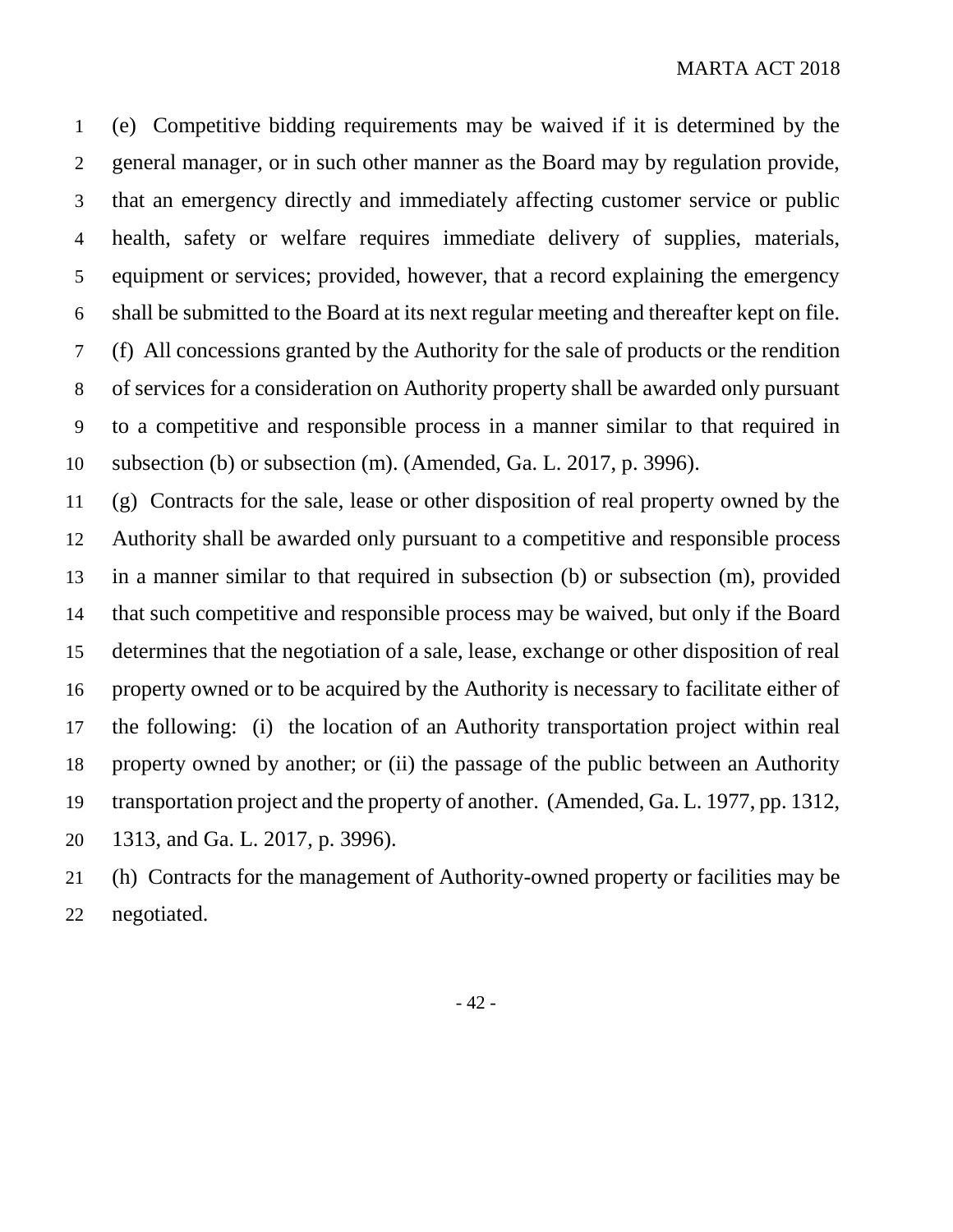(i) Requirements of the Authority shall not be split into parts for the purpose of avoiding the provisions of this Section.

 (j) The Authority shall have the right to reject any or all bids or quotations, or parts of any or all bids or quotations, whenever in the opinion of the Board such rejection is necessary for the protection of the interests of the Authority. In every such case a record shall be made setting forth the reason for such rejection which record shall thereafter be kept on file.

 (k) If the Authority issues an invitation to bid pursuant to this Section, and if the Authority then fails to receive at least one bid that conforms to the terms of its invitation for bids and which is also reasonable in price, then the Authority may negotiate an acquisition, disposition or contract where the amount involved is \$5,000 or more. No such negotiated acquisition, disposition or contract shall be made without the express approval of the Board and unless the negotiated price is reasonable. (Added, Ga. L. 1982, p. 5101).

 (l) The Authority may, without competitive bidding, purchase any goods, supplies, equipment, other property, or services from any vendor who, at the time of such purchase, has in effect a contract or schedule for the sale thereof to the State of Georgia or to the United States Government, provided that such purchase is made pursuant to the price, terms, and conditions of such contract or schedule and the Authority receives all the benefits thereof. (Added, Ga. L. 1990, p. 3860).

 (m) Competitive bidding shall not be required for the Authority´s acquisition of property or services for which it is impracticable to prepare adequate specifications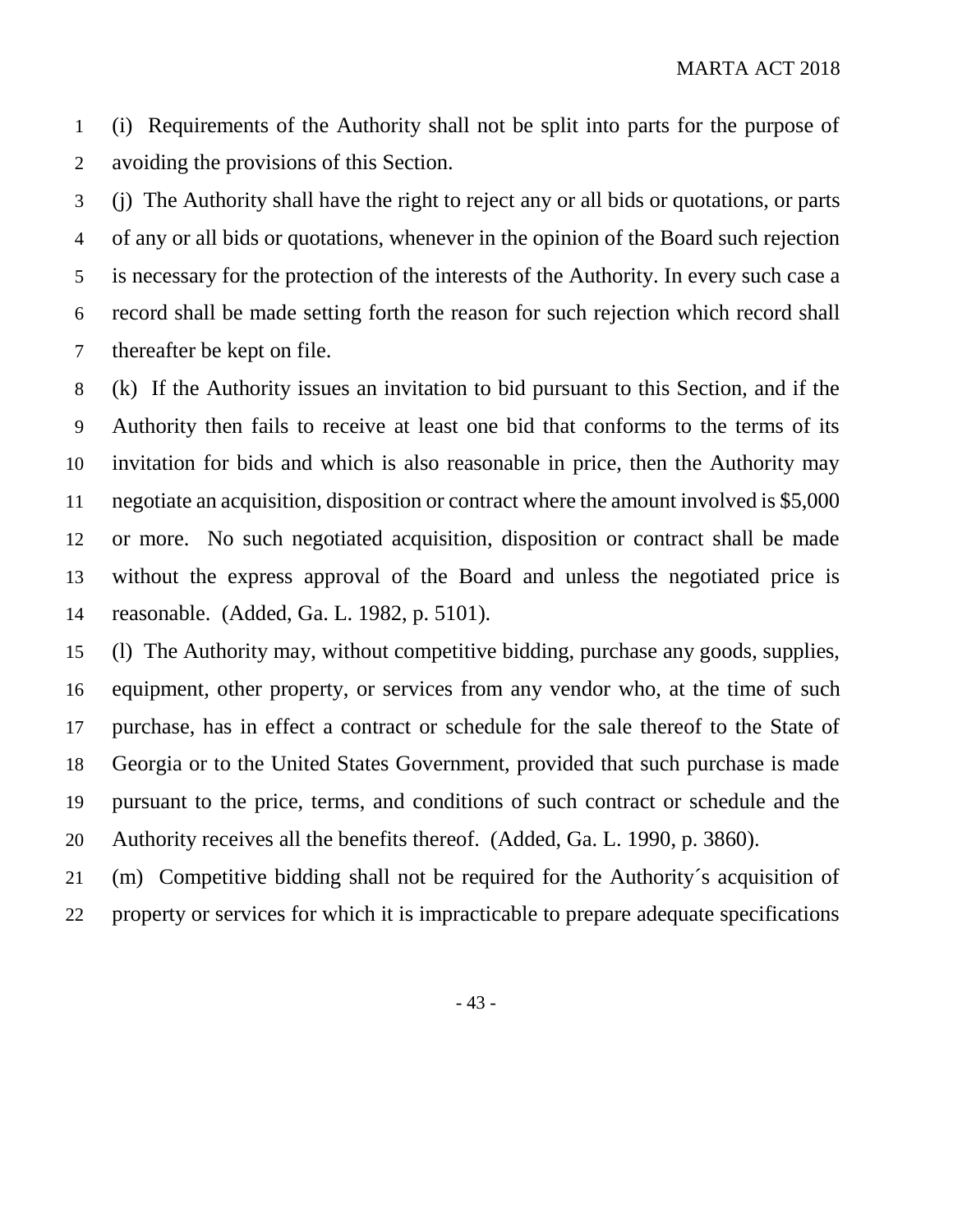or any other adequate description on the basis of which to solicit competitive bids, provided that, in all such cases:

 (1) The General Manager shall first certify to the Board of Directors the reasons for which it is impracticable to prepare adequate specifications or an adequate description, which certificate shall be kept in the Authority´s files;

 (2) The Board of Directors shall, in advance, authorize the acquisition of the property or services by means other than competitive bidding; and

 (3) The Authority shall acquire such property or services by such means as will secure the greatest practicable competition to provide them. (Added, Ga. L. 1990, p. 3860).

- 
- 
- 12 SECTION 14A.
- 

 The Authority shall have available at its principal office for public inspection at all times during regular business hours of the Authority an accurate and brief summary disclosing all material terms of each contract which the Authority has entered into 17 and the terms of which call for expenditures by the Authority of more than \$150,000. The Authority shall prepare an annual report for the period ending June 30 of each year. Each annual report shall include a statement of the tax revenue and operating revenue received during the period, a statement of the total expenditures made during the period and a list of all written contracts entered into by the Authority during the period which call for the Authority to expend at any time in the aggregate more than \$20,000.00. Such list shall also include any employment or consultant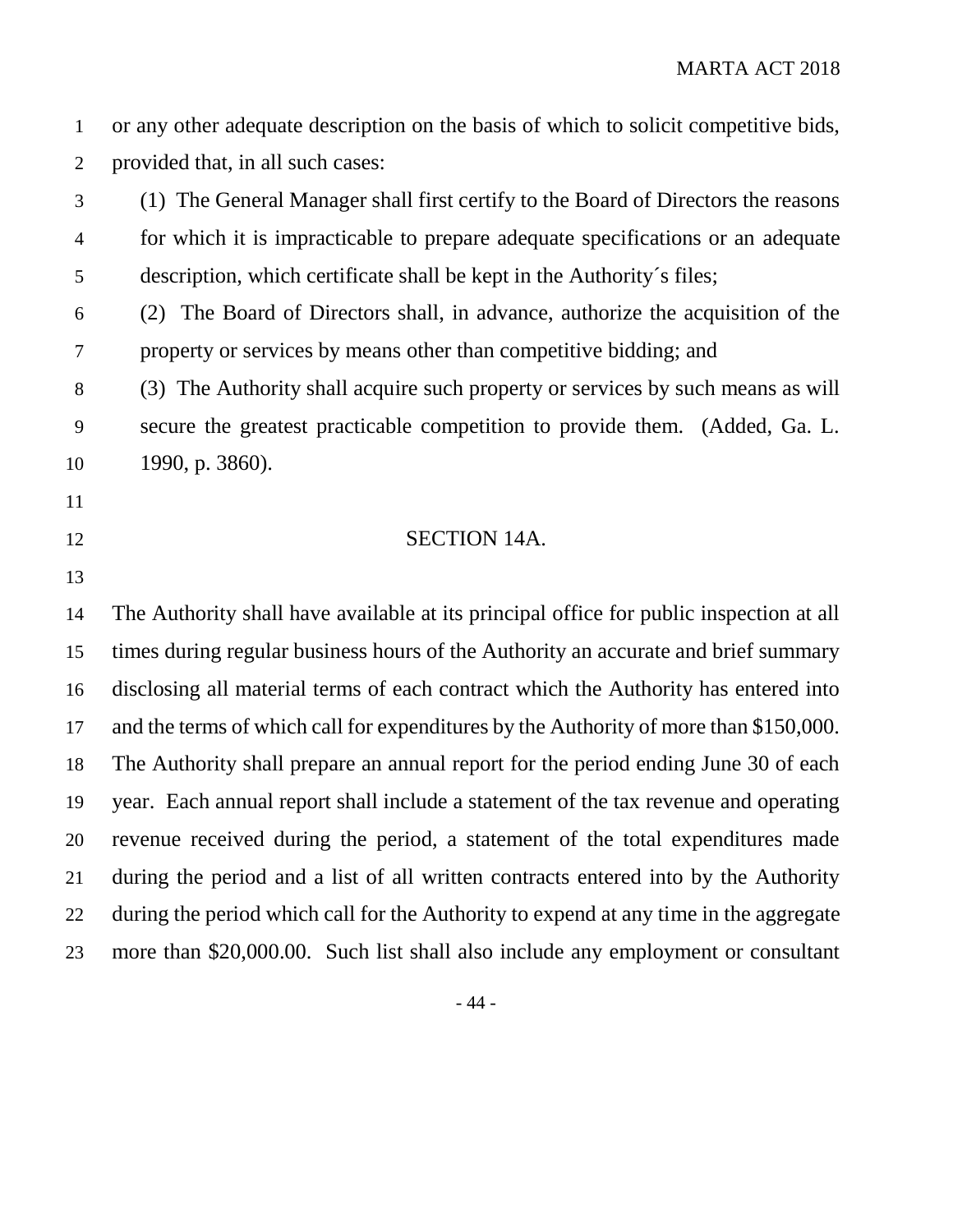contracts (whether or not written) under which the employee or consultant is to be compensated at an annual rate of more than \$20,000, including direct and indirect or deferred benefits. When a person or firm, whose salary or fee is reportable hereunder, shall have his compensation increased at any time, the amount of such increase and the total new rate shall be reported for the period in which the increase takes effect. The list of contracts shall state the anticipated amount of funds to be paid thereunder, or the formula for determining such amount. The Authority shall also prepare a list of the names of each person, firm or corporation which has received from the Authority during such period in excess of \$20,000, as well as the amount paid to such person, firm or corporation during such period. The annual report, together with the Comprehensive Annual Financial Report for the preceding calendar year, and lists required by this Section shall be filed as a statement, verified by the Chairman of the Board of the Authority and its General Manager, with members of the Metropolitan Atlanta Rapid Transit Authority Overview Committee, the Governor, the presiding officers of the House of Representatives and the Senate, the State Auditor and with governing authorities of each county and the largest municipality in the area of the Authority´s operation. The annual report and lists required by this Section shall be submitted by August 31 of each year, shall be made available at the Authority´s principal office for public inspection at all times during regular business hours of the Authority following such filing, and shall be posted in a prominent location on the Authority's website within two weeks of submittal of the report to the parties enumerated in this Section. Such report shall display employee identification numbers and job titles, and no names or social security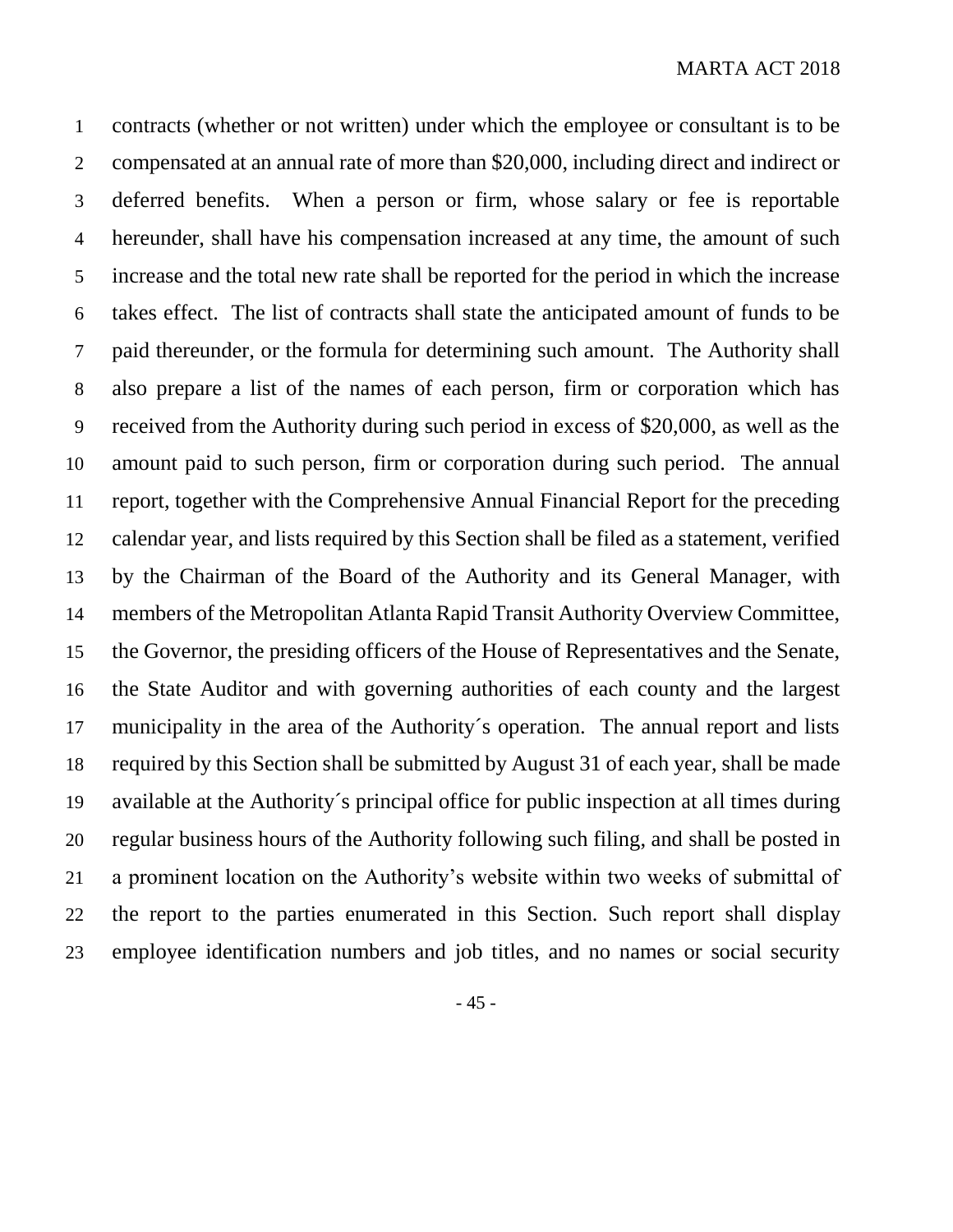| $\mathbf{1}$   | numbers of employees shall be displayed. (Added, Ga. L. 1973, pp. 141, 142;               |
|----------------|-------------------------------------------------------------------------------------------|
| $\overline{2}$ | Amended, Ga. L. 1976, p. 3092; Ga. L. 1983, p. 764; Ga. L. 1991, p. 4761; Ga. L.          |
| 3              | 2014, p. 634).                                                                            |
| $\overline{4}$ |                                                                                           |
| 5              | <b>SECTION 15.</b>                                                                        |
| 6              | Conflict of Interests.                                                                    |
| 7              |                                                                                           |
| $8\,$          | (a) Every member of the Board and every employee of the Authority who knowingly           |
| 9              | has any interest direct or indirect in any contract to which the Authority is or is about |
| 10             | to become a party, or in any other business of the Authority, or in any firm or           |
| 11             | corporation doing business with the Authority, shall make full disclosure of such         |
| 12             | interest to the Board and, if a Board member, to his appointing authority. Failure to     |
| 13             | disclose such an interest shall constitute cause for which a Board member may be          |
| 14             | removed from office by the appointing Authority or the Board, or an employee              |
| 15             | discharged or otherwise disciplined at the discretion of the Board. (Amended, Ga.         |
| 16             | L. 2005, p. 4019).                                                                        |
| 17             | (b) Provisions of the Act of the General Assembly approved March 10, 1964 (Ga.            |
| 18             | L. 1964, p. 261), as amended, regulating the conduct of officers, employees and           |
| 19             | agents of political subdivisions, municipal and other public corporations and other       |
| 20             | public organizations, shall be applicable to the conduct of its Board members,            |
| 21             | officers, employees and agents of the Authority.                                          |
| 22             | (c) Any contract or transaction of the Authority involving a conflict of interest not     |
| 23             | disclosed under subsection (a) hereof, or a violation of the Act of the General           |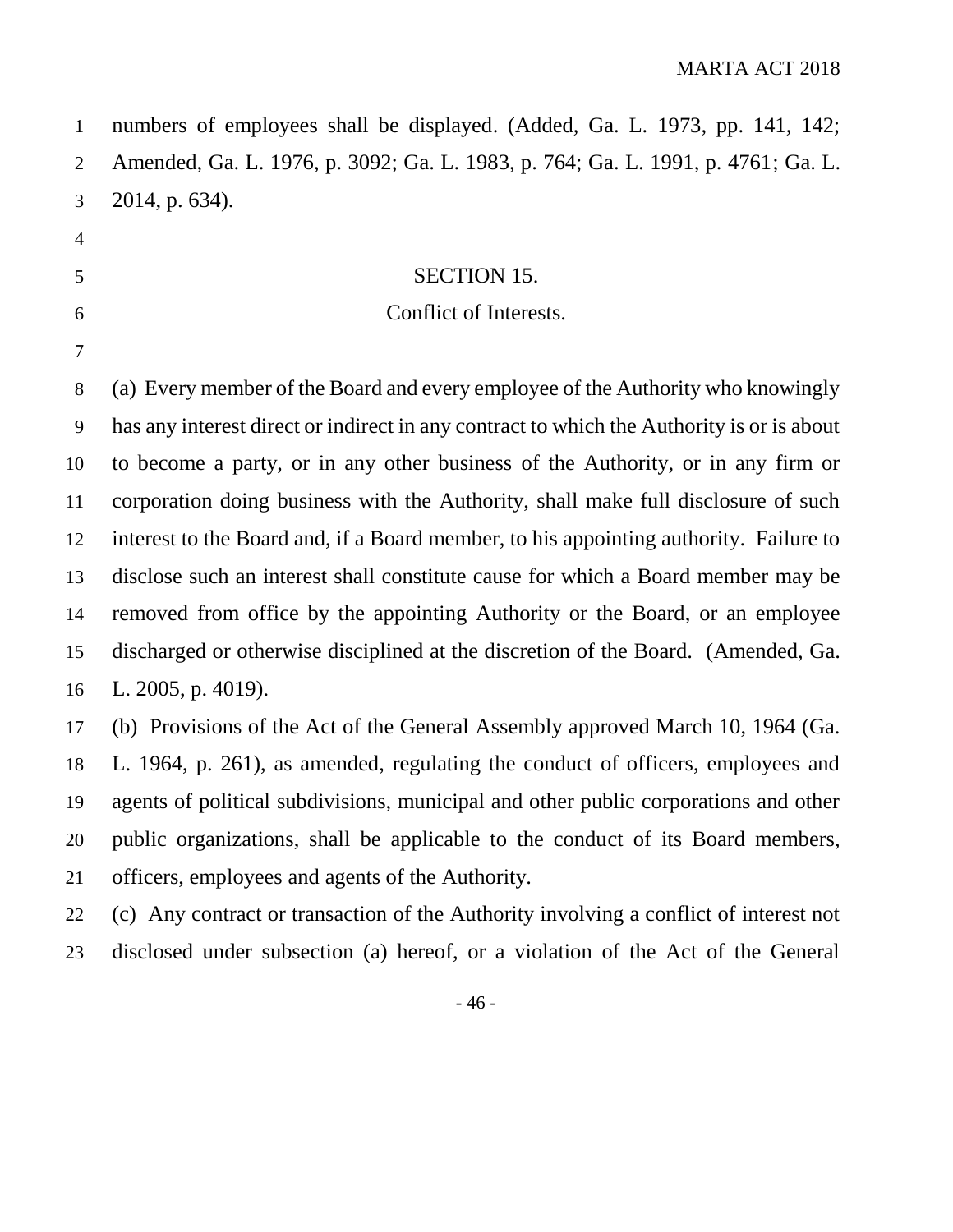Assembly approved March 10, 1964 (Ga. L. 1964, p. 261), as amended, or a violation of any other provision of law applicable to the Authority, its Board members, officers, or employees regulating conflicts of interest, shall be voidable by the Board. It is expressly provided, however, that this provision shall not apply to any indenture, agreement, contract or transaction which constitutes security, direct or indirect, for the payment of bonds or other obligations of the Authority and the judgment and order confirming and validating any such bonds or other obligations as in Section 10 hereof provided, shall constitute a final and conclusive adjudication as to any such security. (Amended, Ga. L. 1971, pp. 2092, 2099).

 (d) The Board shall be authorized to determine that a conflict of interest not disclosed under subsection (a) of this section, or a violation of the Act of the General Assembly approved March 10, 1964. (Ga. L. 1964, p.261), as amended, or a violation of a code of ethics duly approved by the Board, or a violation of any other provision of law applicable to the Authority, its Board members, officers, or employees regulating conflicts of interest, constitutes cause for which a member of the board should be removed from office. A report of the Board's determination and the factual and legal basis therefor shall be delivered to the Board members appointing authority together with a request that the appointing authority remove the Board member pursuant to Section 6(e) of this Act. If, within 60 days of its receipt of the Board's report and request, the appointing authority does not take action to approve or to deny removal of the Board member, the Board shall be authorized to the Board member. No Board member shall be thus removed unless he or she has been given a copy of the charges against him or her and an opportunity to be heard publicly in his or her own defense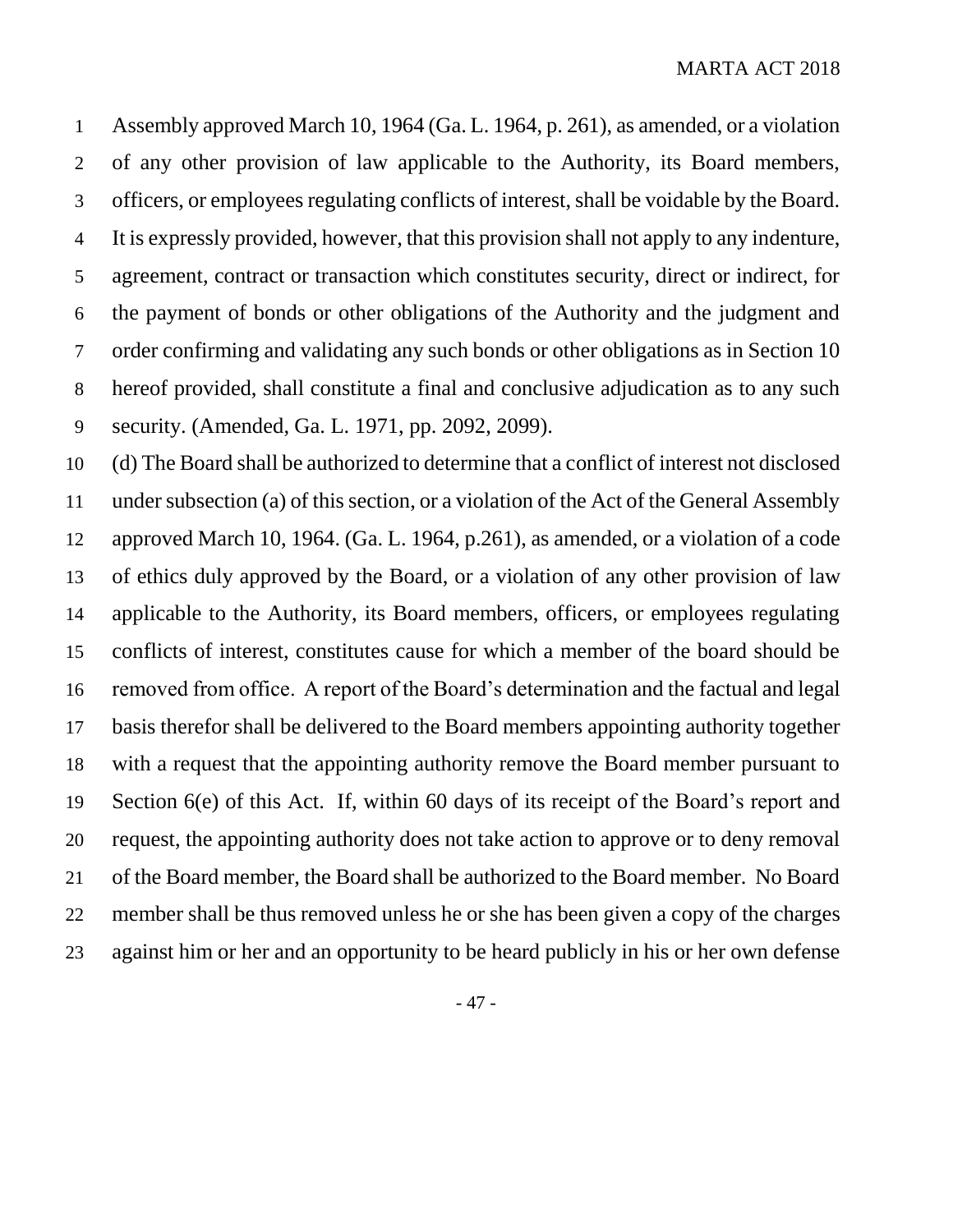in person or by counsel with at least ten days written notice. A Board member thus removed from office shall have the right to a judicial review of his or her removal by an appeal to the superior court of the county of the local governing body that appointed him or her, but only on the ground of error of law or abuse of discretion." (Added, Ga. L. 2005, p. 4029).

#### SECTION 16.

## Financial Accounts, Audits, Reports.

### 

 (a) The Board shall make provision for a system of financial accounting and controls, audits and reports. All accounting systems and records, auditing procedures and standards, and financial reporting shall conform to generally accepted principles of governmental accounting. Copies of each financial report required under this Section shall be delivered to the members of the Metropolitan Atlanta Rapid Transit Overview Committee and posted on the website of the Authority. Notice of such publication shall be delivered in electronic format to each local governing body of each participating local government in the metropolitan area as described in Section 6 of this Act. All financial records, reports and documents of the Authority shall be public records and open to public inspection under reasonable regulations prescribed by the Board. (Amended, Ga. L. 2014, p. 634).

 (b) The Board shall adopt a fiscal year, establish a system of accounting and financial control, designate the necessary funds for complete accountability and specify the basis of accounting for each such fund. The Board shall cause to be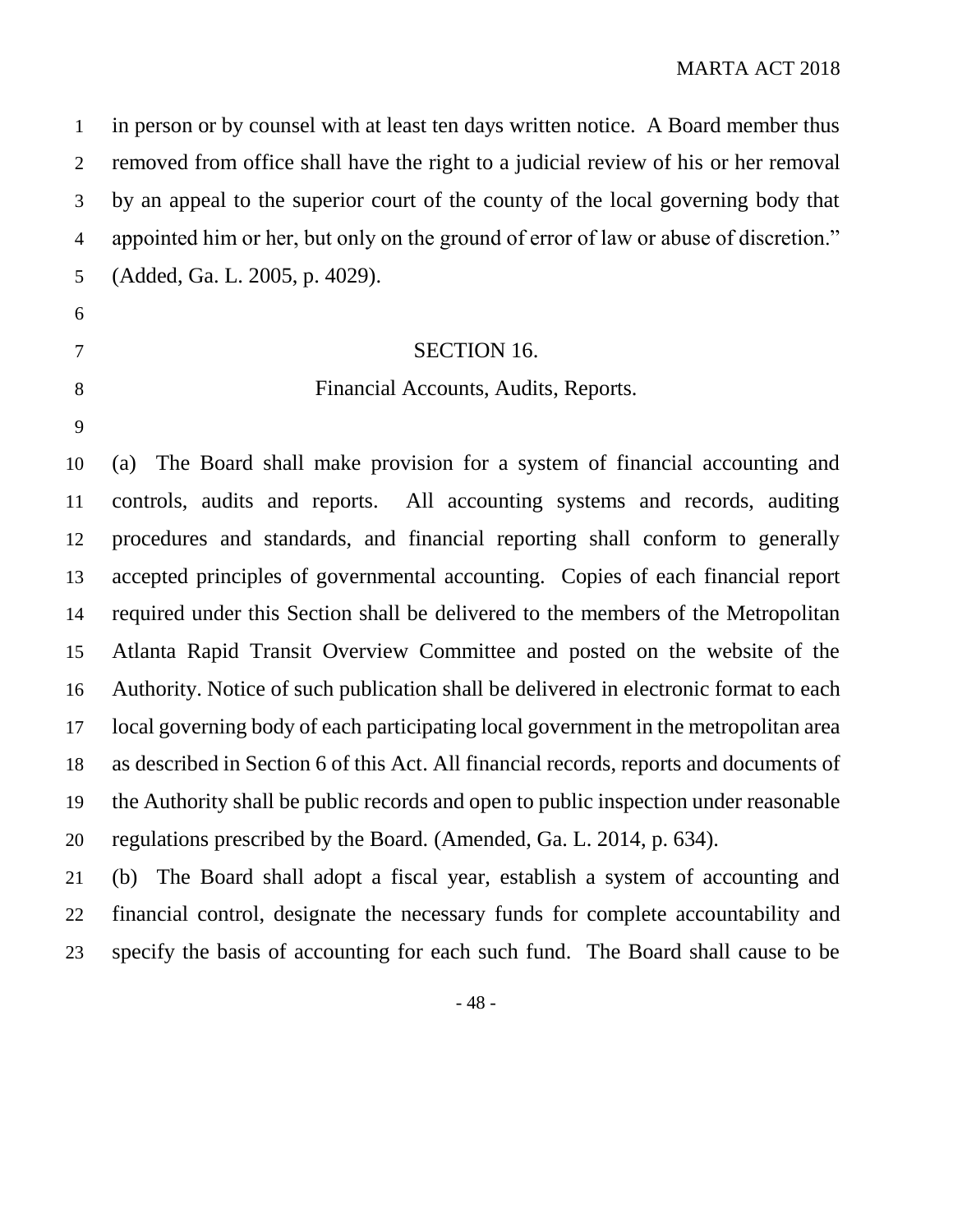prepared a financial report on all funds at least quarterly and a comprehensive report on the fiscal operations and conditions of the Authority annually.

 (c) On or before the last day of the first month of its fiscal year the Board shall annually employ a firm of independent certified public accountants licensed to practice in this State as auditors to make a continuous audit of the financial books, records, and accounts of the Authority. Such auditors shall have no personal interest directly or indirectly in the fiscal affairs of the Authority and shall be experienced and qualified in the accounting and auditing of public bodies. A contract of employment shall be executed with such auditors prescribing their duties, the period to be covered, the professional fees to be paid, the responsibilities of the Authority and other appropriate matters. The contract shall be awarded upon the basis of professional competence in the field of accounting and auditing for public bodies and subject to the rules of ethics of the American Institute of Certified Public Accountants. Such auditors shall be paid out of the general operating funds of the Authority.

 (d) Upon employment such auditors shall perform a complete independent audit for the fiscal year. In such audit they shall point out any irregularities found to exist and report the results of their examination, including their unqualified opinion on the presentation of the financial position of the various funds and the results of the Authority´s financial operations. If such auditors are unable to express an unqualified opinion they shall so state and shall further detail reasons for their qualifications or disclaimer of opinion including recommendations necessary to make possible future unqualified opinions. Such auditors shall review and make

- 49 -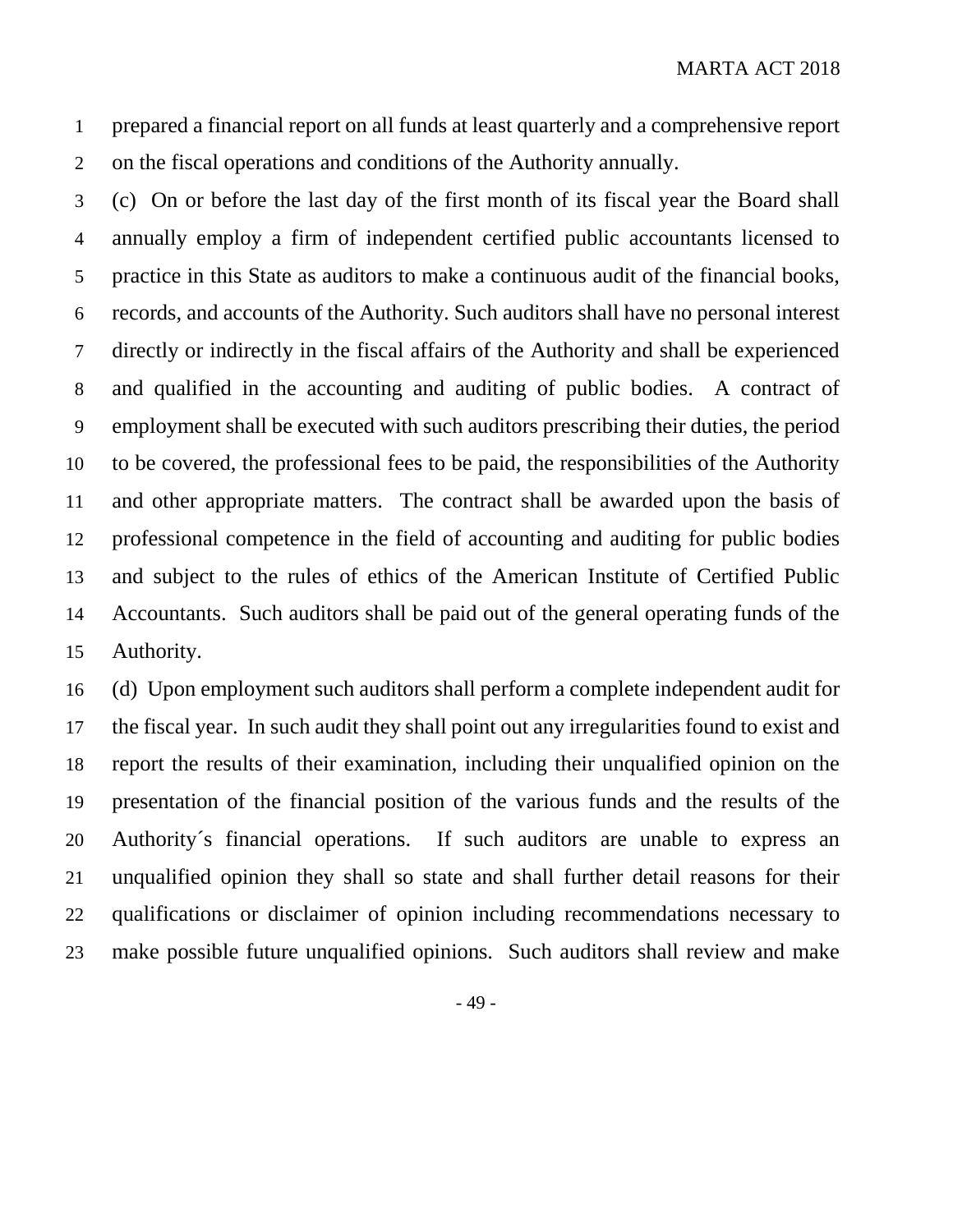| $\mathbf{1}$   | recommendations in separate opinions in such matters as they may deem appropriate        |
|----------------|------------------------------------------------------------------------------------------|
| $\overline{2}$ | for improvements in records, system procedures, internal control methods,                |
| 3              | equipment use, organization, administration, insurance coverage and other matters        |
| $\overline{4}$ | of financial control and relevancy. They shall also be available for continuous          |
| 5              | financial consultation and shall perform special examinations, studies, management       |
| 6              | reviews, system design and installation as the Board may direct. The Board may           |
| $\tau$         | also provide for the independent auditing of any facility of the Authority leased or     |
| $8\,$          | contracted out to private parties or local governments.                                  |
| 9              |                                                                                          |
| 10             | <b>SECTION 17.</b>                                                                       |
| 11             | Budgets and Budgeting Procedures.                                                        |
| 12             |                                                                                          |
| 13             | (a) The Board shall make provisions for an annual operating budget and an annual         |
| 14             | capital improvements budget. Every budget, proposed or as finally adopted, shall         |
| 15             | conform to generally accepted budgetary standards of public bodies. Copies of each       |
| 16             | budget, proposed or as finally adopted, shall be furnished to each local governing       |
| 17             | body of each local government in the metropolitan area. In addition to the               |
| 18             | procedures herein prescribed the Board may adopt such budgetary procedures as it         |
| 19             | may deem appropriate.                                                                    |
| 20             | (b) During each fiscal year the Board shall propose an annual operating budget for       |
| 21             | the ensuing fiscal year and hold a public hearing thereon. After such public hearing     |
| 22             | the Board shall review its proposed budget, and, on or before the last day of the fiscal |
| 23             | year, it shall adopt an annual operating budget for the ensuing fiscal year. In the      |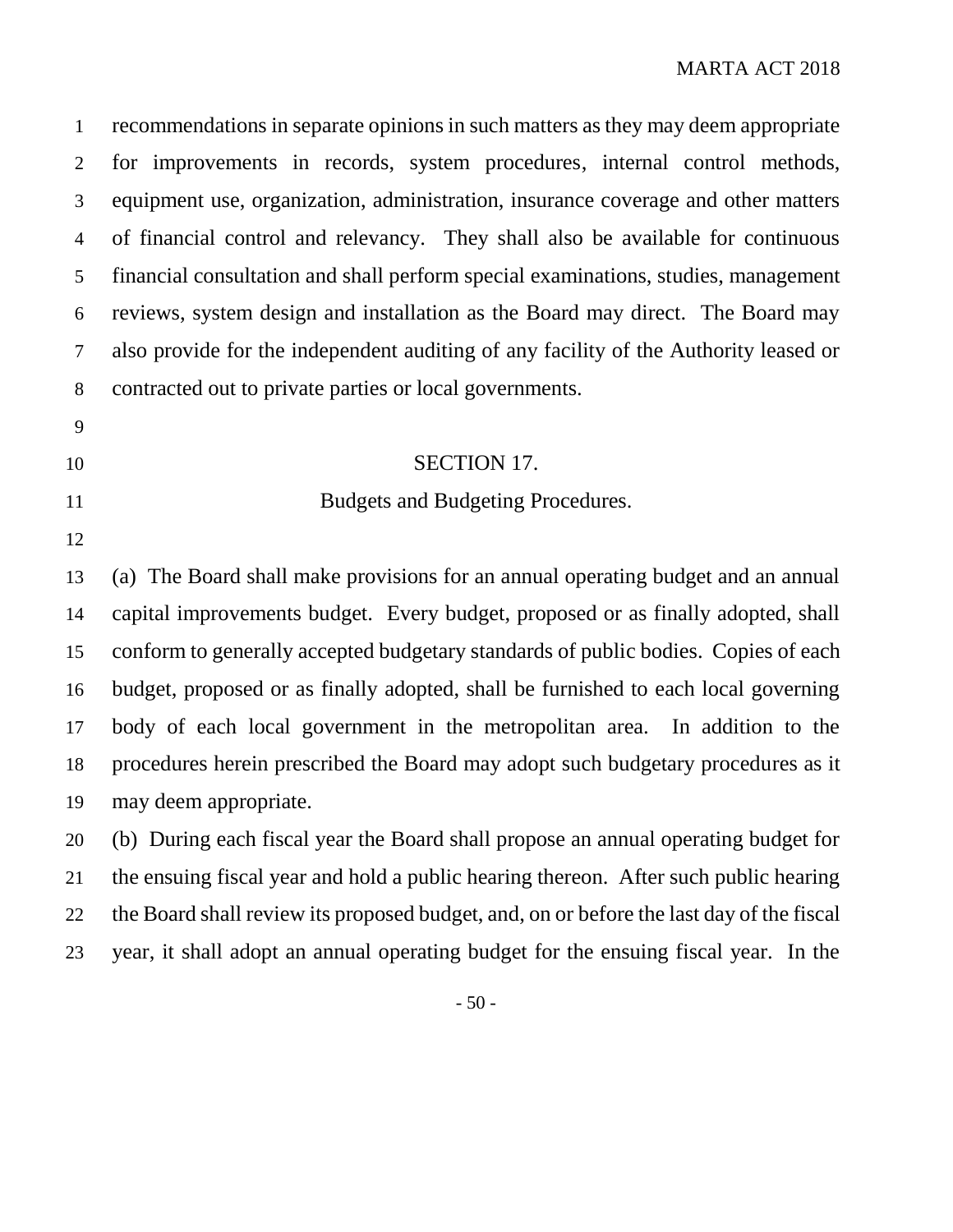annual operating budget each operating fund shall be set forth separately and show an estimate of the fund balance to be available at the beginning of the year, an estimate of anticipated credits during the year according to source, an estimate of anticipated charges, including capital outlay or debt service properly to be financed from anticipated revenues, and comparative data on the last two completed fiscal years and similar data, actual or estimated, for the current year. (Amended, Ga. L. 1971, pp. 2092, 2100).

 (c) At the time and in the manner prescribed in subsection (b), insofar as applicable, the Board shall propose and adopt an annual capital improvements budget. The proposed capital improvements budget shall show all capital improvement projects in process of completion, those to be undertaken during the ensuing fiscal year and those anticipated to be undertaken during the ensuing ten years. The proposed budget shall also show the proposed method of financing each proposed project and the effect thereof on the debt structure of the Authority. After a public hearing the Board shall review its proposed budget and on or before the last day of the fiscal year it shall adopt an annual capital improvements budget for the ensuing fiscal year. No contract for the purchase or construction of any capital improvement project shall be authorized, except to meet a public emergency certified as such by the Board, unless it is included in the annual capital improvements budget; however, the Board may propose and adopt an amendment to the annual capital improvements budget by following the procedure herein prescribed for adopting the original budget.

 (d) The Authority shall fund and maintain an operating budget reserve of ten percent (10%) of the Authority's prior year operating budget revenues. For purposes of this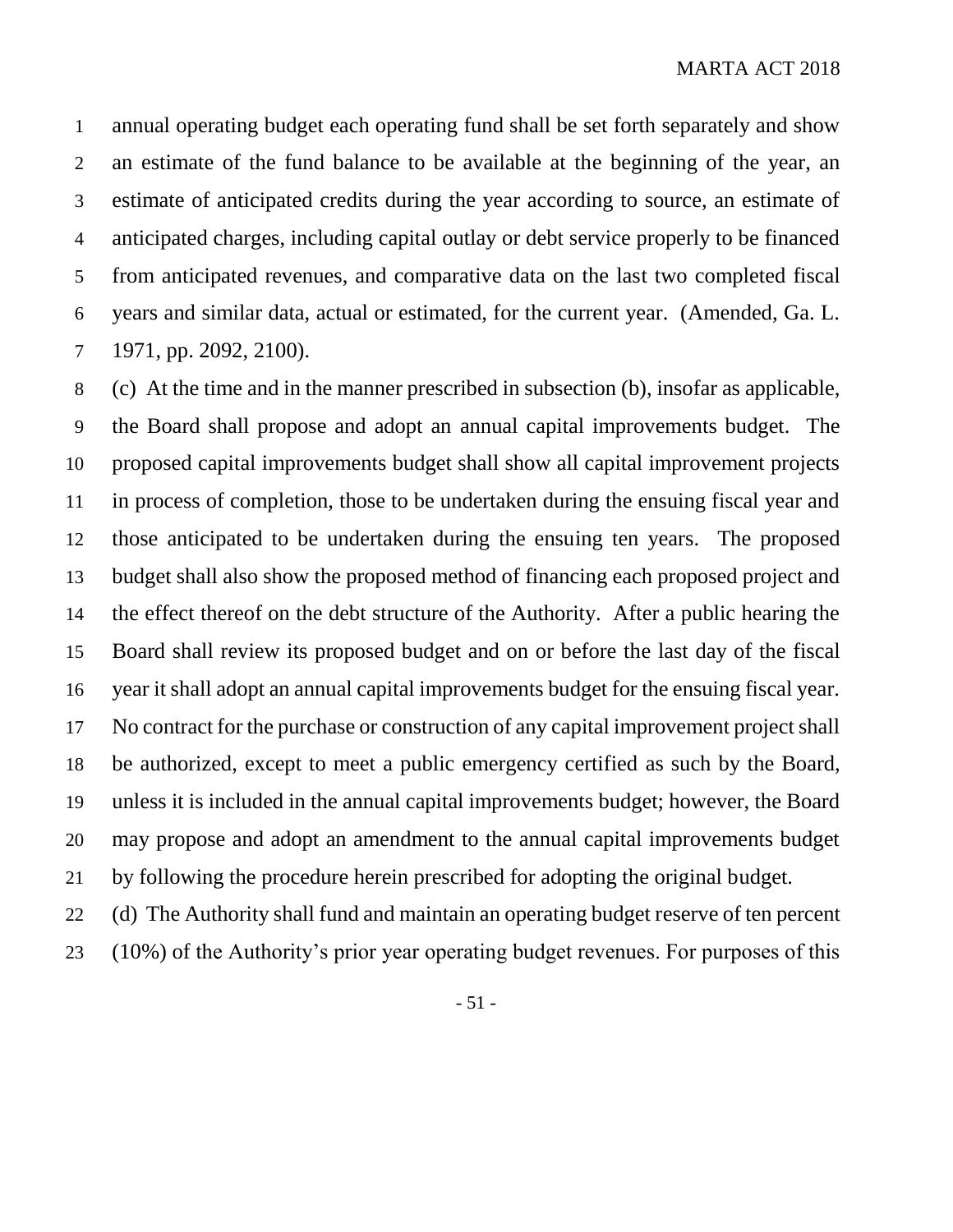section, the term "operating budget revenues" shall mean all funds received from federal, state, or local sources, including but not limited to grants, distributions from federal and state formula funds, or direct federal and state appropriations for projects or programs of the Authority, as well as farebox revenues and revenues received from rentals on property owned or operated by the Authority. Said operating budget reserve shall be utilized for ongoing operating expenses only in those circumstances requiring its use due to worsened economic conditions in the Atlanta region, or catastrophic loss such as an act of God or terrorism, which conditions cause a temporary shortfall in the Authority's anticipated revenues. The temporary operating revenue shortfall so noted shall be for a period of not less than six consecutive months during which total anticipated revenues are not less than two and one-half percent (2.5%) below the revenues received during the preceding fiscal year for the same six–month period. The first three percent (3%) of the reserve shall not be used in any six-month period. The purpose of said reserve shall be exclusively to pay the ongoing operating expenses during times of economic downturn and shall not be considered to be an available recurring revenue for operating budget purposes and under no circumstances shall the operating budget reserve be used to permanently replace the revenues which are reduced due to the economic conditions set forth above. Upon cessation of such economic downturn, as evidenced by cessation of the revenue shortfall required for the use of the reserve for Authority operating expenses, the operating budget reserve shall be replenished. (e) Not later than December 31, 2016, and every four years thereafter, the Authority shall cause to be performed an independent management audit on the condition of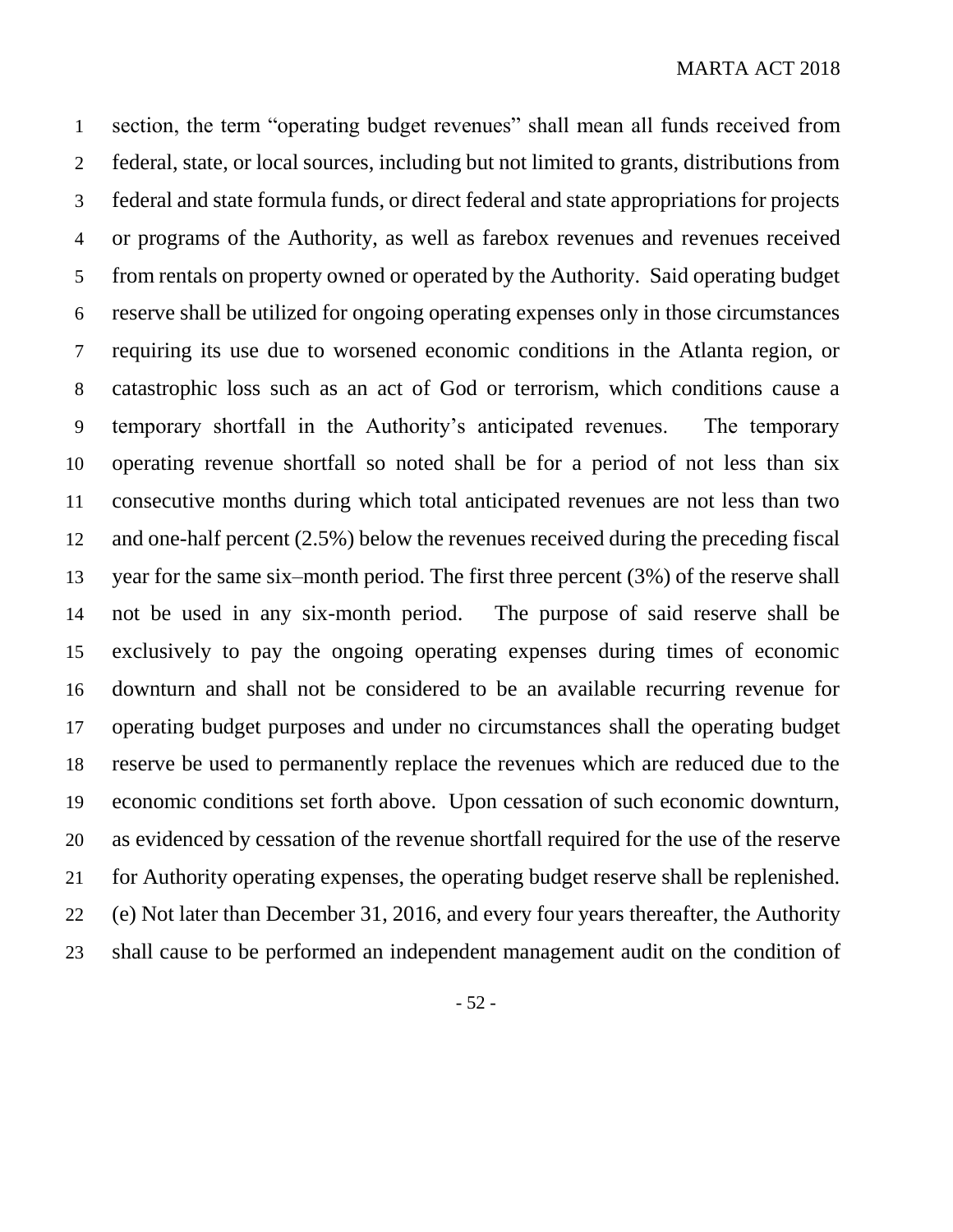management of the Authority, to be supervised and approved by the Metropolitan Atlanta Rapid Transit Overview Committee. Such management audit shall include the auditor's recommendations based thereon and the auditor's signed written verification that the Metropolitan Atlanta Rapid Transit Authority fully cooperated with such audit and allowed access to all its books, records, and documents to the extent the auditor deemed necessary. The management audit shall be submitted to the Board of the Authority, the Governor, the State Auditor, and the Metropolitan Atlanta Rapid Transit Overview Committee before December 31 of each year in which it is required. The management audit shall be performed at the expense of the Authority. (Amended, Ga. L. 2014, p. 634; Amended, Ga. L. 2015, p. 3532).

 (f) The Authority shall report to the recipients of the Metropolitan Atlanta Rapid Transit Authority represented and nonrepresented pension plans on an annual basis the status of the Metropolitan Atlanta Rapid Transit Authority pension systems. Said report shall include, at a minimum, the investments made on behalf of recipients of pension benefits under the systems, by investment, the unfunded liabilities of said systems, and present and future budgetary obligations necessitated by benefit commitments made by the Authority. Said report shall be given to each recipient of Metropolitan Atlanta Rapid Transit Authority pensions under the pension systems of the Authority, the Metropolitan Atlanta Rapid Transit Overview Committee, and the Governor.

 (g) The Authority shall submit to the Metropolitan Atlanta Rapid Transit Overview Committee, the presiding officers of the House and Senate, and the Governor an annual report which report shall indicate consultant expenses, other professional

- 53 -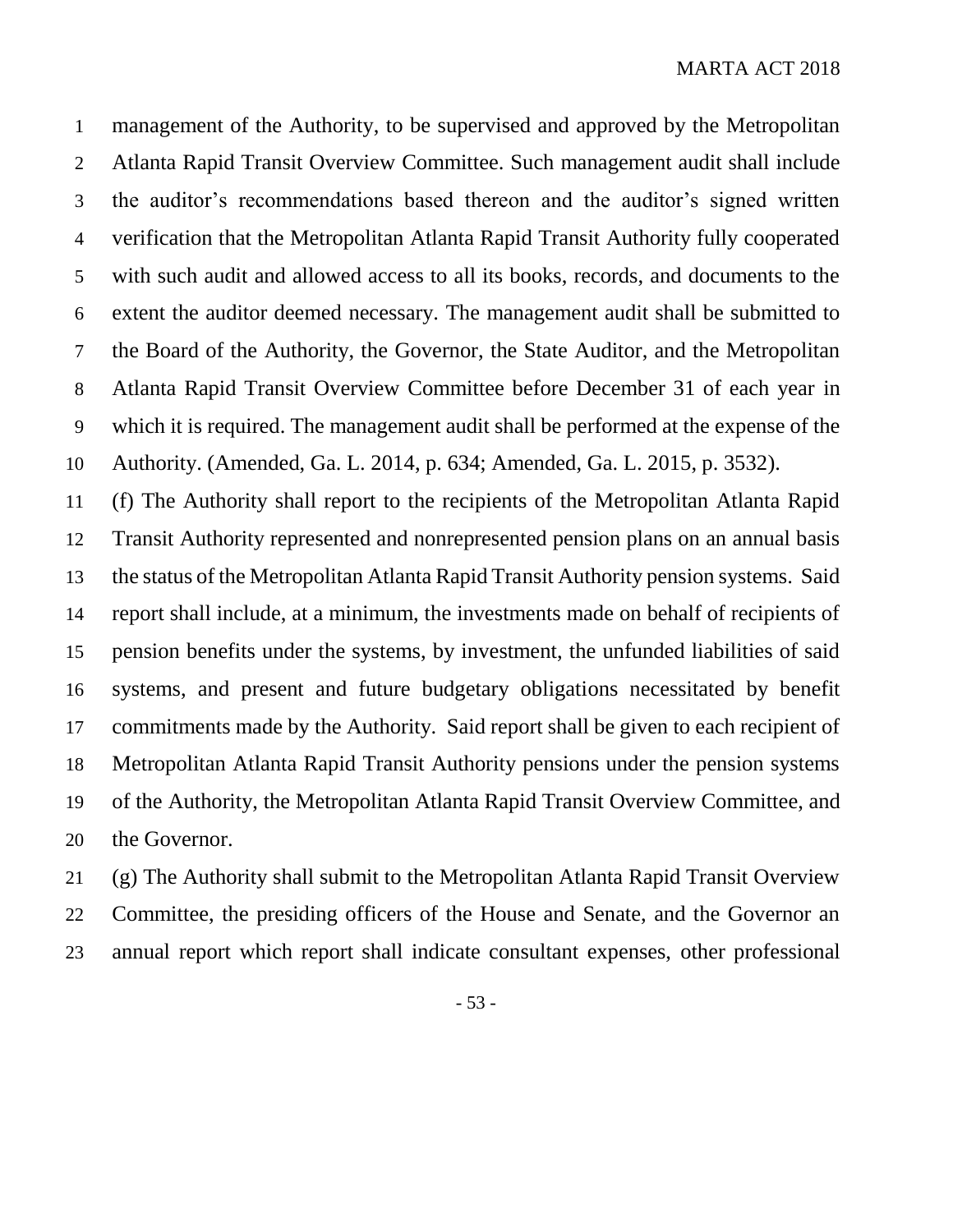services, salaries and expenses of full-time and part-time employees and Board members, and payments rendered to outside companies, agencies or entities by the Authority for any and all goods, services and projects. Said report shall be submitted by August 31 of each year and shall include, along with the requirements specified in Section 14A of this Act, the name of the payee, the date of payment, the payment amount, and the purpose of each payment. If such payment was made pursuant to a contract, the date on which the contract was awarded, the length of the contract term, the award amount of the contract, the cumulative payments that have been made toward the contract, including the listed payment, and any related contract or project identification number shall be included in the report alongside the name of the payee, the date of payment, the payment amount, and the purpose of each payment. In addition to a printed copy to be provided to the parties enumerated in this subsection, said report shall be posted in a prominent location on the Authority's website within two weeks of submittal of the report to the parties enumerated in this subsection. The report posted on the Authority's website shall show employee identification numbers and job titles instead of the names of the employees. The employee's social security number shall not be used as the employee's identification number."(Amended, Ga. L. 2006, pp. 3745-3746; Ga. L. 2014, p. 634). 

#### SECTION 18.

- (Repealed, Ga. L. 1971, pp. 2092, 2100).
- 
-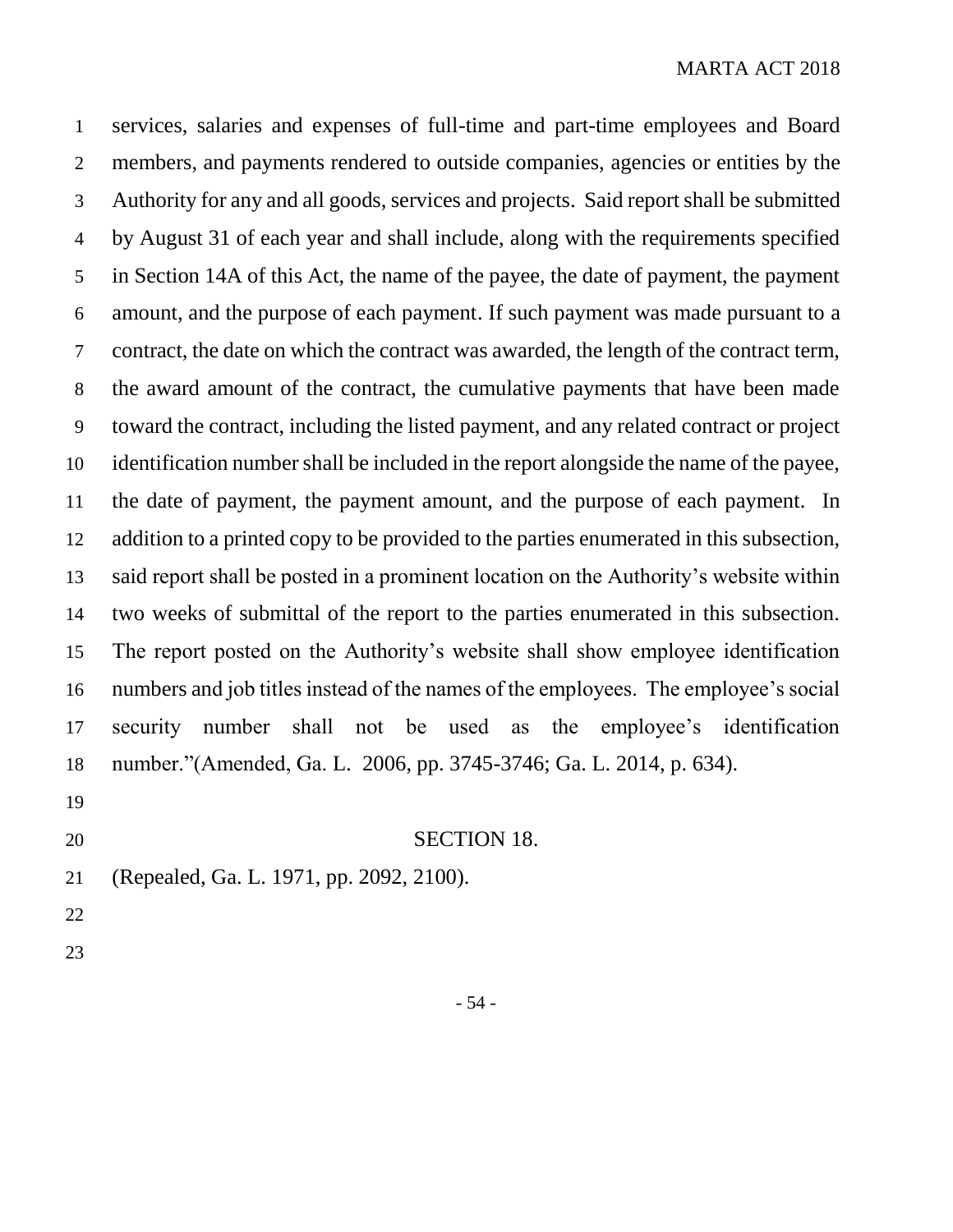| 1              | <b>SECTION 19.</b>                                                                       |
|----------------|------------------------------------------------------------------------------------------|
| $\overline{2}$ | Insurance on Leased Property.                                                            |
| 3              |                                                                                          |
| $\overline{4}$ | All contracts for the lease of Authority property shall require the lessee to procure,   |
| 5              | maintain and pay for insurance to reasonably protect the Authority's liability related   |
| 6              | thereto, and further to insure the leased property in the Authority's name for its full  |
| $\tau$         | value against all reasonable and insurable risks. Such contracts shall contain a clause  |
| 8              | whereby the lessee agrees to indemnify and hold the Authority harmless for the           |
| 9              | negligence of lessee, his employees and agents.                                          |
| 10             |                                                                                          |
| 11             | <b>SECTION 20.</b>                                                                       |
| 12             | Rules and Regulations; Miscellaneous.                                                    |
| 13             |                                                                                          |
| 14             | $(a)(1)$ The Board may promulgate reasonable rules and regulations, not inconsistent     |
| 15             | with law, for the control and management of its operations, properties, employees        |
| 16             | and patrons.                                                                             |
| 17             | (2) Violations of such rules and regulations governing the conduct of the public in      |
| 18             | or upon the Authority's transportation system may be punished by a suspension from       |
| 19             | the use of Authority services and presence on Authority property for a period of time    |
| 20             | to be set by the Board or a civil fine or both, provided that such fine shall be no more |
| 21             | than \$300.00.                                                                           |
| 22             | (3) A citation shall be shall be issued for violations of such rules and regulations     |
| 23             | which shall include notice of suspension from the use of the Authority services and      |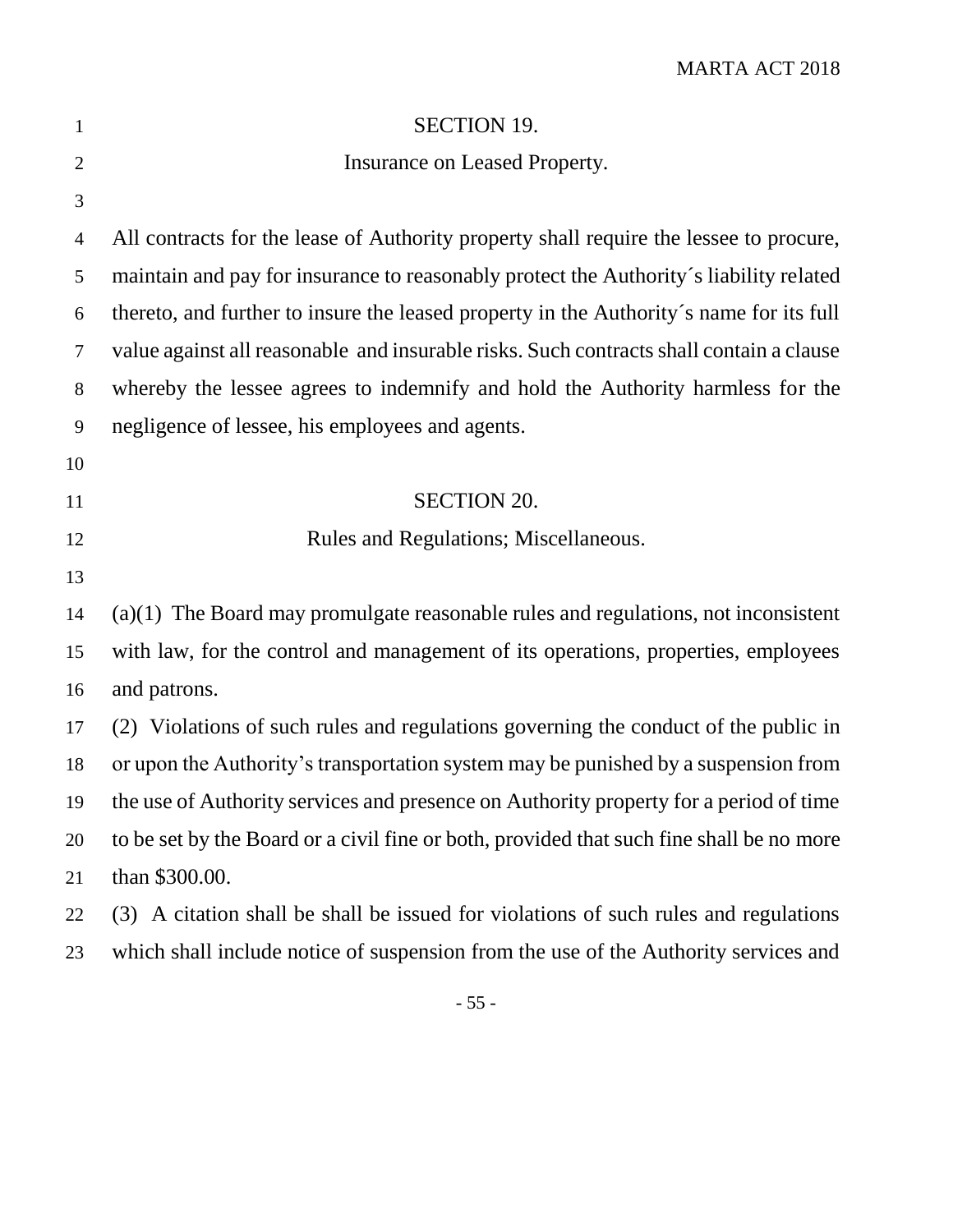presence on Authority property or the civil fine amount or both, as applicable. Such citation shall also state at the top of the citation and in a print size no smaller than the largest print size used on the citation:

- (A) That the suspension or civil fine or both may be appealed as provided for in paragraph (4) of this subsection;
- (B) The procedures by which such appeal shall be requested, including the mailing, overnight delivery, and hand delivery address to be used for such requests, specifying the required methods of delivery;
- (C) That such suspension or civil fine or both shall be deemed final if no appeal is made within 30 days; and
- (D) That if no appeal is made, use of Authority services or entry upon Authority property is forbidden and subsequent use of services or entry upon property during a period of suspension shall constitute criminal trespass under Code Section 16-7-21 of the O.C.G.A.
- (4) A citation may be appealed to the Authority by written request by registered or certified mail, statutory overnight delivery, or hand delivery within 30 days of the issuance of such citation. Within ten days of receipt of a request for a hearing, the Authority shall respond to the person requesting a hearing to schedule a hearing date, which shall be no later than 30 days from the receipt of the request. If no hearing is requested within 30 days of the issuance of a citation, the suspension or fine issued shall be deemed final and become effective immediately.
- (5) The Board shall hire a neutral licensed attorney to be known as the hearing officer to hear the appeal. Such attorney shall be a member in good standing with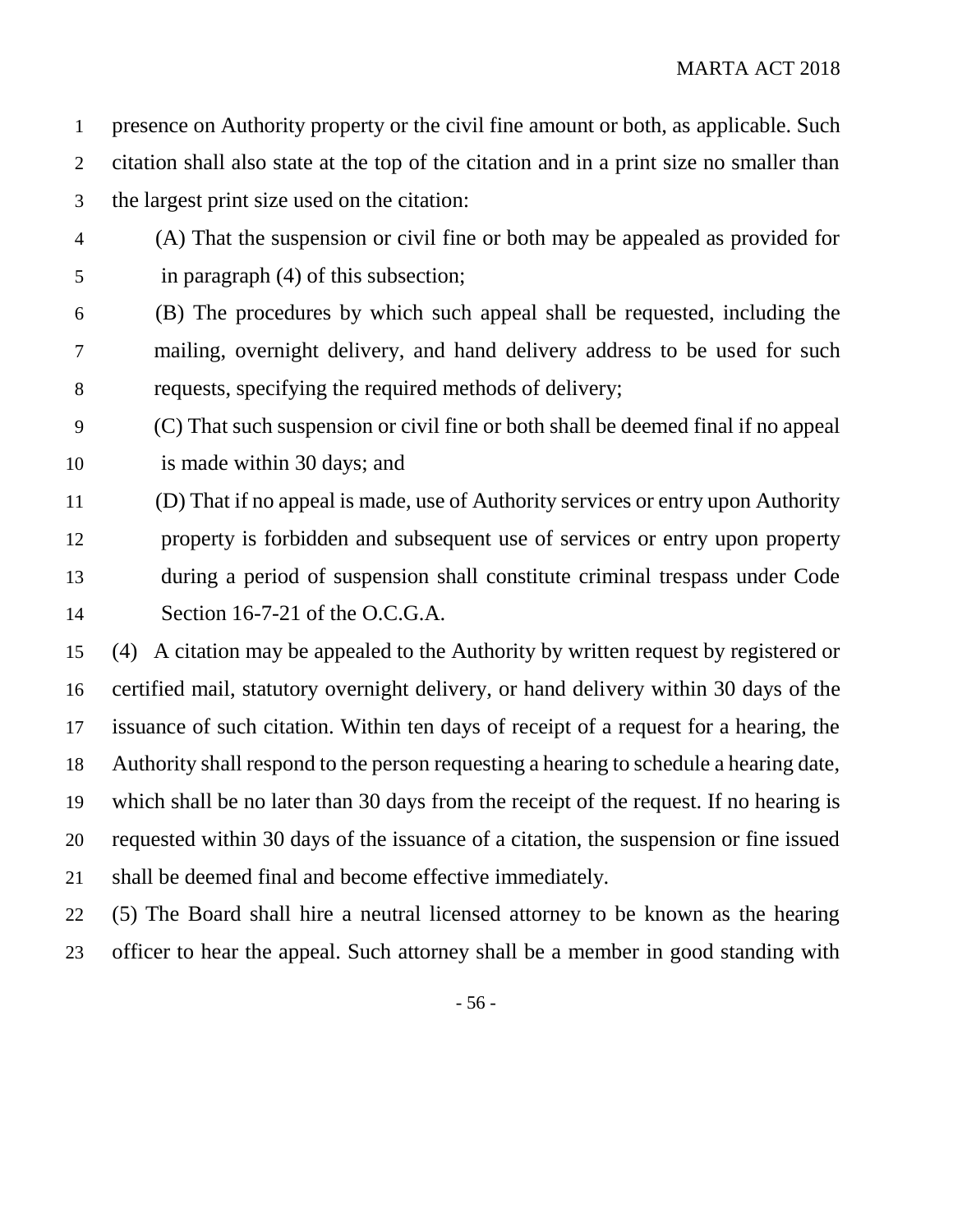the State Bar of Georgia, have been in the practice of law for at least five years, and be appointed for one or more terms of two years subject to removal by majority vote of the Board only for good cause. The Board may appoint more than one neutral licensed attorney to serve as hearing officers subject to the requirements of this paragraph should the case load so require.

 (6) The hearing shall, with respect to rules of evidence and procedure, be conducted in accordance with Chapter 13 of Title 50 of the O.C.G.A, the 'Georgia Administrative Procedure Act.'

 (7) Within 30 days after the final decision from the hearing officer, a petition may be filed in superior court of the county where the alleged conduct occurred that resulted in a citation. A copy of the petition shall be served upon the Authority. The petition shall state that the petitioner is aggrieved by the decision and the grounds upon which the petitioner contends the decision should be reversed. The filing of a petition for judicial review in superior court does not itself stay enforcement of the citation. The court may reverse or modify the decision if substantial rights of the petitioner have been prejudiced because the decision was clearly erroneous in view of the reliable, probative, and substantial evidence on the whole record.

 (8) The Authority may pursue any and all legal remedies for the collection of outstanding fines

 (9) All rules and regulations governing the conduct of the public in or upon the Authority's transportation system and the length of suspension or civil fine or penalty for infraction of such rules and regulations shall be posted in a prominent location on the Authority's website. (Amended, Ga. L. 2014, p. 634; Amended, Ga.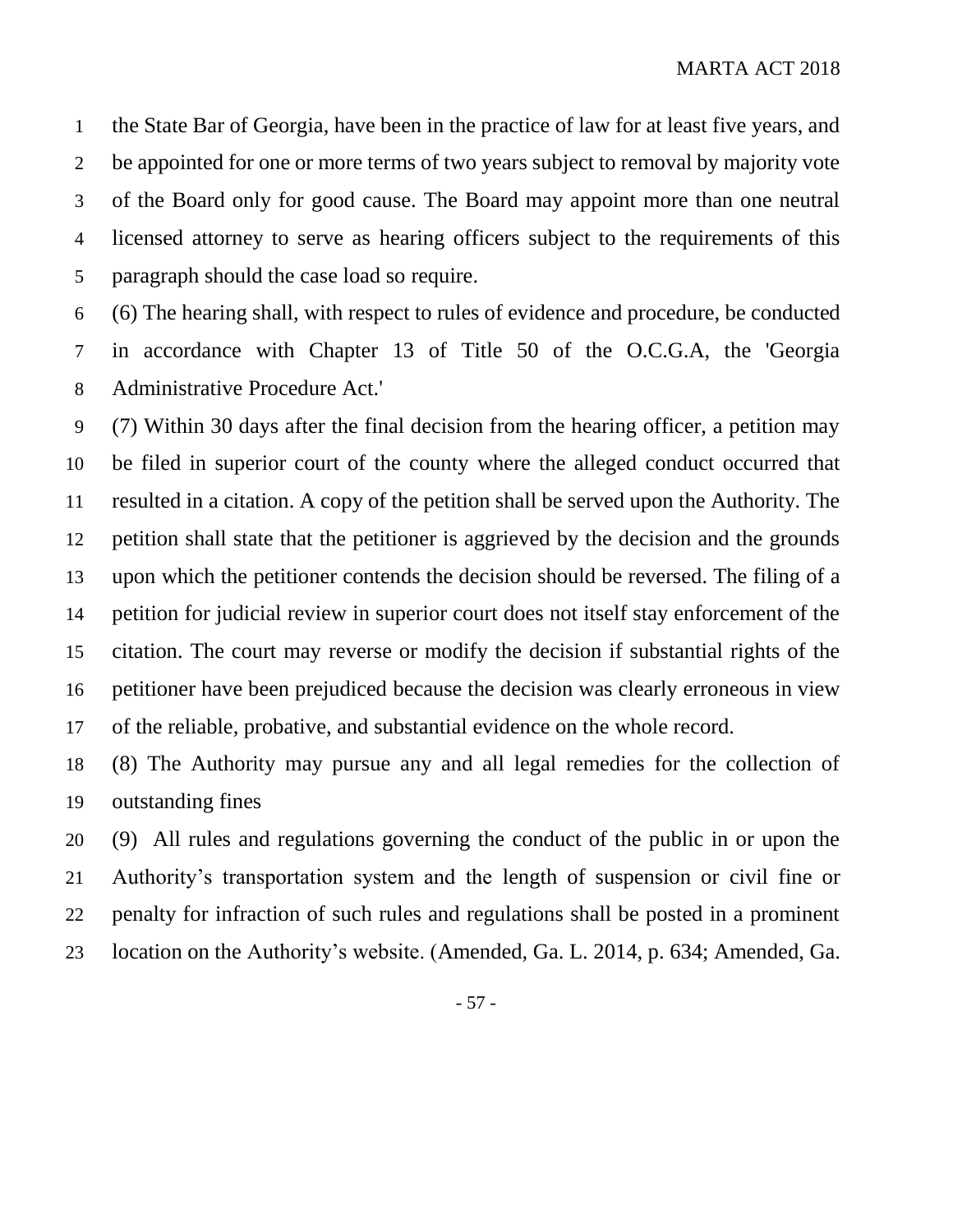L. 2015, p. 3532).

 (b)(1) The Board may provide for the recognition of authorized representatives of the employees of the Authority and for collective bargaining, in accordance with this subsection, with such authorized representatives.

 (2) As used in this subsection, the following terms shall have the following meanings:

 (A) 'Authorized representative' means the collective bargaining agent for a class of employees, recognized for such purposes by the Board.

 (B) 'Collective bargaining' or 'collectively bargain' means performing the mutual obligation of the Authority and the authorized representatives of represented employees to negotiate, in good faith and to impasse, if necessary, over wages, hours, and other terms and conditions of employment with the bona fide intention of reaching a negotiated agreement.

 (C) 'Grievance arbitration' means arbitration of a dispute between the Authority and the authorized representative, acting on behalf of a represented employee, which involves the interpretation of an existing labor agreement and the application of the terms and conditions of that labor agreement to the claims of one or more employees. (D) "Labor agreement" means an agreement, including any agreement respecting pension or retirement benefits for represented employees, between the Authority and the authorized representative, entered into in accordance with this subsection, which establishes the wages, hours and other terms and condition of employment for represented employees of the Authority.

(E) 'Represented employee' means an employee of the Authority who is a member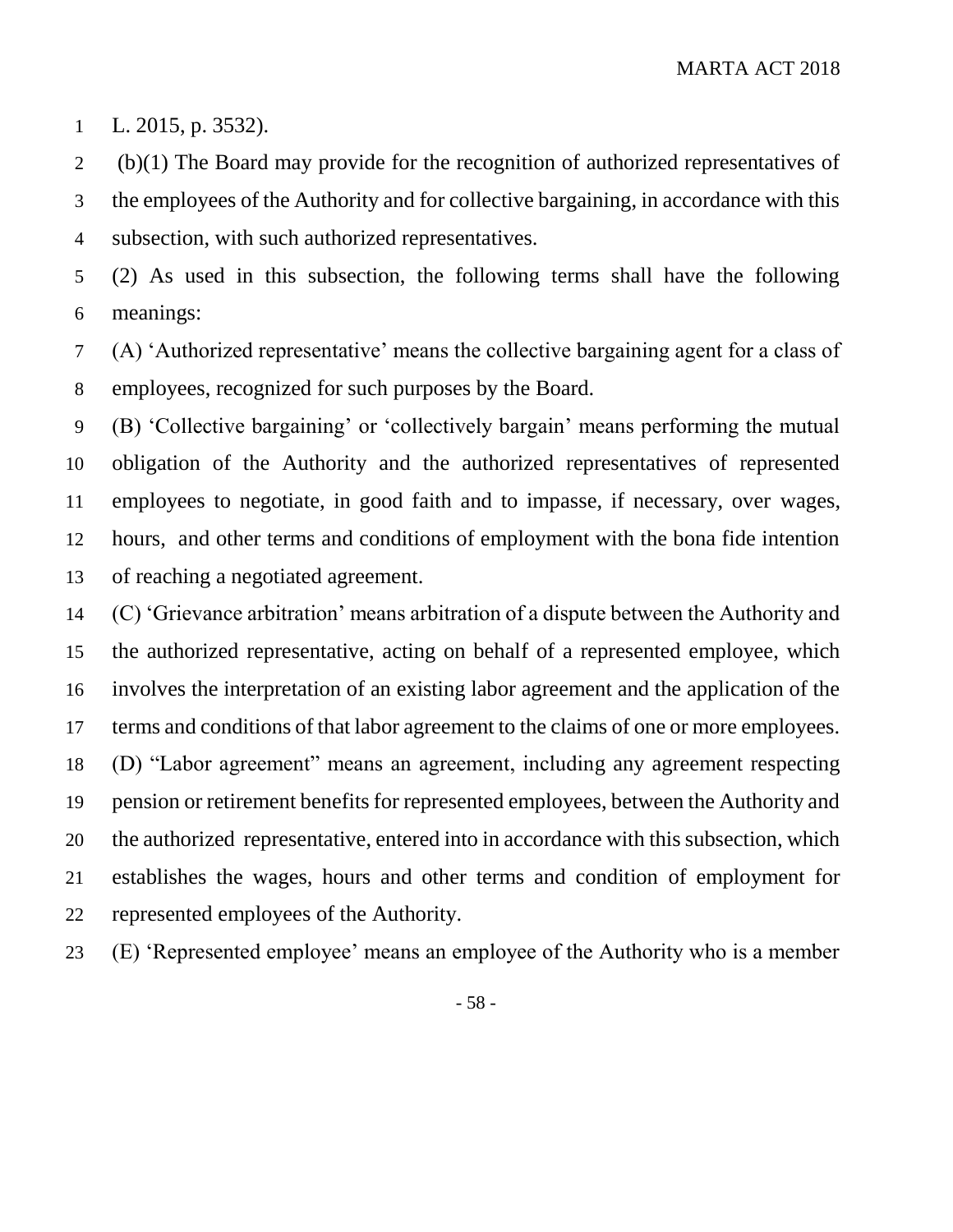of a class of employees for which the Board has recognized an authorized representative.

 (3) Every labor agreement entered into by the Authority shall provide for grievance arbitration and shall specify the procedure therefor. In any grievance arbitration, the arbitrators must base their decision upon the express terms and conditions of an existing labor agreement.

 (4) Upon or prior to the expiration of an existing labor agreement, the Authority and the authorized representative shall collectively bargain in an effort to reach a successor replacement labor agreement. If, after expiration of an existing labor agreement, the Authority and the authorized representative are then unable to agree upon the terms and conditions of a new labor agreement, including but not limited to the issue of wages, they shall jointly select or, failing their agreement, upon the written petition of either or both parties, the Governor shall appoint within 30 days after the receipt of said petition a neutral fact finder to investigate and explore all unresolved collective bargaining issues and to render a report to the Authority, the authorized representative, and the public. The neutral fact finder shall conduct such hearings as may be necessary to provide for the full and fair presentation of all unresolved collective bargaining issues by both parties. That fact finder shall be authorized to sign and issue subpoenas for witnesses or documents, to administer oaths, to take oral or written testimony and to take such other actions as may be needed to make comprehensive findings of fact and recommendations. When a subpoena is disobeyed, any party may apply to the Superior Court of Fulton County for an order requiring obedience. Failure to comply with that order shall be cause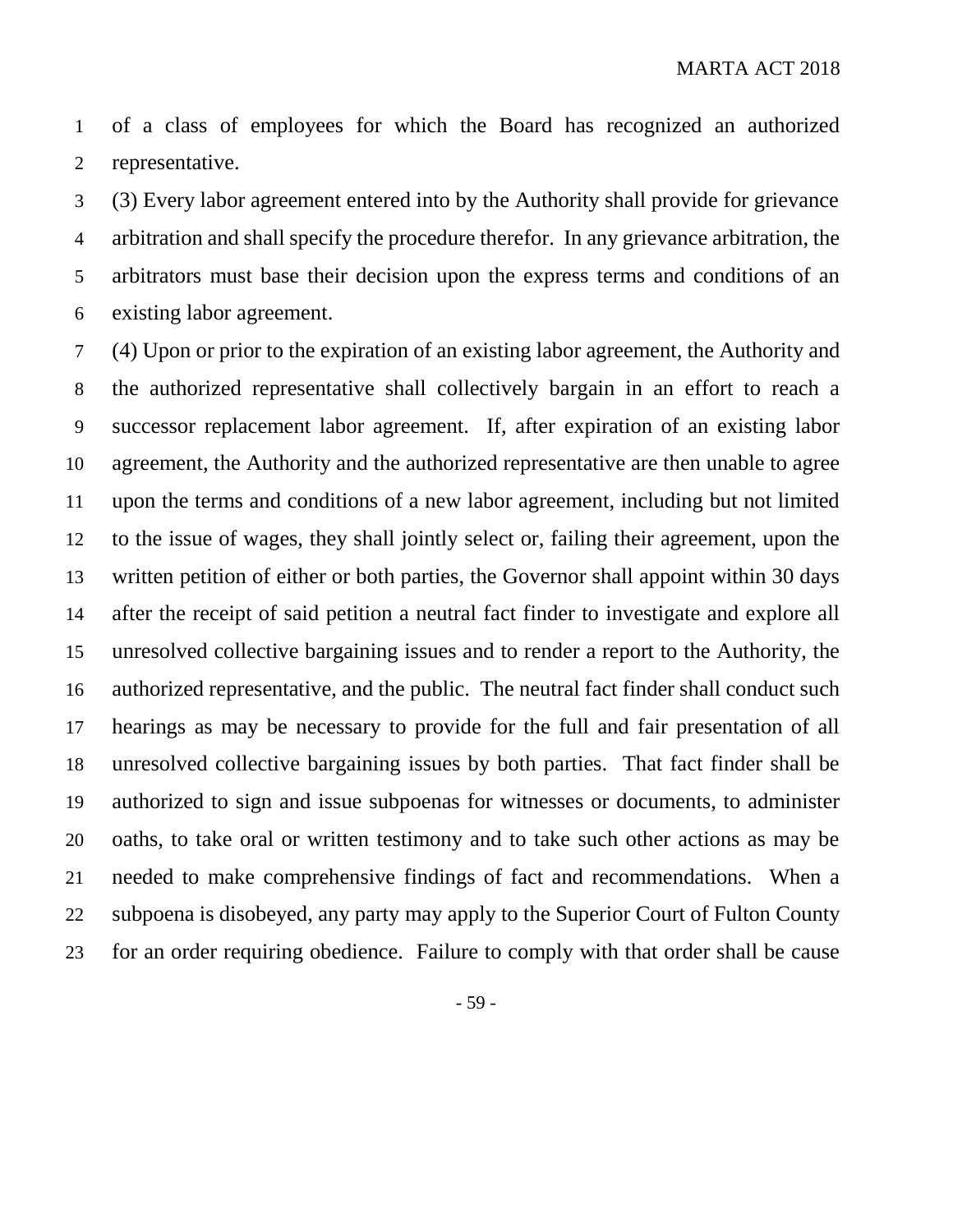for punishment as for contempt of court. The costs of securing the attendance of witnesses, including fees and mileage, shall be computed in the same manner as prescribed by law in civil cases in the superior court.

 (5) The fact finder's report shall recommend as to all unresolved collective bargaining issues, including appropriate wages, hours, and other terms and conditions of employment for represented employees, and shall set forth supporting factual findings determined after due consideration of the factors set forth in subparagraphs (A) through (E) of paragraph (8) of this subsection, and shall contain a summary of the findings. The report of the fact finder shall be issued within 30 days after the fact finder is selected or appointed. Upon issuance, the report shall be distributed by the Authority to the Governor, the Metropolitan Atlanta Rapid Transit Overview Committee of the Georgia General Assembly, and each local governing body in the metropolitan area. The fact finder shall cause the summary of findings to be published once in the newspaper having the largest circulation in the metropolitan area. The fact finder shall compensated in the same manner as a special master pursuant to Code Section 22-2-106 of the O.C.G.A., and the costs thereof and any other costs of the proceeding shall be borne equally by the parties. After selection or appointment of a fact finder pursuant to this paragraph, the parties may continue to collectively bargain on any issues including but not limited to those submitted for fact-finding purposes. (Amended, Ga. L. 2014, p. 634).

 (6) Upon issuance of the fact finder's report, the Authority and the authorized representative shall continue to collectively bargain in light of the recommendations set forth in such report. If either party rejects any or all of the fact finder's

- 60 -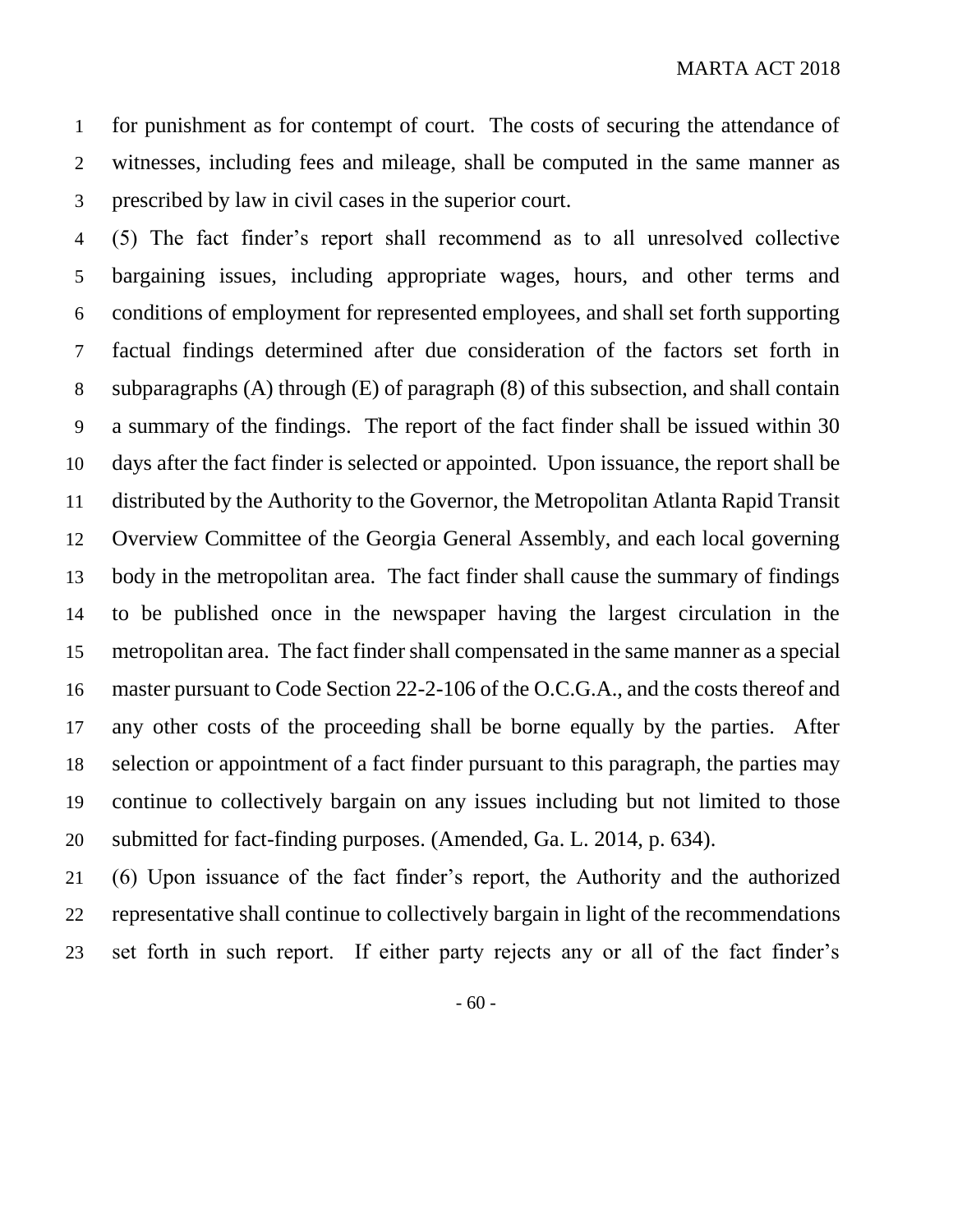recommendations and the parties are otherwise unable, through collective 2 bargaining, to reach agreement on such issue or issues, then each party rejecting any of the fact finder's recommendations shall prepare a written statement setting forth the specific recommendations which such party has rejected, the party's counterproposal on the issue or issues, and the reasons for rejecting the fact finder's recommendations. Prior to commencement of any proceeding for interest arbitration, as provided in paragraph (7) of the subsection, each party required under this paragraph to prepare that statement shall cause it to be published in the local newspaper having the largest circulation in the metropolitan area and shall concurrently distribute that statement to the Governor, the Metropolitan Atlanta Rapid Transit Overview Committee of the Georgia General Assembly, and each local governing body in the metropolitan area.

 (7) If, within the 30 days following issuance of the fact finder's report, the Authority and the authorized representative are unable to conclude a new labor agreement, either party may then seek a judicial determination of any unresolved issues between the parties. Such an action may be instituted by the filing of a petition for a judicial determination. In even-numbered years, the petition shall be filed in the Superior Court of Fulton County and directed to the judge with the greatest length of service in that court. In odd-numbered years, the petition shall be filed in the Superior Court of DeKalb County and directed to the judge with the greatest length of service in that court. The judge, without a jury, shall decide upon the issues within 90 days of filing such petition. The decision of the judge shall be binding upon the Authority and the authorized representative, and there shall be no appeal of such decision. The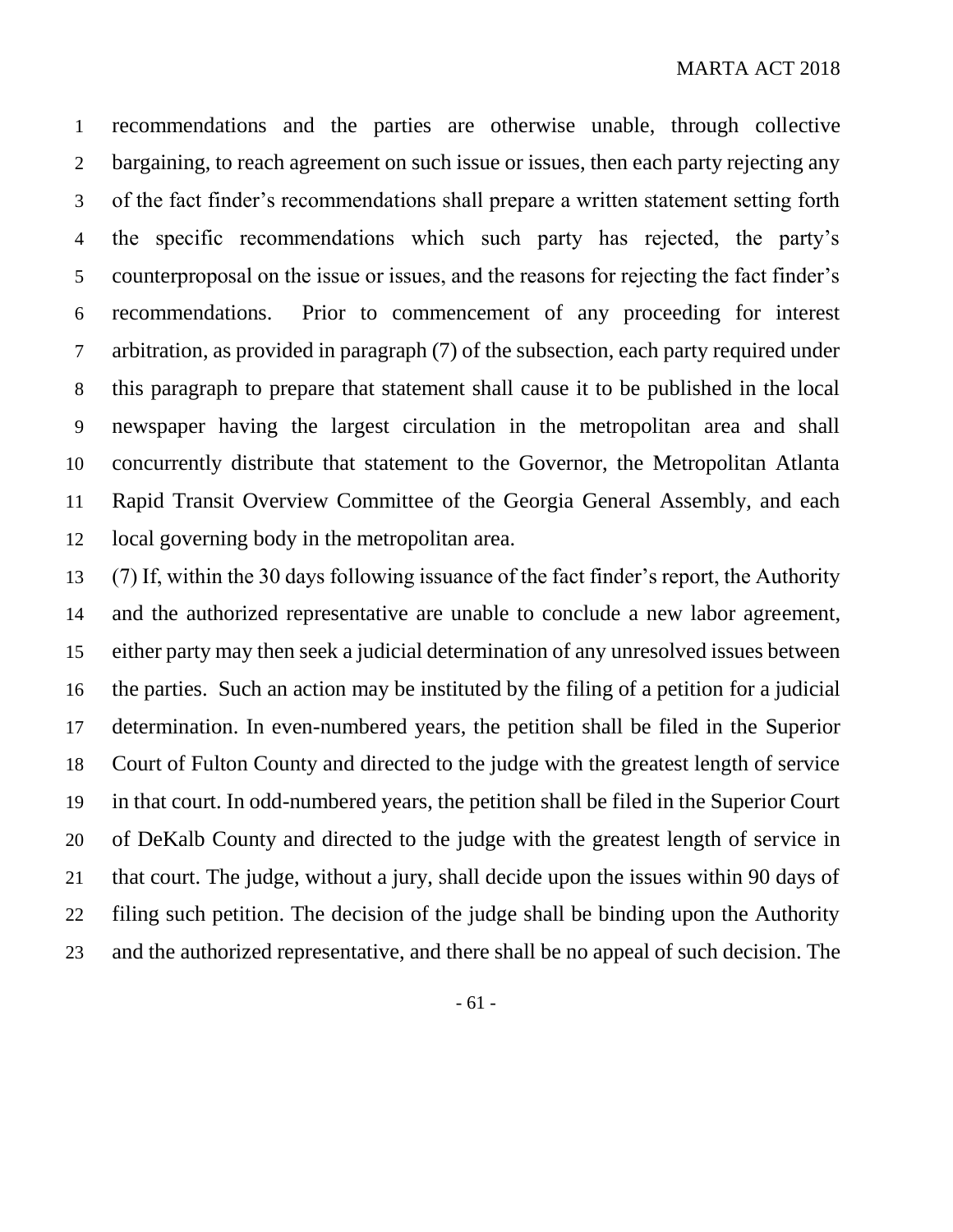judge may require the Authority and the authorized representative to provide such information as the judge determines to be necessary in resolving the issues submitted. In the event any unresolved collective bargaining issue, including but not limited to wage rates for represented employees, is not submitted for judicial determination, the parties shall continue the collective bargaining process with respect to such issues in a good faith effort to reach agreement on such issues or agree upon the terms and conditions of a stipulation or submission agreement to be submitted for judicial determination as provided for in this paragraph. (Amended, Ga. L. 2014, p. 634).

 (8)(A) In any judicial determination under this subsection, the judge shall be bound by any written stipulation or submission agreement between the Authority and the authorized representative concerning such determination. In determining any issue, the judge shall give primary consideration to the report of the neutral fact finder and to the following factors:

 (i) The financial ability of the Authority to pay wages and provide benefits, whether or not increased, including the budget for the current year, the projected budget for the subsequent ten years, and the need to maintain adequate reserves, while adhering to all legal requirements governing the Authority's expenditure of public funds and revenues and maintaining levels of transit service sufficient to serve the metropolitan area; and

 (ii) The amount, if any, of any fare increase which would be necessary to afford a wage or salary increase or improvement in fringe benefits or extension of vacation, holiday, or excused time and the ability of the public to bear a fare increase, with

- 62 -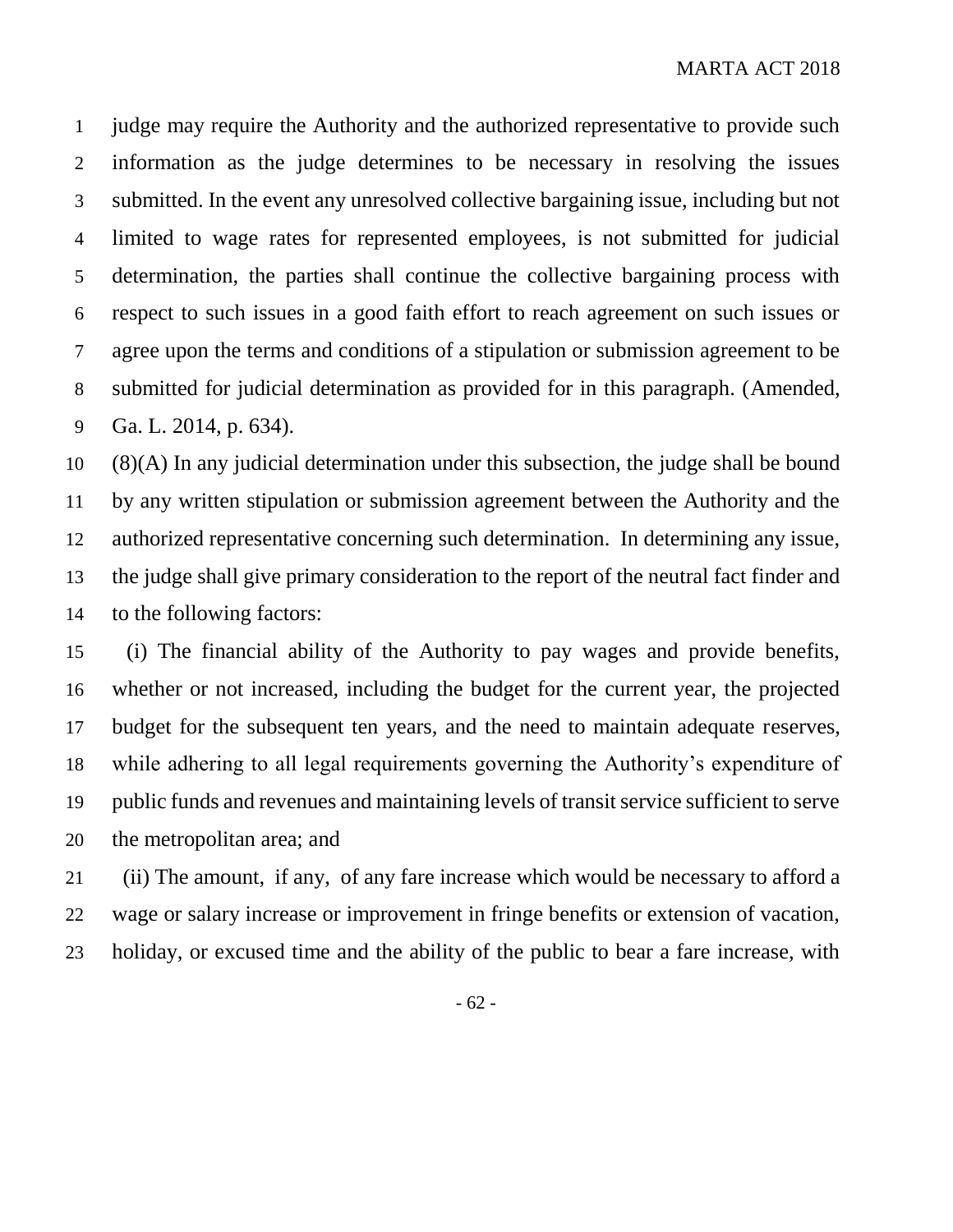consideration of the per capita income of those persons in service area.

(B) The judge shall also give secondary consideration to the following factors:

 (i) A comparison between the overall wage and salary levels and fringe benefits levels and vacation, holiday and excused time allowances of the Authority's represented employees and other workers in the public and private sectors of the metropolitan area who perform work requiring similar skills in other major ground transportation services;

 (ii) A comparison of the hours and working conditions of the Authority's represented employees and other workers in the public and private sectors of the metropolitan area who perform work requiring similar skills in other major ground transportation services; and

 (iii) The cost of consumer goods and services within the metropolitan area. (Amended, Ga. L. 2014, p. 634).

 No employee of the Authority shall engage in any strike, sit-down, slow-down, walkout, or other concerted cessation or curtailment of work, and no authorized representative of employees of the Authority shall cause, instigate, encourage, promote or condone any strike, sit-down, slow-down, walkout, or other concerted cessation or curtailment of work by any employee of the Authority. The Authority shall not unilaterally increase, decrease, or otherwise change the wages, including accrued cost of living allowances, or fringe benefits of represented employees as of the last day of an expired contract pending the establishment of new wages and fringe benefits by negotiation or judicial determination. (Amended, Ga. L. 2014, p. 634).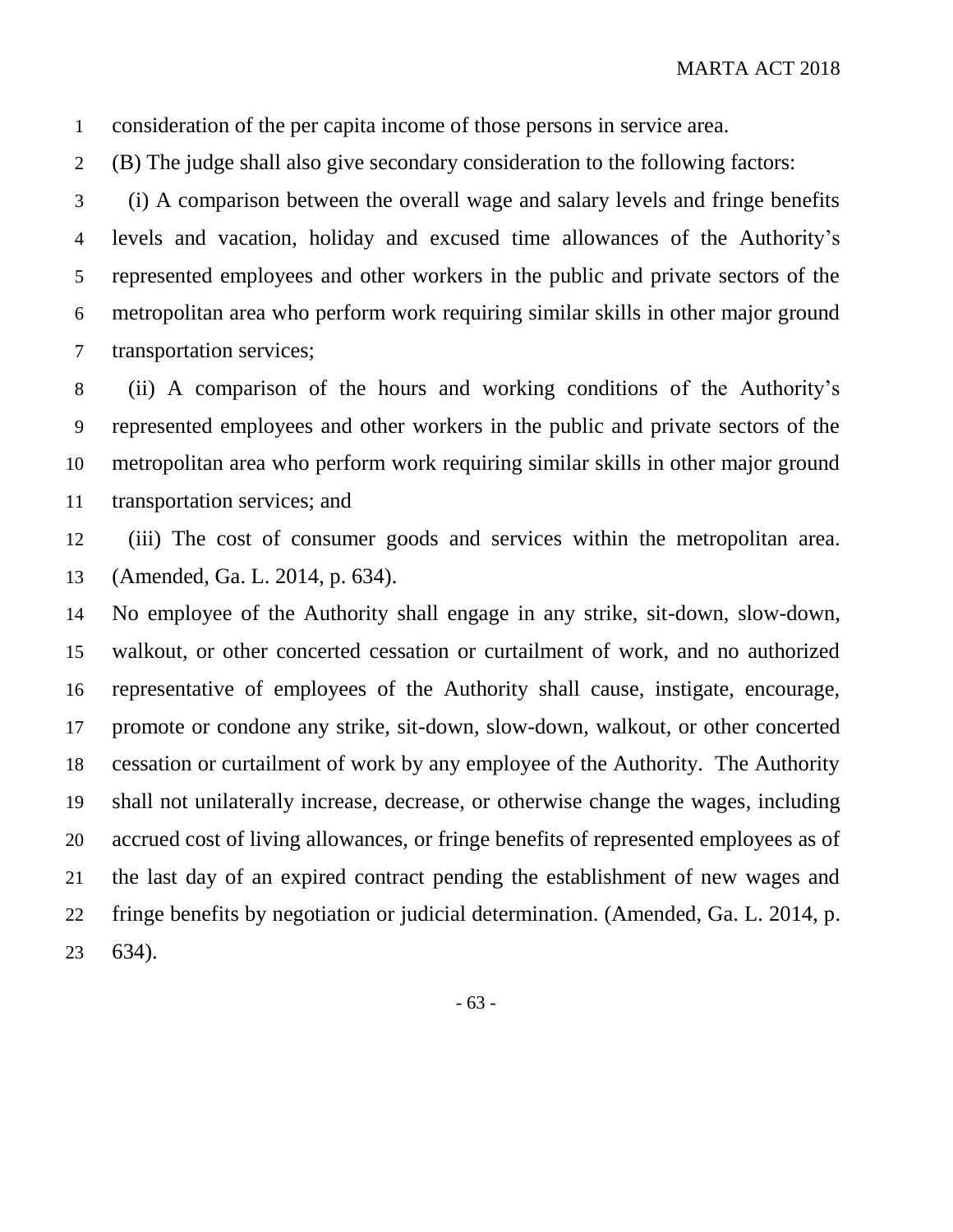(10) Subject to any requirement imposed pursuant to Section 13 (c) of the Urban Mass Transportation Act of 1964, as amended, the Authority at all times shall have the right to determine the method, means, and personnel by which its operations are to be carried on, including the right to hire part-time employees. (Amended, Ga. L. 2014, p. 634).

 (c) All provisions of general law applicable to the records and documents of counties and municipalities and public access thereto shall be fully applicable to the records and documents of the Authority. The Board shall make reasonable rules and regulations concerning access to its records and documents and may charge reasonable fees for copies or certifications thereof.

 (d) As to copies of financial reports and documents under Section 16, budget reports and documents under Section 17, engineering reports and documents under Section 18, and proposed rapid transit contracts under Section 24, the Board may provide for the printing and distribution of a reasonable supply thereof to the public and may, in its discretion, require payment of a reasonable charge therefor. (Amended, Ga. L. 2006. pp. 3746-3751).

#### 18 SECTION 21.

- Tax and Regulatory Exemptions.
- 

 (a) The property of the Authority, both real and personal, its acts, activities and income shall be exempt from any tax or tax obligation. In the event of any lease of Authority property, or any other arrangement which amounts to a leasehold interest,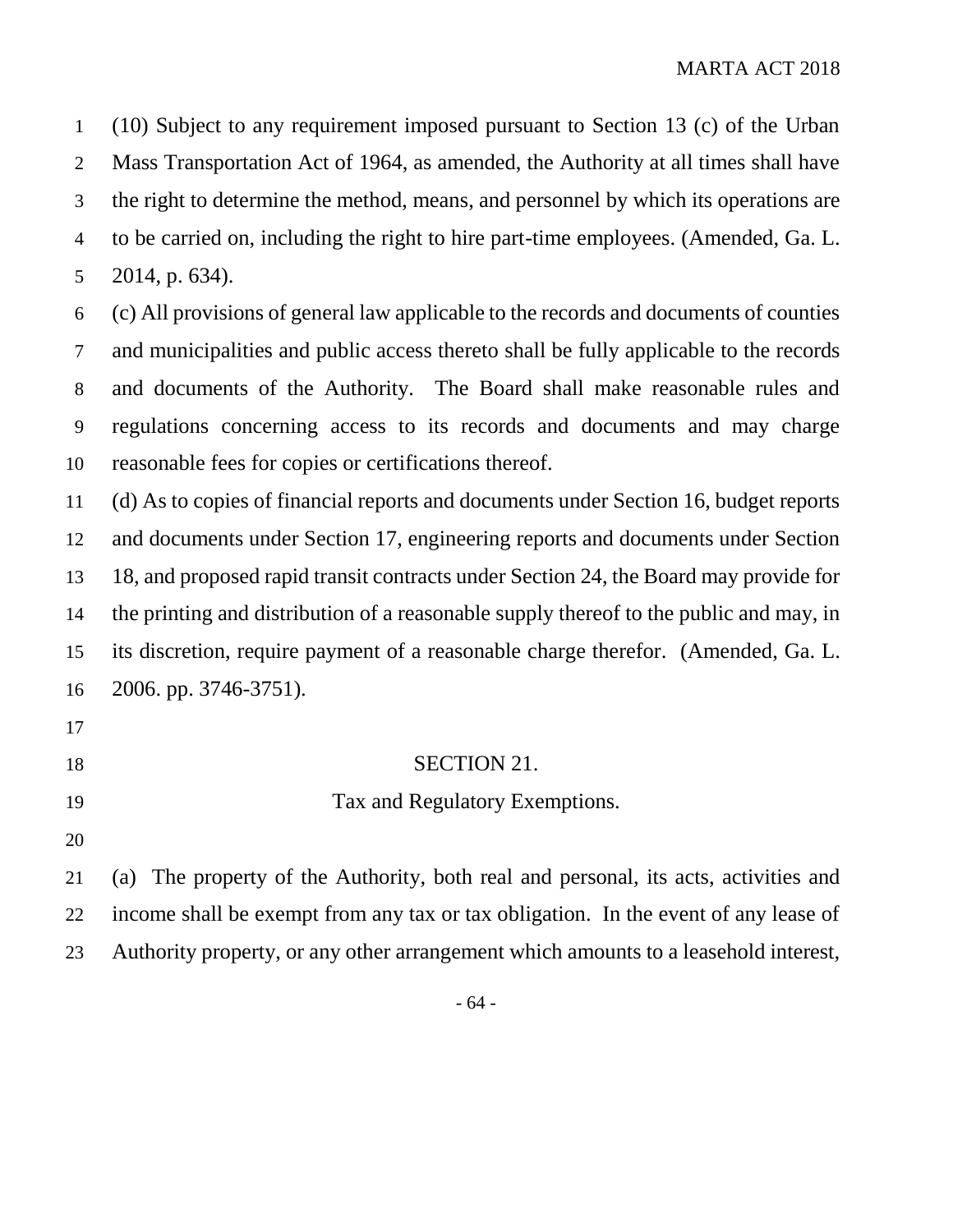to a private party, this exemption shall not apply to the value of such leasehold interest, nor shall it apply to the income of the lessee. Otherwise, however, and for purposes of taxation, when property of the Authority is leased to private parties to be employed solely for purposes of the Authority, the acts and activities of the lessee shall be considered as the acts and activities of the Authority and the exemption hereunder shall apply to such acts and activities.

 (b) The Authority shall also be exempt from any regulation by the Public Service Commission of this State, except that when any proposed action of the Authority, or any local government on behalf of the Authority, may place a public utility, railroad or public service corporation in violation of the requirements of the Commission, or create the need for collaboration with respect to compliance with the requirements of the Commission, the Authority shall obtain the Commission´s cooperation and approval of the proposed action. In such matters and particularly with respect to the matters contemplated in Section 8(j), the Commission shall cooperate with the Authority to accomplish the purposes and policies of this Act. (Amended, Ga. L. 1979, pp. 4634, 4640; Ga. L. 2014, p. 634).

 (c) The Authority and its activities shall be exempt from all taxes and tax obligations, except taxes imposed upon the sale or distribution of motor fuels pursuant to Code Chapter 92-14, relating to motor fuel taxation, or pursuant to the "Motor Fuel Tax Law," Ga. Code Chapter 91A-50, as now or hereafter amended. The Authority shall not be obligated to pay, and the State Revenue Commissioner shall not collect or attempt to collect, assess or attempt to assess, levy or attempt to levy from or against the Authority, any sales and use taxes imposed upon the sale of

- 65 -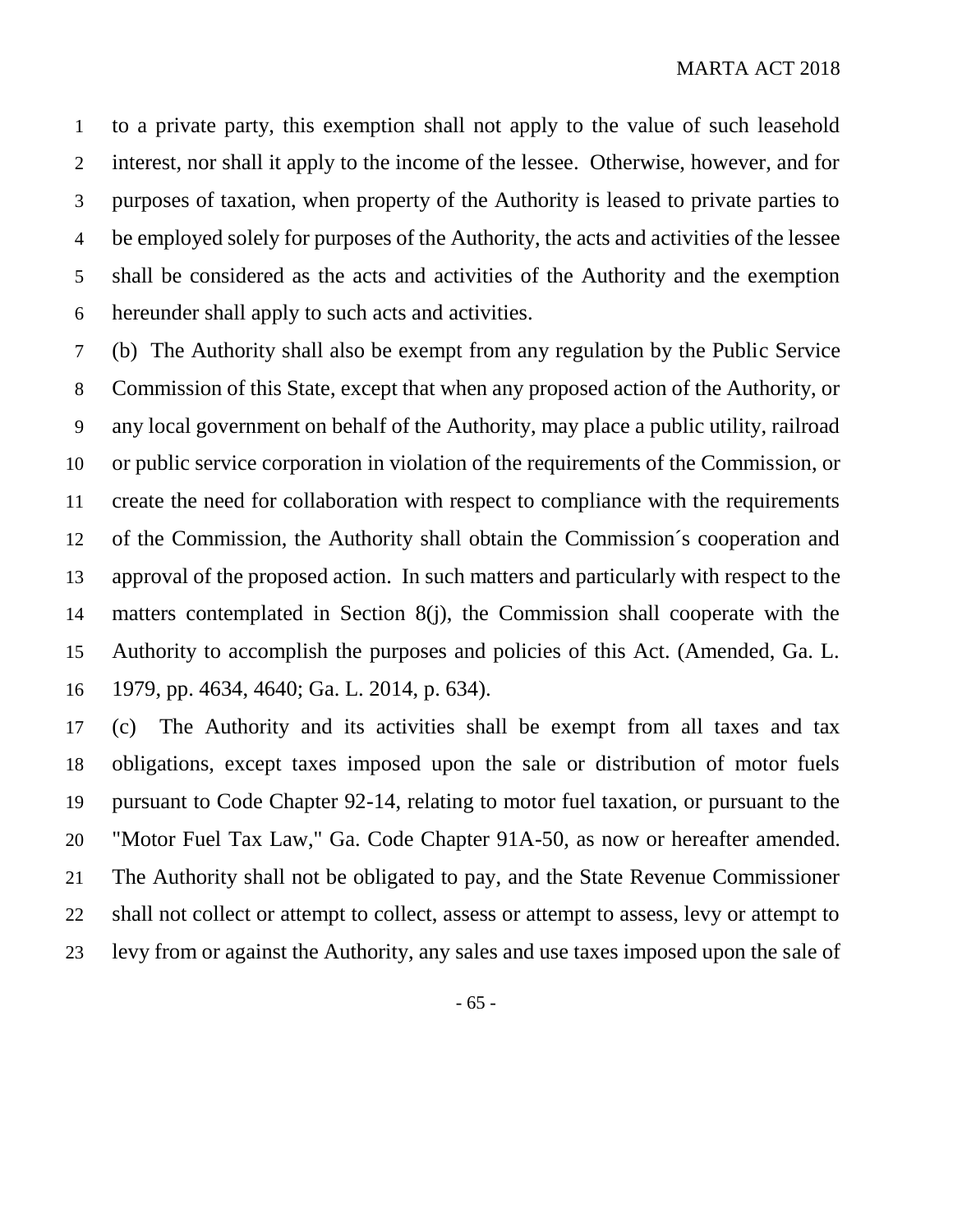| $\mathbf{1}$   | motor fuel, including without limitation, the tax authorized by Section 25 of this Act,   |
|----------------|-------------------------------------------------------------------------------------------|
| $\overline{2}$ | for any period of time subsequent to June 30, 1977, and prior to July 1, 1979.            |
| 3              | (Amended, Ga. L. 1977, p. 1313; Ga. L. 1981, p. 4291).                                    |
| $\overline{4}$ | (d) Notwithstanding any other provisions of this Section, the Authority shall not be      |
| 5              | exempt from the State Sales and Use taxes (Code Chapter 91A-45) for tour and              |
| 6              | charter services. (Added, Ga. L. 1981, p. 4293).                                          |
| 7              |                                                                                           |
| 8              | <b>SECTION 22.</b>                                                                        |
| 9              | Tort Liability; Insurance.                                                                |
| 10             |                                                                                           |
| 11             | The Authority shall not enjoy governmental immunity from tort liability, but shall        |
| 12             | be liable therefor as any private corporation except that no execution shall be levied    |
| 13             | on any property of the Authority prior to ninety (90) days from the date of a final       |
| 14             | judgment against the Authority. The Authority shall provide for adequate insurance        |
| 15             | or similar protection against any loss, liability or other risk, hazard or responsibility |
| 16             | to which it may be exposed or which it may accept on account of its property,             |
| 17             | personnel, or operations. Such insurance may be provided through self-insurance           |
| 18             | reserves or by contracts or arrangements with other parties in such manner and            |
| 19             | amounts as the Board in its discretion shall determine or through any combination         |
| 20             | of same. (Amended, Ga. L. 1971, pp. 2092, 2100).                                          |
| 21             |                                                                                           |
| 22             |                                                                                           |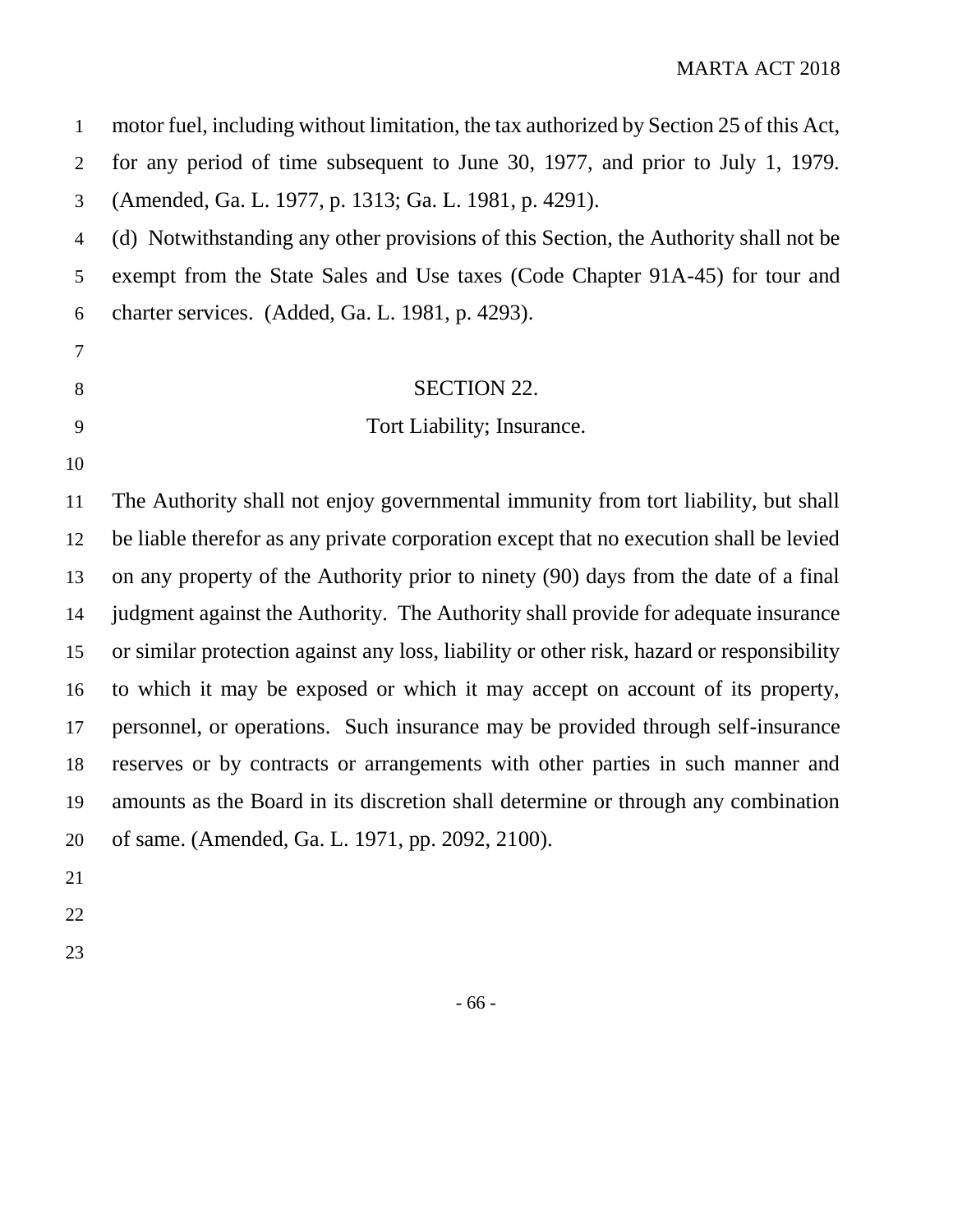| $\mathbf{1}$   | <b>SECTION 23.</b>                                                                       |
|----------------|------------------------------------------------------------------------------------------|
| $\overline{2}$ | Taxing Power Denied.                                                                     |
| 3              |                                                                                          |
| 4              | The Authority shall have no power to impose any tax on any subject of taxation           |
| 5              | within the metropolitan area for any purpose whatsoever.                                 |
| 6              |                                                                                          |
| 7              | <b>SECTION 24.</b>                                                                       |
| 8              | Local Government Participation.                                                          |
| 9              |                                                                                          |
| 10             | (Section 24 Amended, Ga. L. 1971, pp. 2092, 2101).                                       |
| 11             | (a) Provision for a rapid transit system within the metropolitan area is declared for    |
| 12             | the purposes of this Act to be an essential governmental function and a public           |
| 13             | purpose of the City of Atlanta and the counties of Fulton, DeKalb, Clayton and           |
| 14             | Gwinnett, and of the county of Cobb if it hereafter determines to participate in the     |
| 15             | Authority as provided in this Act.                                                       |
| 16             | (b) The Authority and the local governing body of the City of Atlanta and each of        |
| 17             | the counties of Fulton, DeKalb, Clayton and Gwinnett, and of the county of Cobb if       |
| 18             | it hereafter determines to participate in the Authority as provided in this Act, subject |
| 19             | to such limitations as are hereinafter in this Section set forth, may negotiate and      |
| 20             | determine the extent of financial participation and the time or times such financial     |
| 21             | participation may be required with respect to each of the local governments in order     |
| 22             | to finance provision for a rapid transit system through the joint instrumentality of     |
| 23             | the Authority. Except as provided in Section 24A of this Act, such determination         |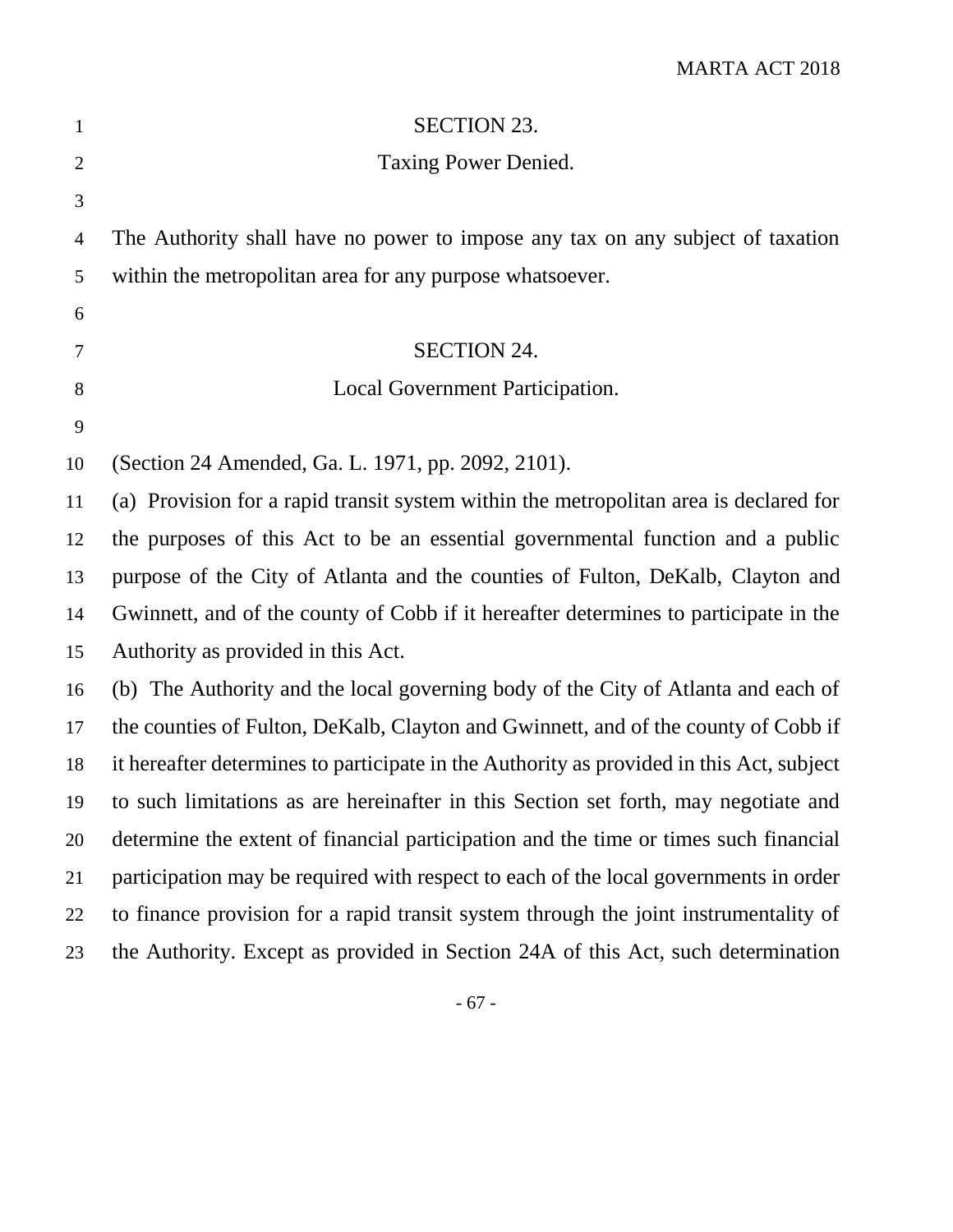shall take the form of a rapid transit contract to be entered into between the Authority and the local government. The final execution of a rapid transit contract shall be completed in every instance in the manner hereinafter set forth in this Section 24. (Amended, Ga. L. 1988, p. 5013; See Note 8).

 (c) As one method of providing the financial participation determined by its local governing body to be its proper share of the cost of financing a rapid transit project or projects, a local government may in the manner prescribed by law and subject to the conditions and limitations prescribed by law, issue its general obligation bonds, pay over the proceeds thereof to the Authority and thereby complete and make final the execution of the proposed rapid transit contract anticipated by such bond authorization and issuance and the Authority shall agree in such contract to perform for such local government the aforesaid governmental function and to provide specified public transportation services and facilities.

 (d) As an alternative method of providing the financial participation determined by its local governing body to be its proper share of the cost of financing a rapid transit project or projects, a local government may enter into a rapid transit contract or contracts calling for the Authority to perform for it the aforesaid governmental function and calling for it to make periodic payments to the Authority for the public transportation services and facilities contracted for, which payments may include amounts required to defray the periodic principal and interest payments on any obligations issued by the Authority for the purpose of financing the cost of any rapid transit project or projects, amounts necessary to establish and maintain reasonable reserves to insure the payment of said debt service and to provide for renewals,

- 68 -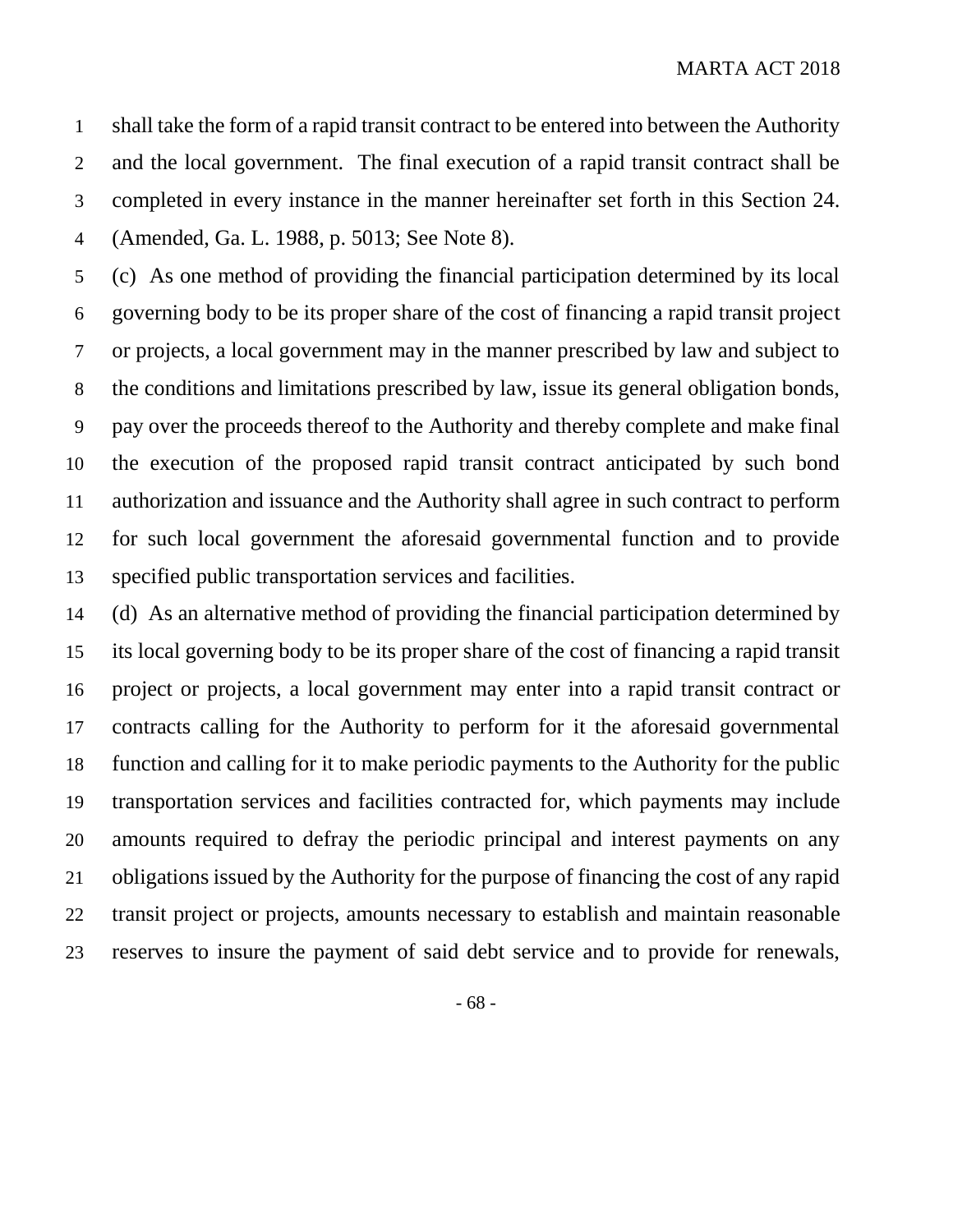extensions, repairs and improvements and additions to the rapid transit system, and amounts required to defray any operational deficit which the system or any part thereof may incur from time to time.

 (e) Before a rapid transit contract such as is described in Subsection (d) shall become valid and binding on a local government which is a party thereto, the same must have been approved by a majority of the qualified voters of the local government voting in a referendum as hereinafter provided, except for any rapid transit contract between Clayton County, acting for and on behalf of the Clayton County-Atlanta Airport Public Transportation District that may be created in accordance with Section 24(l) of this Act, and the Authority, which contract shall (any other provision of law to the contrary notwithstanding) become valid and binding immediately, without necessity for any referendum, upon its execution by the Local Governing Body of Clayton County and the Authority and shall thereupon constitute an obligation on the part of Clayton County within the meaning of Section 24(i) of this Act. (Amended, Ga. L. 1980, pp. 3831, 3832).

 (f) The procedure for holding the referendum called for in subsection (e) shall be as follows: There shall be published in a newspaper having general circulation throughout the territory of the local government involved, once each week for four weeks immediately preceding the week during which the referendum is to be held, a notice to the electors thereof that on the day named therein an election will be held to determine the question of whether or not the local government shall enter into the proposed rapid transit contract and said notices shall contain the full text of said proposed contract, which contract shall set forth the obligations of the parties thereto.

- 69 -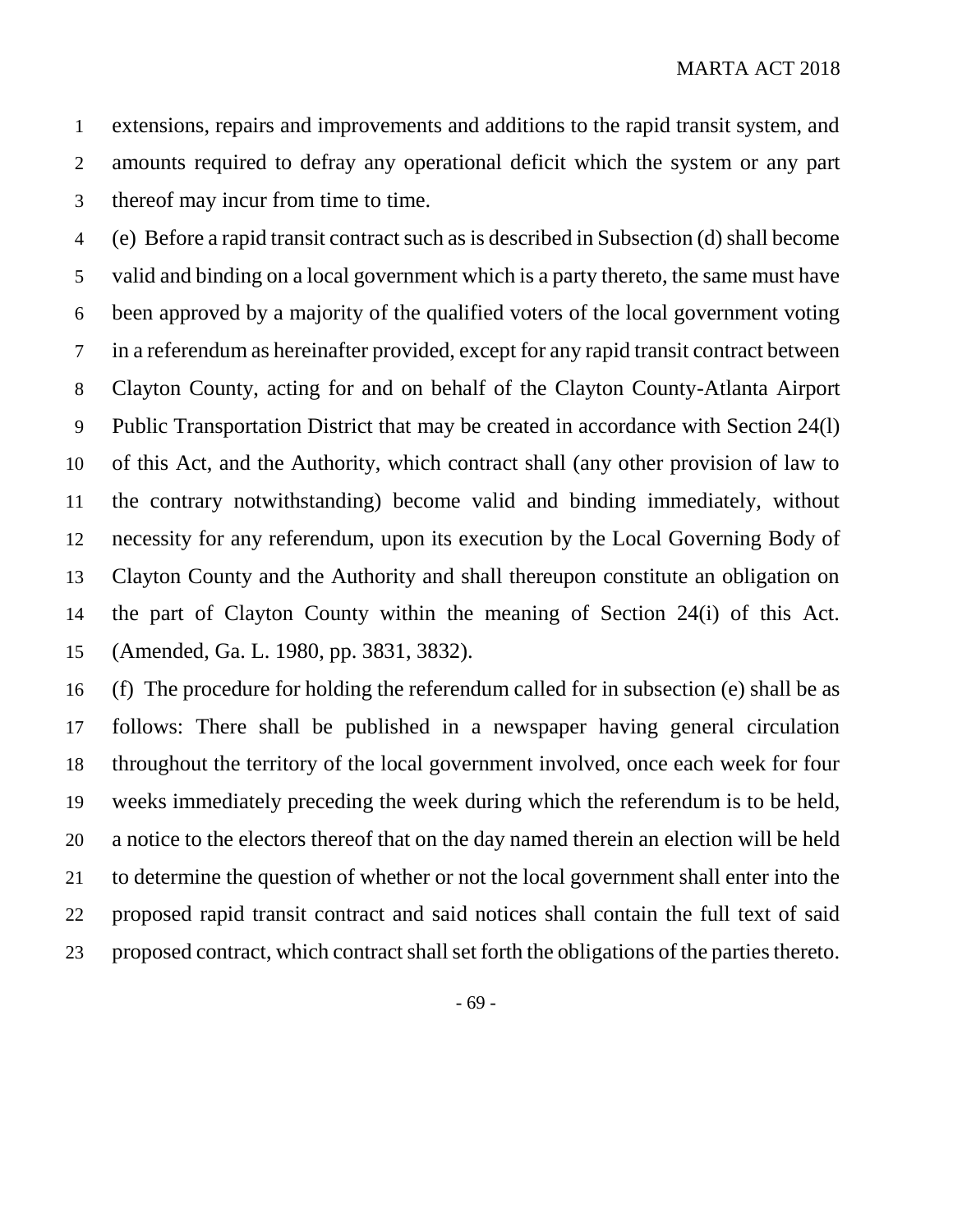It is expressly provided, however, that none of the documents or exhibits which are incorporated in such contract by reference or are attached to such contract and made a part thereof shall be published. Such special election shall be held at all the election districts within the territorial limits of the local government involved except that an election called by the local governing body of any county within the metropolitan area shall not be held in any part of such county which is within the territorial limits of the City of Atlanta, if, with respect to the particular rapid transit project or projects to be supported by the proposed rapid transit contract of such county, said City is already a party to a rapid transit contract or the governing body of said City proposes to enter into a rapid transit contract subject to the approval thereof at a referendum. The question to be presented to the electorate in any such referendum shall be and shall be stated on the ballots or ballot label as follows:

 (Insert name of City or County) has executed a contract with Metropolitan Atlanta Rapid Transit Authority, dated as of (insert date).

Shall this contract be approved?

YES NO

 The question shall be published as a part of the aforesaid notice of election. Each such election called by the governing body of a county within the metropolitan area under the provisions of this subsection shall be governed by and held and conducted in accordance with the provisions of law from time to time governing the holding of elections to elect members to the General Assembly of this State. After the returns of such an election have been received, and the same have been canvassed and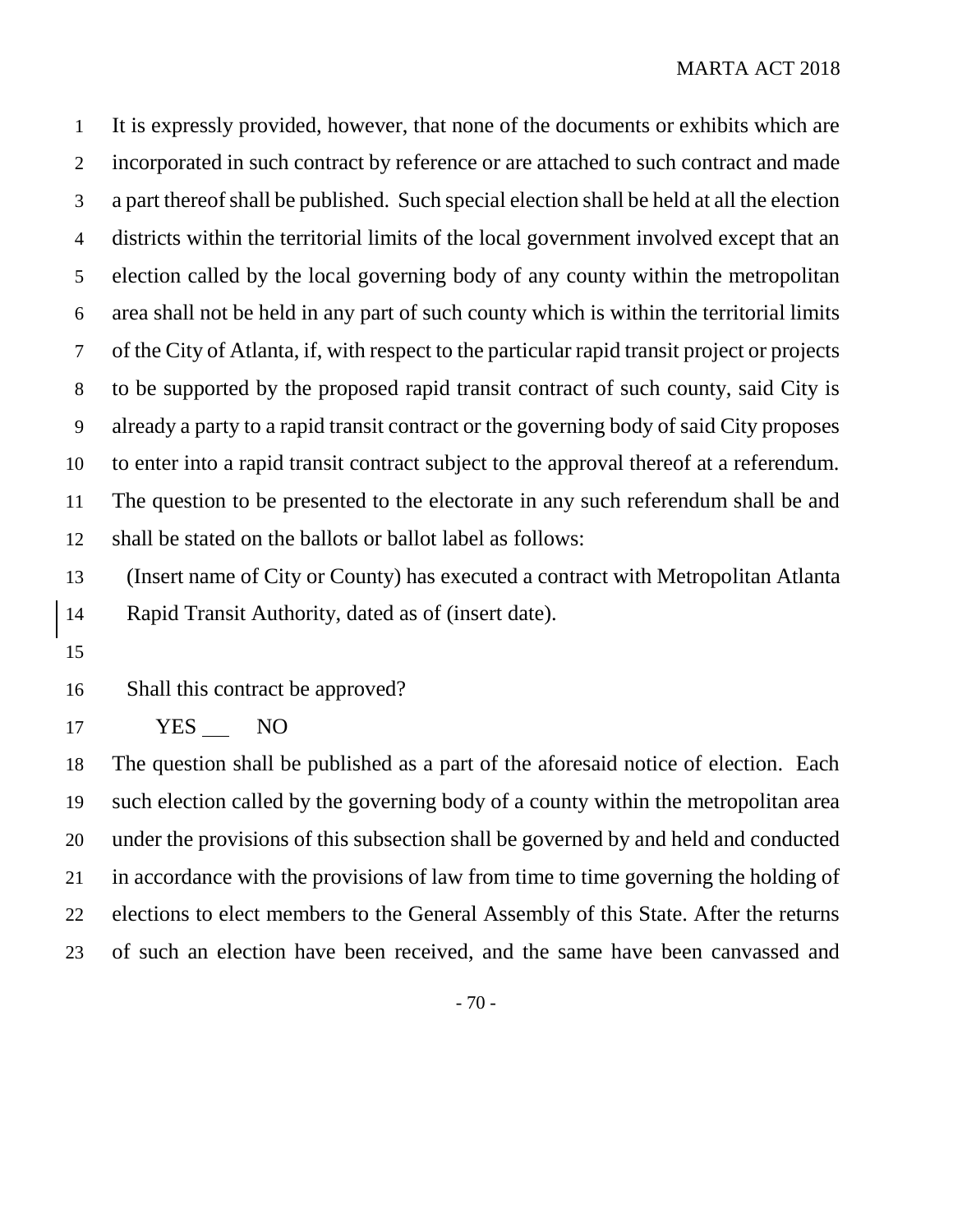computed, the result shall be certified to the local governing body which called the election, in addition to any other person designated by law to receive the same, and such governing body shall officially declare the result thereof. Each election called by the governing body of the City of Atlanta under the provisions of this subsection shall be governed by and conducted in accordance with the provisions of law at the time governing the holding of elections by said City. The expense of any such election called by the governing body of the City of Atlanta shall be paid by the City of Atlanta.

 (g) If a majority of those voting in such an election vote in favor of the proposition submitted, then the rapid transit contract as approved shall become valid and binding in accordance with its terms.

 (h) A local government may elect any method provided in this Section to finance the participation required of it in whole or in part, and the election of one method shall not preclude the election of another method with respect thereto or with respect to any additional or supplementary participation determined to be necessary.

 (i) When the Authority and a local government have completed and fully executed a rapid transit contract in compliance with the requirements of this Act, and the voters shall have approved such contract as herein provided, such contract shall constitute an obligation on the part of the local government for the payment of which its good faith and credit are pledged, but in no other way can the good faith and credit of any local government be pledged with respect to a rapid transit contract.

 (j) Any local government may use public funds to provide for a rapid transit system within the metropolitan area and may levy and collect any taxes authorized to it by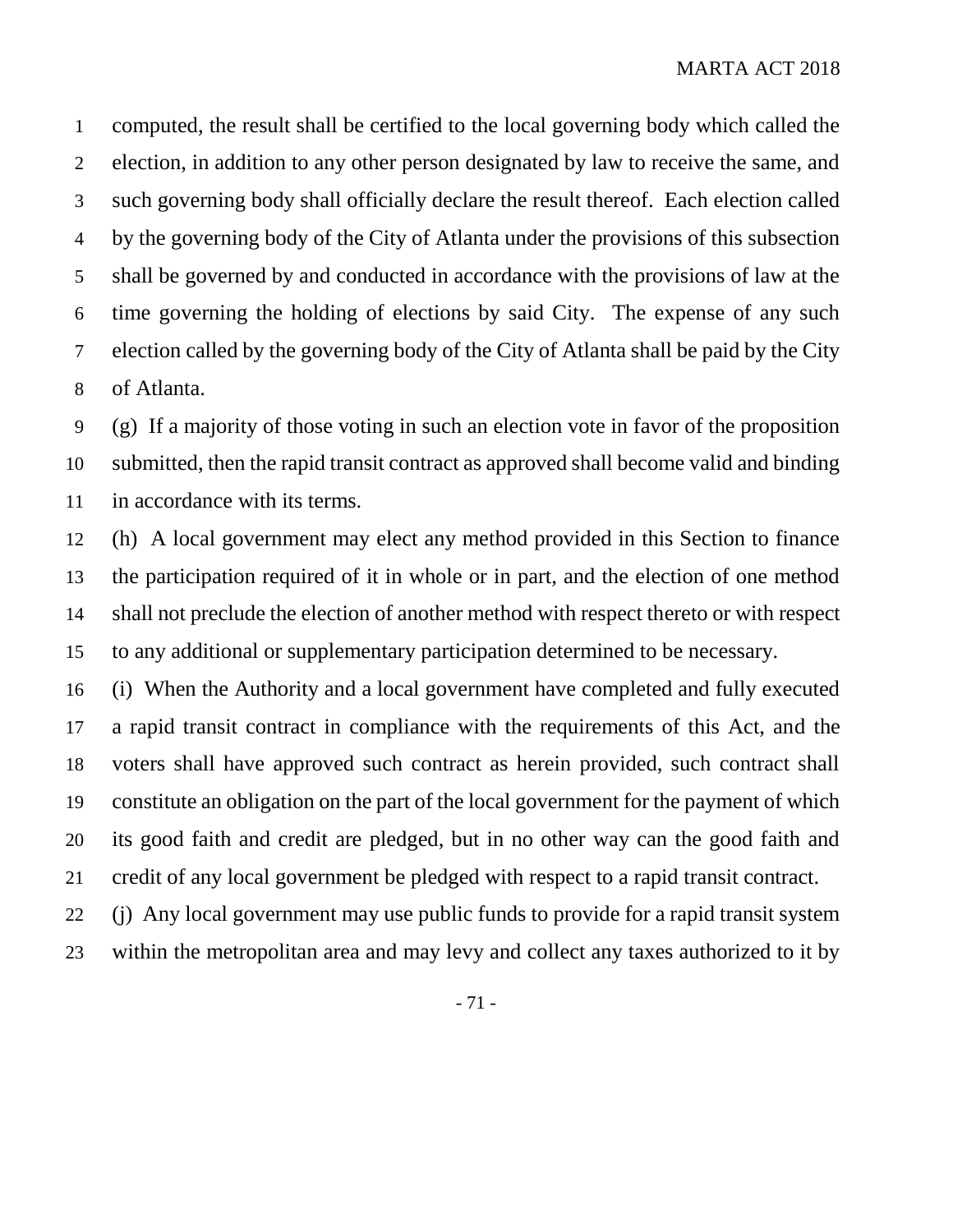law to the extent necessary to fulfill the obligations incurred in a rapid transit contract or contracts with the Authority; provided, that no local county government shall have the power to levy any tax on any subject of taxation situated within the territorial limits of the City of Atlanta in fulfillment of financial obligations set forth in a rapid transit contract when the City of Atlanta has a rapid transit contract with the Authority calling for said City to issue its general obligation bonds for rapid transit purposes or to pay monies periodically with respect to the debt service on obligations issued by the Authority, and is itself using its public funds or levying a tax for either of such purposes.

 (k) Any municipality or county within the metropolitan area may transfer to the Authority any property or facilities, or render any services, with or without consideration, which may be useful to the establishment, operation or administration of the rapid transit system contemplated hereunder, and may contract with the Authority for any other purpose incidental to the establishment, operation or administration of such system, or any part or project thereof or the usual facilities related thereto.

 (l) Subject to the conditions hereinafter provided in this subsection, the Local Governing Body of Clayton County is hereby authorized to create a special service district to be known as the Clayton County-Atlanta Airport Public Transportation District, which District shall encompass that area in Clayton County now or hereafter owned or controlled by the City of Atlanta for airport purposes (A) which is now or hereafter used by the Authority or which the Authority has the right to use for a Transportation Project or (B) which is now or hereafter used for a Public Airport

- 72 -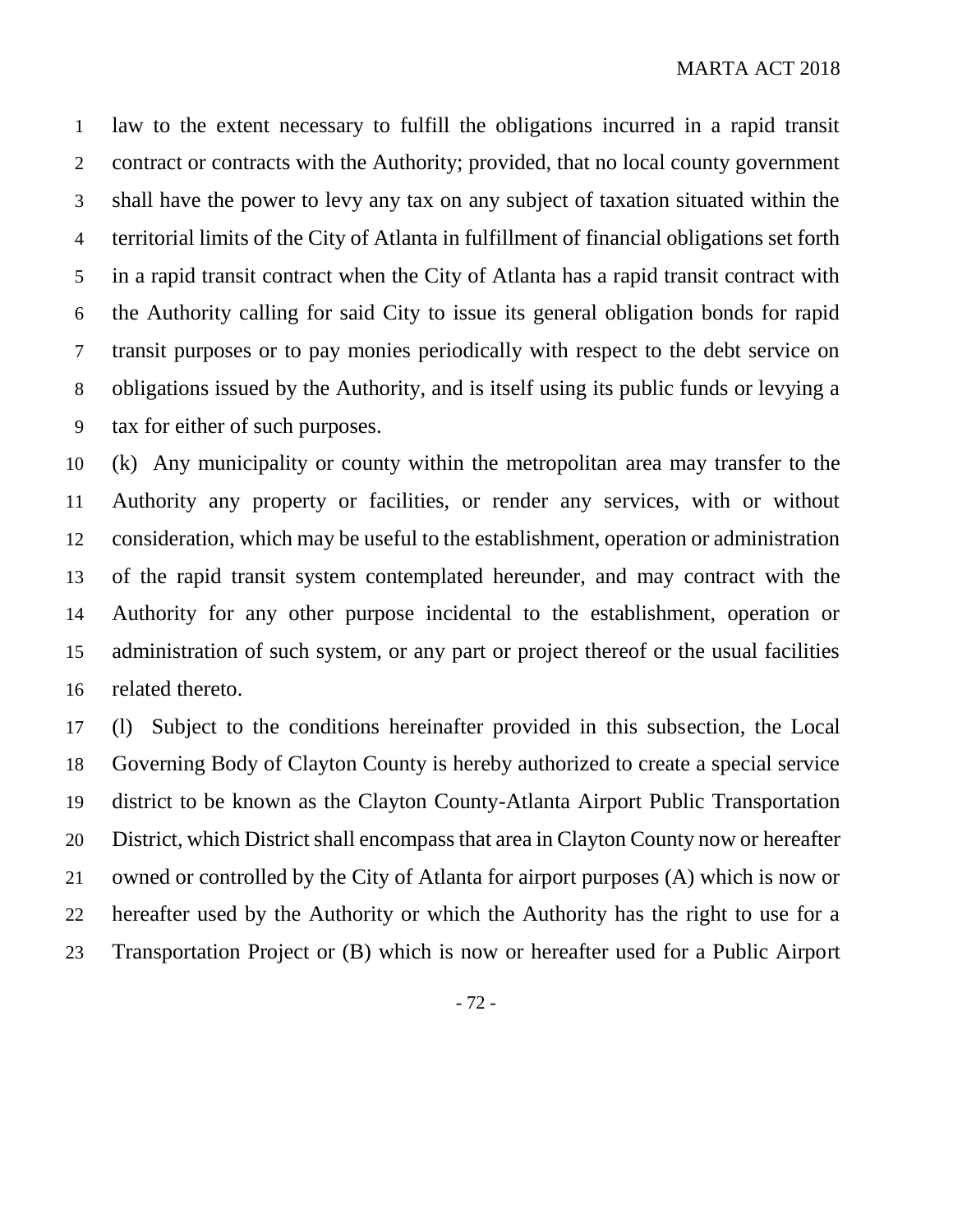Passenger Terminal. Said District may provide for public transportation services and for the construction, maintenance and operation of a Transportation Project to and from and within said District, and the Local Governing Body of Clayton County, subject to the conditions hereinafter provided in this subsection, is hereby authorized to enter into contracts for and on behalf of said District with the Authority for the provision of the aforesaid services and System to and from and within said District. As a condition precedent to the Local Governing Body of Clayton County exercising any power pursuant to this subsection, the Rapid Transit Contract and Assistance Agreement by and between the Authority, the Counties of Fulton and DeKalb, and the City of Atlanta, dated September 1, 1971, as amended, must first be amended to provide that any rapid transit contract between Clayton County on behalf of the entire county and the Authority which requires Clayton County to levy the sales and use tax authorized by this Act throughout its territorial limits shall also provide for the extension of the rapid transit system and project into Clayton County to provide rapid transit services within Clayton County on substantially the same basis that such services are provided or will be provided within Fulton and DeKalb counties, without the necessity of any payment being made by Clayton County other than the proceeds of the sales and use tax levied throughout its territorial limits. (Added, Ga. L. 1980, pp. 3831, 3833).

- 
-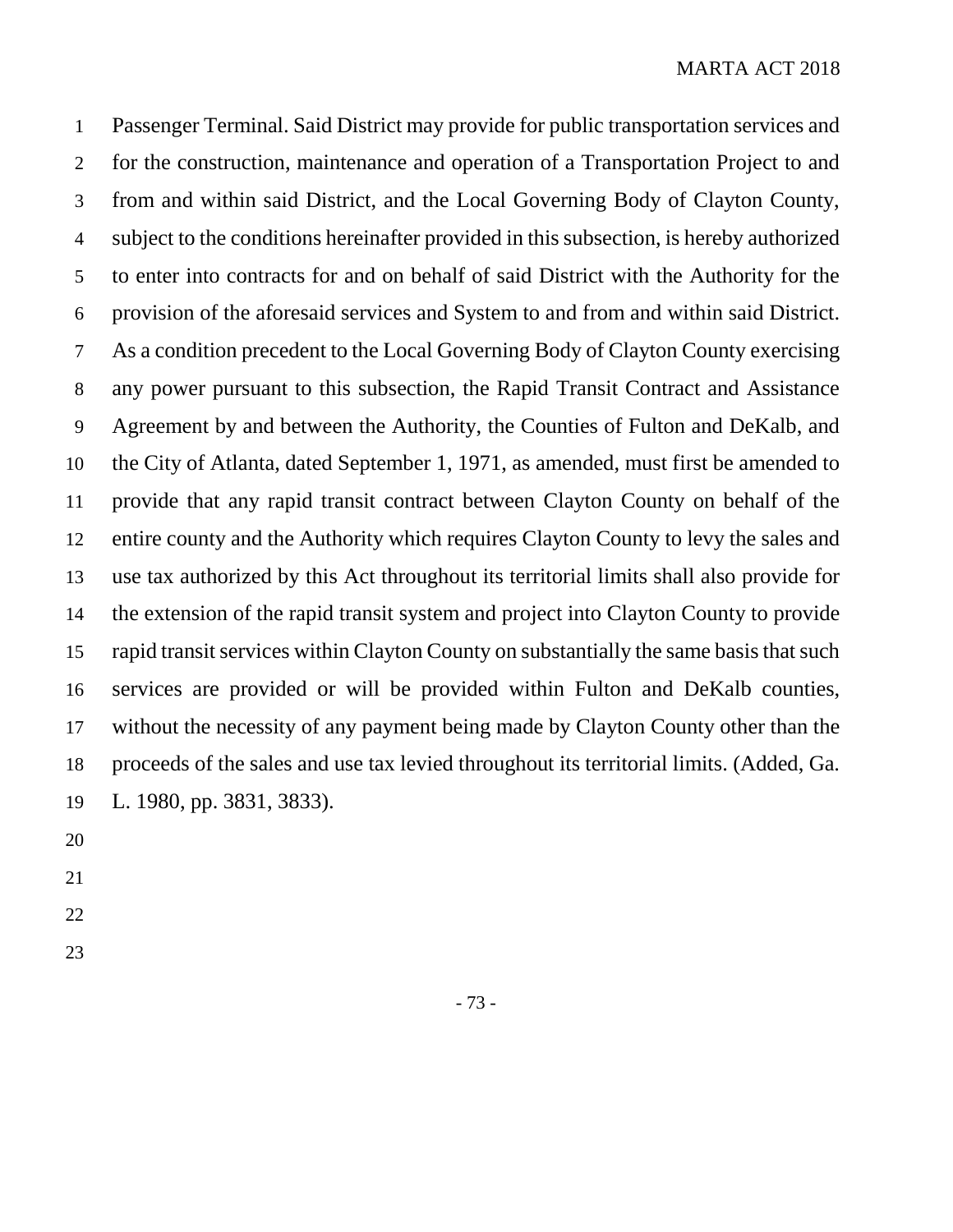| $\mathbf{1}$   | <b>SECTION 24A.</b>                                                                    |
|----------------|----------------------------------------------------------------------------------------|
| $\overline{2}$ | Transportation services contracts.                                                     |
| 3              |                                                                                        |
| $\overline{4}$ | (Added Ga. L. 1988, p. 5013; See Note 8).                                              |
| 5              | (a) Notwithstanding the provisions of Section 24 of this Act or any other provision    |
| 6              | of this Act, the Authority may execute a transportation services contract with any     |
| $\tau$         | county, municipality, special tax or community improvement district, political         |
| 8              | subdivision of this state, or any combination thereof being or lying within the        |
| 9              | counties of Clayton, Cobb, DeKalb, Fulton, or Gwinnett, to provide public              |
| 10             | transportation services, facilities, or both, for, to, or within such county,          |
| 11             | municipality, district, subdivision, or combination thereof. A transportation services |
| 12             | contract executed pursuant to this Section:                                            |
| 13             | (1) Shall not be a rapid transit contract subject to the conditions established        |
| 14             | therefor in Section 24 of this Act;                                                    |
| 15             | (2) May not utilize a method of financing those public transportation services or      |
| 16             | facilities provided under the contract which involves:                                 |
| 17             | (A) The issuance of bonds under subsection (c) of Section 24 of this Act;              |
| 18             | (B) The levy of the special retail sales and use tax described and authorized in       |
| 19             | Section 25 of this Act; or                                                             |
| 20             | (C) Both methods described in subparagraphs (A) and (B) of this paragraph;             |
| 21             | May not authorize the construction of any extension of or addition to the<br>(3)       |
| 22             | Authority's existing rapid rail system; and                                            |
|                |                                                                                        |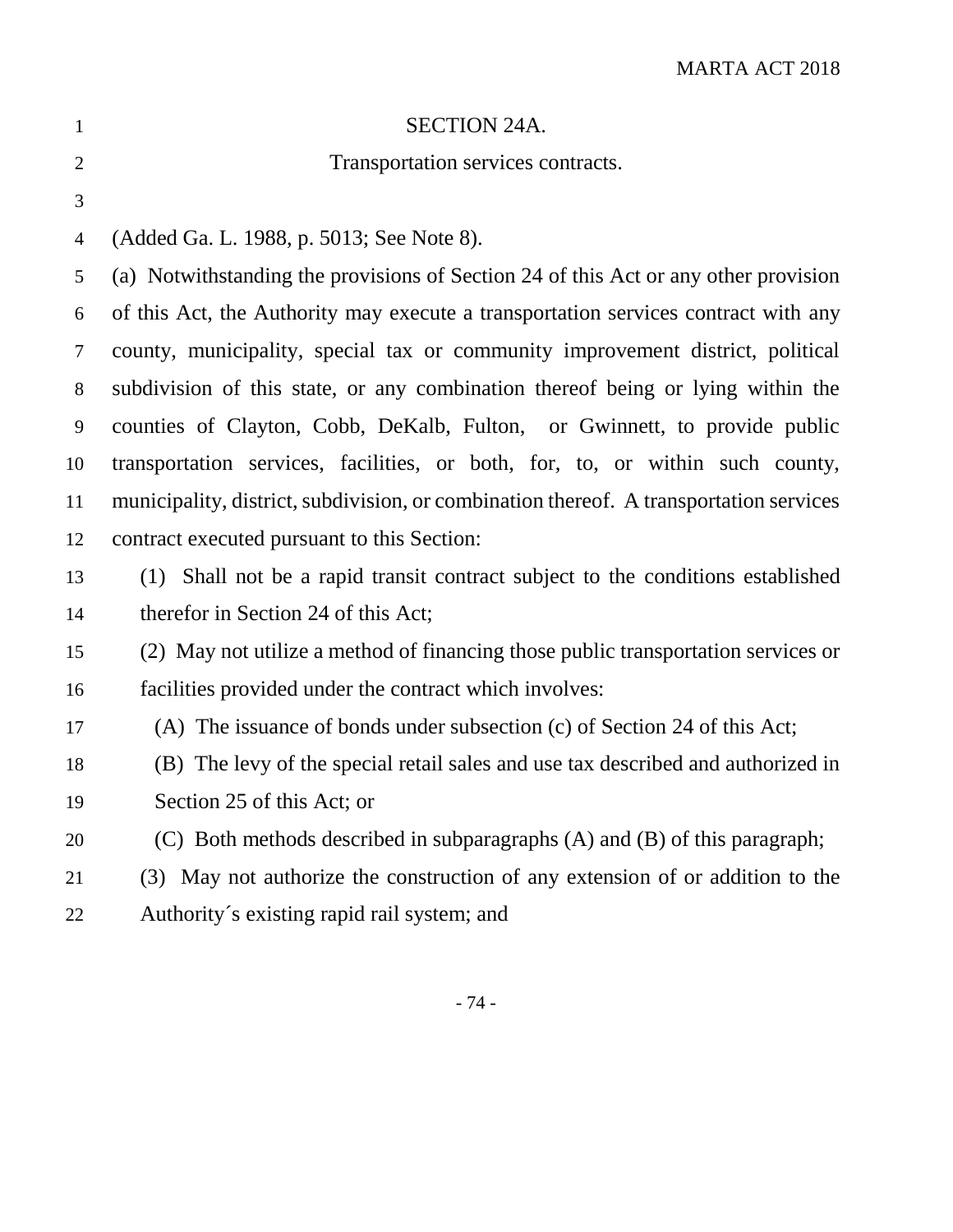(4) Shall require that the costs of any transportation services and facilities contracted for, as determined by the Board of Directors on the basis of reasonable estimates, allocations of costs and capital, and projections shall be borne by one or more of the following:

(A) Fares;

(B) Other revenues generated by such services or facilities; and

 (C) Any subsidy provided, directly or indirectly, by or on behalf of the public entity with which the Authority contracted for the services and facilities.

 (b) Nothing in this Section shall be deemed to limit or preclude the Authority from providing public transportation services and facilities for, to, or within any other county, municipality, special tax or community improvement district, political subdivision of this state, or combination thereof if:

- (A) The Authority is otherwise authorized by law to provide such services and facilities;
- (B) The services and facilities are provided pursuant to a transportation services contract meeting the requirements therefor under subsection (a) of this Section; and
- (C) The parties to the transportation services contract are authorized by law to enter into such contract.

 (c) Nothing in this Section or in paragraph (2) of subsection (b) of Section 25 of this Act shall authorize the Authority to provide any public transportation service or facility to any county, municipality, special tax or community improvement district, or other political subdivision which, on January 1, 1988, is not a party to the Rapid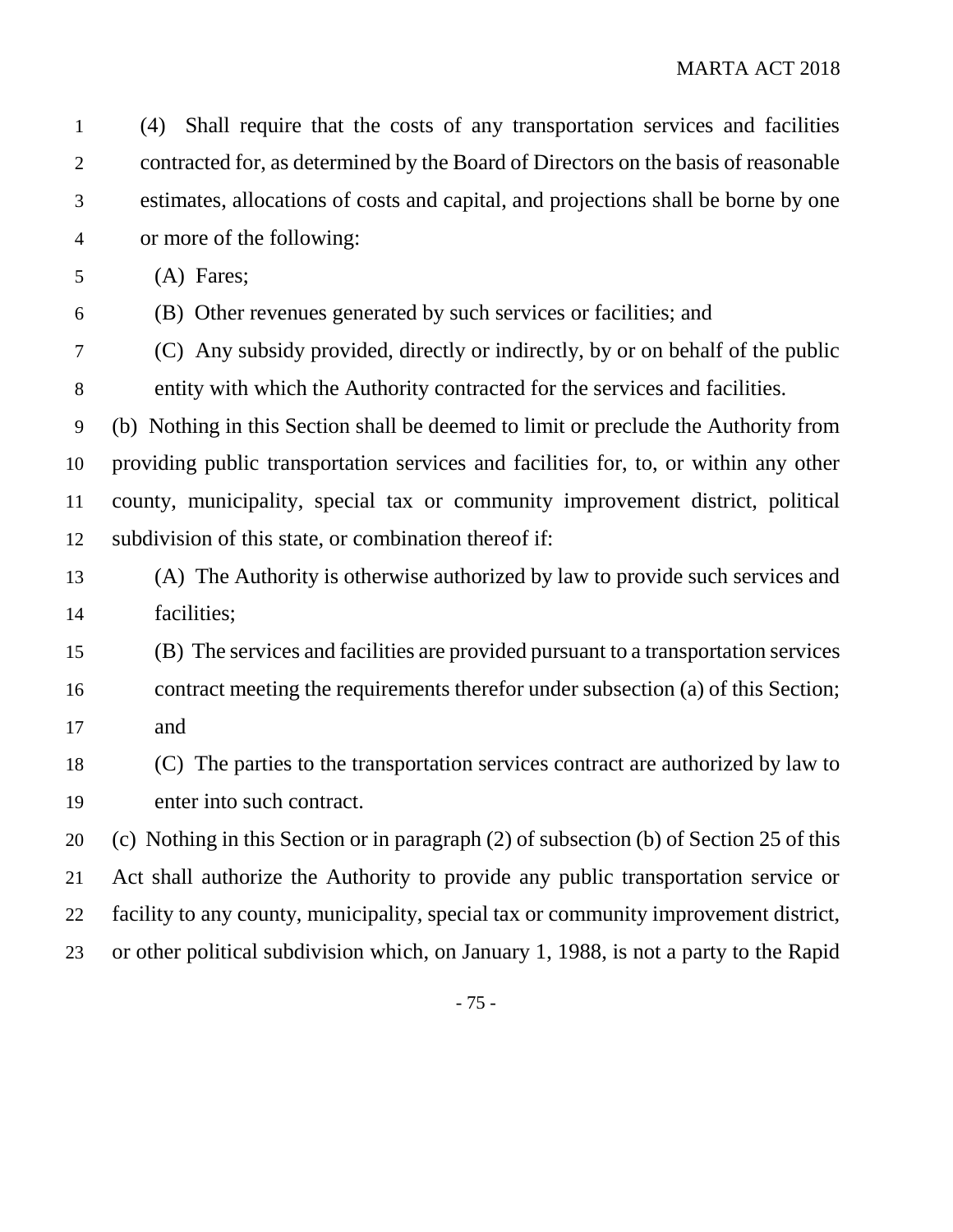| $\mathbf{1}$   | Transit Contract and Assistance Agreement specified in subsection (k) of Section 25      |
|----------------|------------------------------------------------------------------------------------------|
| 2              | of this Act unless that service or facility is provided pursuant to a contract approved  |
| 3              | by the governing authority of that political subdivision for which the service or        |
| $\overline{4}$ | facility is to be provided or pursuant to a contract approved in a referendum by a       |
| 5              | majority of the qualified electors voting in the political subdivision for which the     |
| 6              | service or facility is to be provided. For purposes of this Section, when any public     |
| $\tau$         | transportation service or facility is to be provided by the Authority to any special tax |
| 8              | or community improvement district, the county or municipality for which that             |
| 9              | district was created shall be the political subdivision whose governing authority or     |
| 10             | electors shall be required to approve the contract for such service or facility.         |
| 11             |                                                                                          |
| 12             | <b>SECTION 25.</b>                                                                       |
| 13             | Authorization to Levy a Retail Sales and Use Tax.                                        |
| 14             |                                                                                          |
| 15             | (Section 25 Added, Ga. L. 1971, p. 2082; See Note 3).                                    |
| 16             | (a) Authority to Tax. Each of the local governing bodies of those local governments      |
| 17             | referred to and defined in Section 2 of the Metropolitan Atlanta Rapid Transit           |
| 18             | Authority Act of 1965 (Ga. L. 1965, p. 2243), as amended, which shall hereafter          |
| 19             | pursuant to the provisions of said Act enter into a rapid transit contract with the      |
| 20             | Metropolitan Atlanta Rapid Transit Authority that has become final and binding           |
| 21             | upon its local government by compliance with the provisions of Section 24 of said        |
| 22             | Act and approval of the voters as therein required, shall be authorized to levy a retail |
| 23             | sales and use tax upon the retail purchase, retail sale, rental, storage, use or         |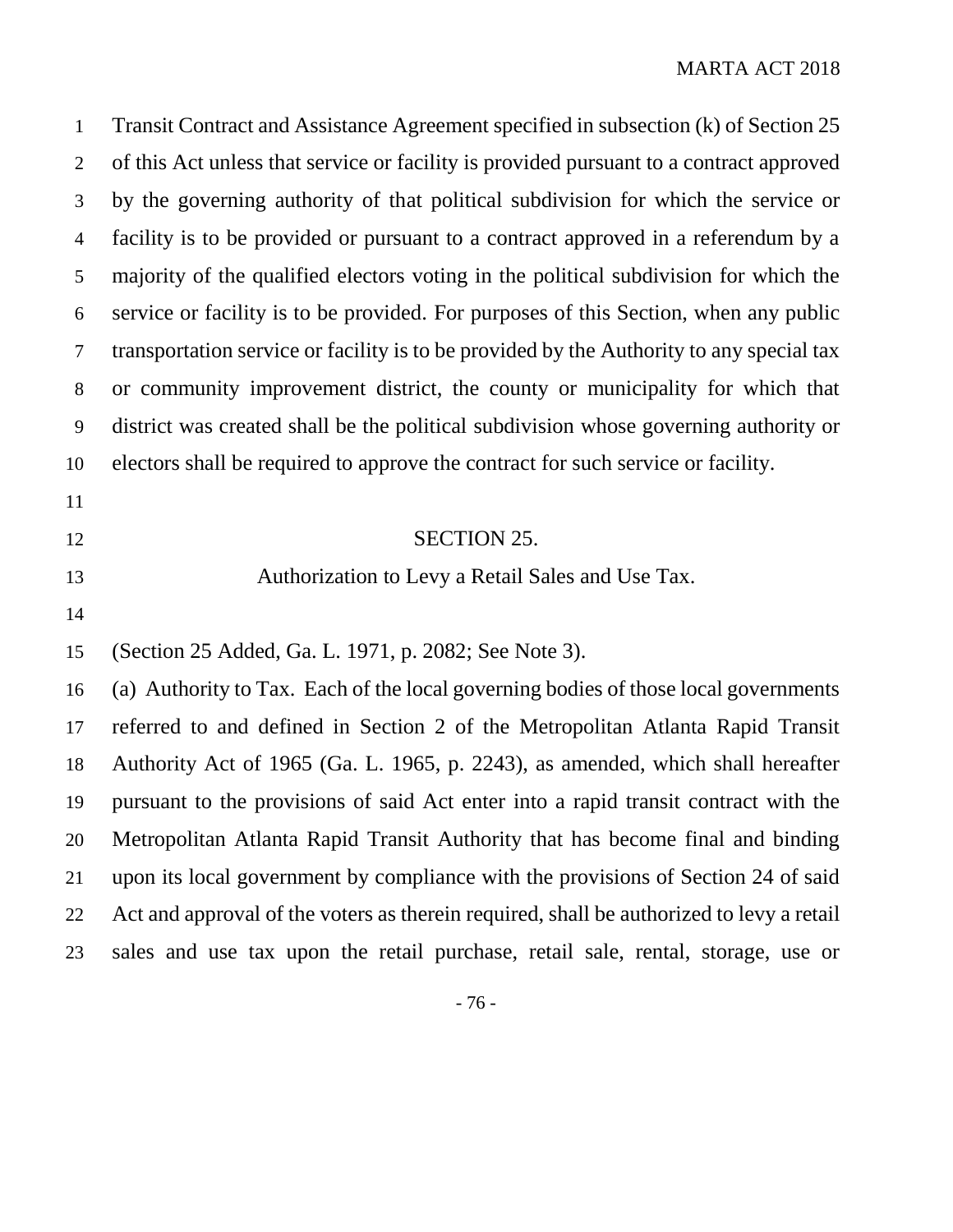consumption of tangible personal property, and the services described and set forth in Ga. L. 1951, p. 360, as amended, on sales, uses and services rendered, in the geographical area governed by such local government. Provided, in the event Clayton County acting for and on behalf of the Clayton County-Atlanta Airport Public Transportation District that may be created in accordance with Section 24(1) of this Act and the Authority enter into a rapid transit contract pursuant to Section 24 of this Act, said retail sales and use tax shall be levied only within the geographical area contained within said District. Provided, however, the tax herein authorized shall not be levied by any local government unless the same is also levied in the geographical areas of Fulton and DeKalb Counties. The tax imposed shall correspond, so far as practicable, except as to rate, with the Georgia Retailers´ and Consumers´ Sales and Use Tax Act, approved February 20, 1951 (Ga. L. 1951, p. 360), as amended, and as it may be from time to time amended. Provided, however, that no tax shall be imposed upon the sale of tangible personal property which is ordered by and delivered to the purchaser at a point outside the geographical area in which the tax is imposed, regardless of the point at which title passes, if such delivery is made by the seller´s vehicle, U.S. mail, common carrier or by private or contract carrier licensed by the Interstate Commerce Commission or the Georgia Public Service Commission. Provided further that the tax authorized to be levied herein shall apply, any law to the contrary notwithstanding, to the retail sale, rental, storage, use, or consumption of motor fuel as the term "motor fuel" is defined by Code Section 92-1402 or, after January 1, 1980, by Code Section 91A-5002. (Amended,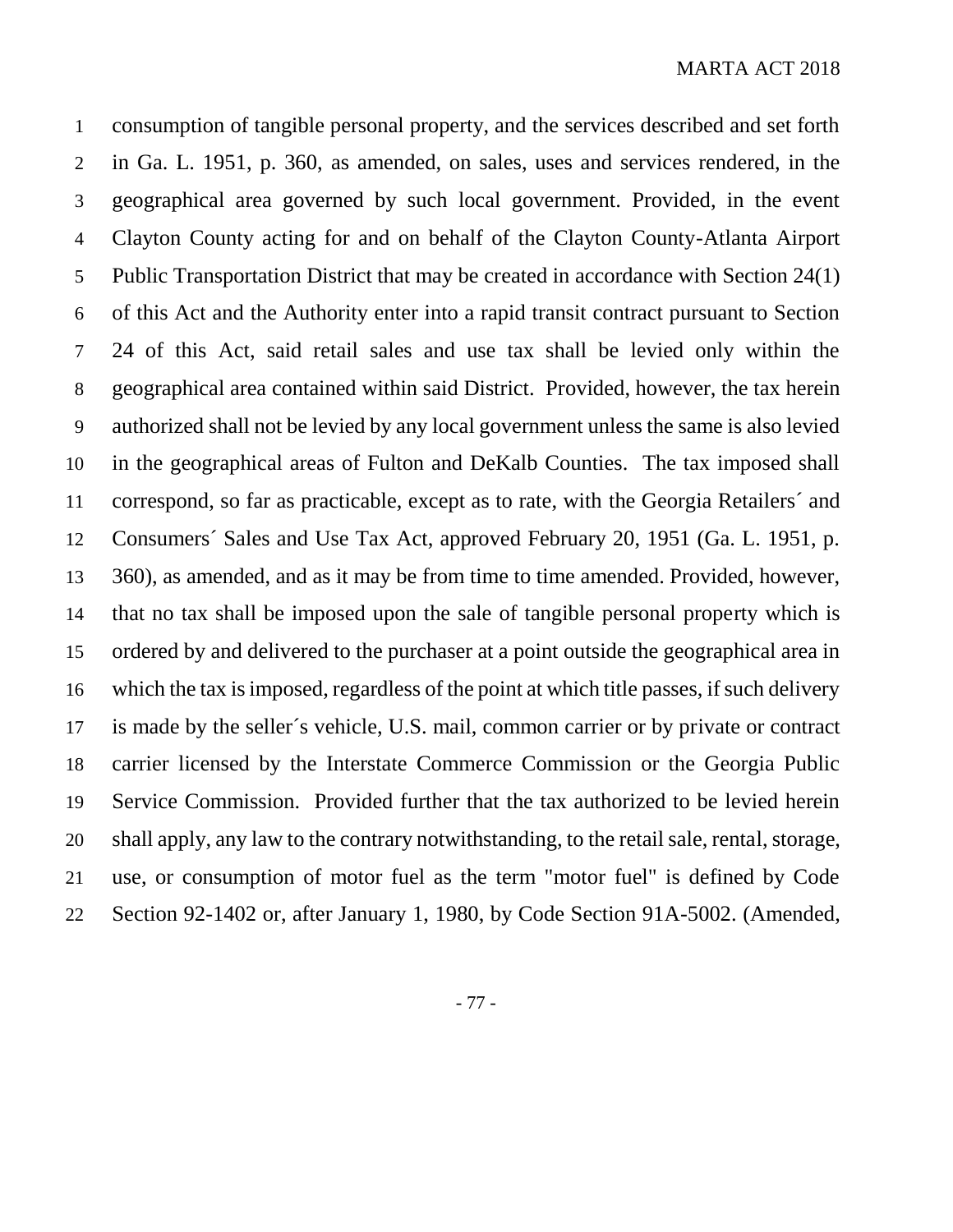Ga. L. 1974, pp. 2617, 2618; Ga. L. 1979, pp. 4634, 4641; Ga. L. 1980, pp. 3831, 3834).

 (b)(1) Rate of Tax. The tax when levied shall be at the rate of one (1%) percent until and including June 30, 2057, and shall thereafter be reduced to one-half (1/2%) of one percent. Said tax shall be added to the State Sales and Use Tax imposed by Article 1 of Chapter 8 of Title 48 of the O.C.G.A., and the State Revenue Commissioner is hereby authorized and directed to establish a bracket system by appropriate rules and regulations to collect the tax herein imposed in the areas affected. (Amended, Ga. L. 1979, pp. 4634, 4640; Ga. L. 1983, p. 1079; Ga. L. 1990, p. 3860; Ga. L. 2000, p. 4492; Amended, Ga. L. 2015, p. 3532).

 (2)(Added, Ga. L. 1988, p. 5013; See Note 8). (A) A local governing body which, on January 1, 1988, is not a party to the Rapid Transit Contract and Assistance Agreement specified in subsection (k) of this Section may enter into a rapid transit contract to provide public transportation services and facilities other than any extension of or addition to the Authority´s existing rail rapid transit system and may levy a retail sales and use tax authorized under subsection (a) of this Section at the rate of one (1%) percent. Such contract shall require that the costs of the transportation services and facilities contracted for, as determined by the Board of Directors on the basis of reasonable estimates, allocation of costs and capital, and projections shall be borne by one or more of the following:

(i) Fares;

(ii) The proceeds of the tax levied in accordance with this subparagraph;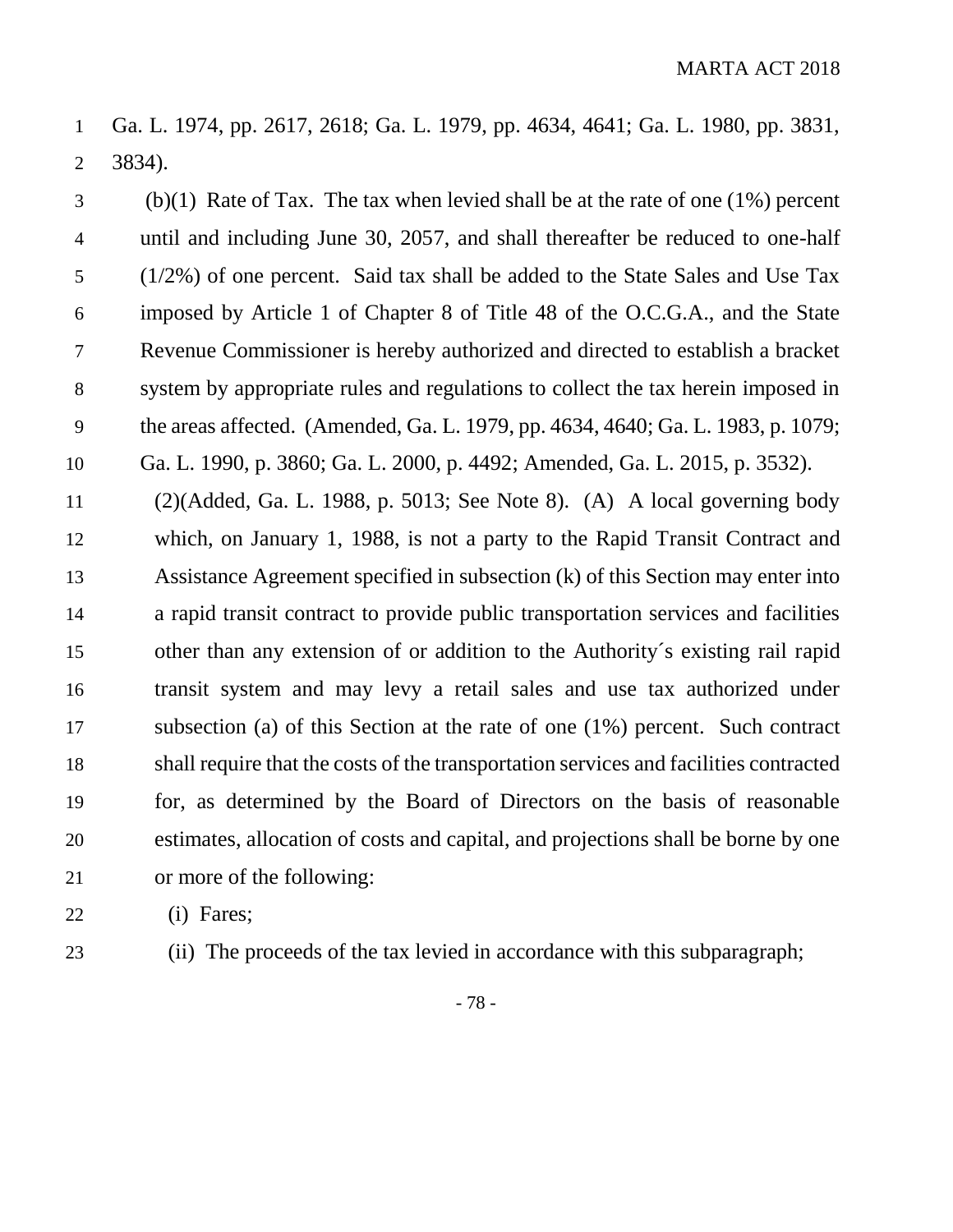(iii) Other revenues generated by such services and facilities; and

 (iv) Any subsidy provided, directly or indirectly, by or on behalf of that local governing body which is the party to the contract.

 Notwithstanding any limitation in subsection (i) of this Section or any other provision of this Act, the proceeds of the retail sales and use tax levied pursuant to this subparagraph may be used in their entirety to pay the operating costs of the system, as defined in that subsection (i).

 (B) In the event a local governing body which has entered into a rapid transit contract as authorized by subparagraph (A) of this paragraph thereafter determines that any extension of or addition to the Authority´s existing rail rapid transit system should be constructed and operated within the territory of such local government, a separate rapid transit contract shall be required to provide for the local government´s proper share of financing any such contemplated rapid transit project, and no retail sales and use tax authorized under subsection (a) of this Section may be levied to fulfill the obligations under that separate contract except at the rate of one (1%) percent. A separate rapid transit contract required by this subparagraph shall not be subject to the limitations of divisions (i) through (iv) of subparagraph (A) of this paragraph but shall be subject to the limitations regarding the use of the tax proceeds for the operating costs of the system under subsection (i) of this Section.

 (C) A tax levied under this paragraph shall be added to the State Sales and Use Tax imposed by Article 1 of Chapter 8 of Title 48 of the O.C.G.A., and the State Revenue Commissioner is authorized and directed to establish a bracket system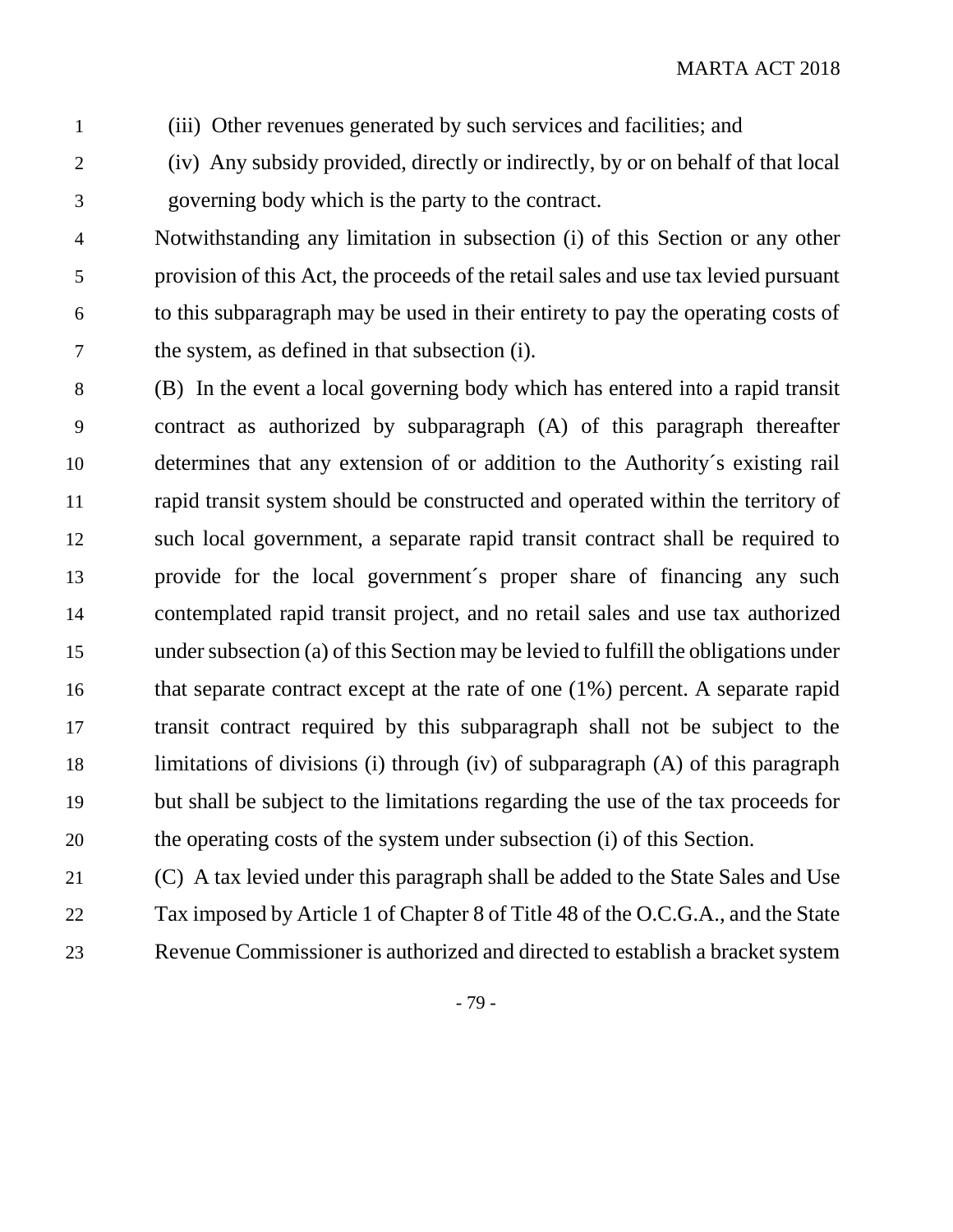by appropriate rules and regulations to collect the tax imposed under this paragraph in the areas affected. Nothing in this paragraph shall be construed to require that any tax levied at a rate specified by this paragraph be reduced as provided for the one (1%) percent tax levied pursuant to paragraph (1) of this subsection.

 (D) No contract shall be entered into by a local government pursuant to this paragraph unless and until the same has been approved in a referendum held in the political subdivision, which referendum shall be held in conjunction with and at the same time as a state-wide general election and which was called not less than 120 days prior to such referendum election.

 (c)(1) Administration. Any sales and use tax levied pursuant to this Act shall be administered and collected solely by the State Revenue Commissioner in the same manner and subject to the same penalties provided for in the Georgia Retailers´ and Consumers´ Sales and Use Tax Act, approved February 20, 1951 (Ga. L. 1951, p. 360), as now or hereafter amended. No variance shall be permitted between the State and the local tax, except as to rate and as is provided for in subsection (a) of this Section. The vendor´s responsibility shall be to the State Revenue Commissioner and not to the local governments participating in this tax levy. The local governments shall be prohibited from making sales tax audits. Dealers shall be allowed a percentage of the amount of the tax due and accounted for and shall be reimbursed in the form of a deduction in submitting, reporting and paying the amount due, if said amount is not delinquent at the time of payment. The rate of the deduction shall be at the same rate authorized for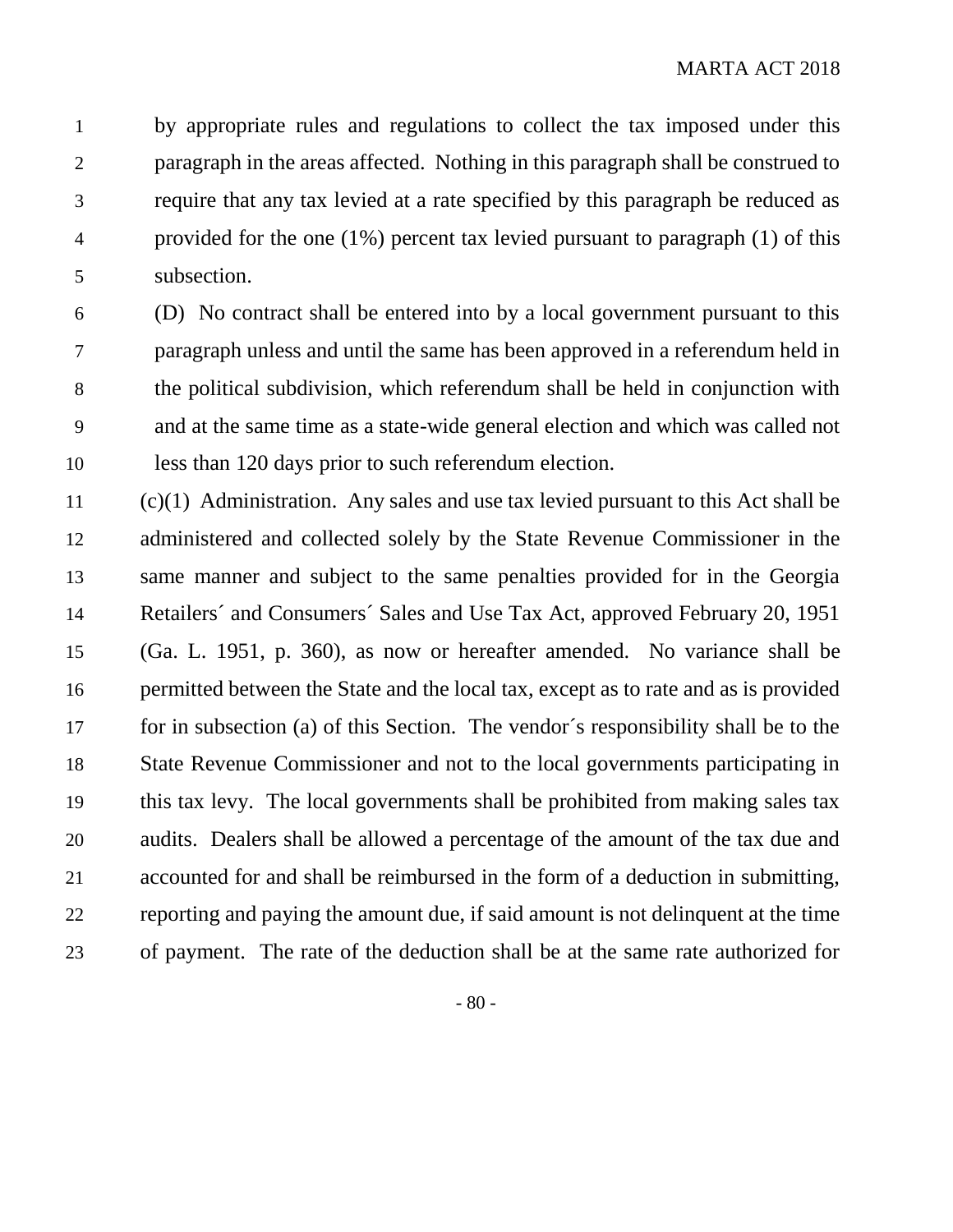deductions from State tax under the Georgia Retailers´ and Consumers´ Sales and Use Tax Act, approved February 20, 1951 (Ga. L. 1951, p. 360), as now or hereafter amended. (Amended, Ga. L. 1974, pp. 26l7, 2619).

 (2) Credit. A credit shall be allowed against the tax authorized to be levied pursuant to this Act for the amount of local sales or use tax imposed pursuant to Code Chapter 91A-46 or Article 2 of Chapter 8 of Title 48 of the Official Code of Georgia Annotated, as now or hereafter amended, which has been paid with respect to the same property by the purchaser thereof in a local taxing jurisdiction within the State; provided, however, that no credit shall be allowed for taxes paid in another local taxing jurisdiction unless a like credit is granted against the tax authorized to be imposed pursuant to said Code Chapter 91A-46 or Article 2 of Chapter 8 of Title 48 of the Official Code of Georgia Annotated for any amount which has been paid as a tax levied pursuant to this Act. If the amount of sales or use tax so paid pursuant to said Code Chapter 91A-46 or Article 2 of Chapter 8 of Title 48 of the Official Code of Georgia Annotated is less than the amount of tax payable pursuant to this Act, the purchaser shall pay an amount equal to the difference between the amount so paid and the amount due as authorized to be levied pursuant to this Act. Provided further, that no credit hereunder will be allowed within the territory of any local government which levies both the tax authorized pursuant to this Act and a local sales or use tax pursuant to said Code Chapter 92A-46 or Article 2 of Chapter 8 of Title 48 of the Official Code of Georgia Annotated. The State Revenue Commissioner may require such proof of payment of taxes levied pursuant to said Code Chapter 91A-46 or Article 2 of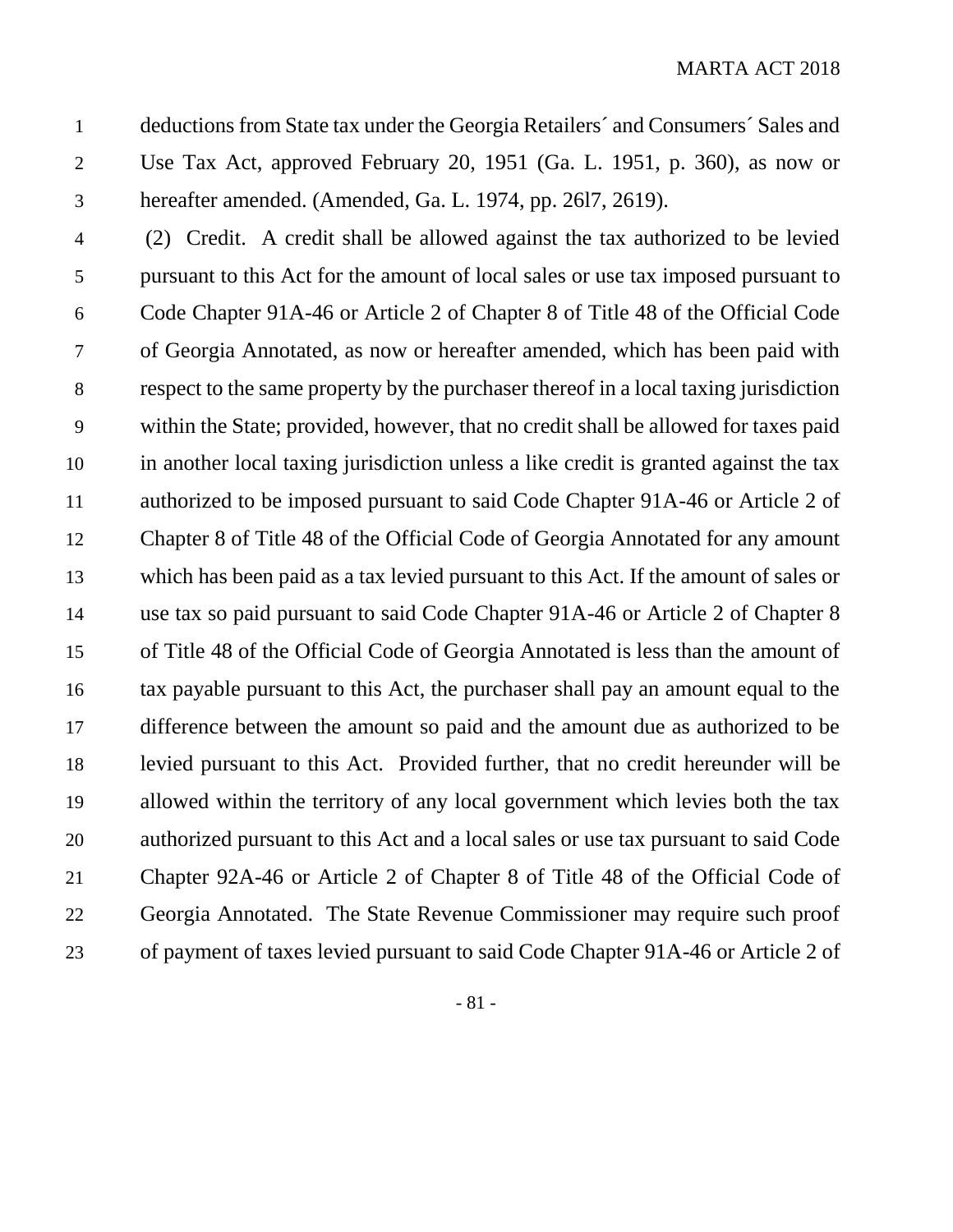Chapter 8 of Title 48 of the Official Code of Georgia Annotated as he deems necessary and proper. (Added, Ga. L. 1982, p. 5101).

 (d) Special Fund. All sales tax monies collected by the State Revenue Commissioner under this Act shall be paid to the State Treasurer to the credit of a special fund which is hereby created on the books of the State Treasurer under the name "Collection of Metropolitan Atlanta Rapid Transit Authority Taxes", and such local sales tax money shall be credited to the account of each local government in which the local sales and use taxes are collected under this Act. The basis of such credit shall be the point of sale or use as shown by the records of the State Revenue Commissioner, except that any credit within the territorial limits of a city which is a party to a rapid transit contract as defined in Section 24 of said Metropolitan Atlanta Rapid Transit Authority Act of 1965, as amended, shall be credited to said city government, and not to the county or counties in which said city may lie.

 (e) Penalties and Interest. All penalties and interest collected under the provisions of this Act on sales and use tax assessments shall be prorated between the State and the local governments on such basis as may be prescribed by the State Revenue Commissioner.

 (f) Distribution of Funds. As soon as practicable after the local sales and use tax monies have been paid into the State Treasury in any month for the preceding month, the State Treasurer shall draw his warrant on the State Treasury in the proper amount in favor of each local government entitled to the monthly return of its local sales and use tax monies, and such payment shall be charged to the account of each local government under the special fund created by this Act. Any errors made in any such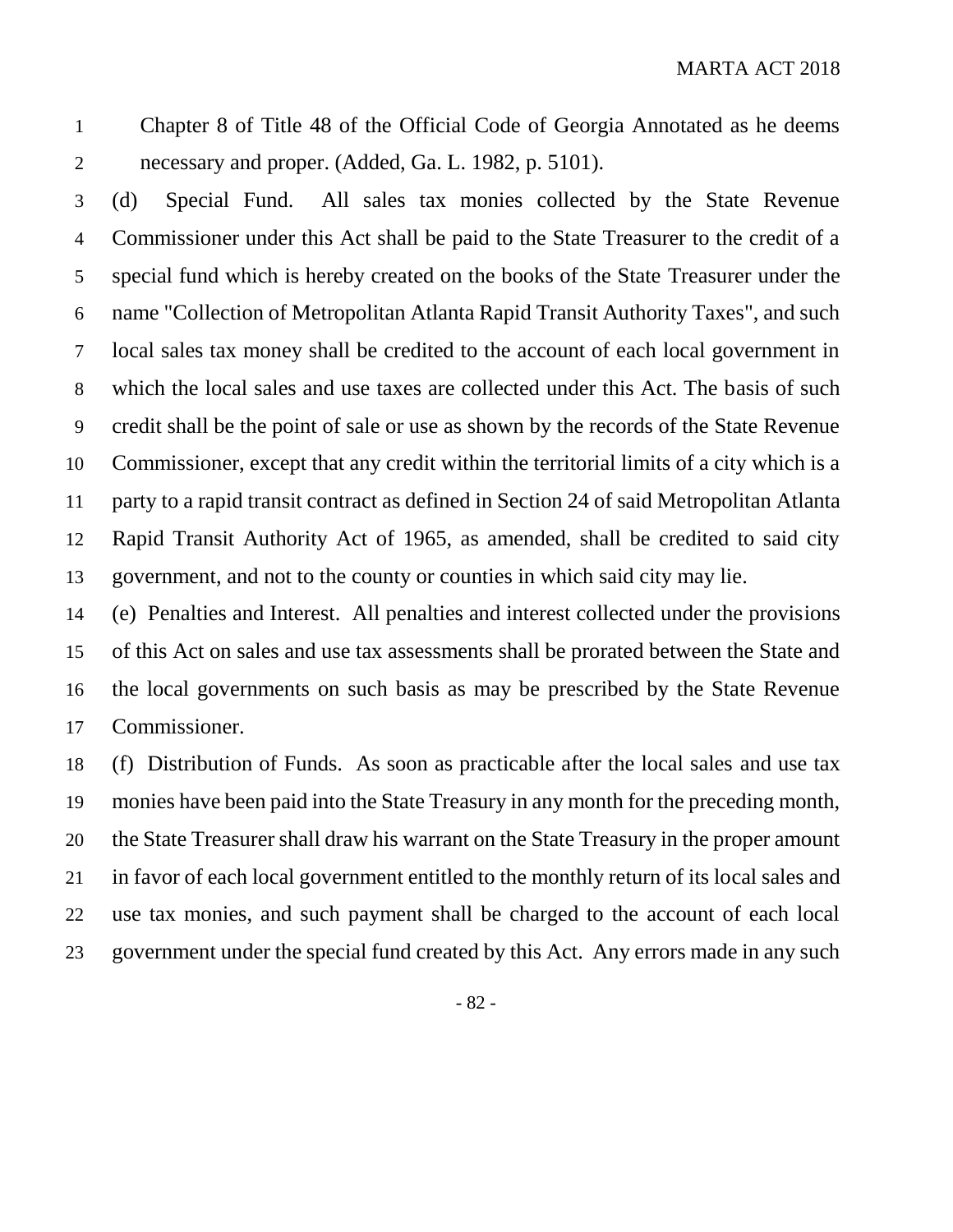payments or any adjustments otherwise necessary, whether attributable to refunds to taxpayers or by some other fact shall be corrected and adjustments shall be made in such payments for the next month or subsequent months. The amount due each local government shall be reduced, for costs incurred in the administration and collection of the local tax, by 1.00 percent of the amount of such tax collected less corrections and adjustments herein provided. Such amounts due the Department shall be certified by the State Revenue Commissioner to the State Treasurer who shall deduct such amount from the amount due the local governments. (Amended, Ga. L. 1974, pp. 2608, 2609).

 (g) Rules and Regulations. The State Revenue Commissioner shall have the power to make and publish reasonable rules and regulations not inconsistent with this Act or other laws, or the Constitution of this State or the United States for the administration and enforcement of the provisions of this Act and the collection of revenues hereunder.

 (h) Forms. The State Revenue Commissioner shall utilize the forms used for sales and use tax returns and for the payment of State Sales and Use Taxes, and shall add appropriate forms for the use of those persons with the responsibility of collecting the tax levied pursuant to this Act.

 (i) Use of Proceeds. The proceeds of the tax levied pursuant to this Act shall be used solely by each local government to fulfill the obligations incurred in the contracts entered into with the Metropolitan Atlanta Rapid Transit Authority as contemplated in the Metropolitan Atlanta Rapid Transit Authority Act of 1965, as amended. If the Board of the Metropolitan Atlanta Rapid Transit Authority shall fail to file with the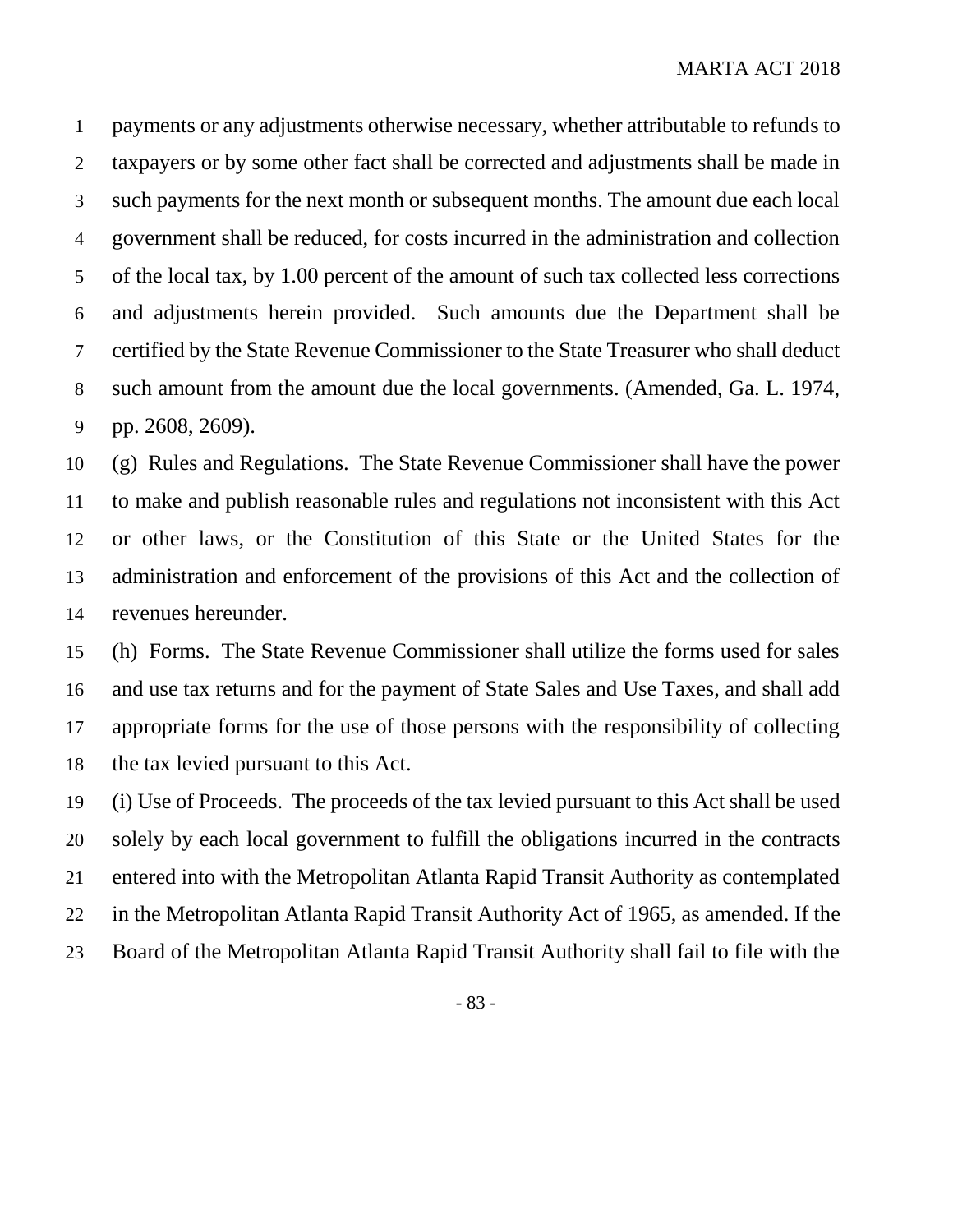Governor, the State Auditor, and the chairperson of the Metropolitan Atlanta Rapid Transit Overview Committee every four years as provided in subsection (e) of Section 17 of this Act a report of the findings of a completed independent management audit of the Authority's current operations that was performed under contract with and at the expense of the Authority, along with any auditor's recommendations based thereon and the auditor's signed written verification that the Metropolitan Atlanta Rapid Transit Authority fully cooperated with such audit and allowed access to all its books, records, and documents to extent the auditor deemed necessary, then for the four years beginning January of the year immediately following the year in which the completed independent management audit was due but not submitted, no more than fifty percent (50%) of the proceeds of the tax shall be used to subsidize the operating costs of the system, exclusive of depreciation, amortization, and other costs and charges as provided in this subsection. In adopting its annual budget, the Board of the Metropolitan Atlanta Rapid Transit Authority shall be authorized to rely upon estimates of all revenues, operating costs, patronage, and other factors which may affect the amount of the fare required to limit the operating subsidy herein provided for. The words 'operating costs of the system' for purposes of this subsection 25(i) are defined to include all of the costs of that division of the Authority directly involved and that portion of the nonoperating administrative costs of those divisions of the Authority indirectly involved, through the provision of support services, in providing mass transportation services for the metropolitan area, but exclusive of the costs of the division or divisions directly involved and that portion of the nonoperating administrative costs of those divisions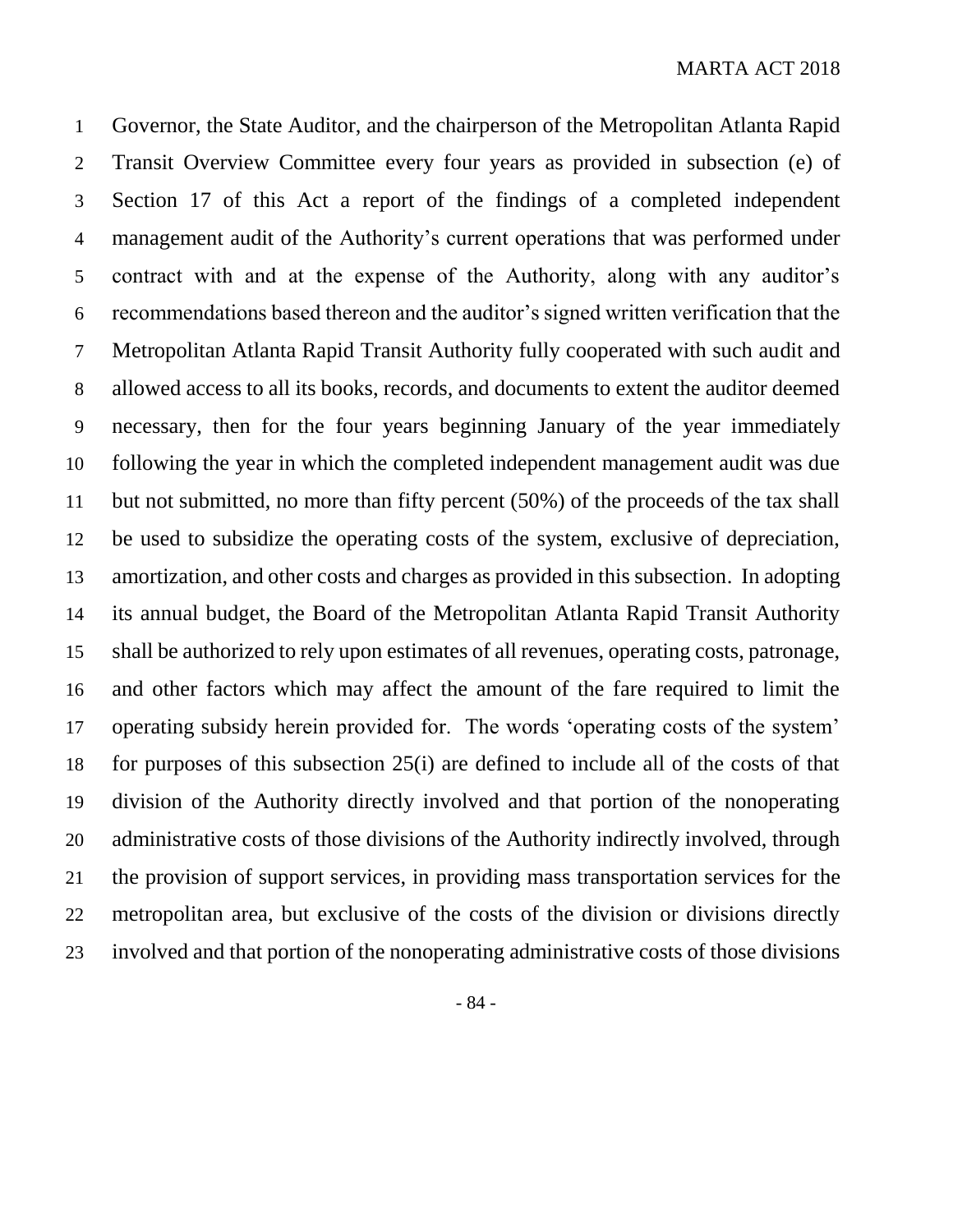indirectly involved, in the planning, design, acquisition, construction, and improvement of the rapid transit system, according to accepted principles of accounting, and also exclusive of the following costs: (Amended, Ga. L. 2014, p. 634).

 (1) Nonrecurring costs and charges incurred in order to comply with any statute or regulation concerning either the protection or cleaning up of the environment, or accessibility by handicapped or disabled persons, or occupational health or safety, or compliance with any national or state emergencies, or with any judgment, decree, or order of any court or regulatory agency in implementation of any such statute or regulation; and

 (2) In the case of leases of equipment or facilities that, according to generally accepted principles of accounting, would not be classified as capital leases, payments of rent, and other payments for the property subject to such leases or for the use thereof; provided that any costs for regular maintenance or repair of such equipment or facilities shall not be excluded.

 If any proceeds of the tax levied pursuant to this Act are held for the purpose of planning, designing, acquiring, or constructing additional facilities or equipment for or improvements to the rapid transit system and are invested, then all interest earned from such investments shall be used only for such purposes or for paying the principal of or interest on bonds or certificates issued for such purposes. (Amended, Ga. L. 2006, p. 3751-3753; Amended, Ga. L. 2015, p. 3532).

(j) Effective Date of Tax. The effective date of the tax authorized by this Act shall

be the first day of the first calendar month which begins more than ninety (90) days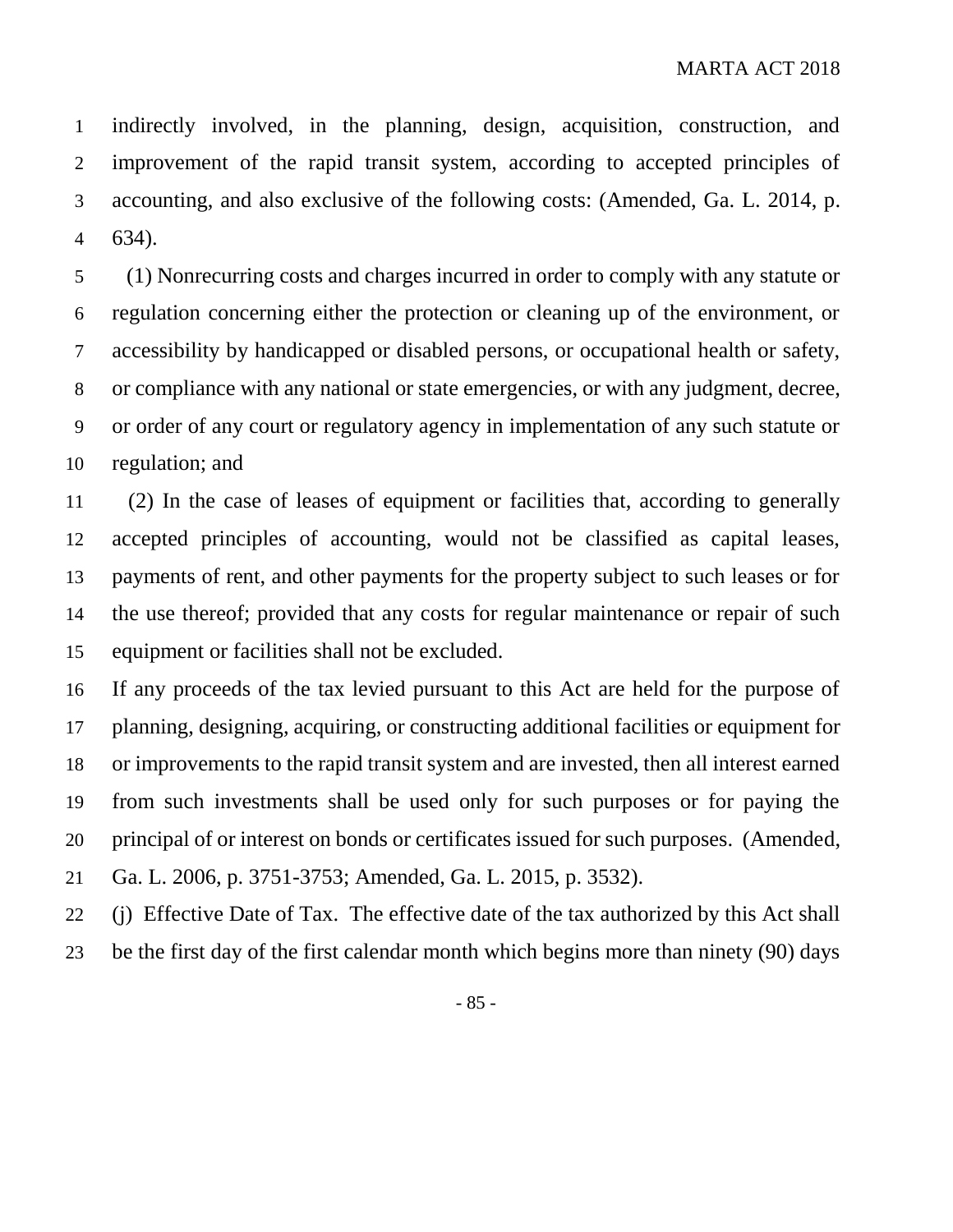after the action of the local governing body levying the tax referred to in subsection (a) of Section 25 of this Act unless a later effective date shall have been specified by such local governing body in levying the tax provided that with respect to services which are regularly billed on a monthly basis, the tax shall become effective with the first regular billing period coinciding with or following the effective date of the tax as herein specified.

 (k) The Authority shall use the proceeds of the tax levied pursuant to this Act and the proceeds from bonds or certificates issued by the Authority for the following purposes and in the following order of priorities: First, for the purposes and in the manner required by any trust indenture or other agreement with or for the benefit of bondholders, including payment of the principal of or premium or interest upon bonds or certificates issued by the Authority or to create a reserve for that purpose; second, to pay the operating costs of the system as defined in subsection 25(i) of this Act, to pay the general administrative expenses of the Authority, to purchase, construct, replace, and maintain buses and facilities necessary for the operation, repair, and maintenance of buses, to purchase on terms advantageous to the Authority real property necessary and appropriate to construct, complete, and operate the rapid transit system described in the Rapid Transit Contract and Assistance Agreement by and between the Authority, the counties of Fulton and DeKalb and the City of Atlanta dated September 1, 1971, as now and hereafter amended, and to complete and operate those portions of the Authority´s rapid transit system defined as Phase "A" in those contracts existing on the effective date of this Act between the Authority and the Urban Mass Transportation Administration of the

- 86 -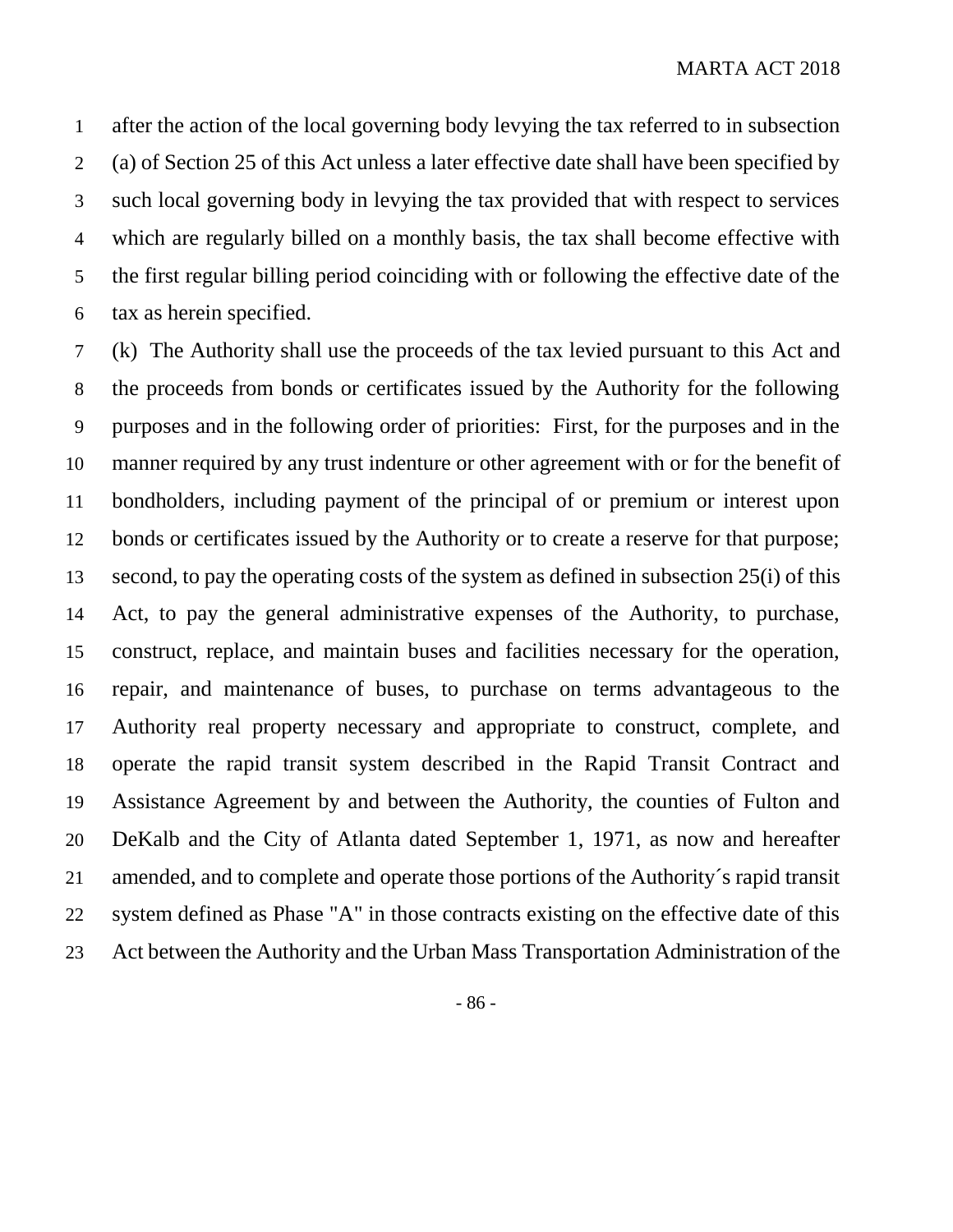United States Department of Transportation; and third, to construct, complete, and operate that portion of the rail system described as Phases A, B, and C in the Rapid Transit Contract and Assistance Agreement by and between the Authority, the counties of Fulton and DeKalb, and the City of Atlanta, dated September 1, 1971, as amended, in the following manner and order of priority: (1) Phase A; (2) Phase B; (3) That portion of Phase C extending from Lenox Road to Brookhaven on the Northeast Line and from Lakewood to East Point on the South Line, with completion of Brookhaven occurring before completion of East Point; (4) That portion of Phase C extending from Brookhaven to Chamblee on the Northeast Line; (5) That portion of Phase C extending from East Point to College Park to the mid-field terminal in Clayton County, Georgia, at the Hartsfield International Airport on the South Line and Southwest Branch; and (6) That portion of Phase C extending from Chamblee to Doraville on the Northeast Line. This subsection (k) shall not be construed to change either any limitations upon the use of the proceeds of the tax levied pursuant to this Act imposed by subsection (i) of this Section 25 or any limitations upon the use of the proceeds of bonds or certificates issued by the Authority imposed by this Act.

 The provisions of this subsection shall not be construed so as to prohibit the Authority from utilizing its available revenues for technical studies nor from utilizing available revenues to construct, complete, and operate those portions of the Authority´s rapid transit system contained in Phases D and E of the system as set forth in and defined by the Ninth Amendment to the Rapid Transit Contract and Assistance Agreement so long as the Authority has available sufficient funds,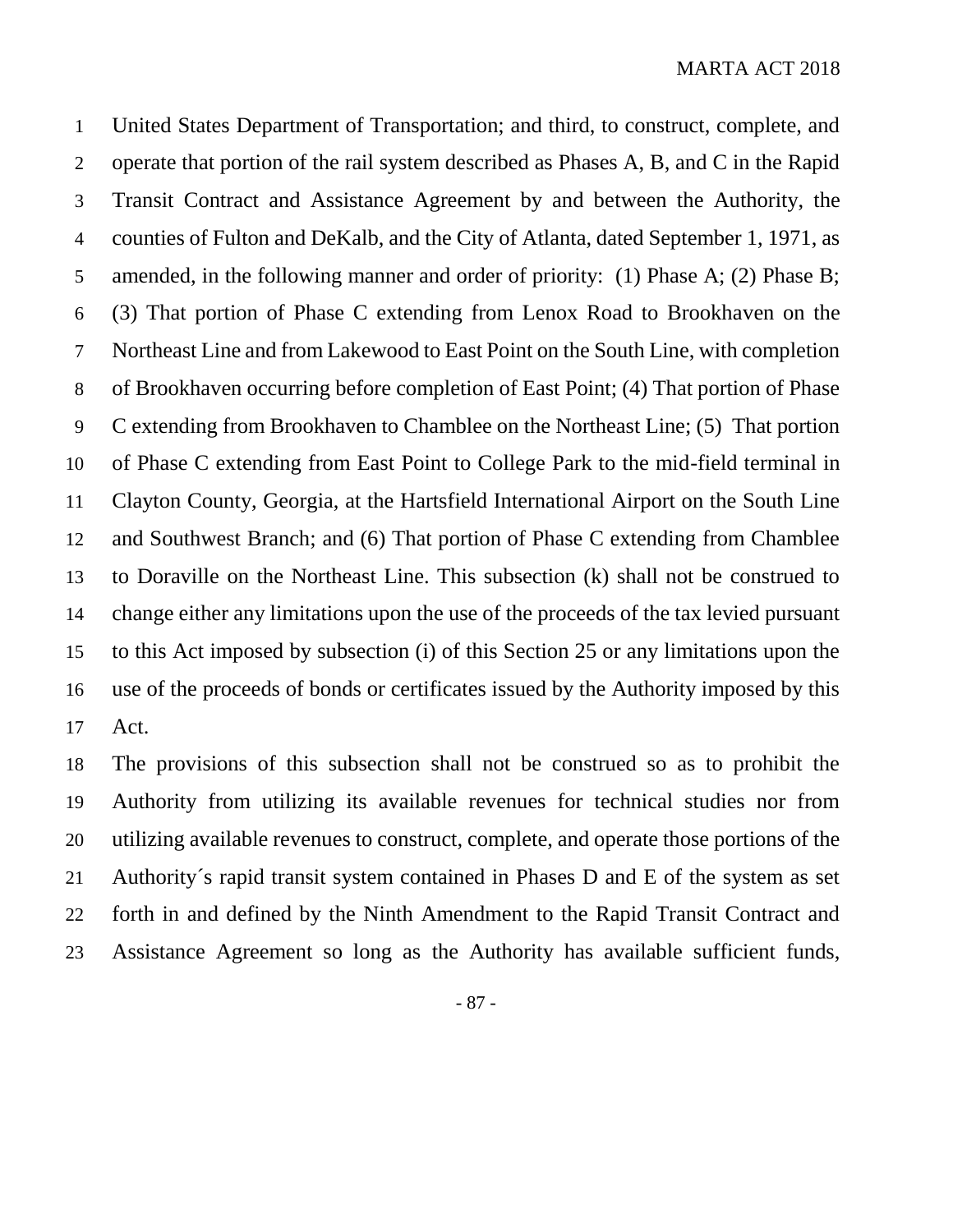grants-in-aid, proceeds of unissued bonds, or other sources of revenue to construct, complete, and operate Phases A, B, and C of the rapid transit system and is proceeding with the design and construction thereof. (Added, Ga. L. 1979, pp. 4634, 4643); Amended, Ga. L. 1983, p. 764; Ga. L. 1983, p. 1087; Ga. L. 1988, p. 3510. NOTICE: This subsection has two different effective dates - See Notes 5 and 7.) (l) Any limitation contained in this Act to the contrary notwithstanding, the Board may, in its sole discretion, and for any fiscal year commencing July 1, 1980, or thereafter, use any interest earned on any self-insurance reserve established pursuant to Section 22 of this Act to pay the operating costs of the system as defined by subsection (i) of Section 25 of this Act. (Added, Ga. L. 1979, pp. 4634, 4644; Amended, Ga. L. 1981, p. 4293). 12 SECTION 26. 13 Severability. In the event any section, subsection, sentence, clause or phrase of this Act shall be declared or adjudged invalid or unconstitutional, such adjudication shall in no manner affect the other sections, subsections, sentences, clauses, or phrases of this Act, which shall remain of full force and effect, as if the section, subsection, sentence, clause or phrase so declared or adjudged invalid or unconstitutional were not originally a part hereof. The General Assembly hereby declares that it would have passed the remaining parts of this Act if it had known that such part or parts hereof would be declared or adjudged invalid or unconstitutional. (Renumbered, Ga. L. 1971, p. 2082).

- 88 -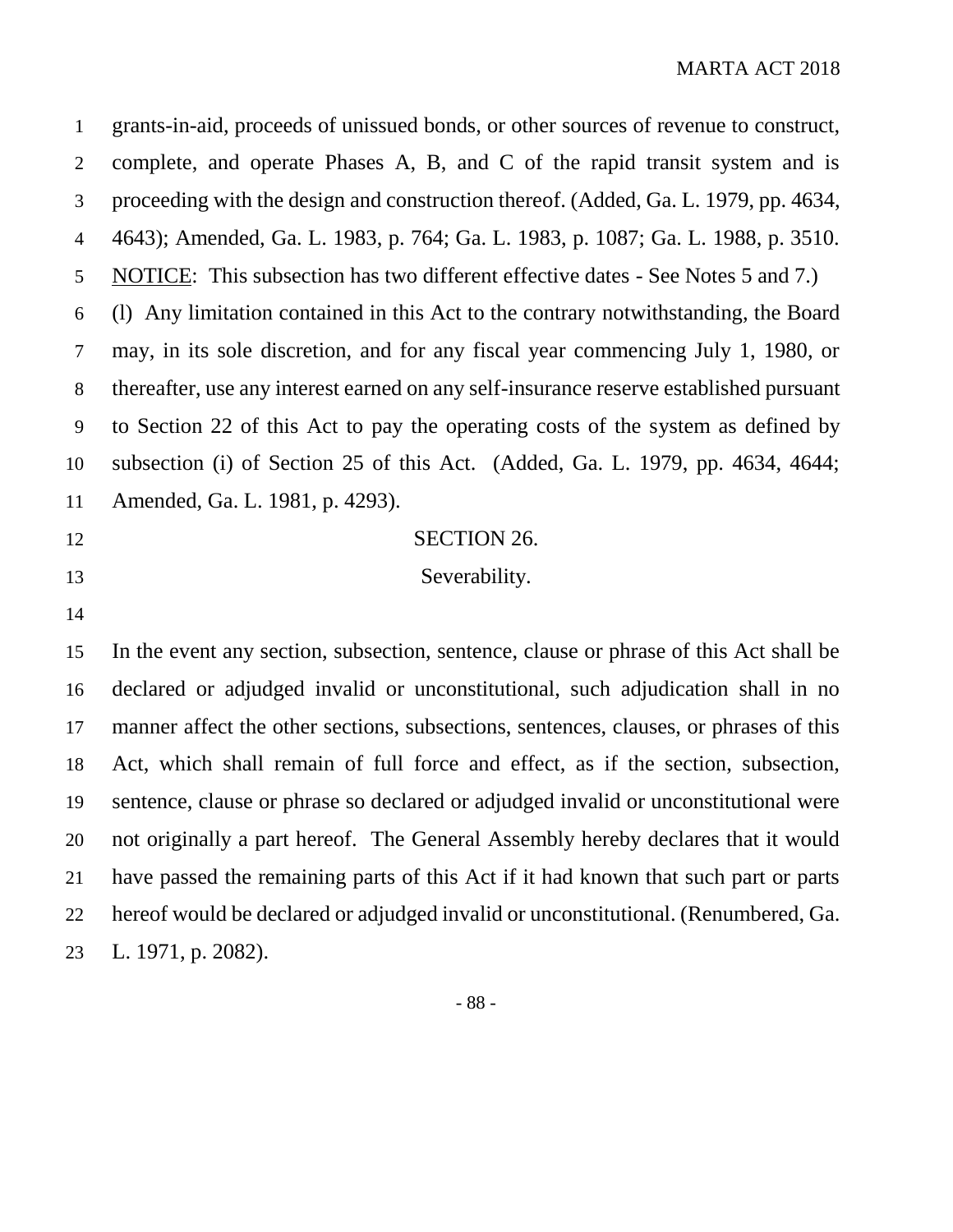| $\mathbf{1}$   | <b>SECTION 27.</b>                                                                    |
|----------------|---------------------------------------------------------------------------------------|
| $\overline{2}$ | Repealer.                                                                             |
| 3              |                                                                                       |
| $\overline{4}$ | All laws or parts of laws in conflict with this Act are hereby repealed. (Renumbered, |
| 5              | Ga. L. 1971, p. 2082).                                                                |
| 6              |                                                                                       |
| $\tau$         | <b>NOTES</b>                                                                          |
| $8\,$          | Note 1.                                                                               |
| 9              | Section 1 of an Act approved March 4, 1966 (Ga. L. 1966, p. 3264) reads as follows:   |
| 10             | <b>SECTION 1.</b>                                                                     |
| 11             | Sections 2(b) and Section 5 of the Metropolitan Atlanta Rapid Transit Authority       |
| 12             | Act of 1965 (Ga. L. 1965, p. 2243), relating to the Interim Study Commission, are     |
| 13             | hereby repealed. In repealing these provisions, it is the intent of the General       |
| 14             | Assembly to recognize that the Interim Study Committee has served the                 |
| 15             | transitional purpose for which it was created and that it has now been succeeded      |
| 16             | by the board of directors as contemplated by Section $5(d)$ and $6(c)$ .              |
| 17             | Note 2.                                                                               |
| 18             | Section 2 of an Act approved March 4, 1966 (Ga. L. 1966, p. 3264) reads as follows:   |
| 19             | <b>SECTION 2.</b>                                                                     |
| 20             | Sections 6(b) and 6(c) of the Metropolitan Atlanta Rapid Transit Authority Act of     |
| 21             | 1965, relating to referenda as a prerequisite for further participation in the        |
| 22             | Authority by the local governing bodies of the local governments within the           |
| 23             | metropolitan area, are hereby repealed. In repealing these provisions, it is the      |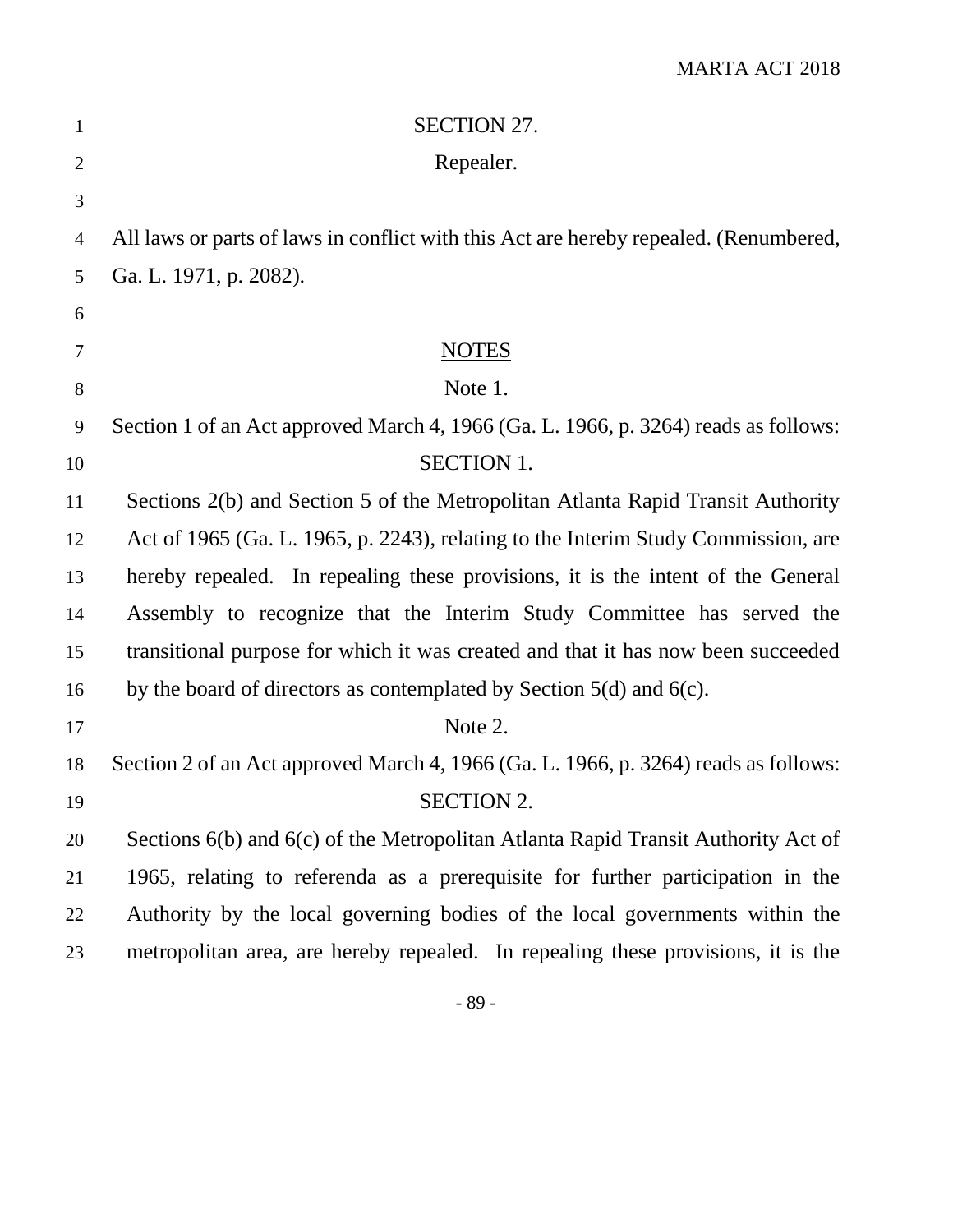| $\mathbf{1}$   | intent of the General Assembly to recognize that the referenda held pursuant         |
|----------------|--------------------------------------------------------------------------------------|
| $\mathbf{2}$   | thereto served the purpose originally contemplated and to confirm participation in   |
| 3              | the Authority by the Counties of Fulton, DeKalb, Clayton, Gwinnett and the City      |
| $\overline{4}$ | of Atlanta, the nonparticipation in the Authority by Cobb County, and the            |
| 5              | procedures by which this participation and nonparticipation have been effected.      |
| 6              | Section 3 of the 1966 Act added the present Section 6(b) to the Metropolitan Atlanta |
| 7              | Rapid Transit Authority Act of 1965.                                                 |
| 8              |                                                                                      |
| 9              | Note 3.                                                                              |
| 10             | Section 1 of an Act approved March 16, 1971 (Ga. L. 1971, p. 2082) added Section     |
| 11             | 25 to the Metropolitan Atlanta Rapid Transit Authority Act of 1965. Section 2 of     |
| 12             | the 1971 Act, which read as follows:                                                 |
| 13             |                                                                                      |
| 14             | <b>SECTION 2.</b>                                                                    |
| 15             | State Appropriations.                                                                |
| 16             |                                                                                      |
| 17             | After the tax herein authorized becomes effective as in Section 1 provided, the      |
| 18             | State of Georgia shall not appropriate any funds to the Metropolitan Atlanta Rapid   |
| 19             | Transit Authority. This provision shall not prevent the State from contracting with  |
| 20             | said Authority for services, nor from granting to said Authority easements,          |
| 21             | rights-of-way and leasehold interests in and through State property.",               |
| 22             | was amended by an Act approved May 4, 1992 (Ga. L. 1992, p. 7011), to read as        |
| 23             | follows:                                                                             |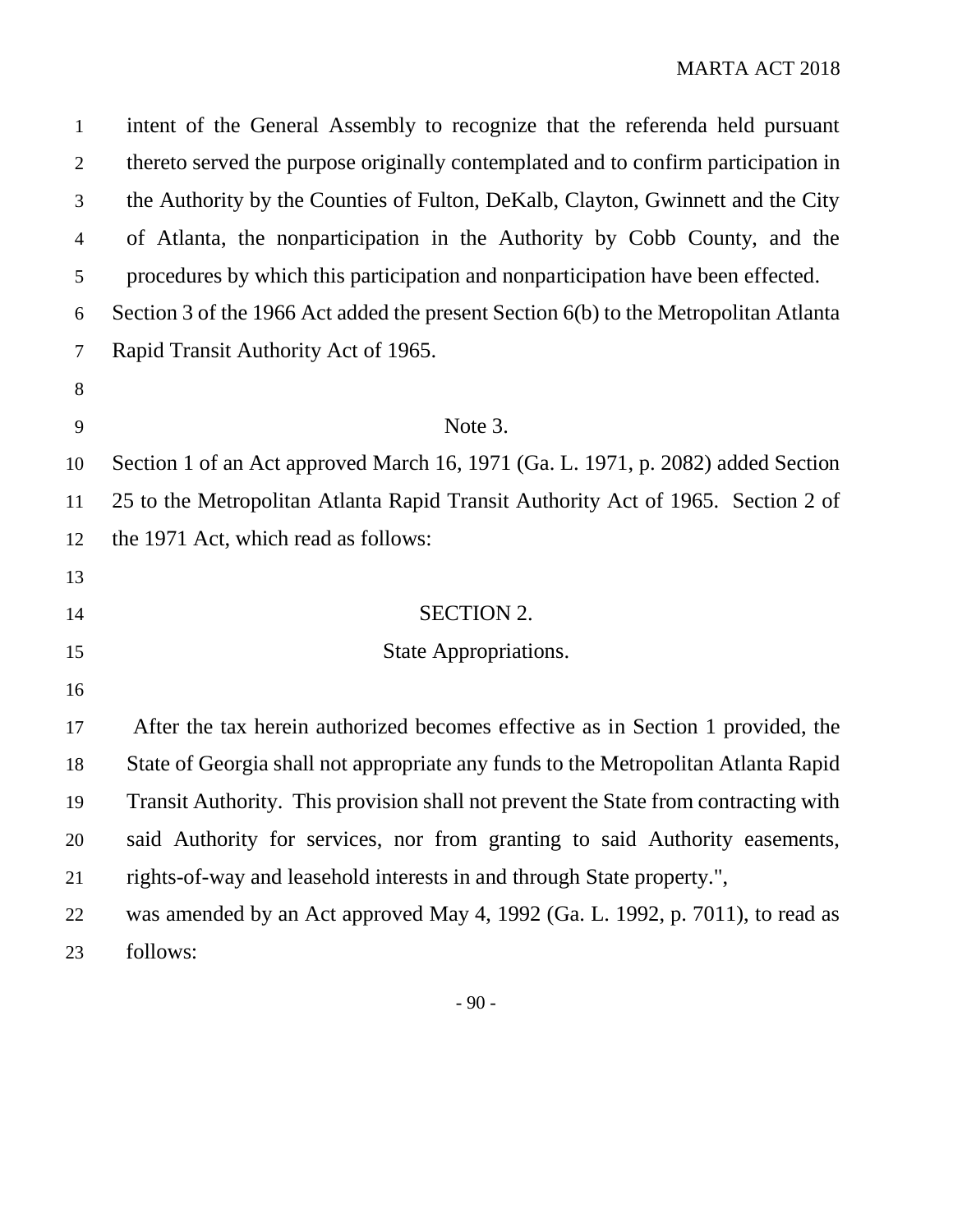| $\mathbf{1}$   |                                                                                      |
|----------------|--------------------------------------------------------------------------------------|
| $\overline{2}$ | <b>SECTION 2.</b>                                                                    |
| $\mathfrak{Z}$ | State and federal appropriations.                                                    |
| $\overline{4}$ |                                                                                      |
| 5              | (a) Any funds of the State of Georgia that are appropriated for the Metropolitan     |
| 6              | Atlanta Rapid Transit Authority, and any federal funds granted to the state and      |
| 7              | allocated to the Metropolitan Atlanta Rapid Transit Authority, shall be disbursed    |
| $8\,$          | through the Georgia Department of Transportation, unless otherwise provided by       |
| 9              | law.                                                                                 |
| 10             | (b) Subsection (a) of this section shall not apply with respect to funds of any      |
| 11             | political subdivision of the State of Georgia appropriated for the Metropolitan      |
| 12             | Atlanta Rapid Transit Authority. Subsection (a) of this section shall not apply with |
| 13             | respect to federal funds granted: (1) directly to the Metropolitan Atlanta Rapid     |
| 14             | Transit Authority, including but not limited to fixed guideway construction grants,  |
| 15             | fixed guideway modernization grants, and federal operating assistance grants from    |
| 16             | Federal Transit Administration; or (2)<br>to any governmental<br>the<br><b>or</b>    |
| 17             | quasi-governmental body other than the state and allocated to the Metropolitan       |
| 18             | Atlanta Rapid Transit Authority.                                                     |
| 19             |                                                                                      |
| 20             | Note 4.                                                                              |
| 21             | Section 4 of an Act approved March 31, 1976 (Ga. L. 1976, p. 3407) reads as          |
| 22             | follows:                                                                             |
| 23             |                                                                                      |
|                |                                                                                      |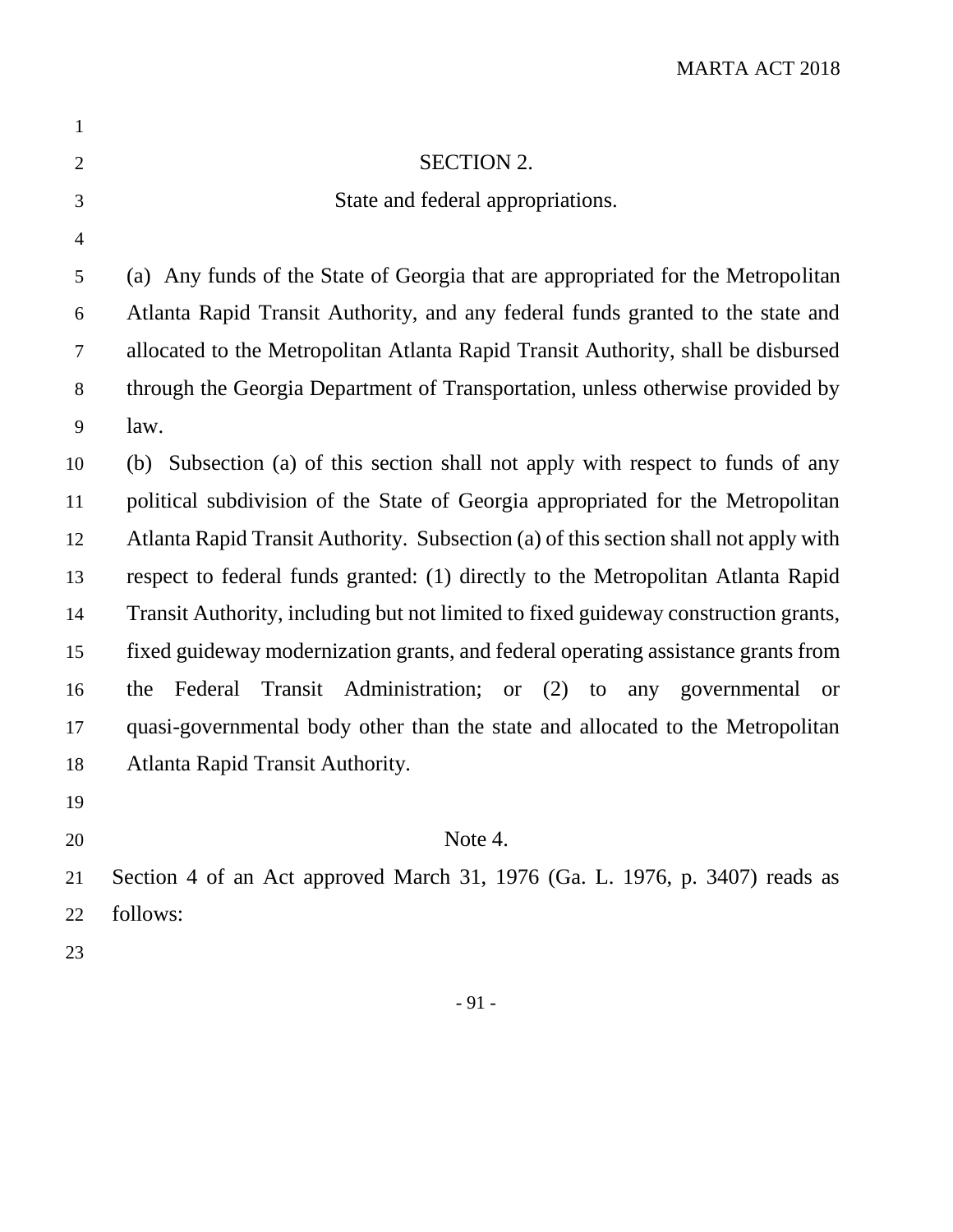| $\mathbf{1}$   | <b>SECTION 4.</b>                                                                      |
|----------------|----------------------------------------------------------------------------------------|
| $\overline{2}$ | The initial secretary and the initial treasurer of the Board elected in accordance     |
| 3              | with the provisions of Section $6(g)$ of the Metropolitan Atlanta Rapid Transit        |
| $\overline{4}$ | Authority Act of 1965, as amended by this Act, shall be be elected within sixty        |
| 5              | days of the effective date of this Act to terms expiring December 31, 1976.            |
| 6              |                                                                                        |
| $\tau$         | Note 5.                                                                                |
| $8\,$          | Sections 1 and 13 of an Act approved April 16, 1979 (Ga. L. 1979, pp. 4634, 4635,      |
| 9              | 4645), reads as follows:                                                               |
| 10             | <b>SECTION 1.</b>                                                                      |
| 11             | It is the intent of the General Assembly, through the passage of this Act, to provide  |
| 12             | funding for and to require, subject to contractual and constitutional limitations, the |
| 13             | construction and operation by the Metropolitan Atlanta Rapid Transit Authority of      |
| 14             | that portion of the rail system described in the Rapid Transit Contract and            |
| 15             | Assistance Agreement by and between the Authority, the counties of Fulton and          |
| 16             | DeKalb, and the City of Atlanta, dated September 1, 1971, as amended, which            |
| 17             | extends from the City of Doraville, Georgia, to the new mid-field terminal in          |
| 18             | Clayton County, Georgia, at the Hartsfield International Airport, giving equal         |
| 19             | priority to extending the rail system to serve the City of Doraville and the           |
| 20             | Hartsfield International Airport. It is not the intent of the Act to unlawfully impair |
| 21             | the obligation of any bond contract in effect on the effective date of this Act or to  |
| 22             | restrict the use of funds other than as is necessary to the intent of this Act.        |
| 23             |                                                                                        |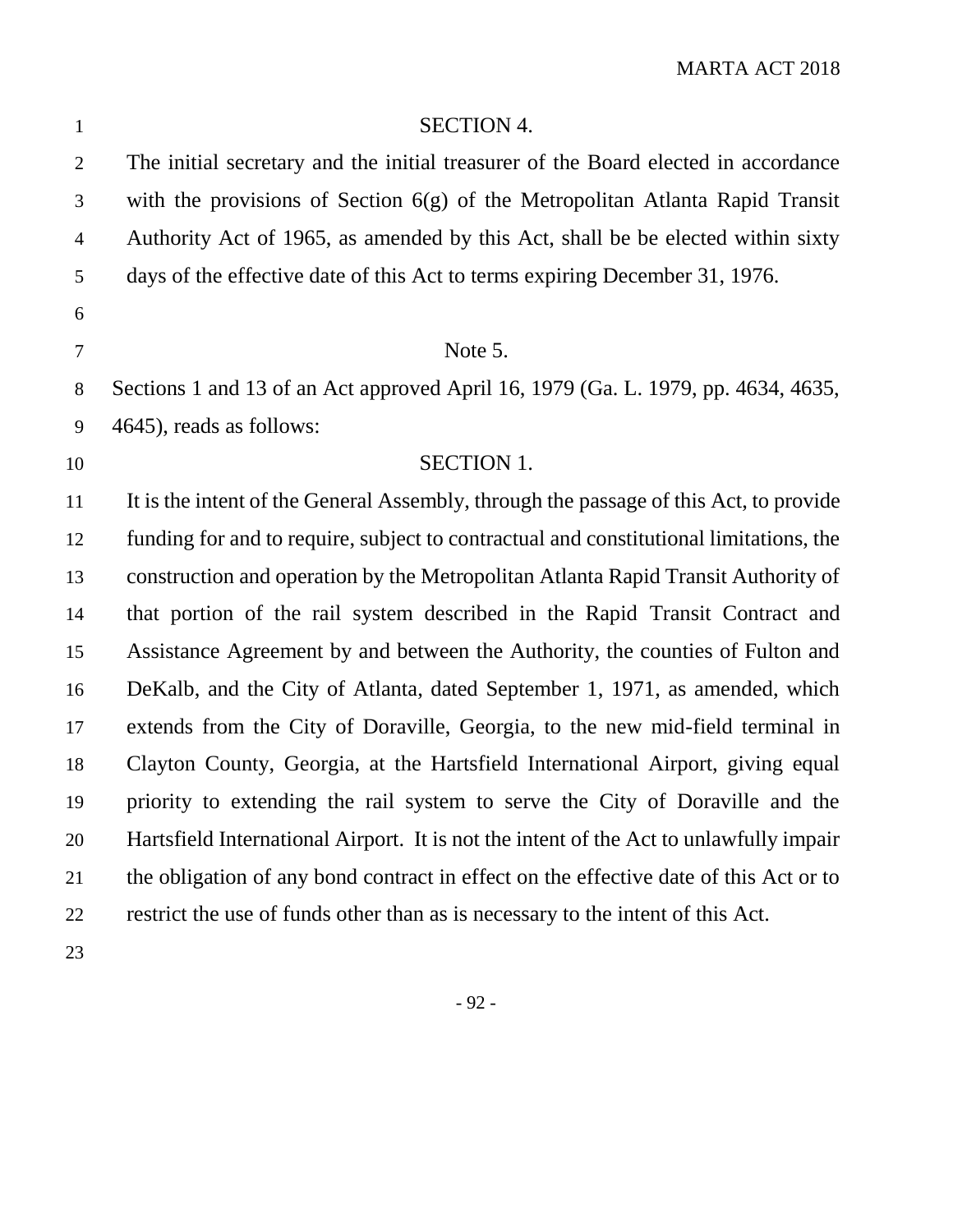| $\mathbf{1}$   | <b>SECTION 13.</b>                                                                    |
|----------------|---------------------------------------------------------------------------------------|
| $\overline{2}$ | This Act shall become effective upon July 1, 1979, except that Section 10 of this     |
| 3              | Act (adding Section $25(k)$ , relating to construction priorities) shall become       |
| $\overline{4}$ | effective July 1, 1983.□ (Amended, Ga. L. 1981, p. 4293; Ga. L. 1983, p. 764).        |
| 5              |                                                                                       |
| 6              | Note 6.                                                                               |
| 7              | Section 1A of an Act approved April 16, 1979 (Ga. L. 1979, pp. 4634, 4635), which     |
| 8              | read as follows:                                                                      |
| 9              | <b>SECTION 1A.</b>                                                                    |
| 10             | It is the intent of the General Assembly that federal or state funds allocated to the |
| 11             | Transportation Department of Georgia for highway construction shall not be used       |
| 12             | for the construction or operation of the Metropolitan Atlanta Rapid Transit           |
| 13             | System. $\Box$ ,                                                                      |
| 14             | was repealed by an Act approved May 4, 1992 (Ga. L. 1992, p. 7011), which             |
| 15             | repealing Act also enacted a new provision to read as follows:                        |
| 16             |                                                                                       |
| 17             | <b>SECTION 3.</b>                                                                     |
| 18             | The Metropolitan Atlanta Rapid Transit Authority shall be eligible to receive funds   |
| 19             | from the State of Georgia or its several departments; provided, however, it is the    |
| 20             | intent of the General Assembly that state funds shall not be used to subsidize the    |
| 21             | operating costs of the Metropolitan Atlanta Rapid Transit System.                     |
| 22             |                                                                                       |
| 23             |                                                                                       |